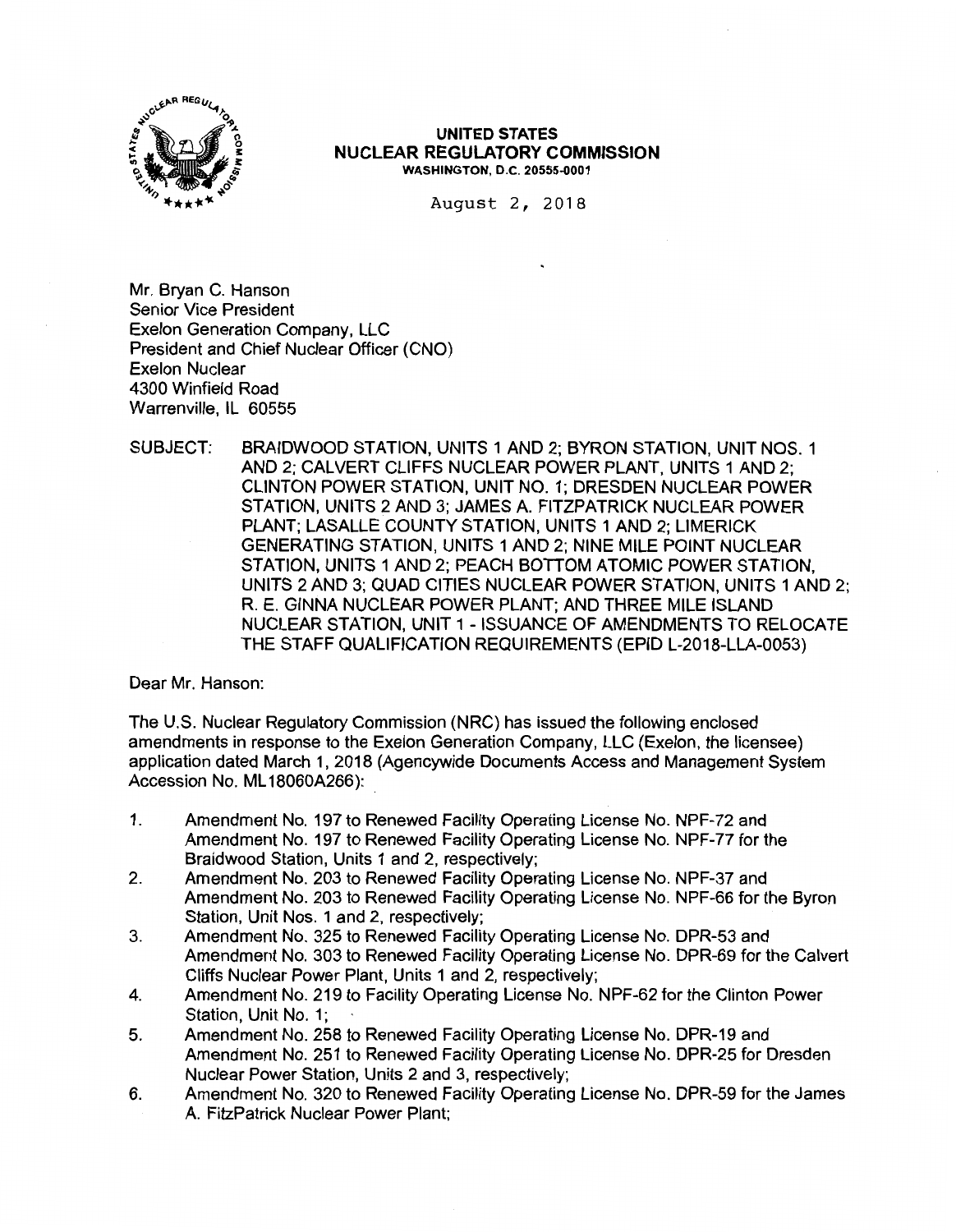- 7. Amendment No. 229 to Renewed Facility Operating License No. NPF-11 and Amendment No. 215 to Renewed Facility Operating License No. NPF-18 for the LaSalle County Station, Units 1 and 2, respectively;
- 8. Amendment No. 231 to Renewed Facility Operating License No. NPF-39 and Amendment No. 194 to Renewed Facility Operating License No. NPF-85 for the Limerick Generating Station, Units 1 and 2, respectively;
- 9. Amendment No. 231 to Renewed Facility Operating License No. DPR-63 and Amendment No. 172 to Renewed Facility Operating License No. NPF-69 for the Nine Mile Point Nuclear Station, Units 1 and 2, respectively;
- 10. Amendment No. 319 to Renewed Facility Operating License No. DPR-44 and Amendment No. 322 to Renewed Facility Operating License No. DPR-56 for the Peach Bottom Atomic Power Station, Units 2 and 3, respectively;
- 11. Amendment No. 270 to Renewed Facility Operating License No. DPR-29 and Amendment No. 265 to Renewed Facility Operating License No. DPR-30 for the Quad Cities Nuclear Power Station, Units 1 and 2, respectively;
- 12. Amendment No. 129 to Renewed Facility Operating License No. DPR-18 for the R. E. Ginna Nuclear Power Plant; and
- 13. Amendment No. 294 to Renewed Facility Operating License No. DPR-50 for the Three Mile Island Nuclear Station, Unit 1.

The amendments revise the technical specifications for each facility to relocate the licensee's staff qualification requirements to the Exelon Quality Assurance Topical Report.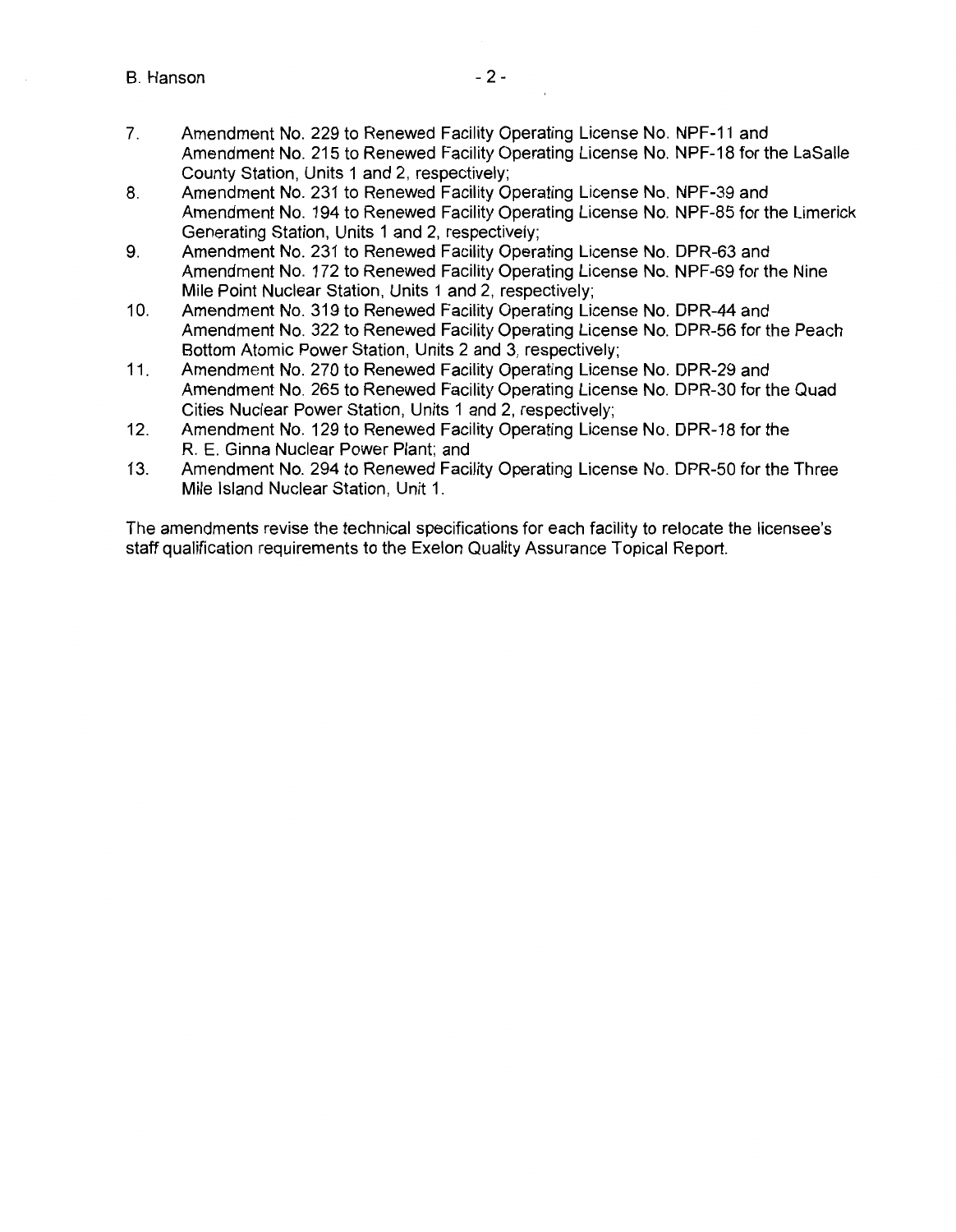A copy of the NRC staff's Safety Evaluations are also enclosed. The Notice of Issuance will be included in the Commission's biweekly Federal Register notice.

Sincerely.

Bl Pull

Blake Purnell, Project Manager Plant Licensing Branch Ill Division of Operating Reactor Licensing Office of Nuclear Reactor Regulation

Docket Nos. STN 50-456, STN 50-457, STN 50-454, STN 50-455, 50-317, 50-318, 50-461, 50-237, 50-249, 50-333, 50-373, 50-374, 50-352, 50-353, 50-220, 50-410, 50-277, 50-278, 50-254, 50-265, 50-244, and 50-289

Enclosures:

- 1. Amendment No. 197 to NPF-72
- 2. Amendment No. 197 to NPF-77
- 3. Amendment No. 203 to NPF-37
- 4. Amendment No. 203 to NPF-66
- 5. Amendment No. 325 to DPR-53
- 6. Amendment No. 303 to DPR-69
- 7. Amendment No. 219 to NPF-62
- 8. Amendment No. 258 to DPR-19
- 9. Amendment No. 251 to DPR-25
- 10. Amendment No. 320 to DPR-59
- 11. Amendment No. 229 to NPF-11
- 12. Amendment No. 215 to NPF-18
- 13. Amendment No. 231 to NPF-39
- 14. Amendment No. 194 to NPF-85
- 15. Amendment No. 231 to DPR-63
- 16. Amendment No. 172 to NPF-69
- 17. Amendment No. 319 to DPR-44
- 18. Amendment No. 322 to DPR-56
- 19. Amendment No. 270 to DPR-29
- 20. Amendment No. 265 to DPR-30
- 21. Amendment No. 129 to DPR-18
- 22. Amendment No. 294 to DPR-50
- 23. Safety Evaluation

cc: Listserv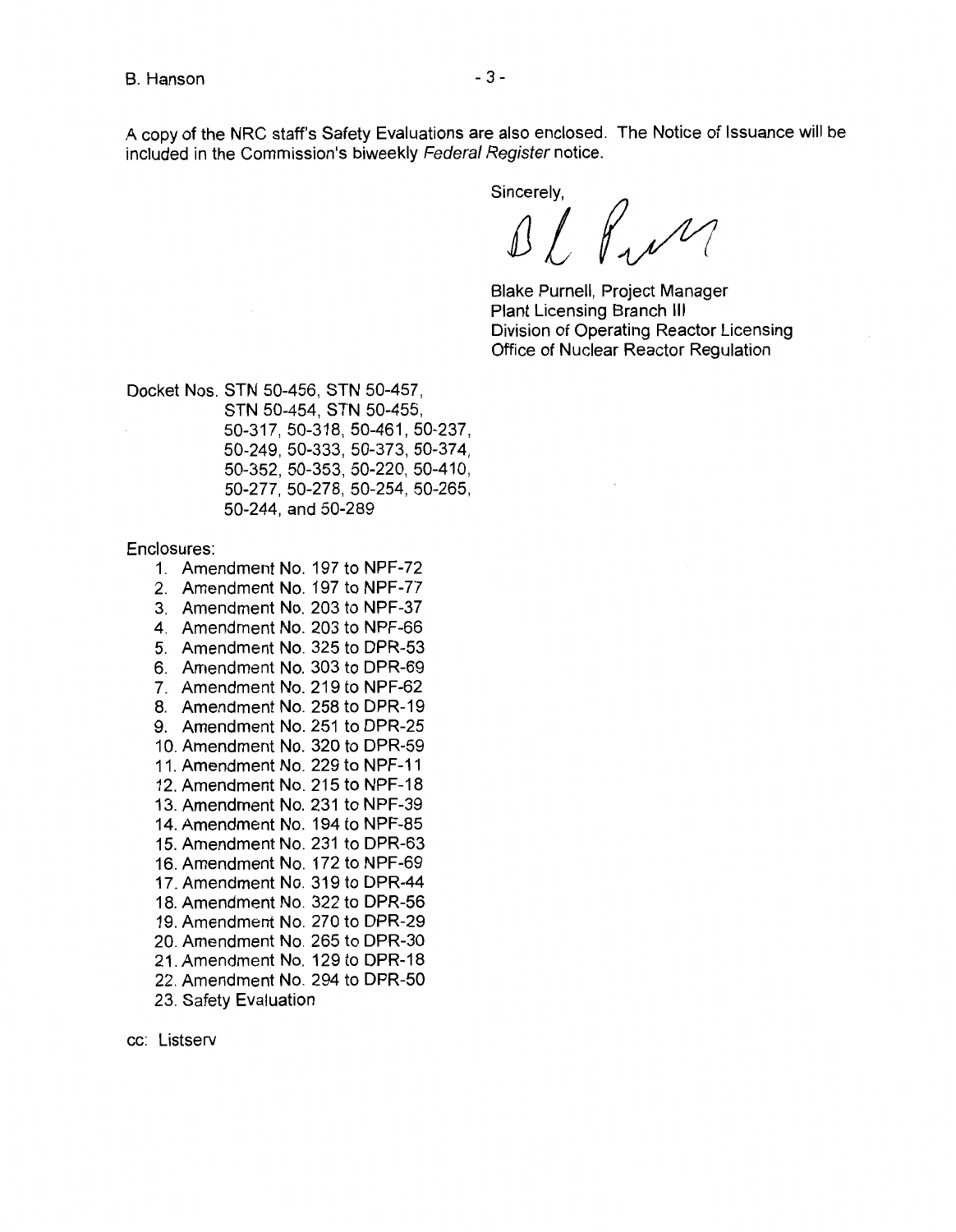

### EXELON GENERATION COMPANY, LLC

### DOCKET NO. STN 50-456

#### BRAIDWOOD STATION, UNIT 1

#### AMENDMENT TO RENEWED FACILITY OPERATING LICENSE

Amendment No. 197 Renewed License No. NPF-72

- 1. The U.S. Nuclear Regulatory Commission (the Commission) has found that:
	- A. The application for amendment by Exelon Generation Company, LLC (Exelon, the licensee) dated March 1, 2018, complies with the standards and requirements of the Atomic Energy Act of 1954, as amended (the Act), and the Commission's rules and regulations set forth in 10 CFR Chapter I;
	- B. The facility will operate in conformity with the application, the provisions of the Act, and the rules and regulations of the Commission;
	- C. There is reasonable assurance (i) that the activities authorized by this amendment can be conducted without endangering the health and safety of the public, and (ii) that such activities will be conducted in compliance with the Commission's regulations;
	- D. The issuance of this amendment will not be inimical to the common defense and security or to the health and safety of the public; and
	- E. The issuance of this amendment is in accordance with 10 CFR Part 51 of the Commission's regulations and all applicable requirements have been satisfied.
- 2. Accordingly, the license is amended by changes to the Technical Specifications as indicated in the attachment to this license amendment, and paragraph 2.C.(2) of Renewed Facility Operating License No. NPF-72 is hereby amended to read as follows:
	- (2) Technical Specifications

The Technical Specifications contained in Appendix A as revised through Amendment No. 197 and the Environmental Protection Plan contained in Appendix B, both of which are attached hereto, are hereby incorporated into the renewed license. The licensee shall operate the facility in accordance with the Technical Specifications and the Environmental Protection Plan.

Enclosure 1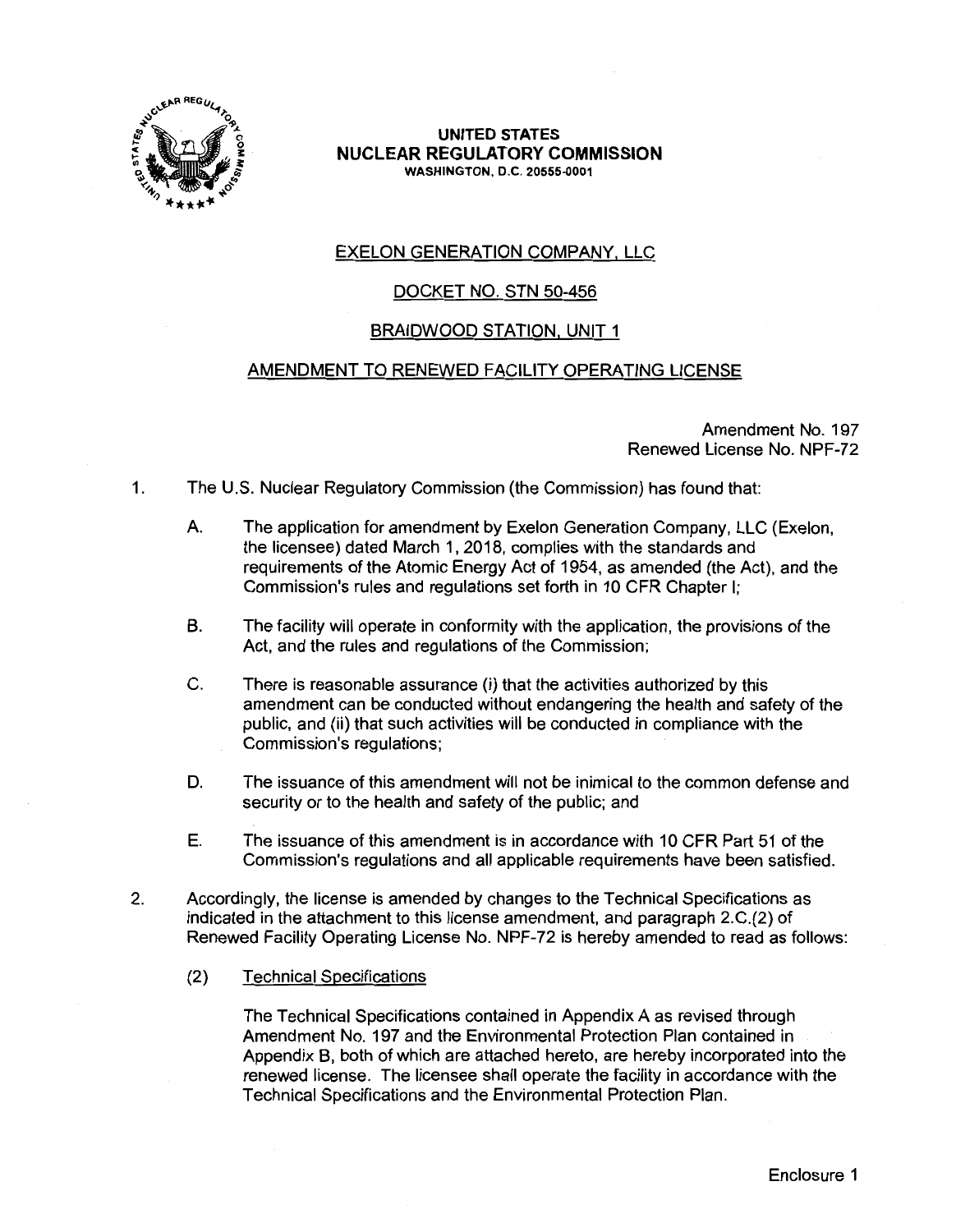FOR THE NUCLEAR REGULATORY COMMISSION

*C) J Q <sup>0</sup>*<br>David J. Wrona, Branch Chief

Plant Licensing Branch Ill Division of Operating Reactor Licensing Office of Nuclear Reactor Regulation

Attachment: Changes to the Technical Specifications and Renewed Facility Operating License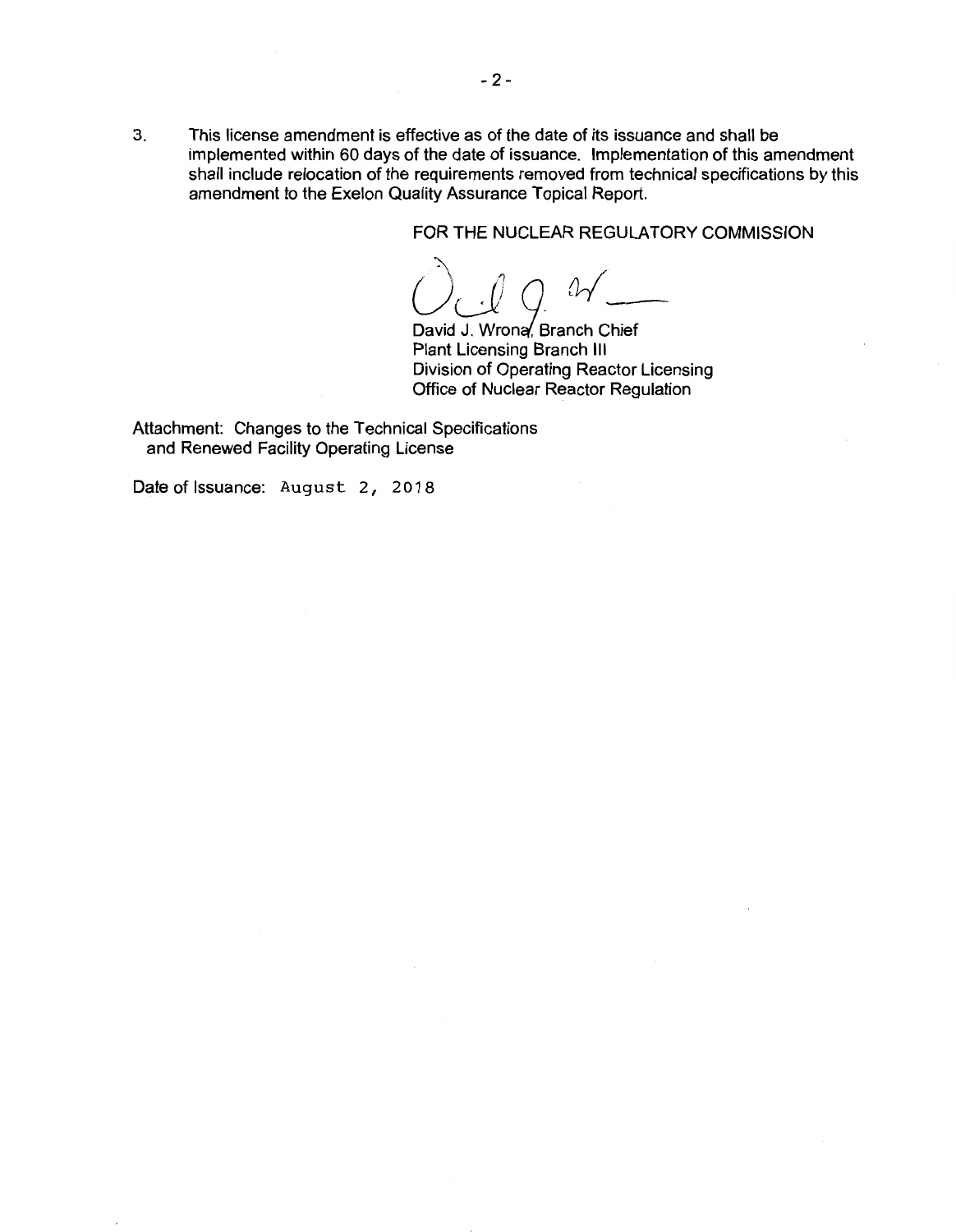

### EXELON GENERATION COMPANY, LLC

### DOCKET NO. STN 50-457

### BRAIDWOOD STATION, UNIT 2

#### AMENDMENT TO RENEWED FACILITY OPERATING LICENSE

Amendment No. 197 Renewed License No. NPF-77

- 1. The U.S. Nuclear Regulatory Commission (the Commission) has found that:
	- A. The application for amendment by Exelon Generation Company, LLC (Exelon, the licensee) dated March 1, 2018, complies with the standards and requirements of the Atomic Energy Act of 1954, as amended (the Act), and the Commission's rules and regulations set forth in 10 CFR Chapter I;
	- B. The facility will operate in conformity with the application, the provisions of the Act, and the rules and regulations of the Commission;
	- C. There is reasonable assurance (i) that the activities authorized by this amendment can be conducted without endangering the health and safety of the public, and (ii) that such activities will be conducted in compliance with the Commission's regulations;
	- D. The issuance of this amendment will not be inimical to the common defense and security or to the health and safety of the public; and
	- E. The issuance of this amendment is in accordance with 10 CFR Part 51 of the Commission's regulations and all applicable requirements have been satisfied.
- 2. Accordingly, the license is amended by changes to the Technical Specifications as indicated in the attachment to this license amendment, and paragraph 2.C.(2) of Renewed Facility Operating License No. NPF-77 is hereby amended to read as follows:
	- (2) Technical Specifications

The Technical Specifications contained in Appendix A as revised through Amendment No. 197 and the Environmental Protection Plan contained in Appendix B, both of which are attached to Renewed License No. NPF-72, dated January 27, 2016, are hereby incorporated into the renewed license. The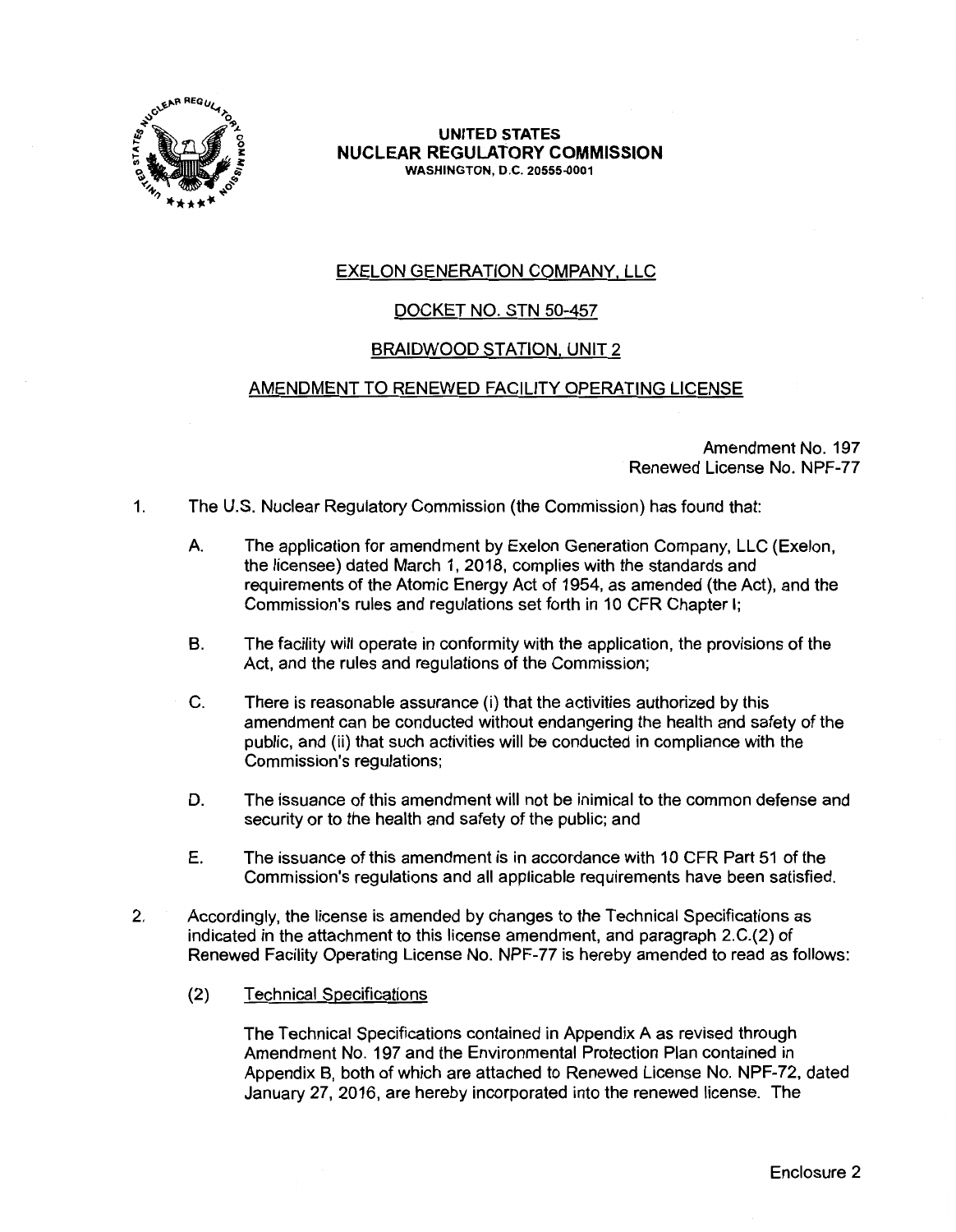licensee shall operate the facility in accordance with the Technical Specifications and the Environmental Protection Plan.

3. This license amendment is effective as of the date of its issuance and shall be implemented within 60 days of the date of issuance. Implementation of this amendment shall include relocation of the requirements removed from technical specifications by this amendment to the Exelon Quality Assurance Topical Report.

FOR THE NUCLEAR REGULATORY COMMISSION

*OJO,N~* 

David J. Wrona, Branch Chief Plant Licensing Branch III Division of Operating Reactor Licensing Office of Nuclear Reactor Regulation

Attachment: Changes to the Technical Specifications and Renewed Facility Operating License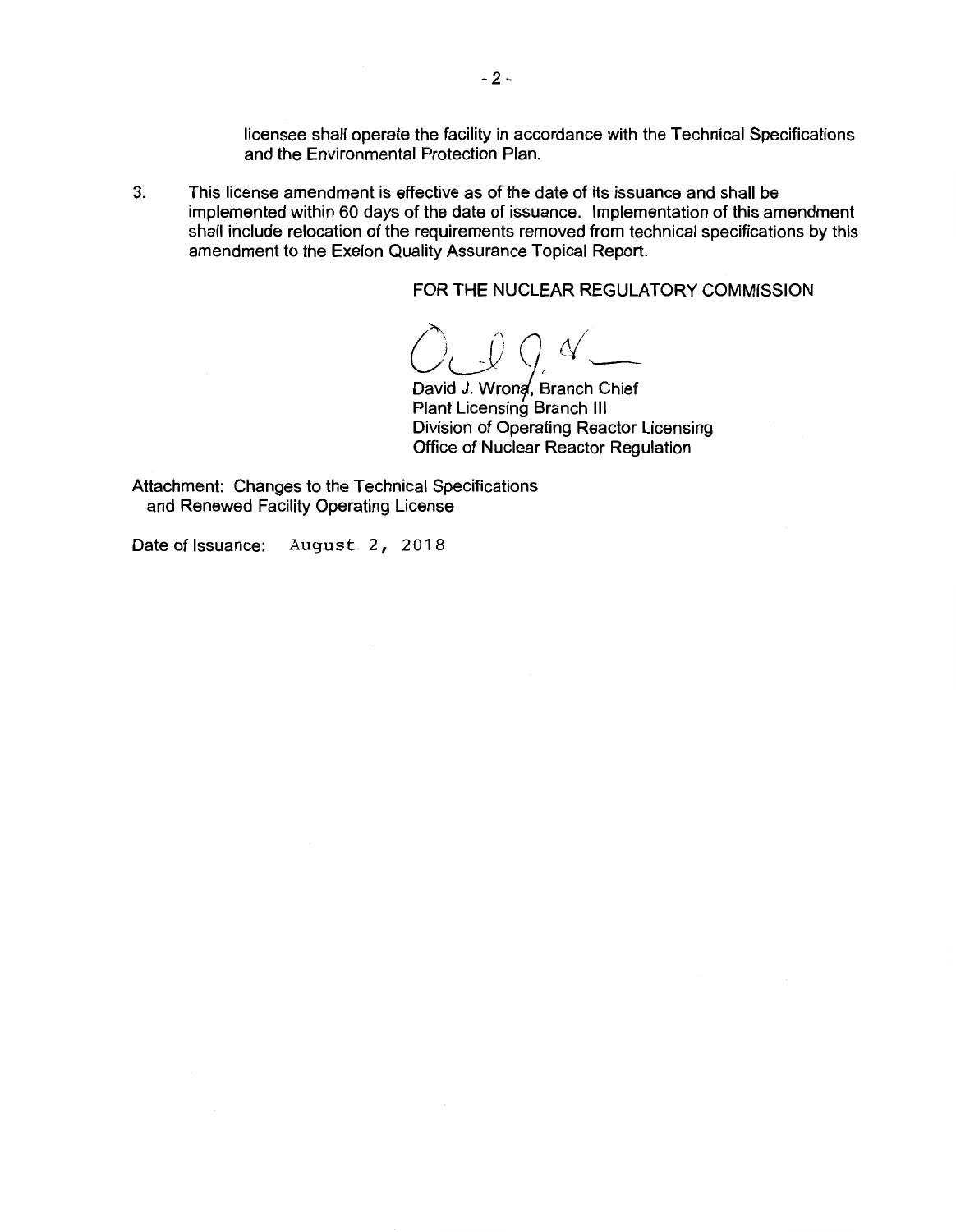#### ATTACHMENT TO LICENSE AMENDMENT NOS. 197 AND 197

#### RENEWED FACILITY OPERATING LICENSE NOS. NPF-72 AND NPF-77

#### BRAIDWOOD STATION, UNITS 1 AND 2

#### DOCKET NOS. STN 50-456 AND STN 50-457

Replace the following pages of the Renewed Facility Operating Licenses and Appendix A, Technical Specifications (TSs), with the attached pages. The revised pages are identified by amendment number and contain marginal lines indicating the areas of change.

Remove

Insert

Page 3

License NPF-72 Page 3

License NPF-77 Page 3

License NPF-77 Page 3

License NPF-72

TSs 5.3-1 TSs  $5.3 - 1$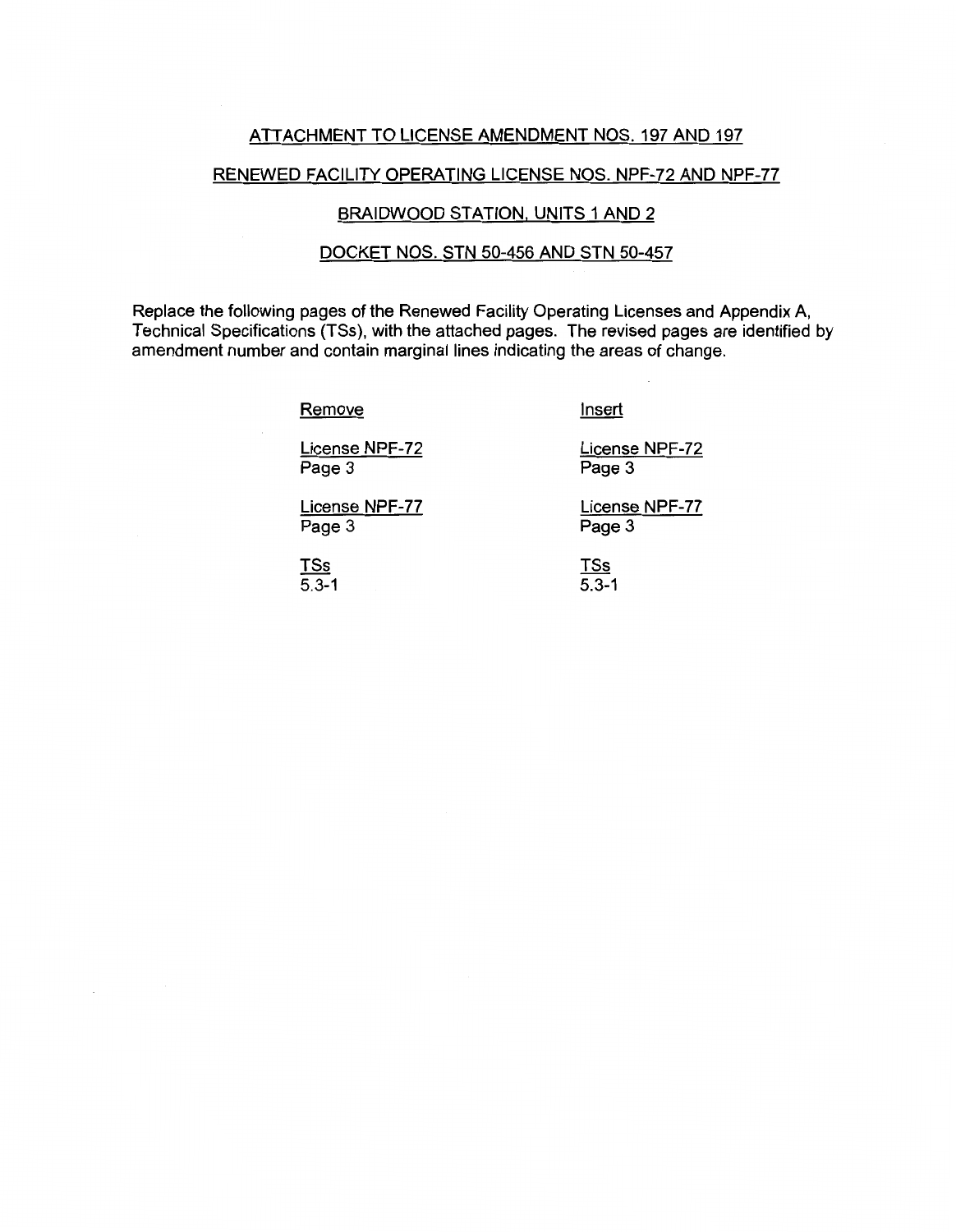- (2) Exelon Generation Company, pursuant to the Act and 10 CFR Part 70, to receive, possess and use at any time special nuclear material as reactor fuel, in accordance with the limitations for storage and amounts required for reactor operation, as described in the Final Safety Analysis Report, as supplemented and amended;
- (3) Exelon Generation Company, pursuant to the Act and 10 CFR Parts 30, 40 and 70, to receive, possess, and use at any time any byproduct, source and special nuclear material as sealed neutron sources for reactor startup, sealed sources for reactor instrumentation and radiation monitoring equipment calibration, and as fission detectors in amounts as required;
- (4) Exelon Generation Company, pursuant to the Act and 10 CFR Parts 30, 40 and 70, to receive, possess, and use in amounts as required any byproduct, source or special nuclear material without restriction to chemical or physical form, for sample analysis or instrument calibration or associated with radioactive apparatus or components; and
- (5) Exelon Generation Company, pursuant to the Act and 10 CFR Parts 30, 40 and 70, to possess, but not separate, such byproduct and special nuclear materials as may be produced by the operation of the facility.
- C. This renewed license shall be deemed to contain and is subject to the conditions specified in the Commission's regulations set forth in 10 CFR Chapter I and is subject to all applicable provisions of the Act and to the rules, regulations, and orders of the Commission now or hereafter in effect; and is subject to the additional conditions specified or incorporated below:
	- (1) Maximum Power Level

The licensee is authorized to operate the facility at reactor core power levels not in excess of 3645 megawatts thermal (100 percent rated power) in accordance with the conditions specified herein.

(2) Technical Specifications

The Technical Specifications contained in Appendix A as revised through Amendment No. 197 and the Environmental Protection Plan contained in Appendix B, both of which are attached hereto, are hereby incorporated into the renewed license. The licensee shall operate the facility in accordance with the Technical Specifications and the Environmental Protection Plan.

 $\mathbf{I}$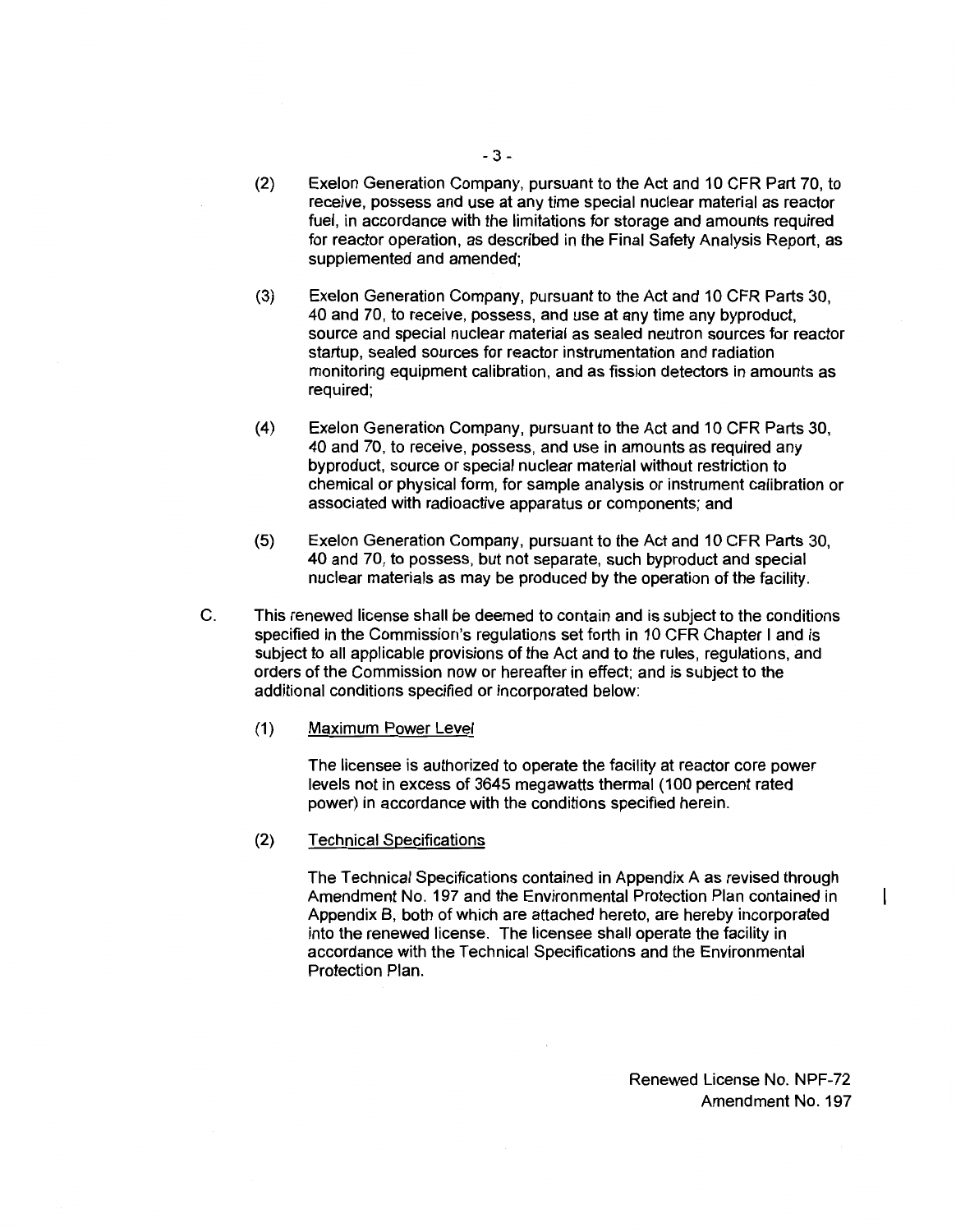- (2) Exelon Generation Company, LLC, pursuant to the Act and 10 CFR Part 70, to receive, possess and use at any time special nuclear material as reactor fuel, in accordance with the limitations for storage and amounts required for reactor operation, as described in the Final Safety Analysis Report, as supplemented and amended;
- (3) Exelon Generation Company, LLC, pursuant to the Act and 10 CFR Parts 30, 40 and 70, to receive, possess, and use at any time any byproduct, source and special nuclear material as sealed neutron sources for reactor startup, sealed sources for reactor instrumentation and radiation monitoring equipment calibration, and as fission detectors in amounts as required;
- (4) Exelon Generation Company, LLC, pursuant to the Act and 10 CFR Parts 30, 40 and 70, to receive, possess, and use in amounts as required any byproduct, source or special nuclear material without restriction to chemical or physical form, for sample analysis or instrument calibration or associated with radioactive apparatus or components; and
- (5) Exelon Generation Company, LLC, pursuant to the Act and 10 CFR Parts 30, 40 and 70, to possess, but not separate, such byproduct and special nuclear materials as may be produced by the operation of the facility.
- C. The renewed license shall be deemed to contain and is subject to the conditions specified in the Commission's regulations set forth in 10 CFR Chapter I and is subject to all applicable provisions of the Act and to the rules, regulations and orders of the Commission now or hereafter in effect; and is subject to the additional conditions specified or incorporated below:
	- (1) Maximum Power Level

The licensee is authorized to operate the facility at reactor core power levels not in excess of 3645 megawatts thermal (100 percent rated power) in accordance with the conditions specified herein.

(2) Technical Specifications

The Technical Specifications contained in Appendix A as revised through Amendment No. 197 and the Environmental Protection Plan contained in Appendix B, both of which are attached to Renewed License No. NPF-72, dated January 27, 2016, are hereby incorporated into the renewed license. The licensee shall operate the facility in accordance with the Technical Specifications and the Environmental Protection Plan.

> Renewed License No. NPF-77 Amendment No. 197

 $\mathsf{I}$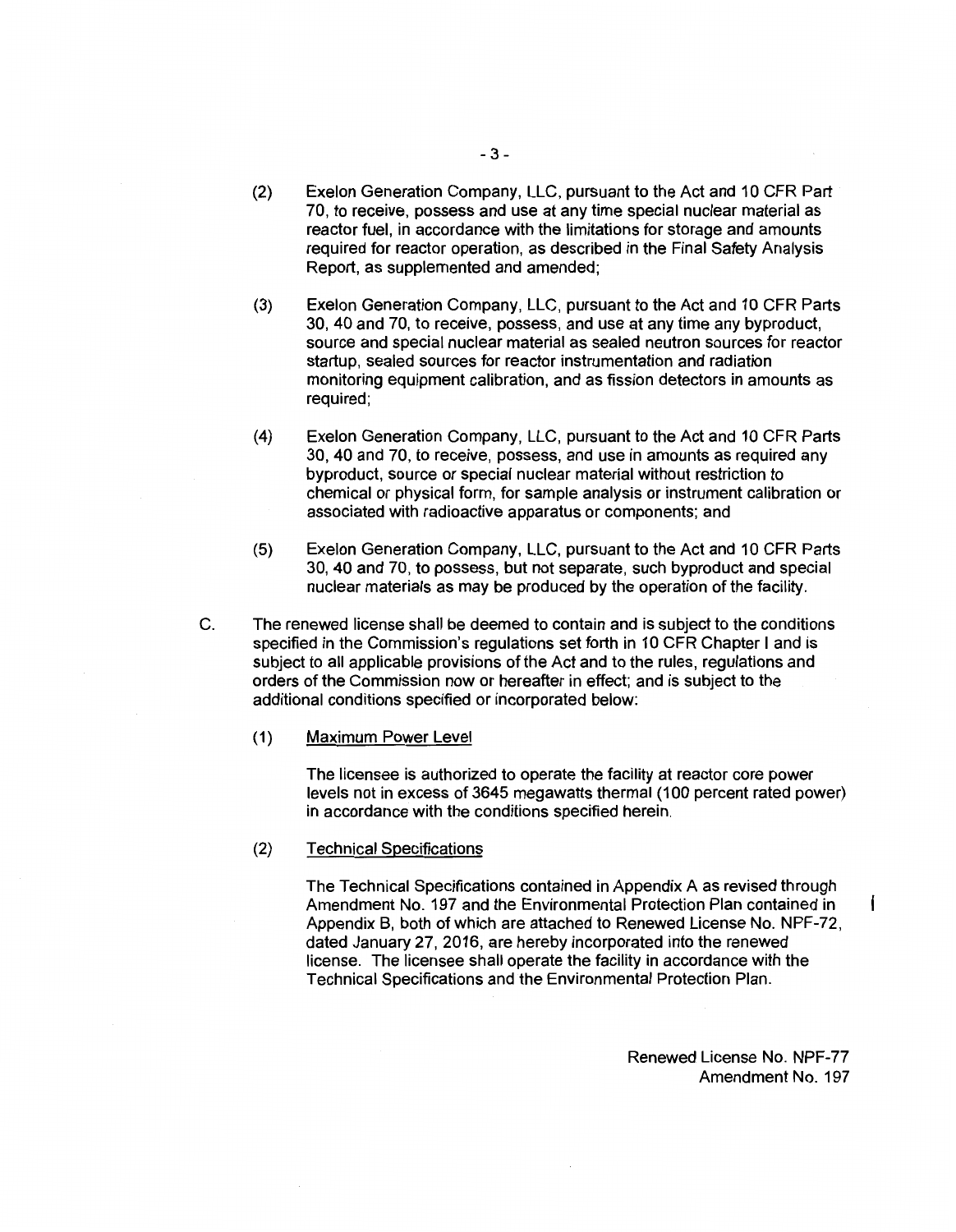# Facility Staff Qualifications 5.3

#### 5.0 ADMINISTRATIVE CONTROLS

### 5.3 Facility Staff Qualifications

5.3.1 Each member of the facility staff shall meet or exceed the minimum qualifications referenced for comparable positions as specified in the Exelon Quality Assurance Topical Report.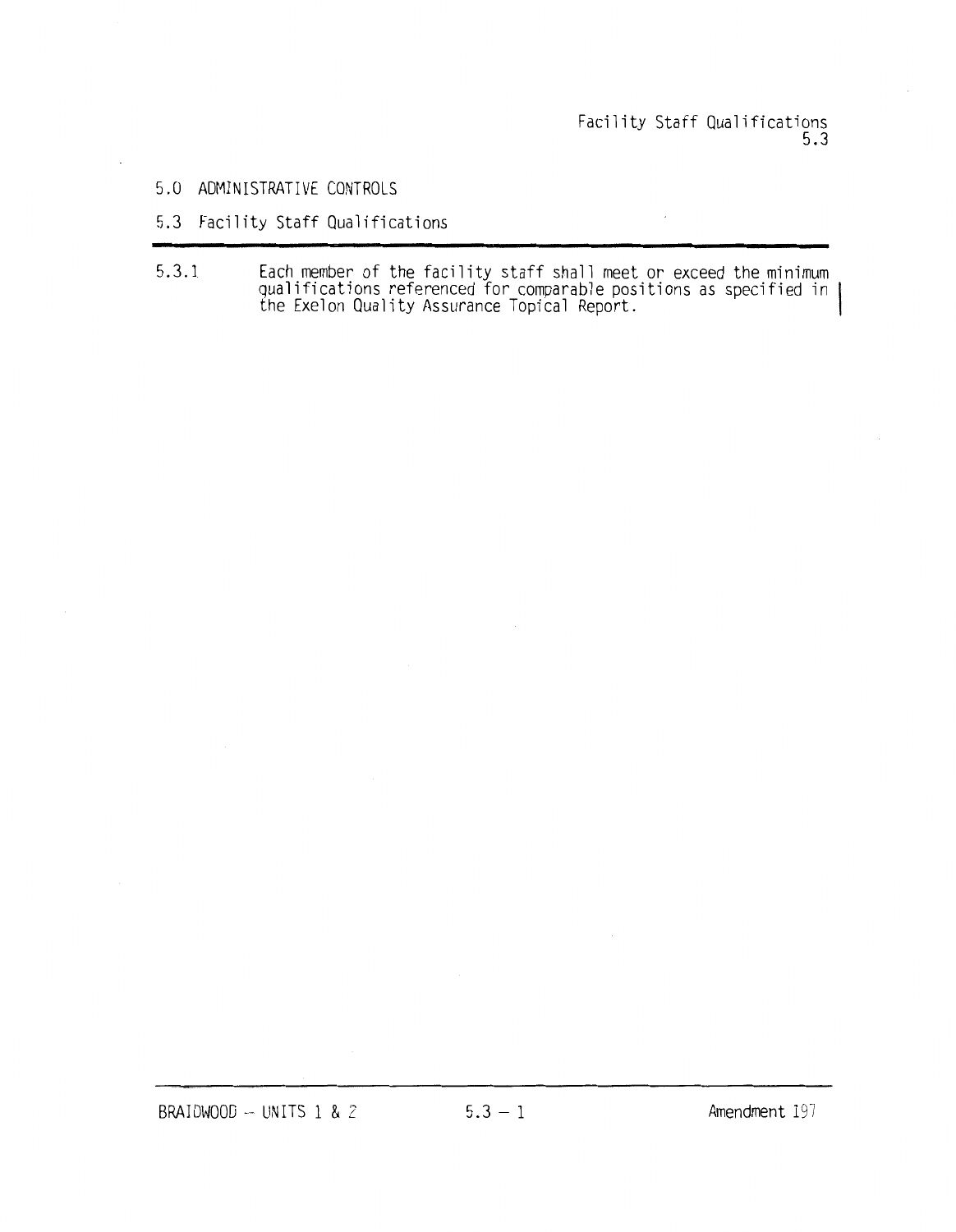

### EXELON GENERATION COMPANY, LLC

### DOCKET NO. STN 50-454

### BYRON STATION, UNIT NO. 1

### AMENDMENT TO RENEWED FACILITY OPERATING LICENSE

Amendment No. 203 Renewed License No. NPF-37

- 1. The U.S. Nuclear Regulatory Commission (the Commission) has found that:
	- A. The application for amendment by Exelon Generation Company, LLC (Exelon, the licensee) dated March 1, 2018, complies with the standards and requirements of the Atomic Energy Act of 1954, as amended (the Act), and the Commission's rules and regulations set forth in 10 CFR Chapter I;
	- B. The facility will operate in conformity with the application, the provisions of the Act, and the rules and regulations of the Commission;
	- C. There is reasonable assurance (i) that the activities authorized by this amendment can be conducted without endangering the health and safety of the public, and (ii) that such activities will be conducted in compliance with the Commission's regulations;
	- D. The issuance of this amendment will not be inimical to the common defense and security or to the health and safety of the public; and
	- E. The issuance of this amendment is in accordance with 10 CFR Part 51 of the Commission's regulations and all applicable requirements have been satisfied.
- 2. Accordingly, the license is amended by changes to the Technical Specifications as indicated in the attachment to this license amendment, and paragraph 2.C.(2) of Renewed Facility Operating License No. NPF-37 is hereby amended to read as follows:
	- (2) Technical Specifications

The Technical Specifications contained in Appendix A as revised through Amendment No. 203 and the Environmental Protection Plan contained in Appendix B, both of which are attached hereto, are hereby incorporated into this renewed license. The licensee shall operate the facility in accordance with the Technical Specifications and the Environmental Protection Plan.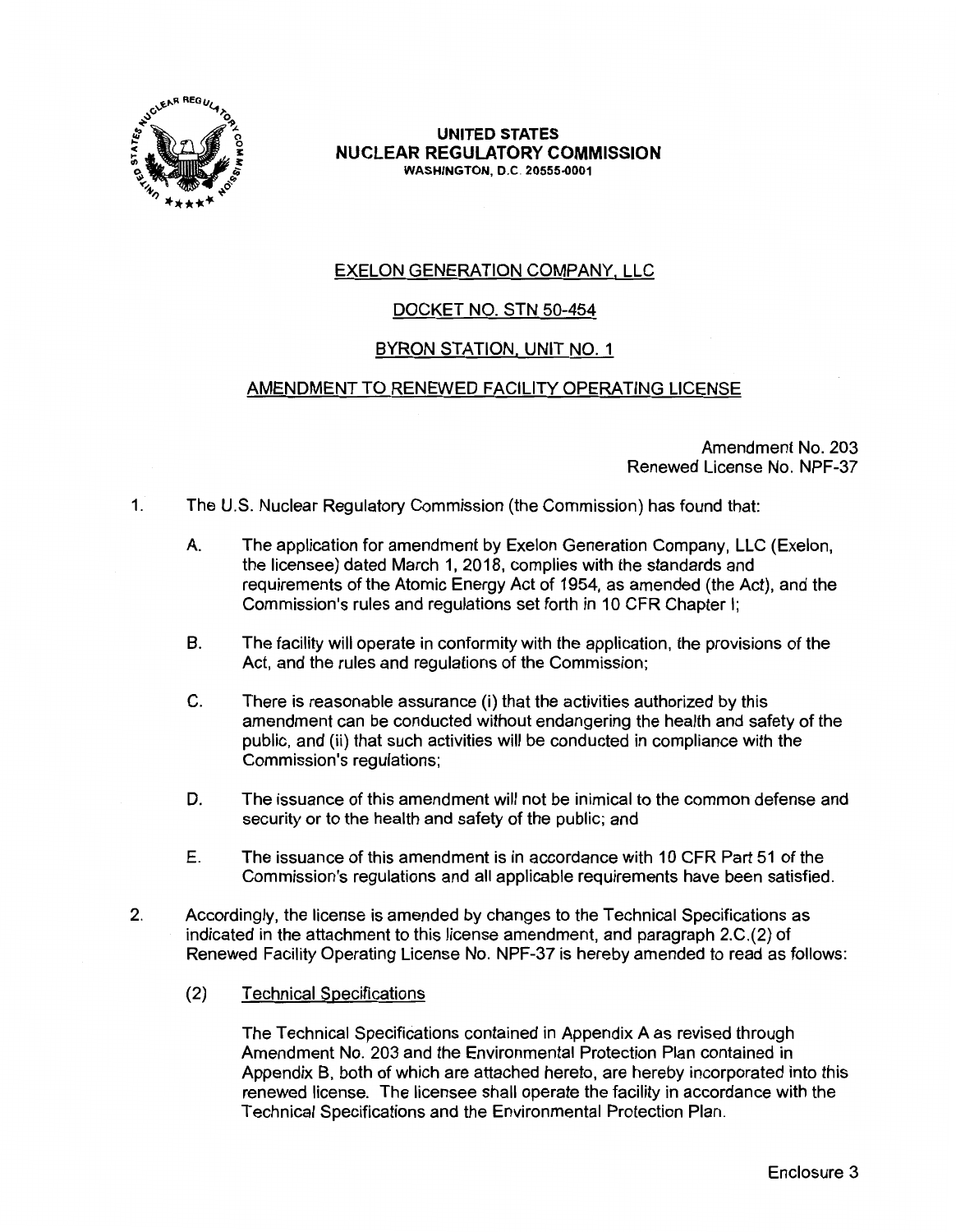FOR THE NUCLEAR REGULATORY COMMISSION<br>  $\bigodot$  computed by  $\bigcirc$  and the commission

David J. Wrona, Branch Chief Plant Licensing Branch Ill Division of Operating Reactor Licensing Office of Nuclear Reactor Regulation

Attachment: Changes to the Technical Specifications and Renewed Facility Operating License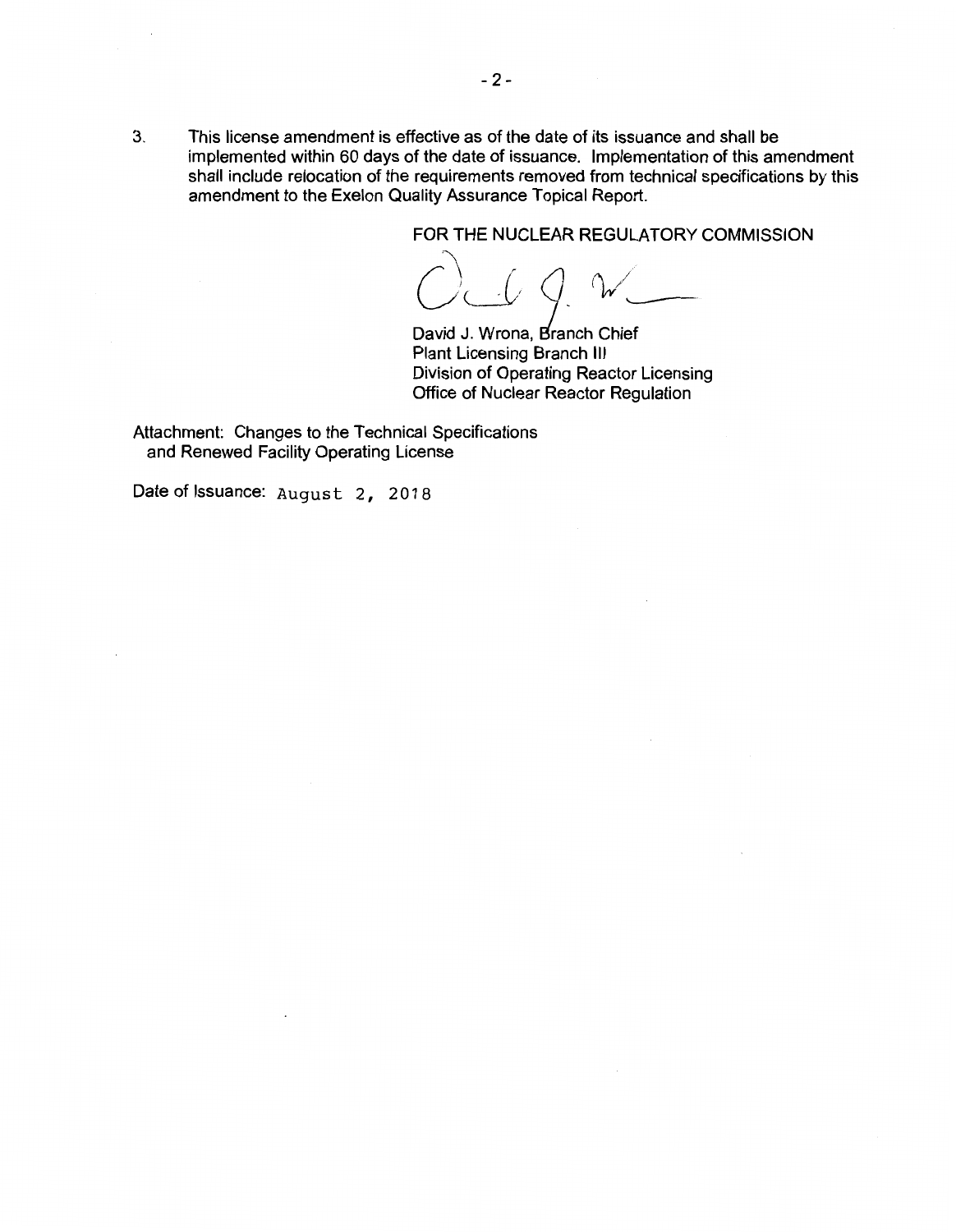

#### EXELON GENERATION COMPANY, LLC

### DOCKET NO. STN 50-455

#### BYRON STATION, UNIT NO. 2

#### AMENDMENT TO RENEWED FACILITY OPERATING LICENSE

Amendment No. 203 Renewed License No. NPF-66

- 1. The U.S. Nuclear Regulatory Commission {the Commission) has found that:
	- A. The application for amendment by Exelon Generation Company, LLC (Exelon, the licensee) dated March 1, 2018, complies with the standards and requirements of the Atomic Energy Act of 1954, as amended (the Act), and the Commission's rules and regulations set forth in 10 CFR Chapter I;
	- B. The facility will operate in conformity with the application, the provisions of the Act, and the rules and regulations of the Commission;
	- C. There is reasonable assurance (i) that the activities authorized by this amendment can be conducted without endangering the health and safety of the public, and (ii) that such activities will be conducted in compliance with the Commission's regulations;
	- D. The issuance of this amendment will not be inimical to the common defense and security or to the health and safety of the public; and
	- E. The issuance of this amendment is in accordance with 10 CFR Part 51 of the Commission's regulations and all applicable requirements have been satisfied.
- 2. Accordingly, the license is amended by changes to the Technical Specifications as indicated in the attachment to this license amendment, and paragraph 2.C.(2) of Renewed Facility Operating License No. NPF-66 is hereby amended to read as follows:
	- (2) Technical Specifications

The Technical Specifications contained in Appendix A (NUREG-1113), as revised through Amendment No. 203, and the Environmental Protection Plan contained in Appendix B, both of which were attached to Renewed License No. NPF-37, dated November 19, 2015, are hereby incorporated into this renewed license. The licensee shall operate the facility in accordance with the Technical Specifications and the Environmental Protection Plan.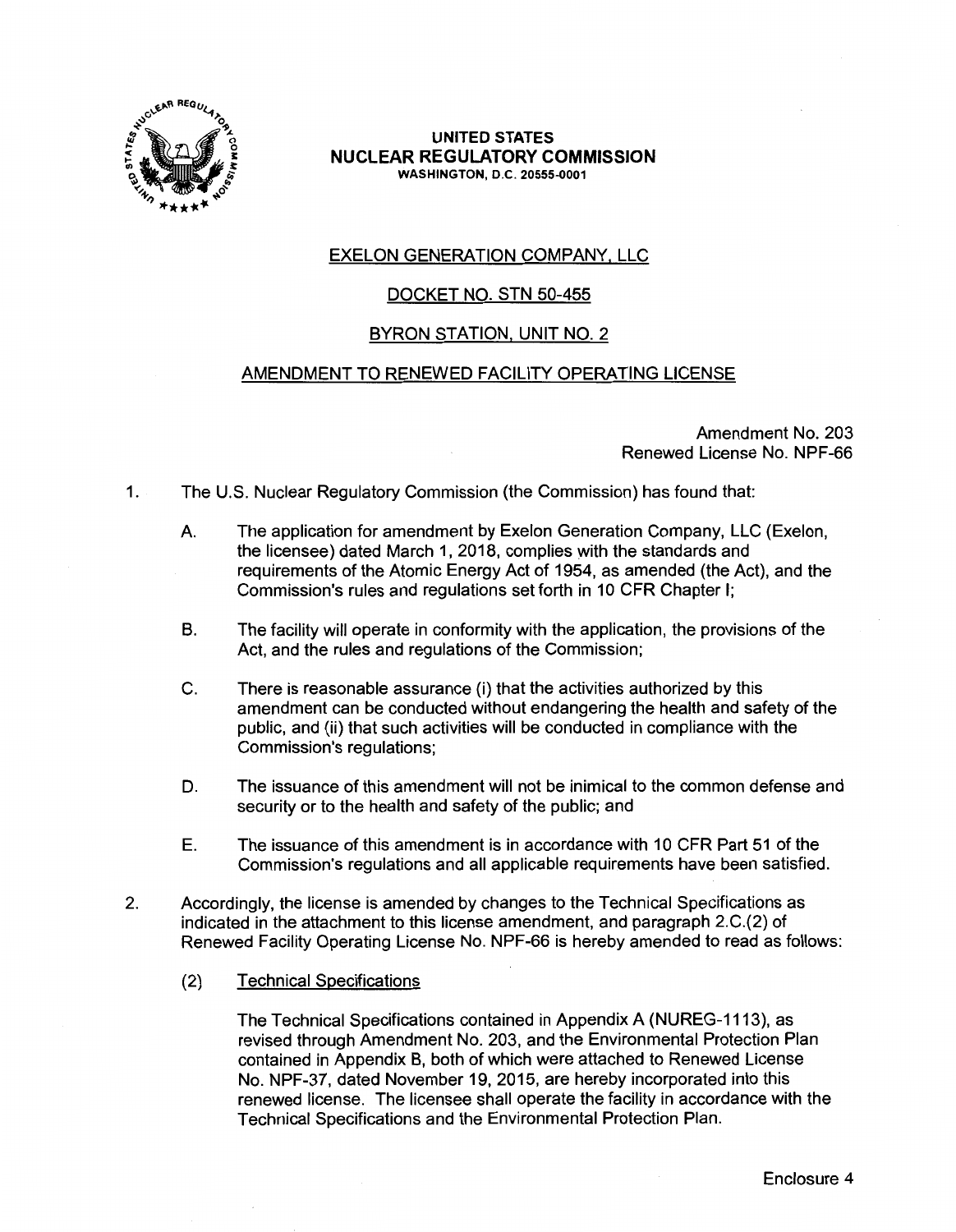FOR THE NUCLEAR REGULATORY COMMISSION

 $\bigcirc$ :\ LL 2 *tvl* 

David J. Wrona, Branch Chief Plant Licensing Branch Ill Division of Operating Reactor Licensing Office of Nuclear Reactor Regulation

Attachment: Changes to the Technical Specifications and Renewed Facility Operating License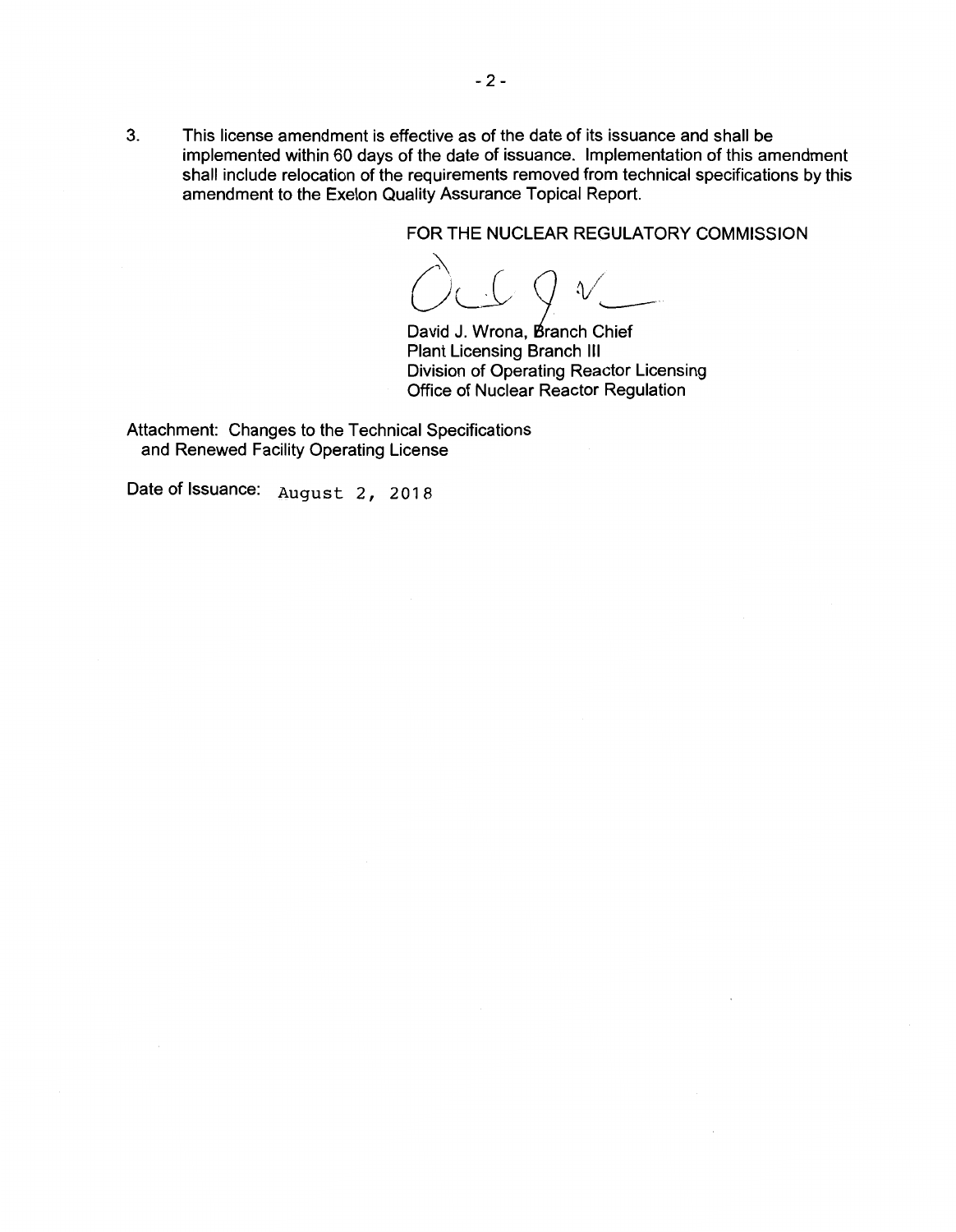#### ATTACHMENT TO LICENSE AMENDMENT NOS. 203 AND 203

#### RENEWED FACILITY OPERATING LICENSE NOS. NPF-37 AND NPF-66

#### BYRON STATION, UNIT NOS. 1 AND 2

#### DOCKET NOS. STN 50-454 AND STN 50-455

Replace the following pages of the Renewed Facility Operating Licenses and Appendix A, Technical Specifications (TSs), with the attached pages. The revised pages are identified by amendment number and contain marginal lines indicating the areas of change.

#### **Remove**

Insert

License NPF-37 Page 3

License NPF-37 Page 3

License NPF-66 Page 3

License NPF-66 Page 3

TSs  $\overline{5.3-1}$  TSs  $\overline{5.3-1}$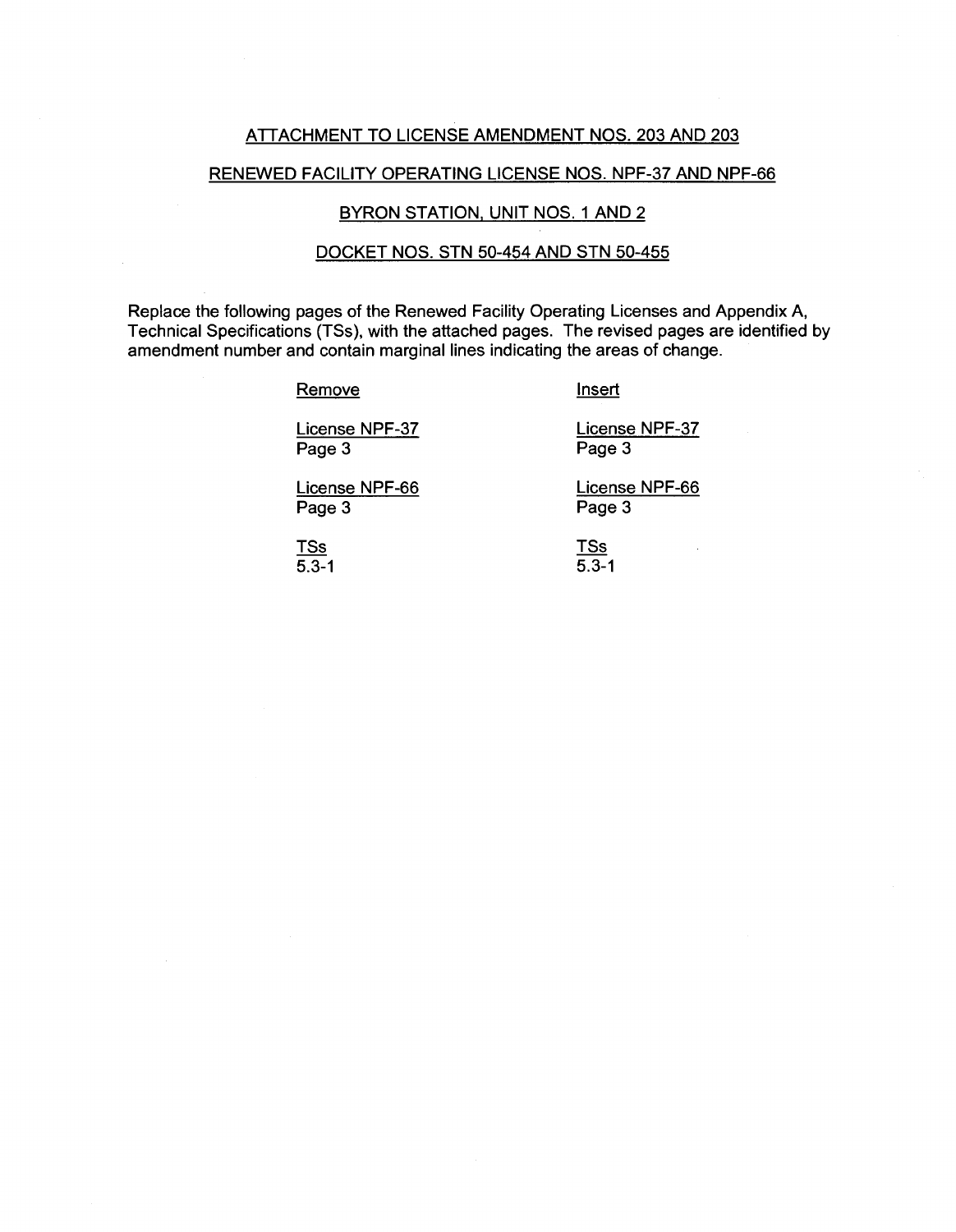- (2) Pursuant to the Act and 10 CFR Part 70, to receive, possess and use at any time special nuclear material as reactor fuel, in accordance with the limitations for storage and amounts required for reactor operation, as described in the Updated Final Safety Analysis Report, as supplemented and amended;
- (3) Pursuant to the Act and 10 CFR Parts 30, 40 and 70, to receive, possess, and use at any time any byproduct, source and special nuclear material as sealed neutron sources for reactor startup, sealed sources for reactor instrumentation and radiation monitoring equipment calibration, and as fission detectors in amounts as required;
- (4) Pursuant to the Act and 10 CFR Parts 30, 40 and 70, to receive, possess, and use in amounts as required any byproduct, source or special nuclear material without restriction to chemical or physical form, for sample analysis or instrument calibration or associated with radioactive apparatus or components; and
- (5) Pursuant to the Act and 10 CFR Parts 30, 40 and 70, to possess, but not separate, such byproduct and special nuclear materials as may be produced by the operation of the facility.
- C. The renewed license shall be deemed to contain and is subject to the conditions specified in the Commission's regulations set forth in 10 CFR Chapter I and is subject to all applicable provisions of the Act and to the rules, regulations, and orders of the Commission now or hereafter in effect; and is subject to the additional conditions specified or incorporated below:
	- (1) Maximum Power Level

The licensee is authorized to operate the facility at reactor core power levels not in excess of 3645 megawatts thermal (100 percent power) in accordance with the conditions specified herein.

(2) Technical Specifications

The Technical Specifications contained in Appendix A as revised through Amendment No. 203 and the Environmental Protection Plan contained in Appendix B, both of which are attached hereto, are hereby incorporated into this renewed license. The licensee shall operate the facility in accordance with the Technical Specifications and the Environmental Protection Plan.

- (3) Deleted.
- **(4)** Deleted.

Renewed License No. NPF-37 Amendment No. 203  $\mathsf{l}$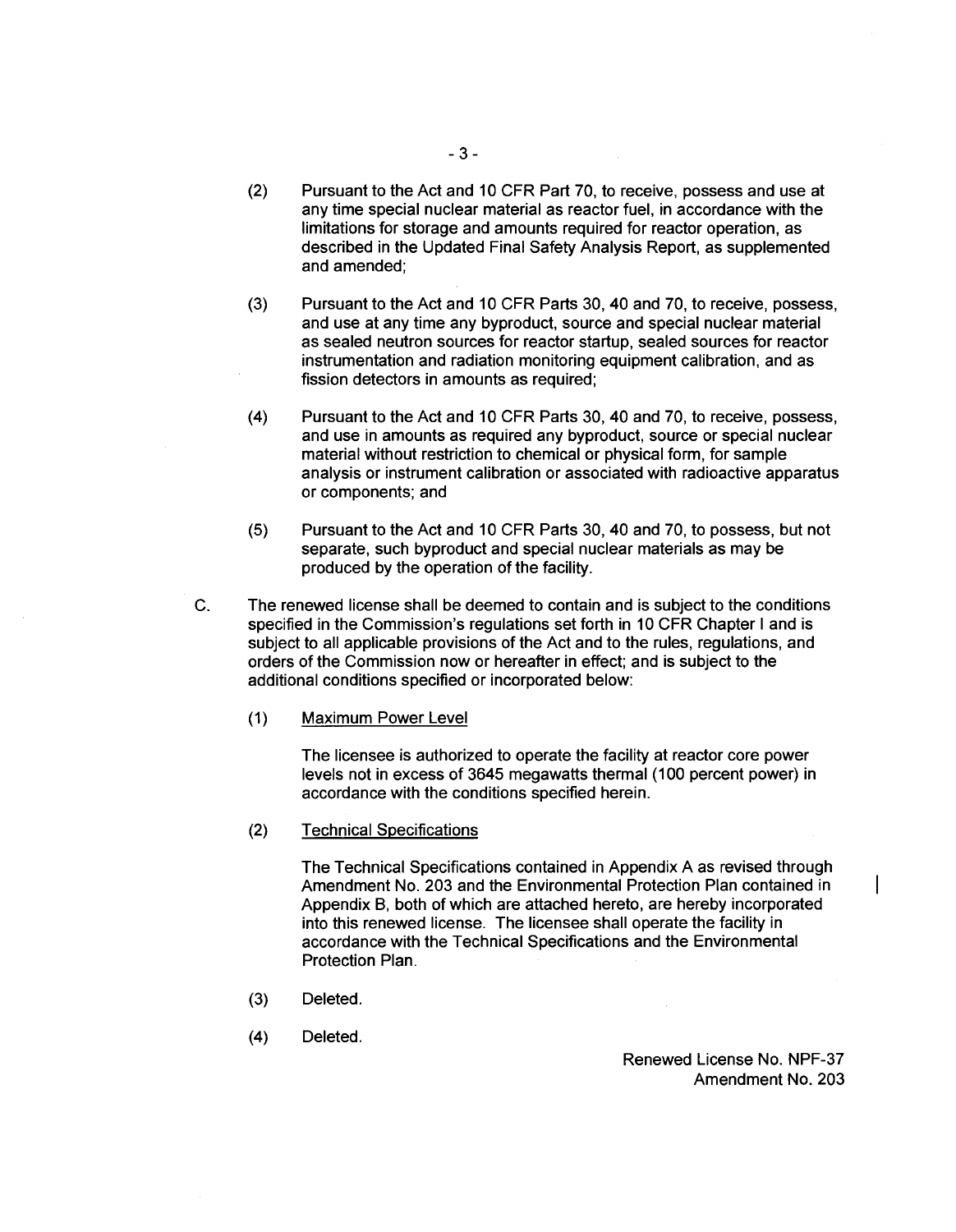- (2) Pursuant to the Act and 10 CFR Part 70, to receive; possess and use at any time special nuclear material as reactor fuel, in accordance with the limitations for storage and amounts required for reactor operation, as described in the Updated Final Safety Analysis Report, as supplemented and amended;
- (3) Pursuant to the Act and 10 CFR Parts 30, 40 and 70, to receive, possess, and use at any time any byproduct, source and special nuclear material as sealed neutron sources for reactor startup, sealed sources for reactor instrumentation and radiation monitoring equipment calibration, and as fission detectors in amounts as required;
- (4) Pursuant to the Act and 10 CFR Parts 30, 40 and 70, to receive, possess, and use in amounts as required any byproduct, source or special nuclear material without restriction to chemical or physical form, for sample analysis or instrument calibration or associated with radioactive apparatus or components; and
- (5) Pursuant to the Act and 1 O CFR Parts 30, 40 and 70, to possess, but not separate, such byproduct and special nuclear materials as may be produced by the operation of the facility.
- C. The renewed license shall be deemed to contain and is subject to the conditions specified in the Commission's regulations set forth in 10 CFR Chapter I and is subject to all applicable provisions of the Act and to the rules, regulations, and orders of the Commission now or hereafter in effect; and is subject to the additional conditions specified or incorporated below:
	- (1) Maximum Power Level

The licensee is authorized to operate the facility at reactor core power levels not in excess of 3645 megawatts thermal (100 percent rated power) in accordance with the conditions specified herein.

(2) Technical Specifications

The Technical Specifications contained in Appendix A (NUREG-1113), as revised through Amendment No. 203, and the Environmental Protection Plan contained in Appendix B, both of which were attached to Renewed License No. NPF-37, dated November 19, 2015, are hereby incorporated into this renewed license. The licensee shall operate the facility in accordance with the Technical Specifications and the Environmental Protection Plan.

> Renewed License No. NPF-66 Amendment No. 203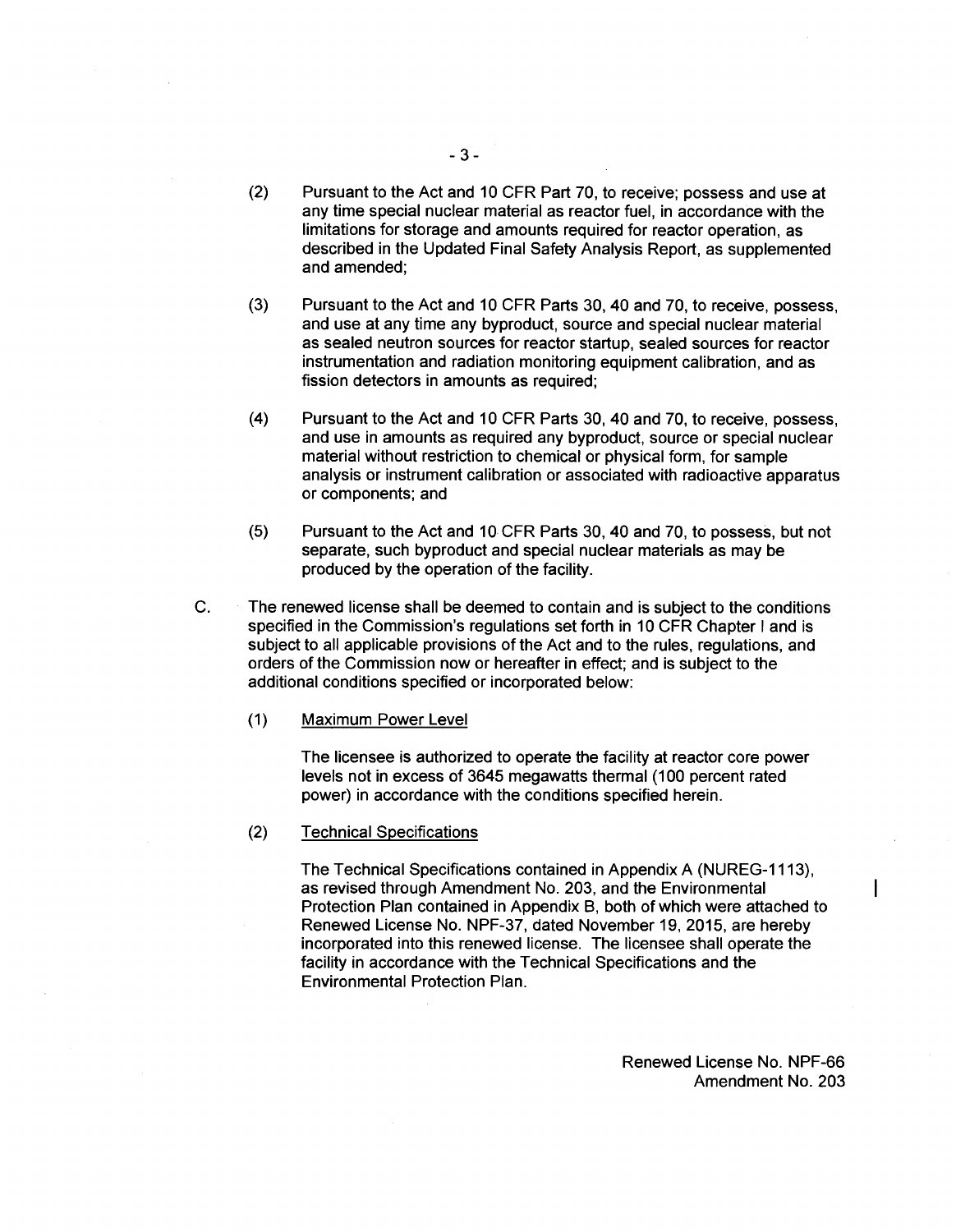- 5.0 ADMINISTRATIVE CONTROLS
- 5.3 Facility Staff Qualifications
- 5.3.1 Each member of the facility staff shall meet or exceed the minimum qualifications referenced for comparable positions as specified in the Exelon Quality Assurance Topical Report.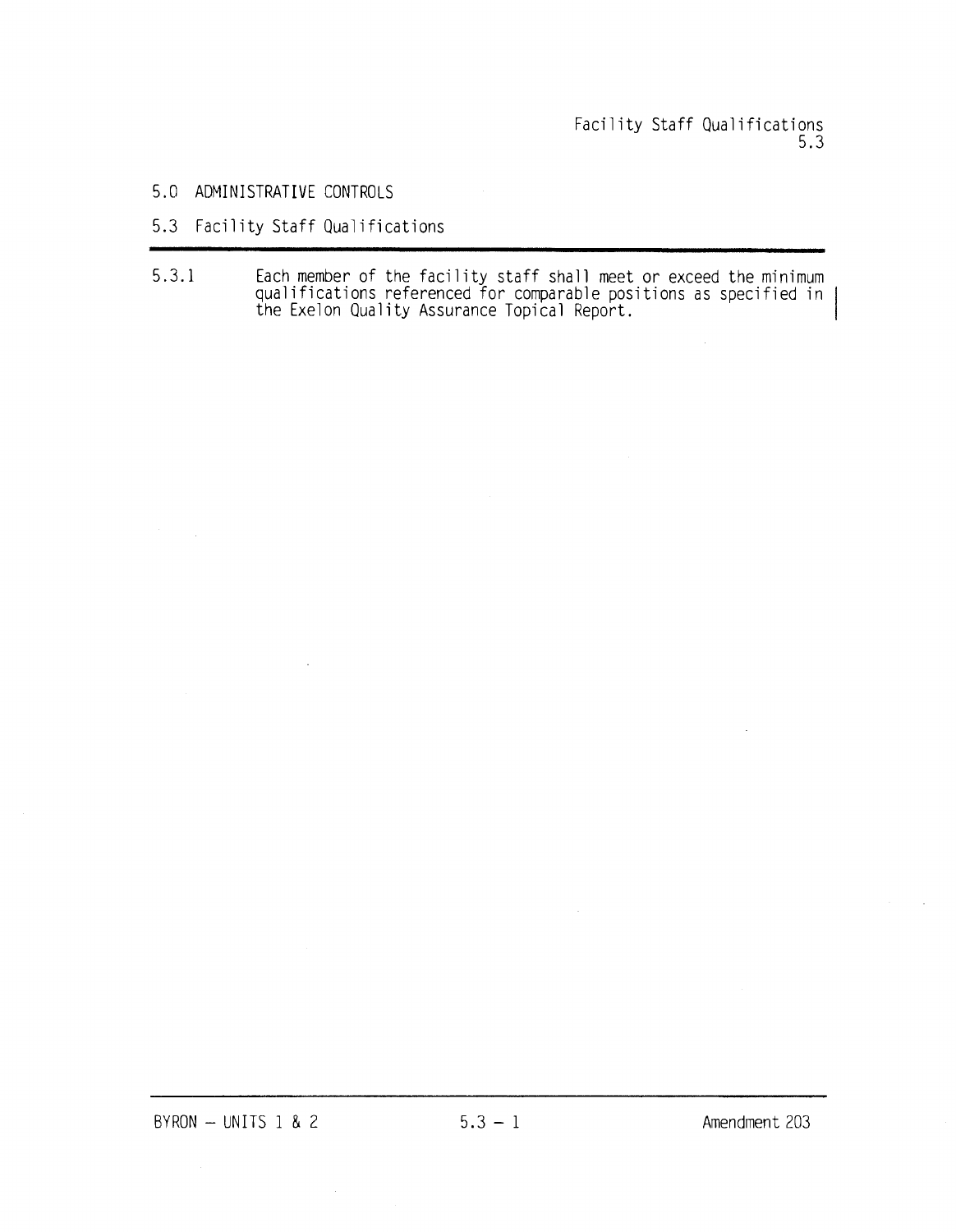

## CALVERT CLIFFS NUCLEAR POWER PLANT, LLC

### EXELON GENERATION COMPANY, LLC

### DOCKET NO. 50-317

### CALVERT CLIFFS NUCLEAR POWER PLANT, UNIT 1

### AMENDMENT TO RENEWED FACILITY OPERATING LICENSE

Amendment No. 325 Renewed License No. DPR-53

- 1. The U.S. Nuclear Regulatory Commission (the Commission) has found that:
	- A. The application for amendment by Exelon Generation Company, LLC (Exelon, the licensee) dated March 1, 2018, complies with the standards and requirements of the Atomic Energy Act of 1954, as amended (the Act), and the Commission's rules and regulations set forth in 10 CFR Chapter I;
	- B. The facility will operate in conformity with the application, the provisions of the Act, and the rules and regulations of the Commission;
	- C. There is reasonable assurance (i) that the activities authorized by this amendment can be conducted without endangering the health and safety of the public, and (ii) that such activities will be conducted in compliance with the Commission's regulations;
	- D. The issuance of this amendment will not be inimical to the common defense and security or to the health and safety of the public; and
	- E. The issuance of this amendment is in accordance with 10 CFR Part 51 of the Commission's regulations and all applicable requirements have been satisfied.
- 2. Accordingly, the license is amended by changes to the Technical Specifications as indicated in the attachment to this license amendment, and paragraph 2.C.(2) of Renewed Facility Operating License No. DPR-53 is hereby amended to read as follows:
	- (2) Technical Specifications

The Technical Specifications contained in Appendices A and B, as revised through Amendment No. 325, are hereby incorporated into this license. Exelon Generation shall operate the facility in accordance with the Technical Specifications.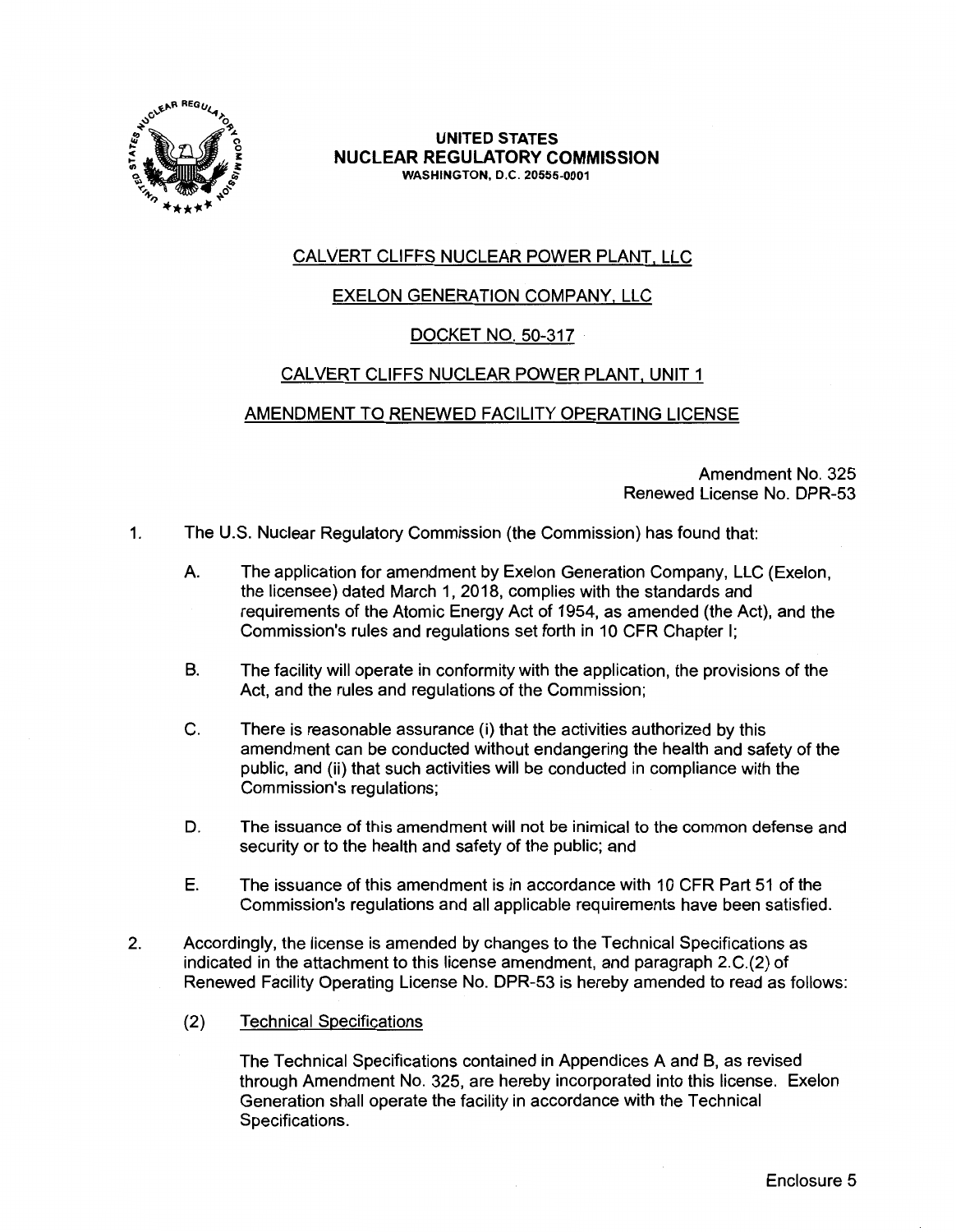FOR THE NUCLEAR REGULATORY COMMISSION

 $OQQV$ 

David J. Wrona, Branch Chief Plant Licensing Branch Ill Division of Operating Reactor Licensing Office of Nuclear Reactor Regulation

Attachment: Changes to the Technical Specifications and Renewed Facility Operating License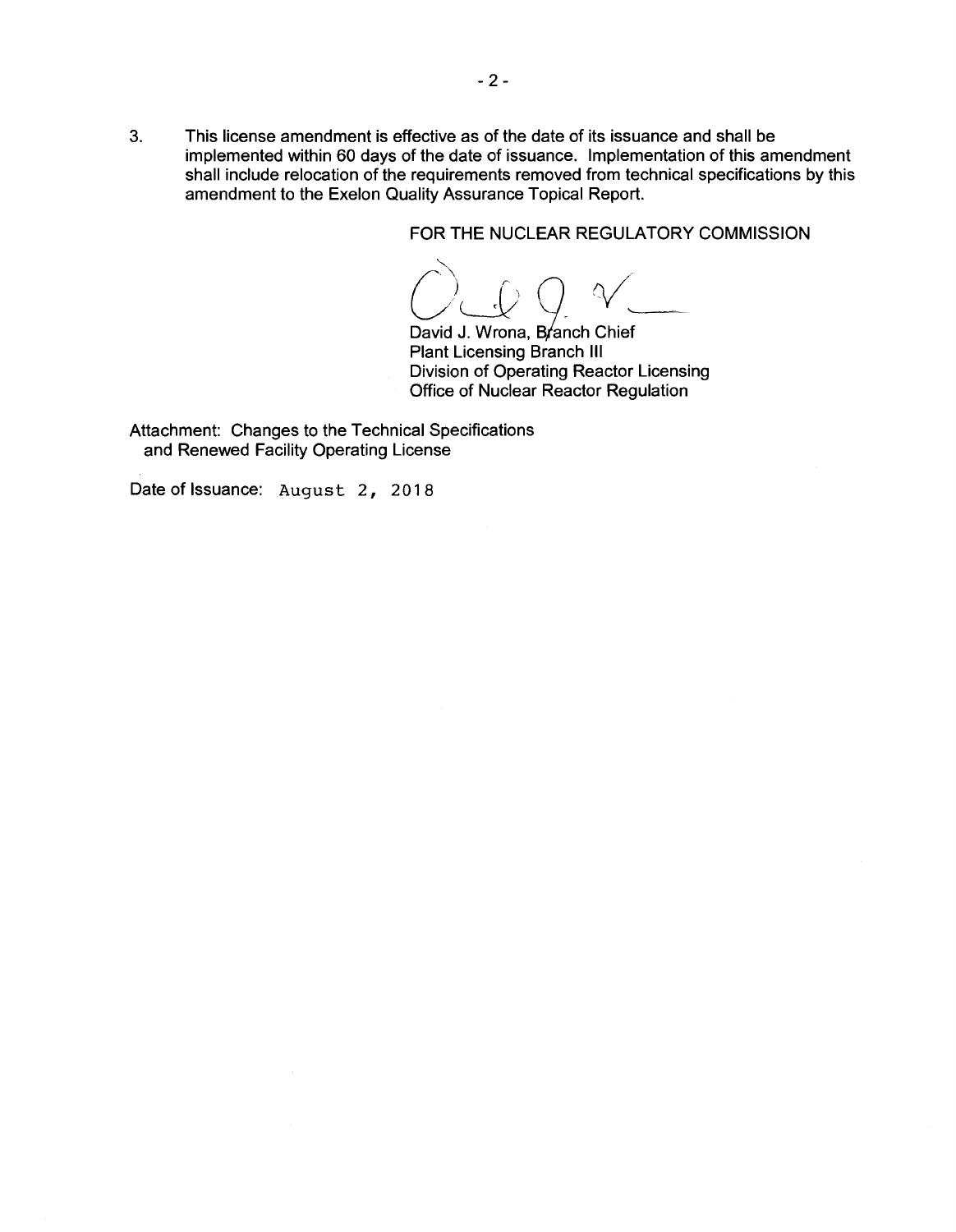

### CALVERT CLIFFS NUCLEAR POWER PLANT, LLC

### EXELON GENERATION COMPANY, LLC

#### DOCKET NO. 50-318

### CALVERT CLIFFS NUCLEAR POWER PLANT, UNIT 2

#### AMENDMENT TO RENEWED FACILITY OPERATING LICENSE

Amendment No. 303 Renewed License No. DPR-69

- 1. The U.S. Nuclear Regulatory Commission (the Commission) has found that:
	- A. The application for amendment by Exelon Generation Company, LLC (Exelon, the licensee) dated March 1, 2018, complies with the standards and requirements of the Atomic Energy Act of 1954, as amended (the Act), and the Commission's rules and regulations set forth in 10 CFR Chapter I;
	- B. The facility will operate in conformity with the application, the provisions of the Act, and the rules and regulations of the Commission;
	- C. There is reasonable assurance (i) that the activities authorized by this amendment can be conducted without endangering the health and safety of the public, and (ii) that such activities will be conducted in compliance with the Commission's regulations;
	- D. The issuance of this amendment will not be inimical to the common defense and security or to the health and safety of the public; and
	- E. The issuance of this amendment is in accordance with 10 CFR Part 51 of the Commission's regulations and all applicable requirements have been satisfied.
- 2. Accordingly, the license is amended by changes to the Technical Specifications as indicated in the attachment to this license amendment, and paragraph 2.C.(2) of Renewed Facility Operating License No. DPR-69 is hereby amended to read as follows:
	- (2) Technical Specifications

The Technical Specifications contained in Appendices A and B, as revised through Amendment No. 303, are hereby incorporated into this license. The licensee shall operate the facility in accordance with the Technical Specifications.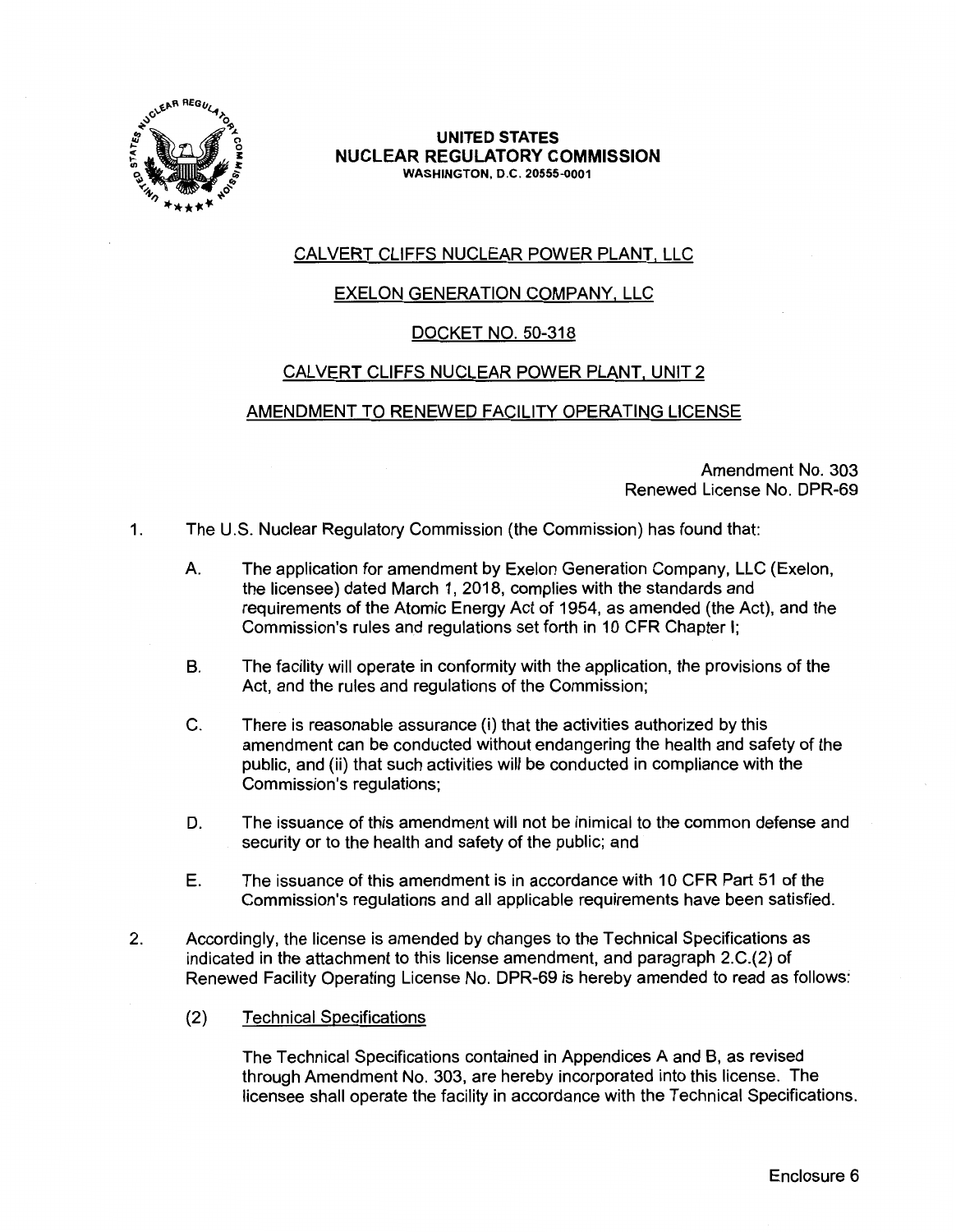FOR THE NUCLEAR REGULATORY COMMISSION

David J. Wrona, Branch Chief Plant Licensing Branch Ill Division of Operating Reactor Licensing Office of Nuclear Reactor Regulation

Attachment: Changes to the Technical Specifications and Renewed Facility Operating License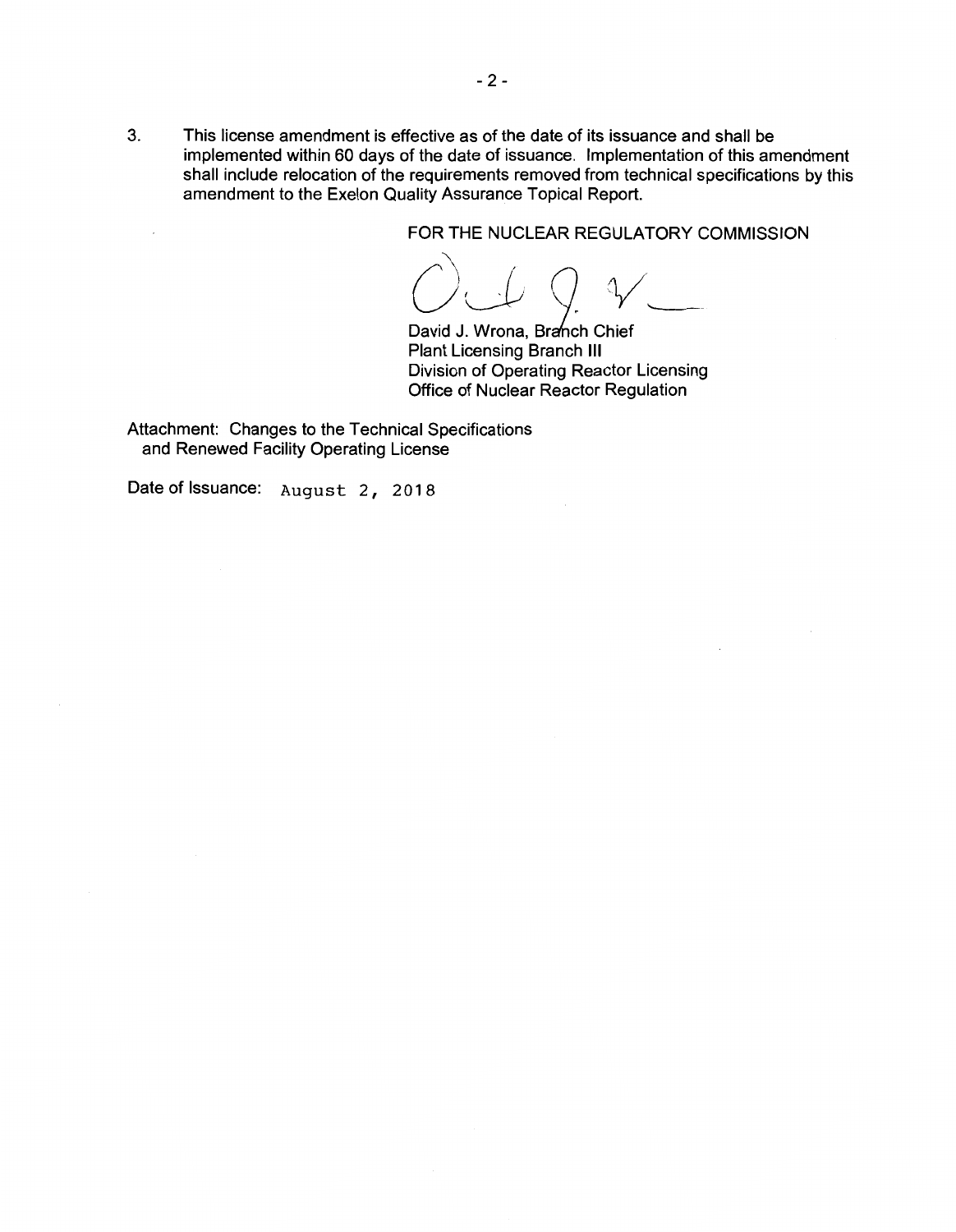#### ATTACHMENT TO LICENSE AMENDMENT NOS. 325 AND 303

#### RENEWED FACILITY OPERATING LICENSE NOS. DPR-53 AND DPR-69

#### CALVERT CLIFFS NUCLEAR POWER PLANT, UNITS 1 AND 2

#### DOCKET **NOS.** 50-317 AND 50-318

Replace the following pages of the Renewed Facility Operating Licenses and Appendix A, Technical Specifications (TSs), with the attached pages. The revised pages are identified by amendment number and contain marginal lines indicating the areas of change.

#### **Remove**

Insert

License DPR-53 Page 3

License DPR-53 Page 3

License DPR-69 Page 3

License DPR-69 Page 3

TSs 5.3-1

**TSs**  $\overline{5.3-1}$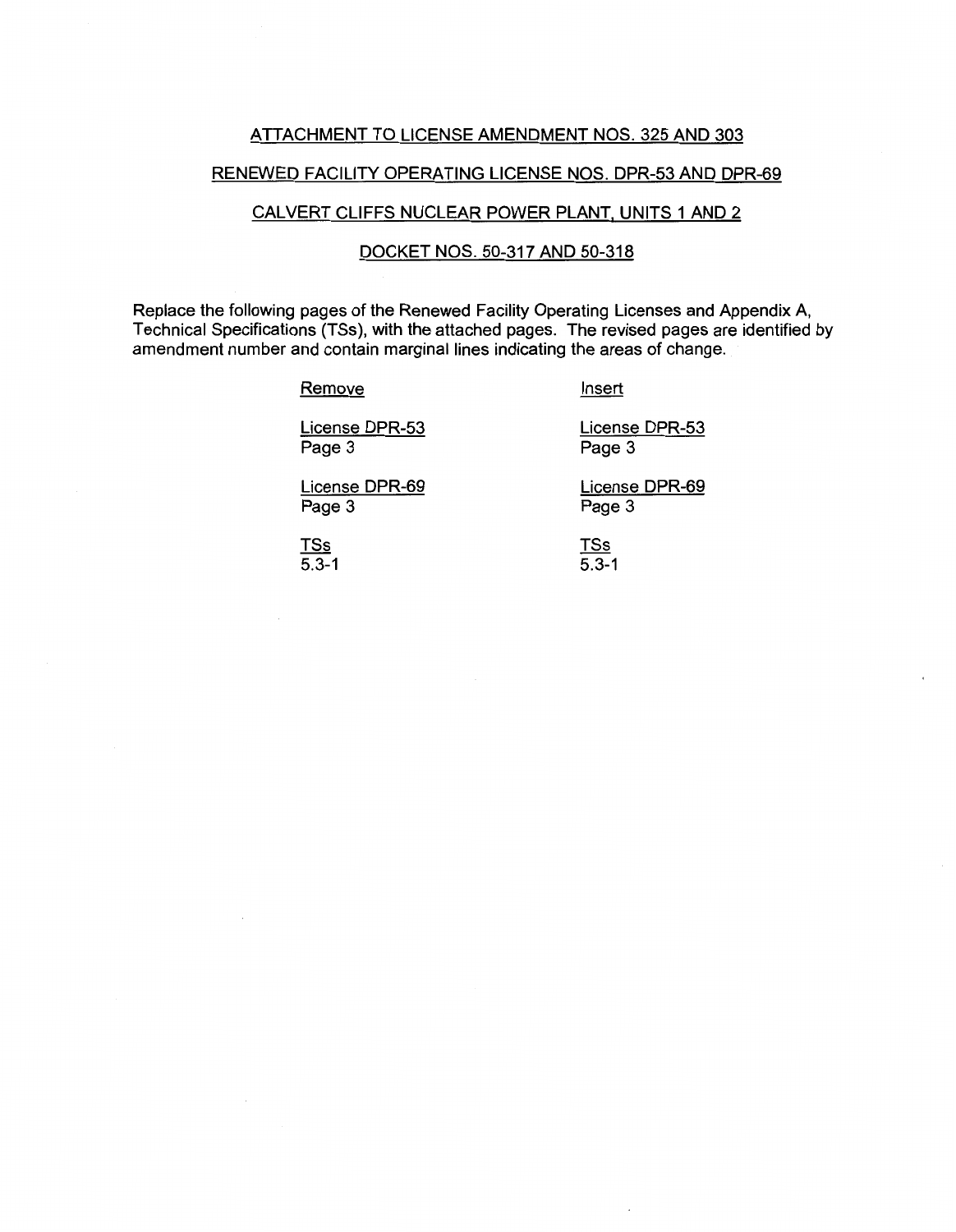- (4) Exelon Generation pursuant to the Act and 10 CFR Parts 30, 40, and 70, to receive, possess, and use, in amounts as required, any byproduct, source, and special nuclear material without restriction to chemical or physical form, for sample analysis or instrument calibration or associated with radioactive apparatus or components; and
- (5) Exelon Generation pursuant to the Act and 10 CFR Parts 30 and 70 to possess, but not separate, such byproduct and special nuclear materials as may be produced by the operation of the facility.
- C. This license is deemed to contain and is subject to the conditions set forth in 10 CFR Chapter I and is subject to all applicable provisions of the Act, and the rules, regulations, and orders of the Commission, now or hereafter applicable; and is subject to the additional conditions specified and incorporated below:
	- (1) Maximum Power Level

Exelon Generation is authorized to operate the facility at steady-state reactor core power levels not in excess of 2737 megawatts-thermal in accordance with the conditions specified herein.

(2) Technical Specifications

The Technical Specifications contained in Appendices A and B, as revised through Amendment No. 325, are hereby incorporated into this license. Exelon Generation shall operate the facility in accordance with the Technical Specifications.

- (a) For Surveillance Requirements (SRs) that are new, in Amendment 227 to Facility Operating License No. DPR-53, the first performance is due at the end of the first surveillance interval that begins at implementation of Amendment 227. For SRs that existed prior to Amendment 227, including SRs with modified acceptance criteria and SRs whose frequency of performance is being extended, the first performance is due at the end of the first surveillance interval that begins on the date the Surveillance was last performed prior to implementation of Amendment 227.
- (3) Additional Conditions

The Additional Conditions contained in Appendix C as revised through Amendment No. 318 are hereby incorporated into this license. Exelon Generation shall operate the facility in accordance with the Additional Conditions.

(4) Secondary Water Chemistry Monitoring Program

Exelon Generation shall implement a secondary water chemistry monitoring program to inhibit steam generator tube degradation. This program shall include:

 $\mathbf{I}$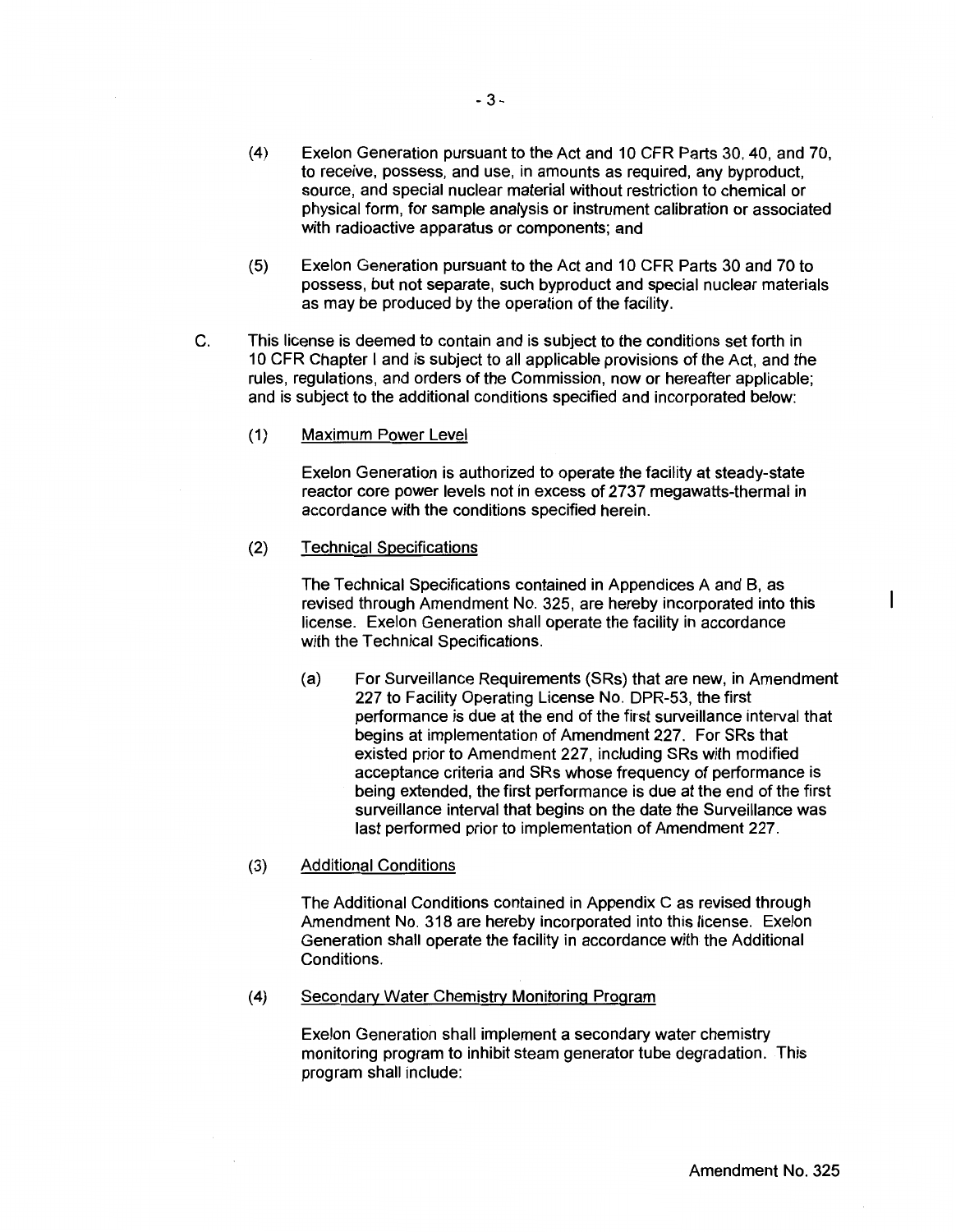- (4) Exelon Generation pursuant to the Act and 10 CFR Parts 30, 40, and 70, to receive, possess, and use, in amounts as required, any byproduct, source, and special nuclear material without restriction to chemical or physical form, for sample analysis or instrument calibration or associated with radioactive apparatus or components; and
- (5) Exelon Generation pursuant to the Act and 10 CFR Parts 30 and 70 to possess, but not separate, such byproduct and special nuclear materials as may be produced by the operation of the facility.
- C. This license is deemed to contain and is subject to the conditions set forth in 10 CFR Chapter I and is subject to all applicable provisions of the Act, and the rules, regulations, and orders of the Commission, now and hereafter applicable; and is subject to the additional conditions specified and incorporated below:
	- (1) Maximum Power Level

Exelon Generation is authorized to operate the facility at reactor steadystate core power levels not in excess of 2737 megawatts-thermal in accordance with the conditions specified herein.

(2) Technical Specifications

The Technical Specifications contained in Appendices A and B, as revised through Amendment No. 303, are hereby incorporated into this license. The licensee shall operate the facility in accordance with the Technical Specifications.

(a) For Surveillance Requirements (SRs) that are new, in Amendment 201 to Facility Operating License No. DPR-69, the first performance is due at the end of the first surveillance interval that begins at implementation of Amendment 201. For SRs that existed prior to Amendment 201, including SRs with modified acceptance criteria and SRs whose frequency of performance is being extended, the first performance is due at the end of the first surveillance interval that begins on the date the Surveillance was last performed prior to implementation of Amendment 201.

#### (3) Less Than Four Pump Operation

The licensee shall not operate the reactor at power levels in excess of five (5) percent of rated thermal power with less than four (4) reactor coolant pumps in operation. This condition shall remain in effect until the licensee has submitted safety analyses for less than four pump operation, and approval for such operation has been granted by the Commission by amendment of this license.

(4) Environmental Monitoring Program

If harmful effects or evidence of irreversible damage are detected by the biological monitoring program, hydrological monitoring program, and the  $\mathbf{I}$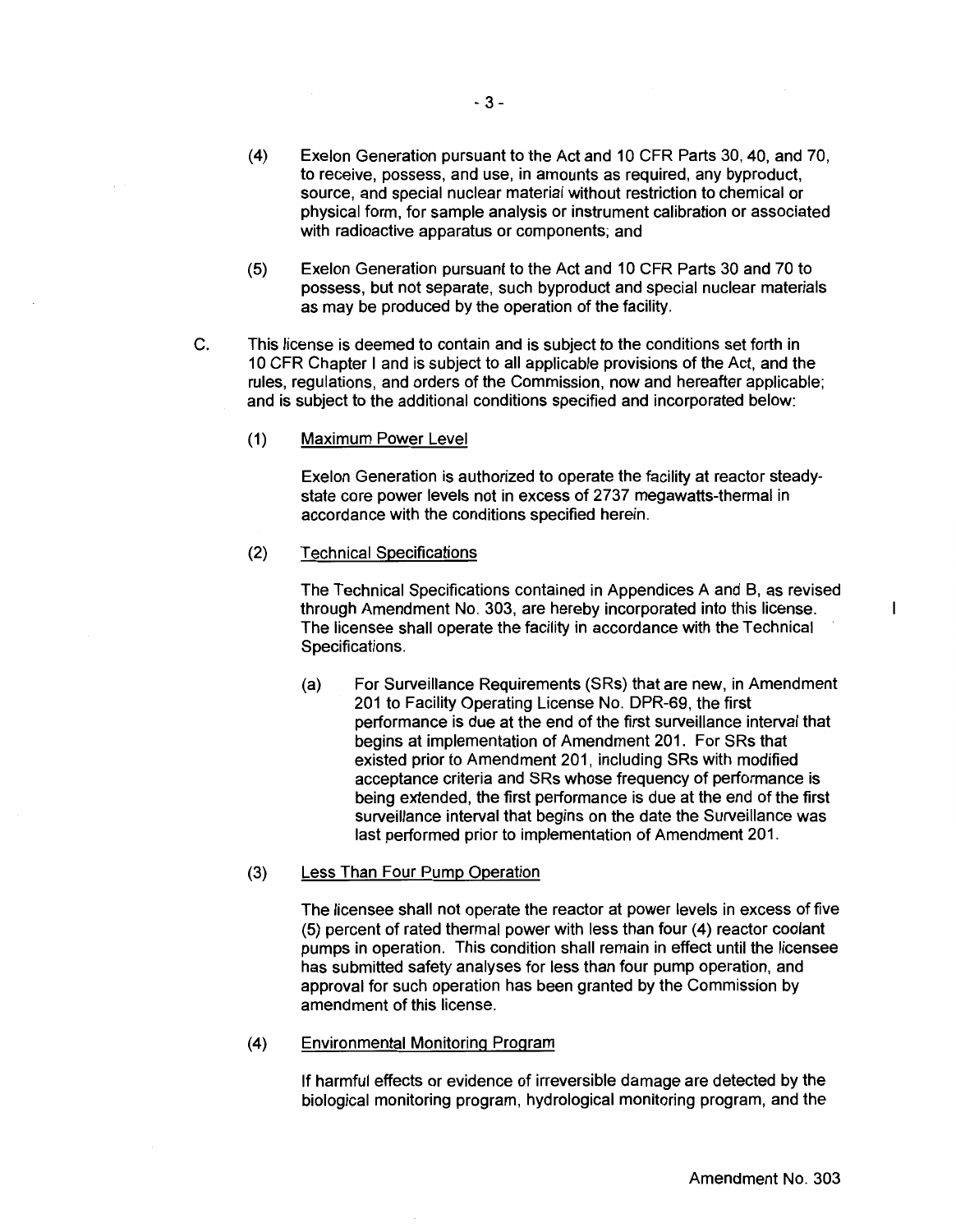#### 5.0 ADMINISTRATIVE CONTROLS

- 5.3 Unit Staff Qualifications
- 5.3.1 Each member of the unit staff shall meet or exceed the minimum qualifications referenced for comparable positions as specified in the Exelon Quality Assurance Topical Report.

CALVERT CLIFFS - UNIT 1 CALVERT CLIFFS - UNIT 2

5.3-1 Amendment No. 325 Amendment No.303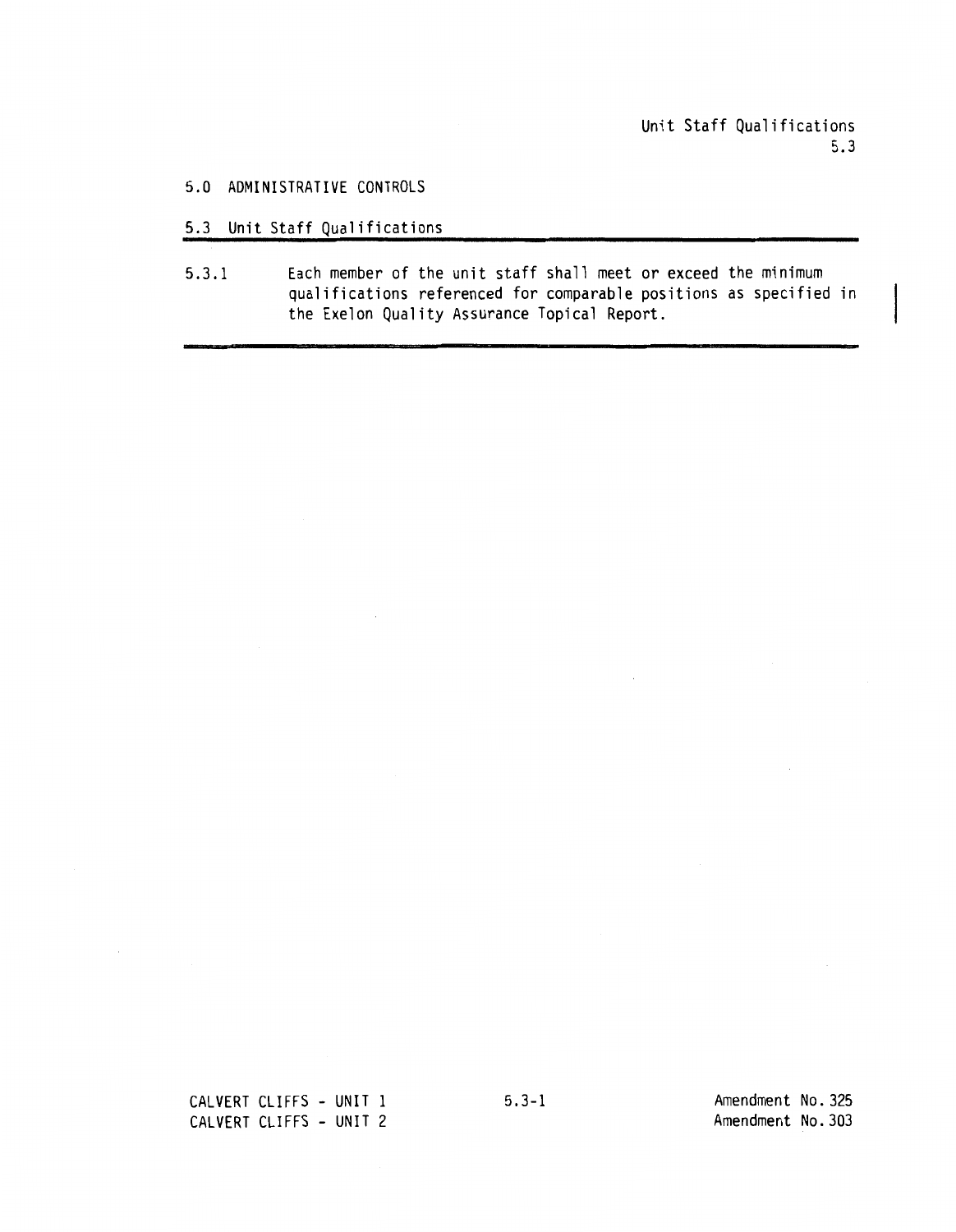

### EXELON GENERATION COMPANY, LLC

### DOCKET NO. 50-461

### CLINTON POWER STATION, UNIT NO. 1

### AMENDMENT TO FACILITY OPERATING LICENSE

Amendment No. 219 License No. NPF-62

- 1. The U.S. Nuclear Regulatory Commission (the Commission) has found that:
	- A. The application for amendment by Exelon Generation Company, LLC (Exelon, the licensee) dated March 1, 2018, complies with the standards and requirements of the Atomic Energy Act of 1954, as amended (the Act), and the Commission's rules and regulations set forth in 10 CFR Chapter I;
	- B. The facility will operate in conformity with the application, the provisions of the Act, and the rules and regulations of the Commission;
	- C. There is reasonable assurance (i) that the activities authorized by this amendment can be conducted without endangering the health and safety of the public, and (ii) that such activities will be conducted in compliance with the Commission's regulations;
	- D. The issuance of this amendment will not be inimical to the common defense and security or to the health and safety of the public; and
	- E. The issuance of this amendment is in accordance with 10 CFR Part 51 of the Commission's regulations and all applicable requirements have been satisfied.
- 2. Accordingly, the license is amended by changes to the Technical Specifications as indicated in the attachment to this license amendment, and paragraph 2.C.(2) of Facility Operating License No. NPF-62 is hereby amended to read as follows:
	- (2) Technical Specifications and Environmental Protection Plan

The Technical Specifications contained in Appendix A and the Environmental Protection Plan contained in Appendix B, as revised through Amendment No. 219, are hereby incorporated into this license. Exelon Generation Company shall operate the facility in accordance with the Technical Specifications and the Environmental Protection Plan.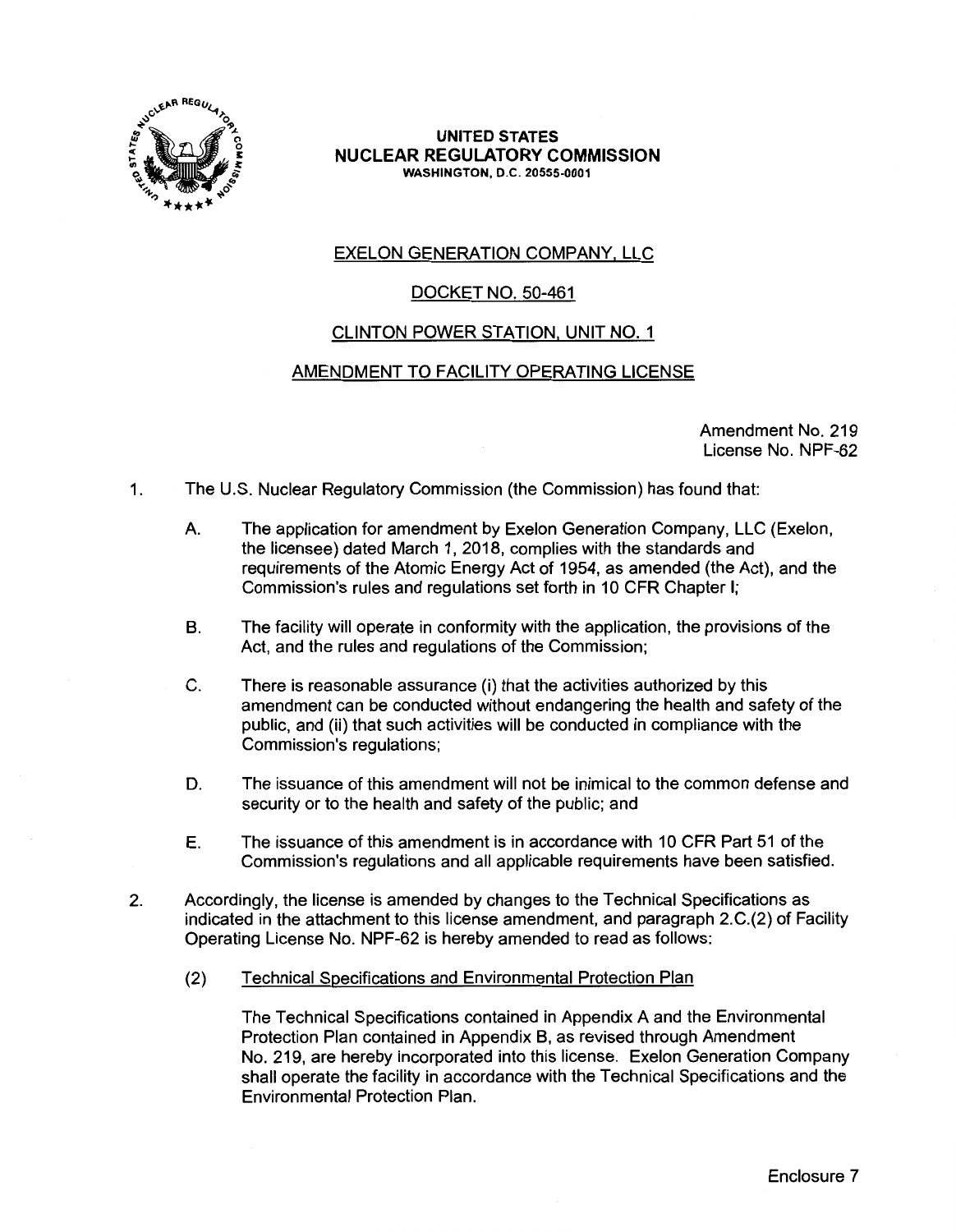FOR THE NUCLEAR REGULATORY COMMISSION

OUQ %

David J. Wrona, Branch Chief Plant Licensing Branch Ill Division of Operating Reactor Licensing Office of Nuclear Reactor Regulation

Attachment: Changes to the Technical Specifications and Facility Operating License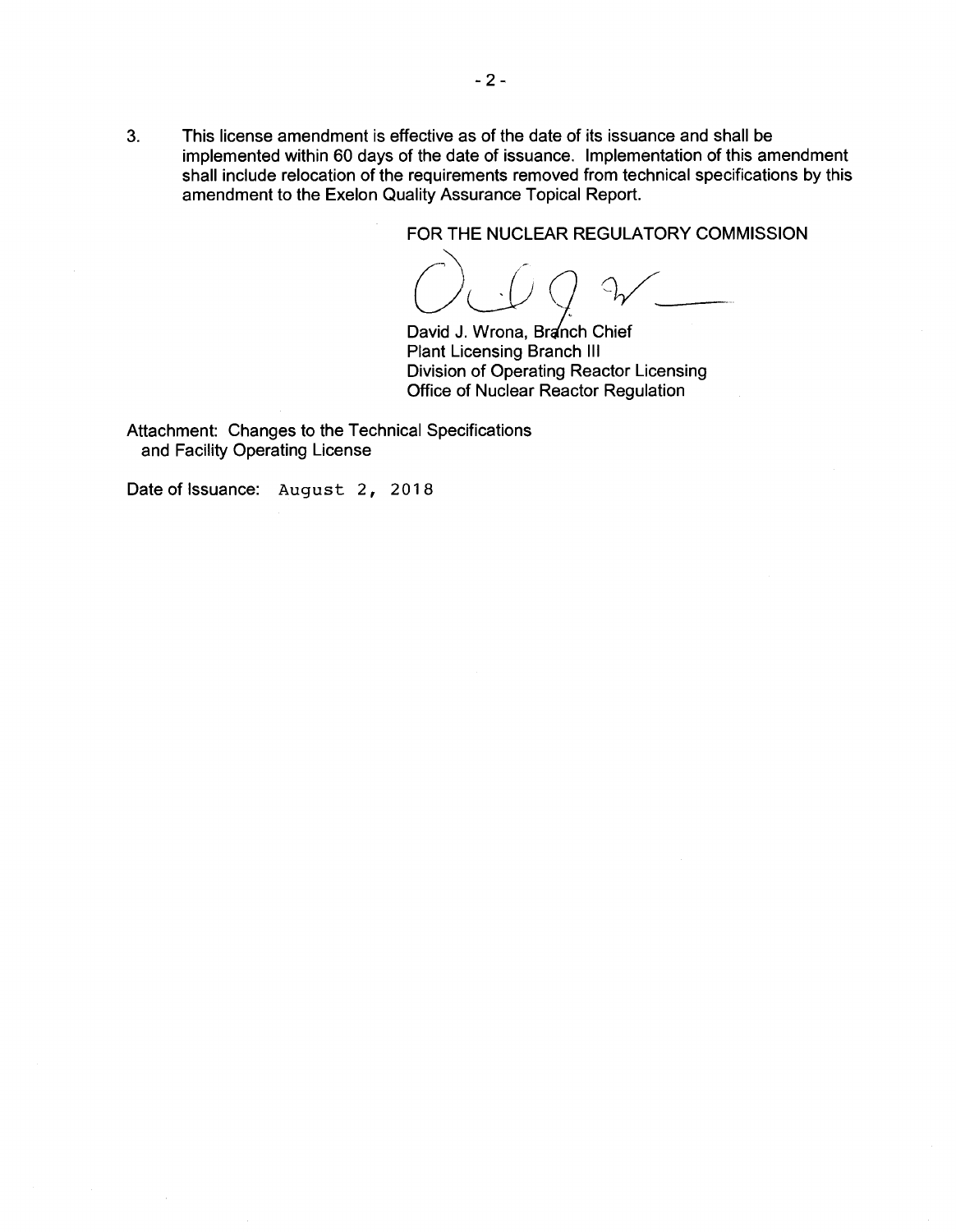#### ATTACHMENT TO LICENSE AMENDMENT NO. 219

#### FACILITY OPERATING LICENSE NO. NPF-62

#### CLINTON POWER STATION, UNIT NO. 1

#### DOCKET NO. 50-461

Replace the following pages of the Facility Operating License and Appendix A, Technical Specifications (TSs), with the attached pages. The revised pages are identified by amendment number and contain marginal lines indicating the areas of change.

Remove

Insert

License NPF-62 Page 3

License NPF-62 Page 3

TSs  $5.0 - 5$  TSs 5.0-5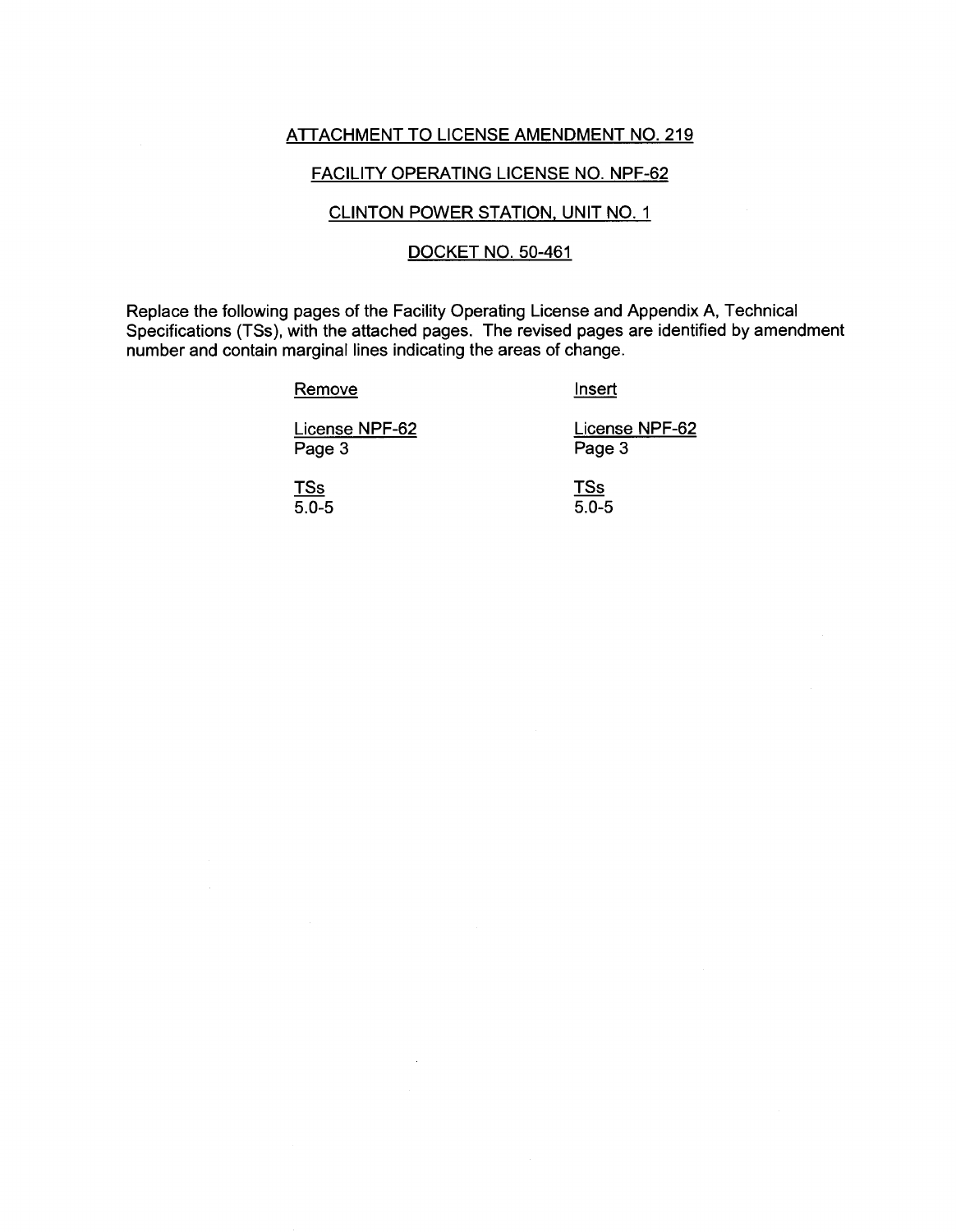- (4) Exelon Generation Company, pursuant to the Act and to 10 CFR Parts 30, 40, and 70, to receive, possess, and use at any time any byproduct, source and special nuclear material as sealed neutron sources for reactor startup, sealed sources for reactor instrumentation and radiation monitoring equipment calibration, and as fission detectors in amounts as required;
- (5) Exelon Generation Company, pursuant to the Act and 10 CFR Parts 30, 40, and 70, to receive, possess, and use in amounts as required any byproduct, source or special nuclear material without restriction to chemical or physical form, for sample analysis or instrument calibration or associated with radioactive apparatus or components;
- (6) Exelon Generation Company, pursuant to the Act and 10 CFR Parts 30, 40, and 70, to possess, but not separate, such byproduct and special nuclear materials as may be produced by the operation of the facility. Mechanical disassembly of the GE14i isotope test assemblies containing Cobalt-60 is not considered separation; and
- (7) Exelon Generation Company, pursuant to the Act and 10 CFR Parts 30, to intentionally produce, possess, receive, transfer, and use Cobalt-60.
- C. This license shall be deemed to contain and is subject to the conditions specified in the Commission's regulations set forth in 10 CFR Chapter I and is subject to all applicable provisions of the Act and to the rules, regulations and orders of the Commission now or hereafter in effect; and is subject to the additional conditions specified or incorporated below:
	- (1) Maximum Power Level

Exelon Generation Company is authorized to operate the facility at reactor core power levels not in excess of 3473 megawatts thermal (100 percent rated power) in accordance with the conditions specified herein.

(2) Technical Specifications and Environmental Protection Plan

The Technical Specifications contained in Appendix A and the Environmental Protection Plan contained in Appendix B, as revised through Amendment No. 219, are hereby incorporated into this license. Exelon Generation Company shall operate the facility in accordance with the Technical Specifications and the Environmental Protection Plan.

1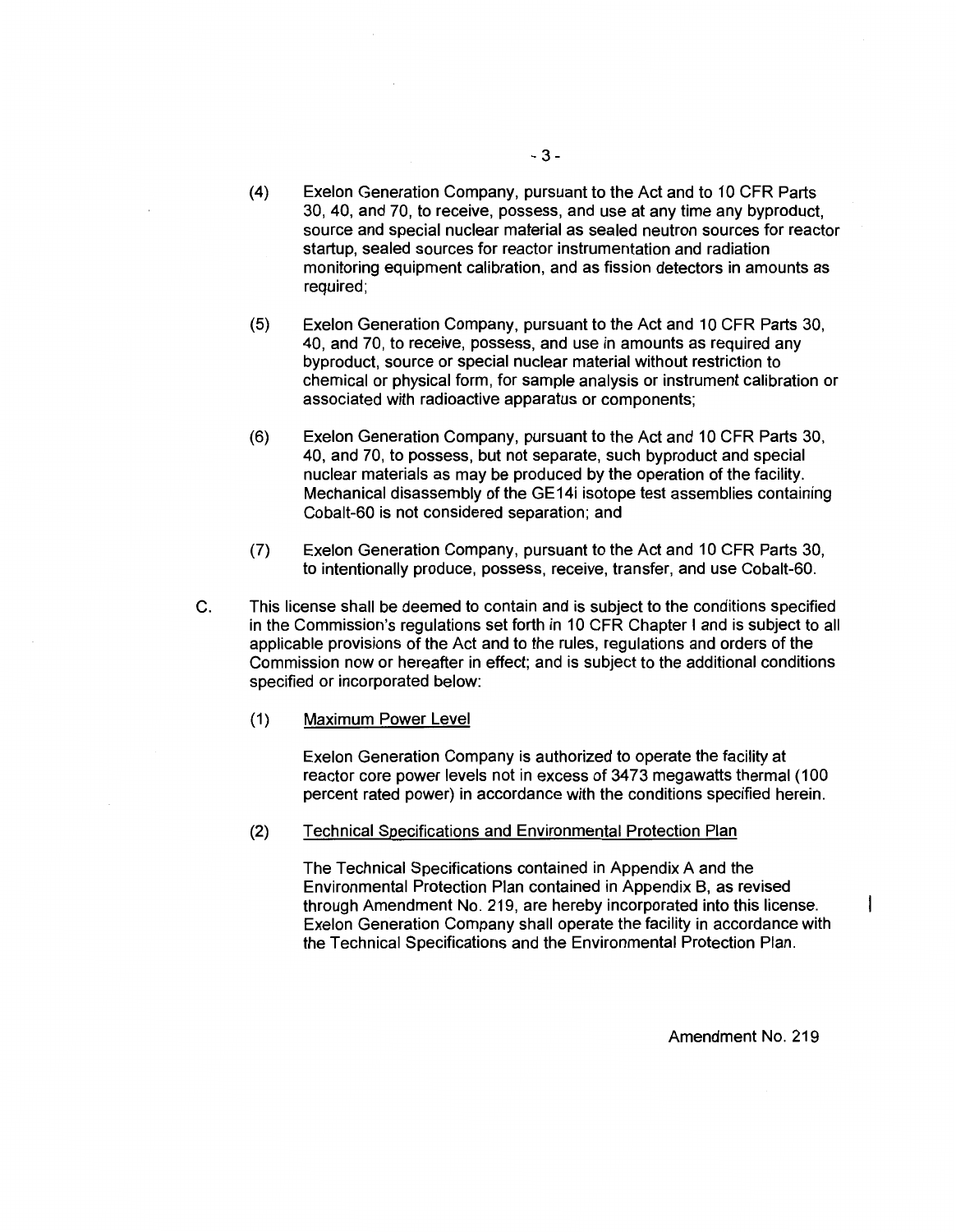Unit Staff Qualifications 5.3

5.0 ADMINISTRATIVE CONTROLS

 $\bar{\lambda}$ 

5.3 Unit Staff Qualifications

5.3.1 Each member of the unit staff shall meet or exceed the minimum qualifications referenced for comparable positions as specified the Exelon Quality Assurance Topical Report.

l,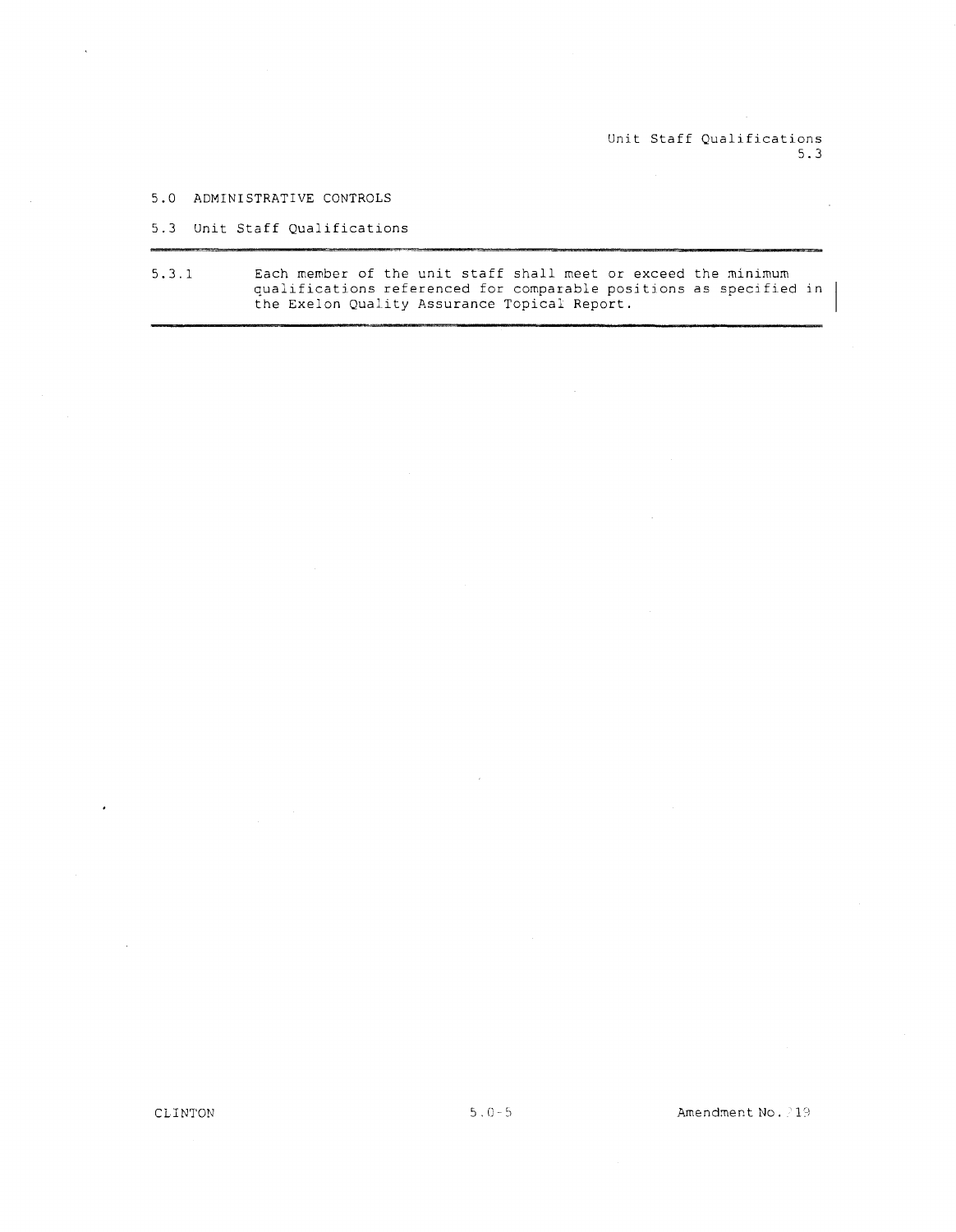

### EXELON GENERATION COMPANY, LLC

### DOCKET NO. 50-237

#### DRESDEN NUCLEAR POWER STATION, UNIT 2

#### AMENDMENT TO RENEWED FACILITY OPERATING LICENSE

Amendment No. 258 Renewed License No. DPR-19

- 1. The U.S. Nuclear Regulatory Commission (the Commission) has found that:
	- A. The application for amendment by Exelon Generation Company, LLC (Exelon, the licensee) dated March 1, 2018, complies with the standards and requirements of the Atomic Energy Act of 1954, as amended (the Act), and the Commission's rules and regulations set forth in 10 CFR Chapter I;
	- B. The facility will operate in conformity with the application, the provisions of the Act, and the rules and regulations of the Commission;
	- C. There is reasonable assurance (i) that the activities authorized by this amendment can be conducted without endangering the health and safety of the public, and (ii) that such activities will be conducted in compliance with the Commission's regulations;
	- D. The issuance of this amendment will not be inimical to the common defense and security or to the health and safety of the public; and
	- E. The issuance of this amendment is in accordance with 10 CFR Part 51 of the Commission's regulations and all applicable requirements have been satisfied.
- 2. Accordingly, the license is amended by changes to the Technical Specifications as indicated in the attachment to this license amendment, and paragraph 2.C.(2) of Renewed Facility Operating License No. DPR-19 is hereby amended to read as follows:
	- (2) Technical Specifications

The Technical Specifications contained in Appendix A, as revised through Amendment No. 258, are hereby incorporated into this renewed operating license. The licensee shall operate the facility in accordance with the Technical Specifications.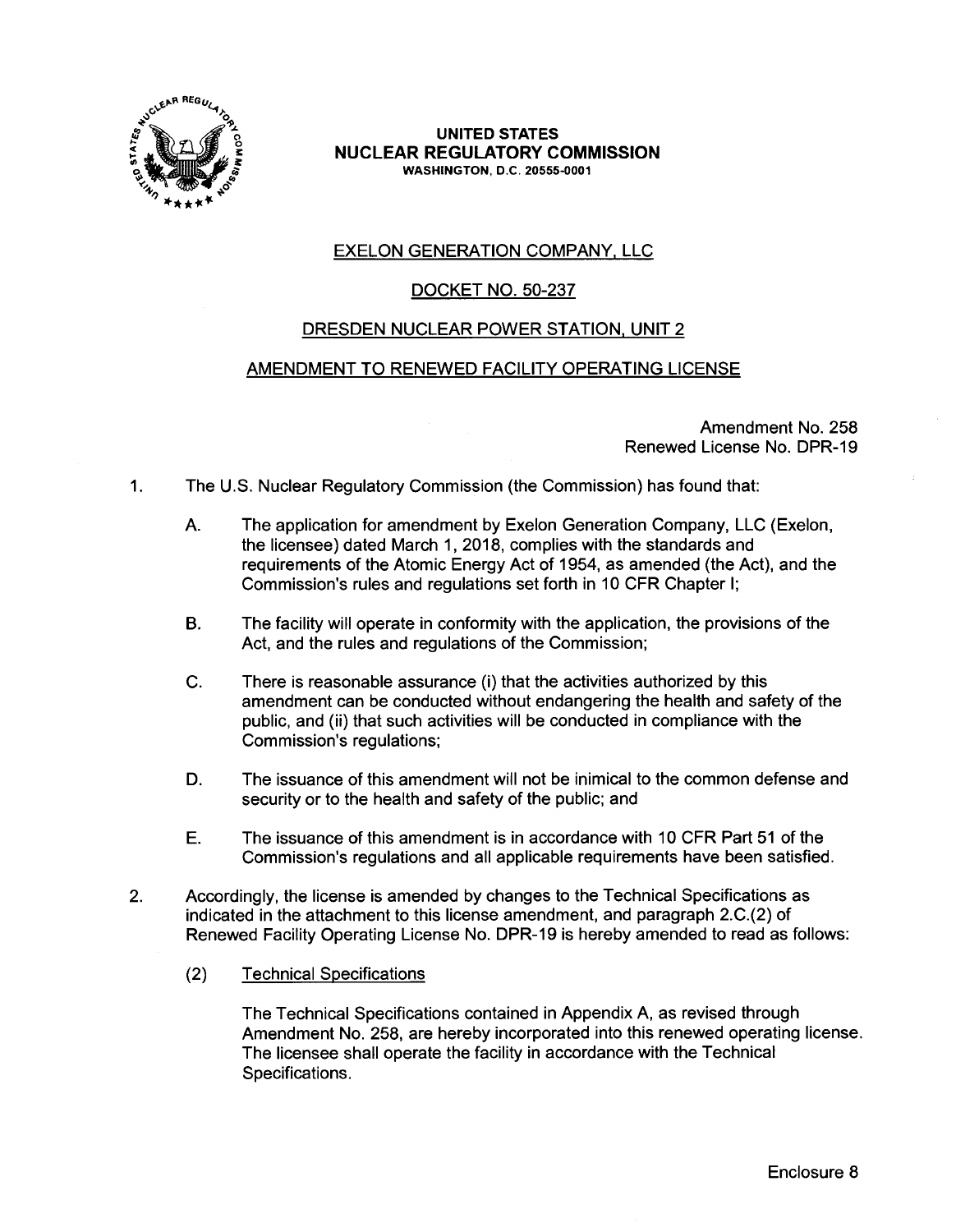FOR THE NUCLEAR REGULATORY COMMISSION

C) C Q &

David J. Wrona, Branch Chief Plant Licensing Branch Ill Division of Operating Reactor Licensing Office of Nuclear Reactor Regulation

Attachment: Changes to the Technical Specifications and Renewed Facility Operating License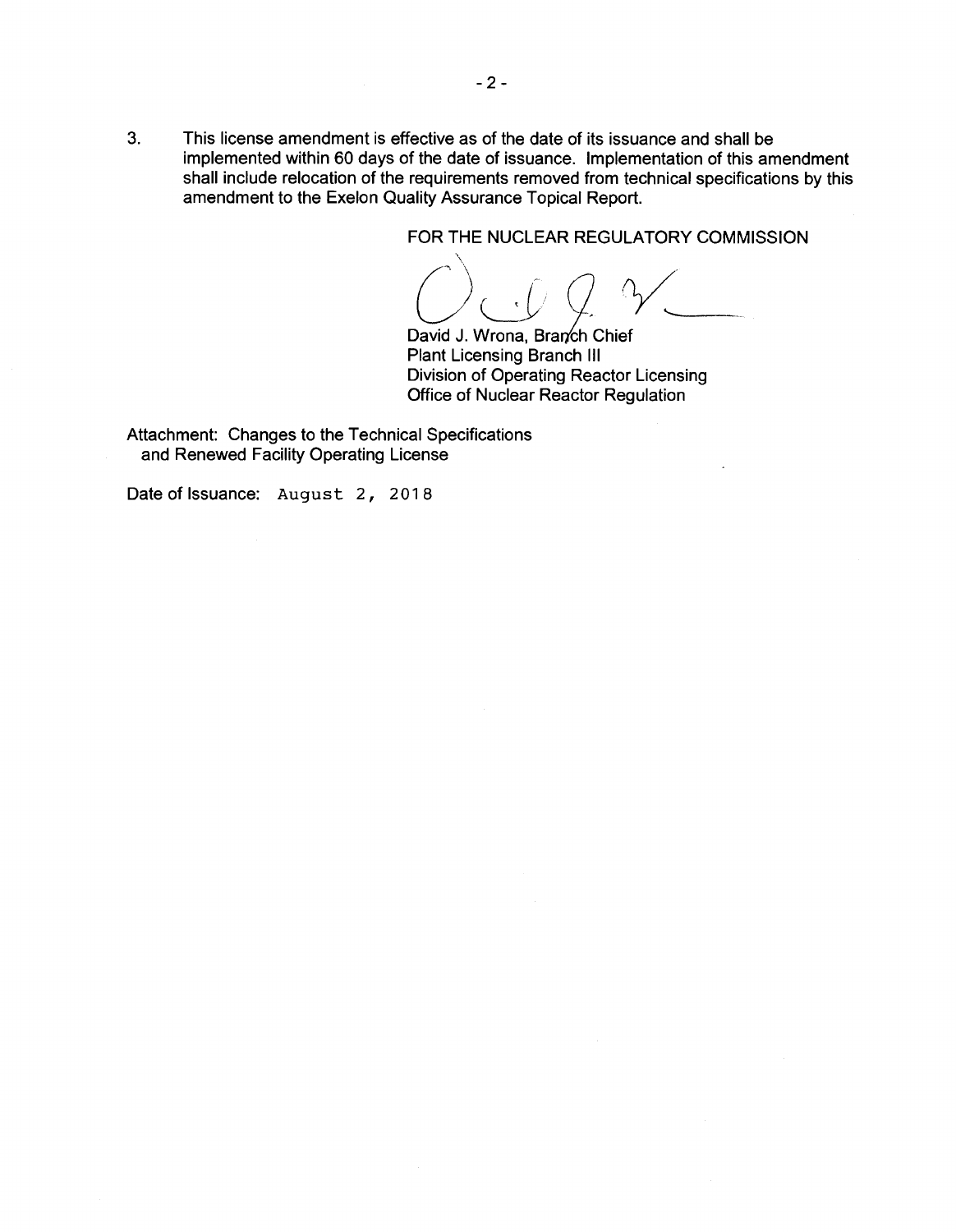

### EXELON GENERATION COMPANY, LLC

### DOCKET NO. 50-249

#### DRESDEN NUCLEAR POWER STATION, UNIT 3

#### AMENDMENT TO RENEWED FACILITY OPERATING LICENSE

Amendment No. 251 Renewed License No. DPR-25

- 1. The U.S. Nuclear Regulatory Commission (the Commission) has found that:
	- A. The application for amendment by Exelon Generation Company, LLC (Exelon, the licensee) dated March 1, 2018, complies with the standards and requirements of the Atomic Energy Act of 1954, as amended (the Act), and the Commission's rules and regulations set forth in 10 CFR Chapter I;
	- B. The facility will operate in conformity with the application, the provisions of the Act, and the rules and regulations of the Commission;
	- C. There is reasonable assurance (i) that the activities authorized by this amendment can be conducted without endangering the health and safety of the public, and (ii) that such activities will be conducted in compliance with the Commission's regulations;
	- D. The issuance of this amendment will not be inimical to the common defense and security or to the health and safety of the public; and
	- E. The issuance of this amendment is in accordance with 10 CFR Part 51 of the Commission's regulations and all applicable requirements have been satisfied.
- 2. Accordingly, the license is amended by changes to the Technical Specifications as indicated in the attachment to this license amendment, and paragraph 3.B. of Renewed Facility Operating License No. DPR-25 is hereby amended to read as follows:
	- B. Technical Specifications

The Technical Specifications contained in Appendix A, as revised through Amendment No. 251, are hereby incorporated into this renewed operating license. The licensee shall operate the facility in accordance with the Technical Specifications.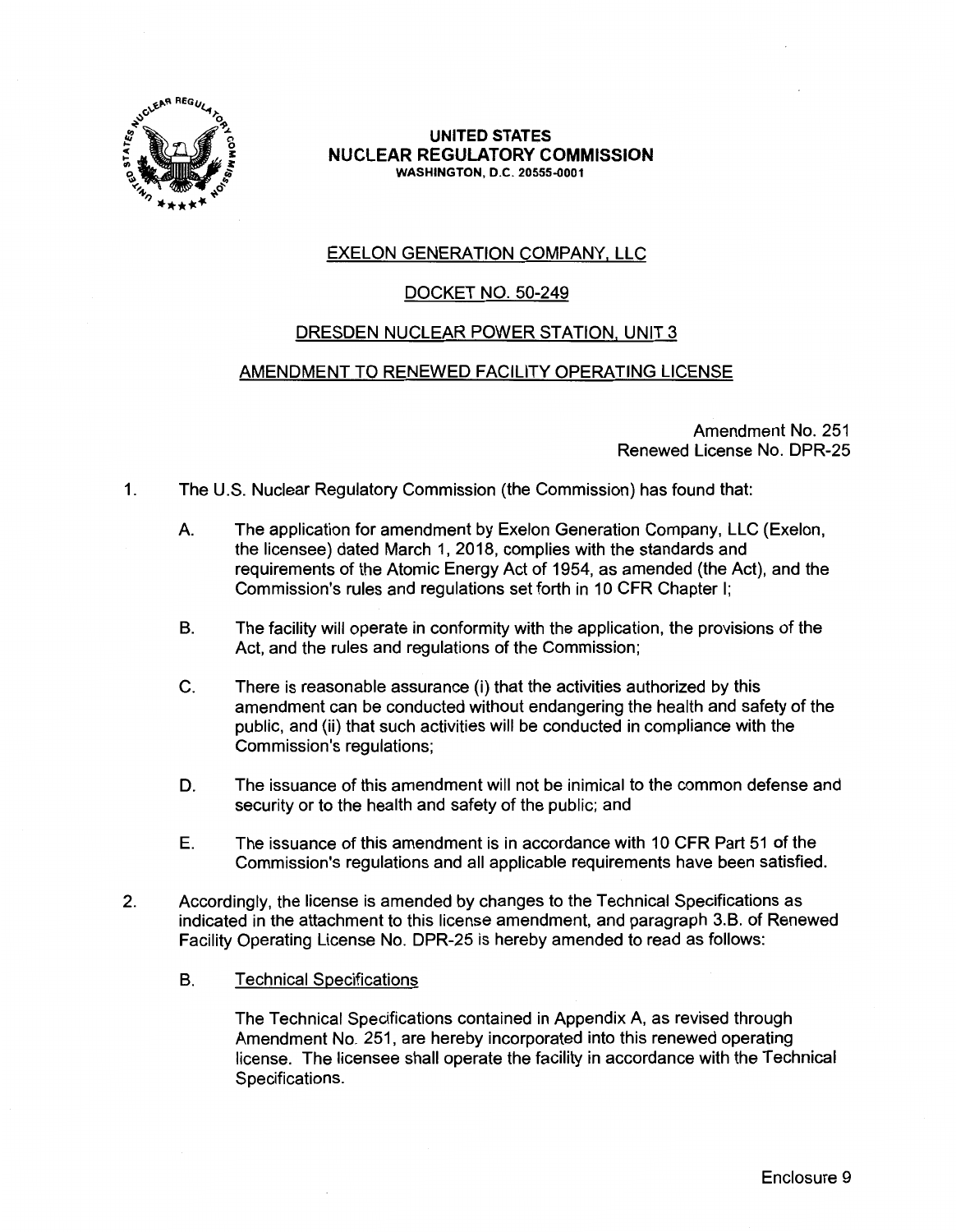FOR THE NUCLEAR REGULATORY COMMISSION

David J. Wrona, Branch Chief

Plant Licensing Branch Ill Division of Operating Reactor Licensing Office of Nuclear Reactor Regulation

Attachment: Changes to the Technical Specifications and Renewed Facility Operating License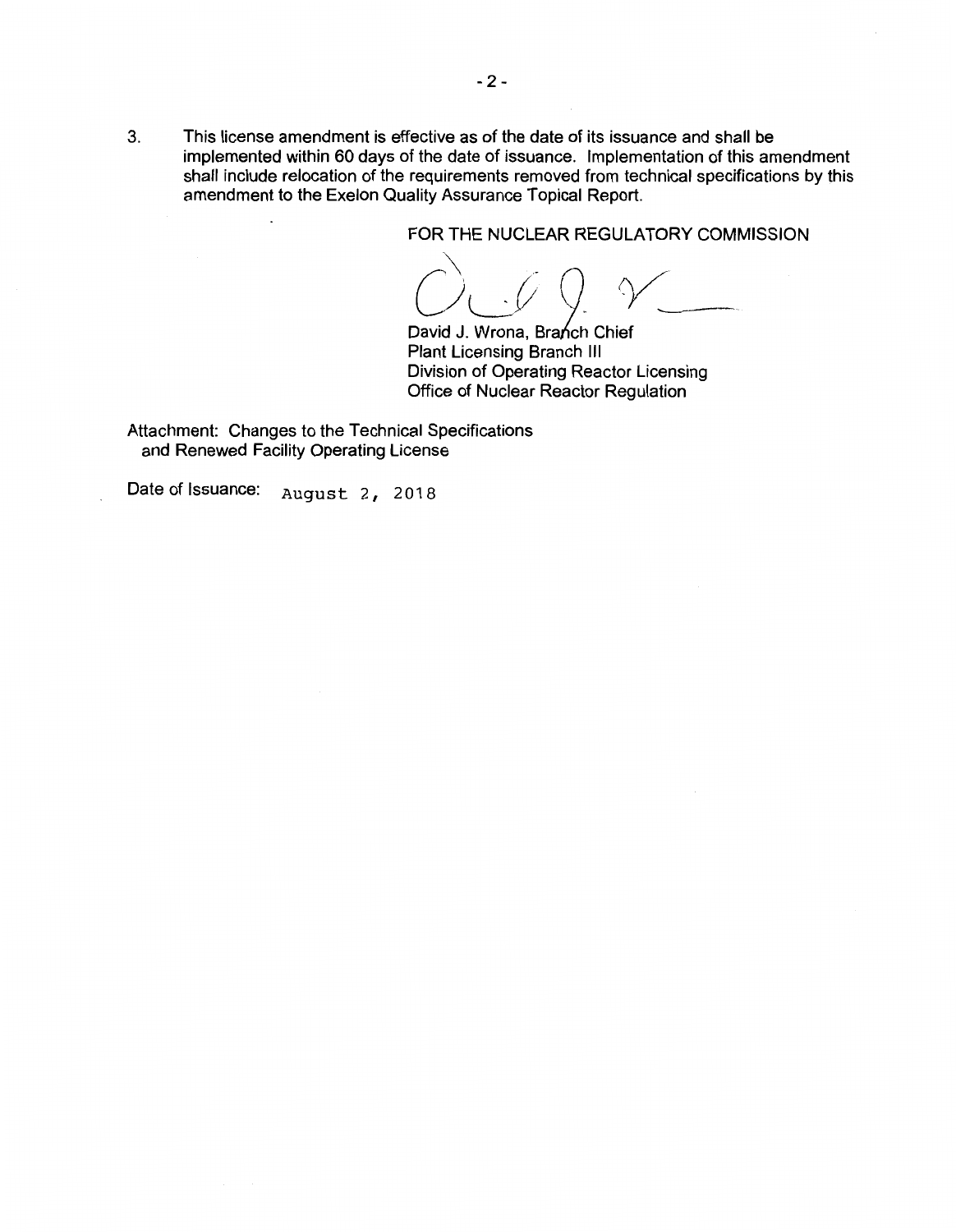#### ATTACHMENT TO LICENSE AMENDMENT NOS. 258 AND 251

## RENEWED FACILITY OPERATING LICENSE NOS. DPR-19 AND DPR-25

## DRESDEN NUCLEAR POWER STATION, UNITS 2 AND 3

# DOCKET NOS. 50-237 AND 50-249

Replace the following pages of the Renewed Facility Operating Licenses and Appendix A, Technical Specifications (TSs), with the attached pages. The revised pages are identified by amendment number and contain marginal lines indicating the areas of change.

**Remove** 

**Insert** 

Page 3

Page 4

License DPR-19

License DPR-19 Page 3

License DPR-25

License DPR-25 Page 4

TSs  $\overline{5.3-1}$ 

TSs 5.3-1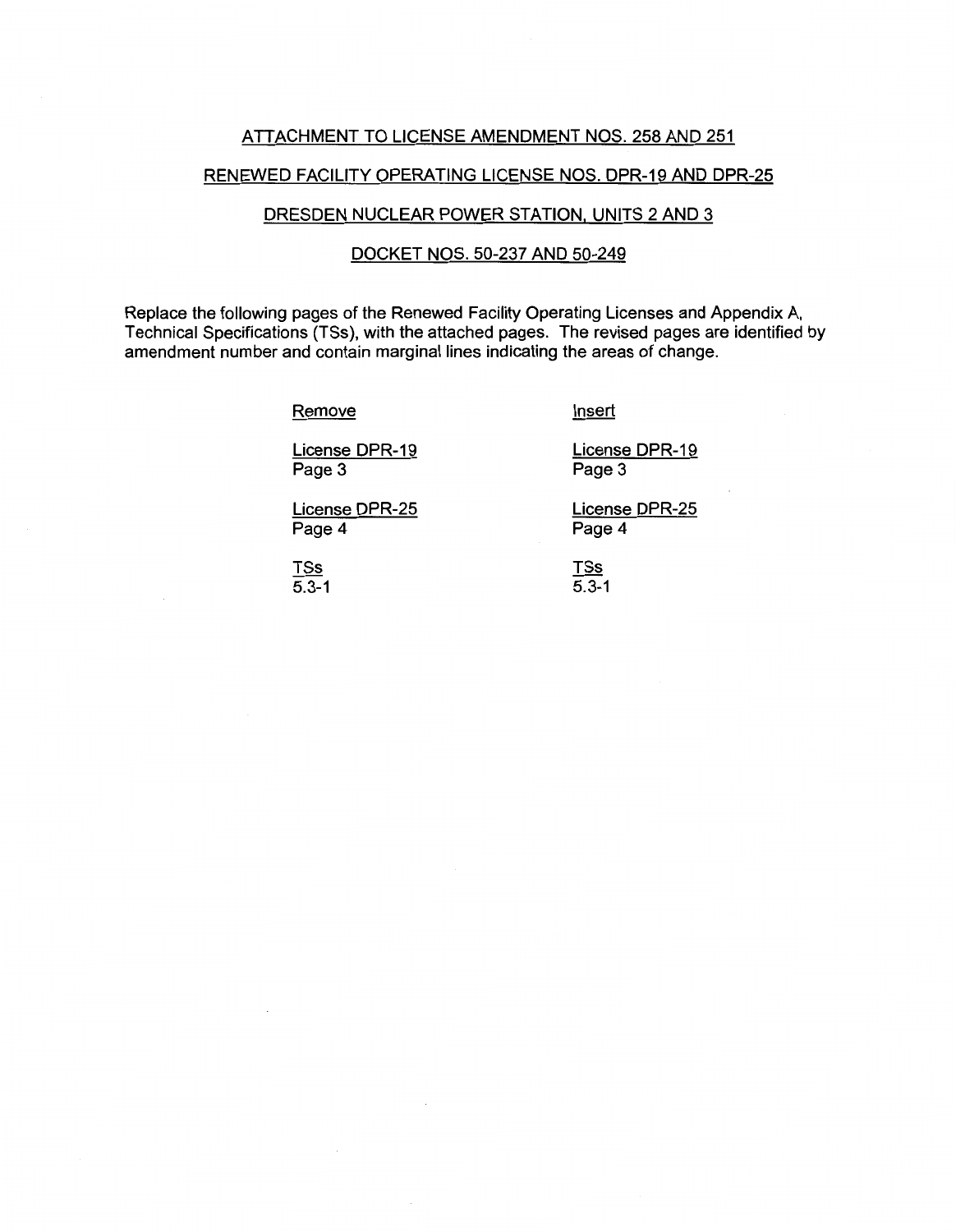- (2) Exelon Generation Company, LLC, pursuant to the Act and 10 CFR Part 70, to receive, possess and use at any time special nuclear materials as reactor fuel, in accordance with the limitations for storage and amounts required for reactor operation, as described in the Updated Final Safety Analysis Report, as supplemented and amended;
- (3) Exelon Generation Company, LLC, pursuant to the Act and 10 CFR Parts 30, 40 and 70, to receive, possess and use at any time any byproduct, source and special nuclear material as sealed neutron sources for reactor startup, sealed sources for reactor instrumentation and radiation monitoring equipment calibration, and as fission detectors in amounts as required;
- (4) Exelon Generation Company, LLC, pursuant to the Act and 10 CFR Parts 30, 40 and 70, to receive, possess and use in amounts as required any byproduct, source or special nuclear material without restriction to chemical or physical form, for sample analysis or instrument calibration or associated with radioactive apparatus or components; and
- (5) Exelon Generation Company, LLC, pursuant to the Act and 1 O CFR Parts 30, 40 and 70, to possess, but not separate, such byproduct special nuclear materials as may be produced by the operation of the facility.
- C. This renewed operating license shall be deemed to contain and is subject to the conditions specified in the Commission's regulations set forth in 10 CFR Chapter I; is subject to all applicable provisions of the Act and to the rules, regulations, and orders of the Commission now or hereafter in effect; and is subject to the additional conditions specified or incorporated below:
	- (1) Maximum Power Level

The licensee is authorized to operate the facility at steady state reactor core power levels not in excess of 2957 megawatts thermal (100 percent rated power) in accordance with the conditions specified herein.

(2) Technical Specifications

The Technical Specifications contained in Appendix A, as revised through Amendment No. 258, are hereby incorporated into this renewed operating license. The licensee shall operate the facility in accordance with the Technical Specifications.

(3) Operation in the coastdown mode is permitted to 40% power.

Renewed License No. DPR-19 Amendment No. 258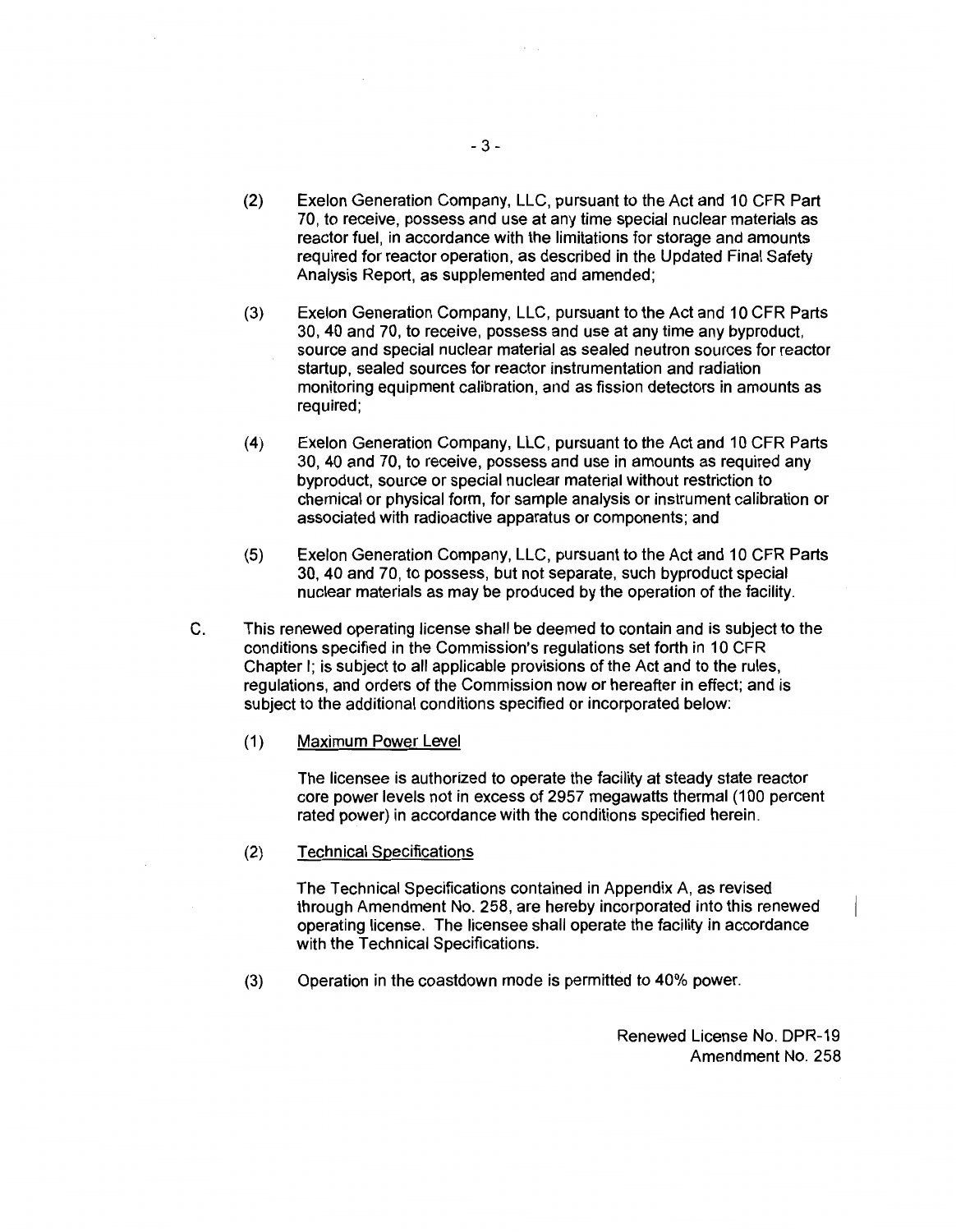f. Surveillance Requirement 4.9.A.1 O - Diesel Storage Tank Cleaning (Unit 3 and Unit 2/3 only)

Each of the above Surveillance Requirements shall be successfully demonstrated prior to entering into MODE 2 on the first plant startup following the fourteenth refueling outage (D3R14).

3. This renewed operating license shall be deemed to contain and is subject to the conditions specified in the following Commission regulations: 10 CFR Part 20, Section 30.34 of 10 CFR Part 30, Section 40.41 of 10 CFR Part 40, Sections 50.54 and 50.59 of 10 CFR Part 50, and Section 70.32 of 10 CFR Part 70; is subject to all applicable provisions of the Act and to the rules, regulations, and orders of the Commission now or hereafter in effect; and is subject to the additional conditions specified or incorporated below:

#### A. Maximum Power Level

The licensee is authorized to operate the facility at steady state power levels not in excess of 2957 megawatts (thermal), except that the licensee shall not operate the facility at power levels in excess of five (5) megawatts (thermal), until satisfactory completion of modifications and final testing of the station output transformer, the auto-depressurization interlock, and the feedwater system, as described in the licensee's telegrams; dated February 26, 1971, have been verified in writing by the Commission.

#### B. Technical Specifications

The Technical Specifications contained in Appendix A, as revised through Amendment No. 251, are hereby incorporated into this renewed operating license. The licensee shall operate the facility in accordance with the Technical Specifications.

#### C. Reports

The licensee shall make certain reports in accordance with the requirements of the Technical Specifications.

D. Records

The licensee shall keep facility operating records in accordance with the requirements of the Technical Specifications.

## E. Restrictions

Operation in the coastdown mode is permitted to 40% power.

Renewed License No. DPR-25 Amendment No. 251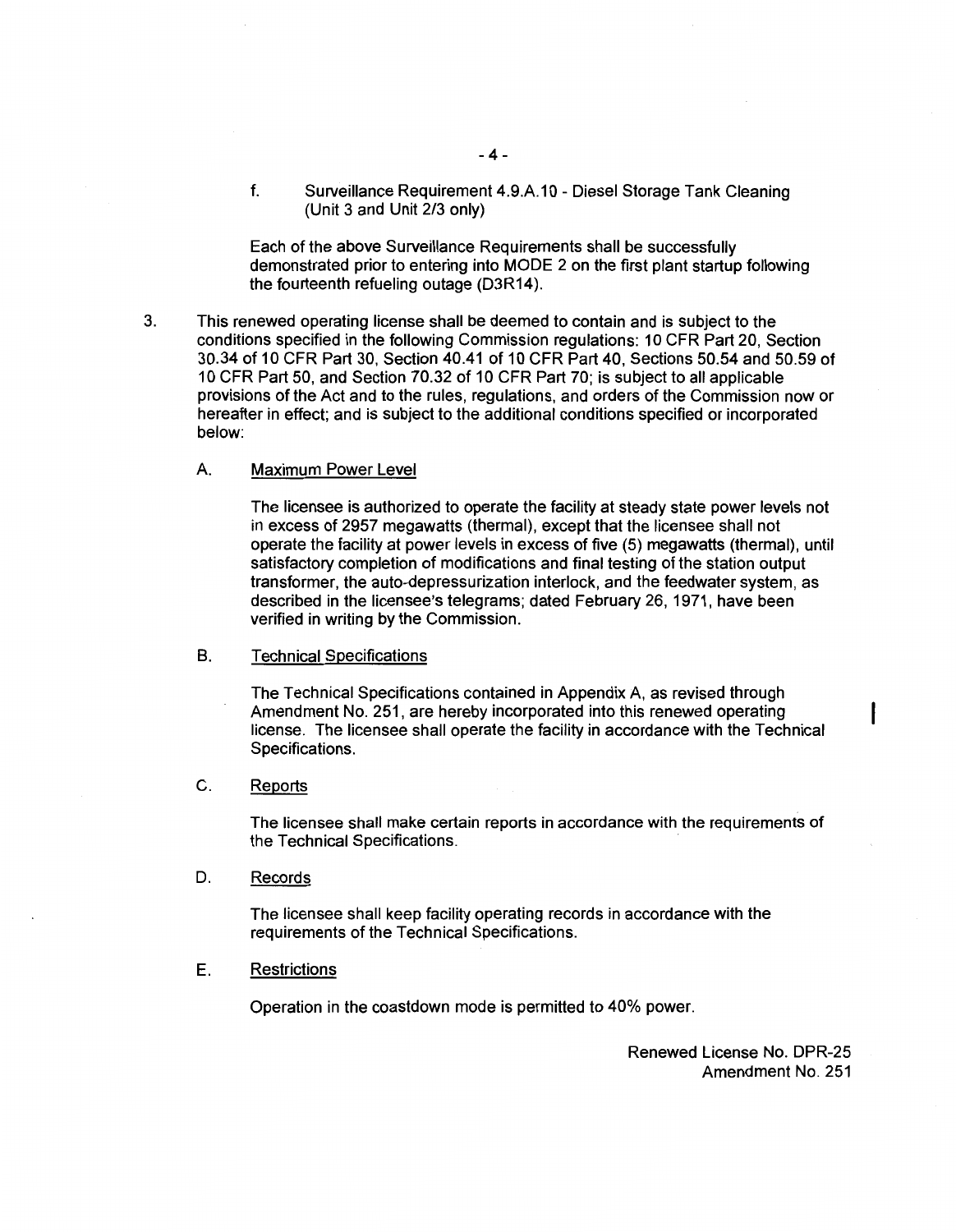Unit Staff Qualifications 5.3

## 5.0 ADMINISTRATIVE CONTROLS

#### 5.3 Unit Staff Qualifications

 $\sim 10^7$ 

5.3.1 Each member of the unit staff shall meet or exceed the minimum qualifications referenced for comparable positions as specified in the Exelon Quality Assurance Topical Report.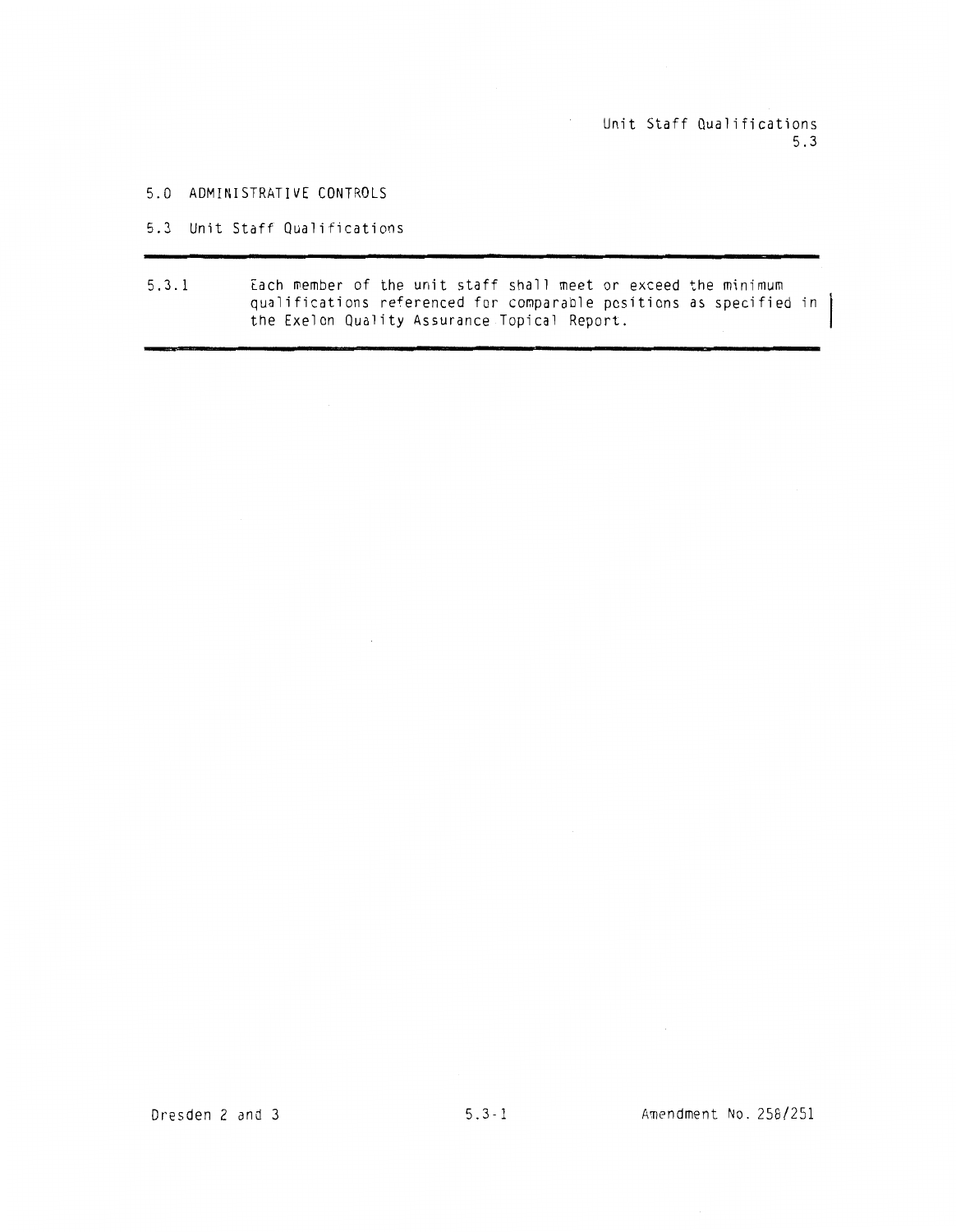

## **UNITED STATES NUCLEAR REGULATORY COMMISSION WASHINGTON,** D.C. **20555-0001**

# EXELON FITZPATRICK, LLC

# **AND**

## EXELON GENERATION COMPANY, LLC

## DOCKET NO. 50-333

## JAMES A. FITZPATRICK NUCLEAR POWER PLANT

## AMENDMENT TO RENEWED FACILITY OPERATING LICENSE

Amendment No. 320 Renewed License No. DPR-59

1. The U.S. Nuclear Regulatory Commission (the Commission) has found that:

- A The application for amendment by Exelon Generation Company, LLC (Exelon, the licensee) dated March 1, 2018, complies with the standards and requirements of the Atomic Energy Act of 1954, as amended (the Act), and the Commission's rules and regulations set forth in 10 CFR Chapter I;
- B. The facility will operate in conformity with the application, the provisions of the Act, and the rules and regulations of the Commission;
- C. There is reasonable assurance (i) that the activities authorized by this amendment can be conducted without endangering the health and safety of the public, and (ii) that such activities will be conducted in compliance with the Commission's regulations;
- D. The issuance of this amendment will not be inimical to the common defense and security or to the health and safety of the public; and
- E. The issuance of this amendment is in accordance with 10 CFR Part 51 of the Commission's regulations and all applicable requirements have been satisfied.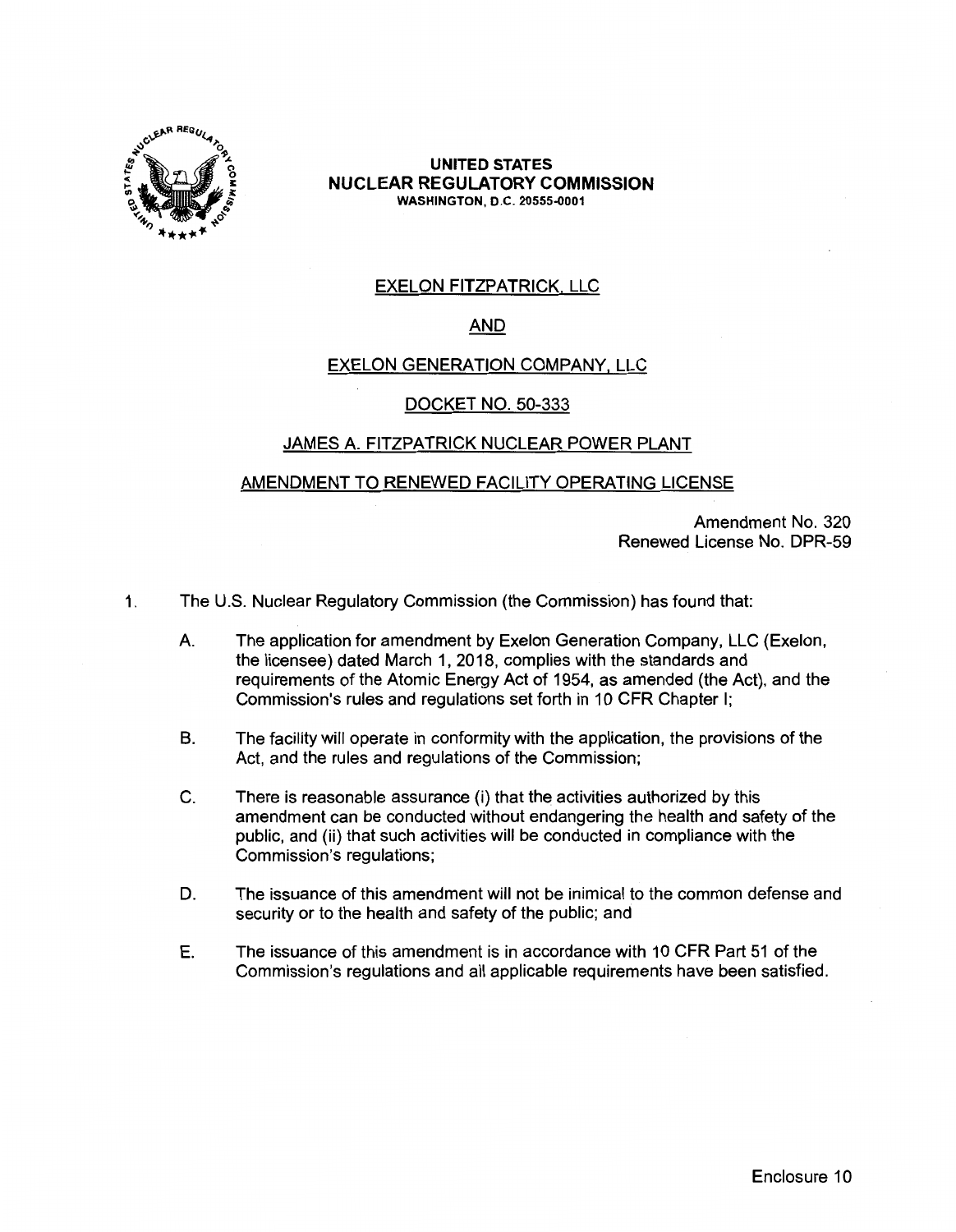- 2. Accordingly, the license is amended by changes to the Technical Specifications as indicated in the attachment to this license amendment, and paragraph 2.C.(2) of Renewed Facility Operating License No. DPR-59 is hereby amended to read as follows:
	- (2) Technical Specifications

The Technical Specifications contained in Appendix A, as revised through Amendment No. 320, are hereby incorporated in the renewed operating license. The licensee shall operate the facility in accordance with the Technical Specifications.

3. This license amendment is effective as of the date of its issuance and shall be implemented within 60 days. Implementation of this amendment shall include relocation of the requirements removed from technical specifications by this amendment to the Exelon Quality Assurance Topical Report.

FOR THE NUCLEAR REGULATORY COMMISSION

 $C$  of  $Q \sim$ 

David J. Wrona, Branch Chief Plant Licensing Branch Ill Division of Operating Reactor Licensing Office of Nuclear Reactor Regulation

Attachment: Changes to the Technical Specifications and Renewed Facility Operating License

Date of Issuance: August 2, 2018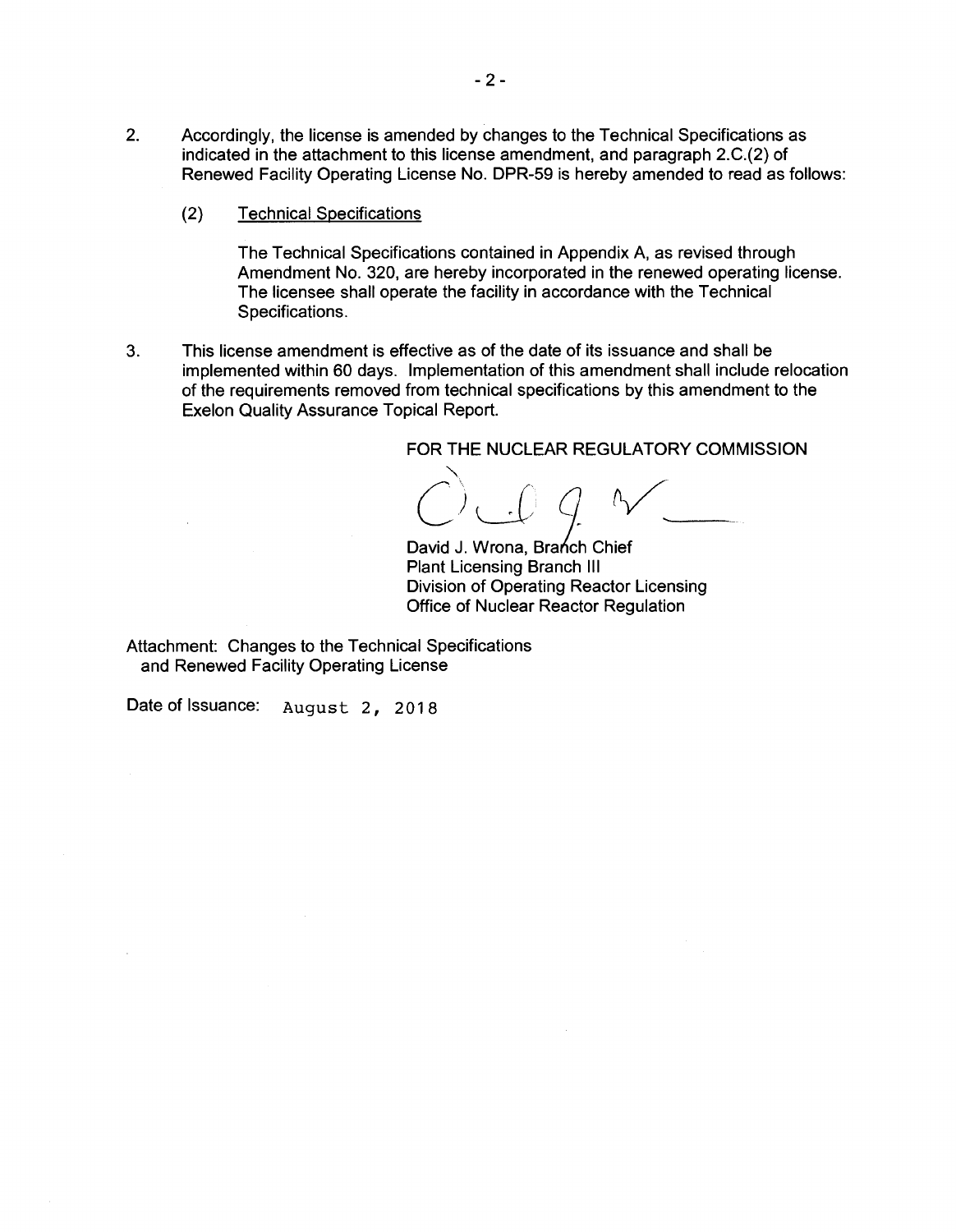#### ATTACHMENT TO LICENSE AMENDMENT NO. 320

## RENEWED FACILITY OPERATING LICENSE NO. DPR-59

## JAMES A. FITZPATRICK NUCLEAR POWER PLANT

## DOCKET NO. 50-333

Replace the following pages of the Renewed Facility Operating License and Appendix A, Technical Specifications (TSs), with the attached pages. The revised pages are identified by amendment number and contain marginal lines indicating the areas of change.

Remove

5.3-1

Insert

5.3-1

| License DPR-59 | License DPR-59 |  |
|----------------|----------------|--|
| Page 3         | Page 3         |  |
|                |                |  |
| <u>TSs</u>     | <u>TSs</u>     |  |
| $5.2 - 2$      | $5.2 - 2$      |  |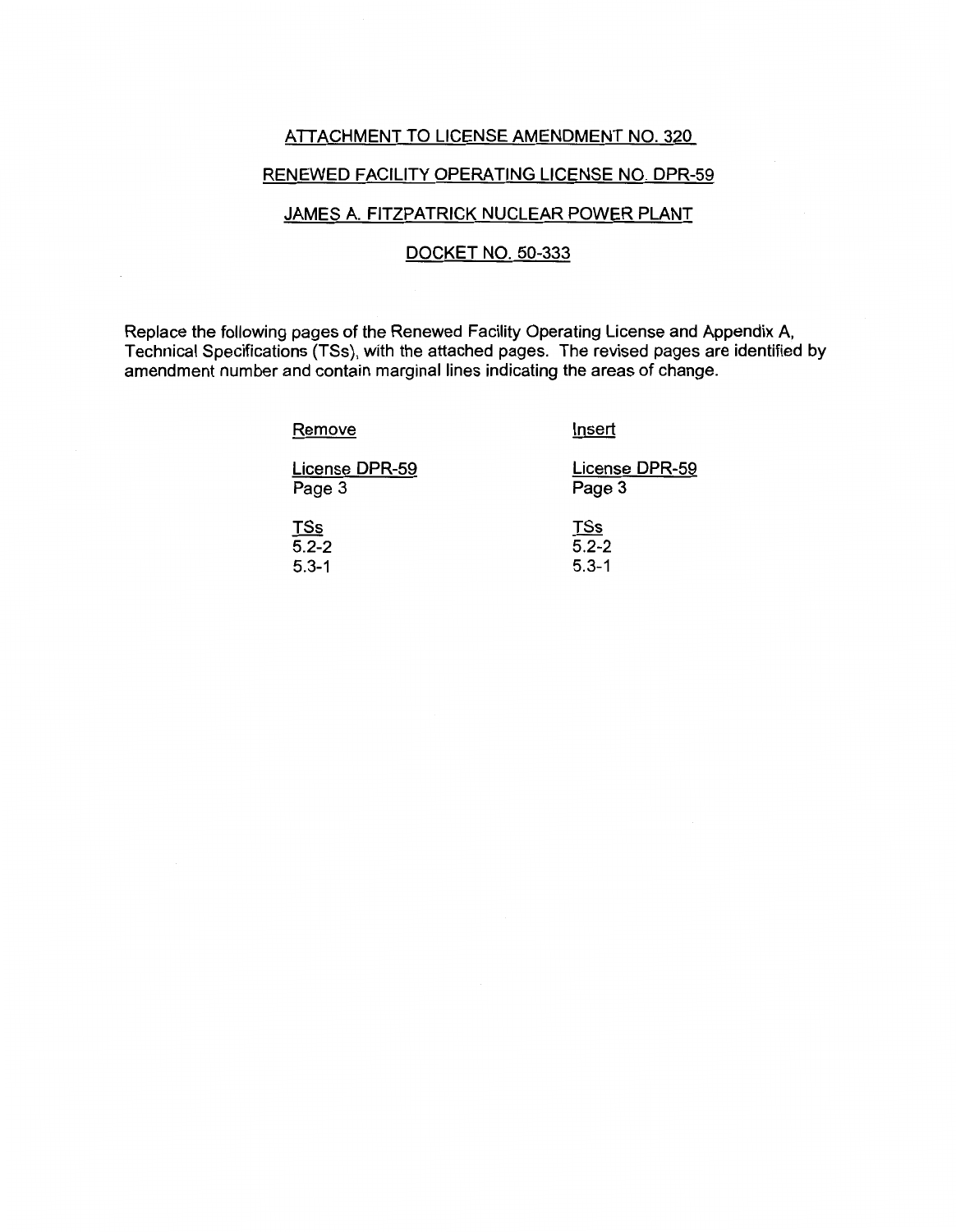- (4) Exelon Generation Company pursuant to the Act and 10 CFR Parts 30, 40, and 70, to receive, possess, and use, at any time, any byproduct, source and special nuclear material without restriction to chemical or physical form, for sample analysis or instrument calibration; or associated with radioactive apparatus, components or tools.
- (5) Pursuant to the Act and 10 CFR Parts 30 and 70, to possess, but not separate, such byproduct and special nuclear materials as may be produced by the operation of the facility.
- C. This renewed operating license shall be deemed to contain and is subject to the conditions specified in the following Commission regulations in 10 CFR Chapter I: Part 20, Section 30.34 of Part 30, Section 40.41 of Part 40, Sections 50.54 and 50.59 of Part 50, and Section 70.32 of Part 70; and is subject to all applicable provisions of the Act and to the rules, regulations, and orders of the Commission now or hereafter in effect; and is subject to the additional conditions specified or incorporated below:
	- (1) Maximum Power Level

Exelon Generation Company is authorized to operate the facility at steady state reactor core power levels not in excess of 2536 megawatts (thermal).

(2) Technical Specifications

> The Technical Specifications contained in Appendix A, as revised through Amendment No. 320, are hereby incorporated in the renewed operating license. The licensee shall operate the facility in accordance with the Technical Specifications.

(3) Fire Protection

> Exelon Generation Company shall implement and maintain in effect all provisions of the approved fire protections program as described in the Final Safety Analysis Report for the facility and as approved in the SER dated November 20, 1972; the SER Supplement No. 1 dated February 1, 1973; the SER Supplement No. 2 dated October 4, 1974; the SER dated August 1, 1979; the SER Supplement dated October 3, 1980; the SER Supplement dated February 13, 1981; the NRC Letter dated February 24, 1981; Technical Specification Amendments 34 (dated January 31, 1978), 80 (dated May 22, 1984), 134 (dated July 19, 1989), 135 (dated September 5, 1989), 142 (dated October 23, 1989), 164 (dated August 10, 1990), 176 (dated January 16, 1992), 177 (dated February 10, 1992), 186 (dated February 19, 1993), 190 (dated June 29, 1993), 191 (dated July 7, 1993), 206 (dated February 28, 1994), and 214 (dated June 27, 1994); and NRC Exemptions and associated safety evaluations dated April 26, 1983, July 1, 1983, January 11, 1985,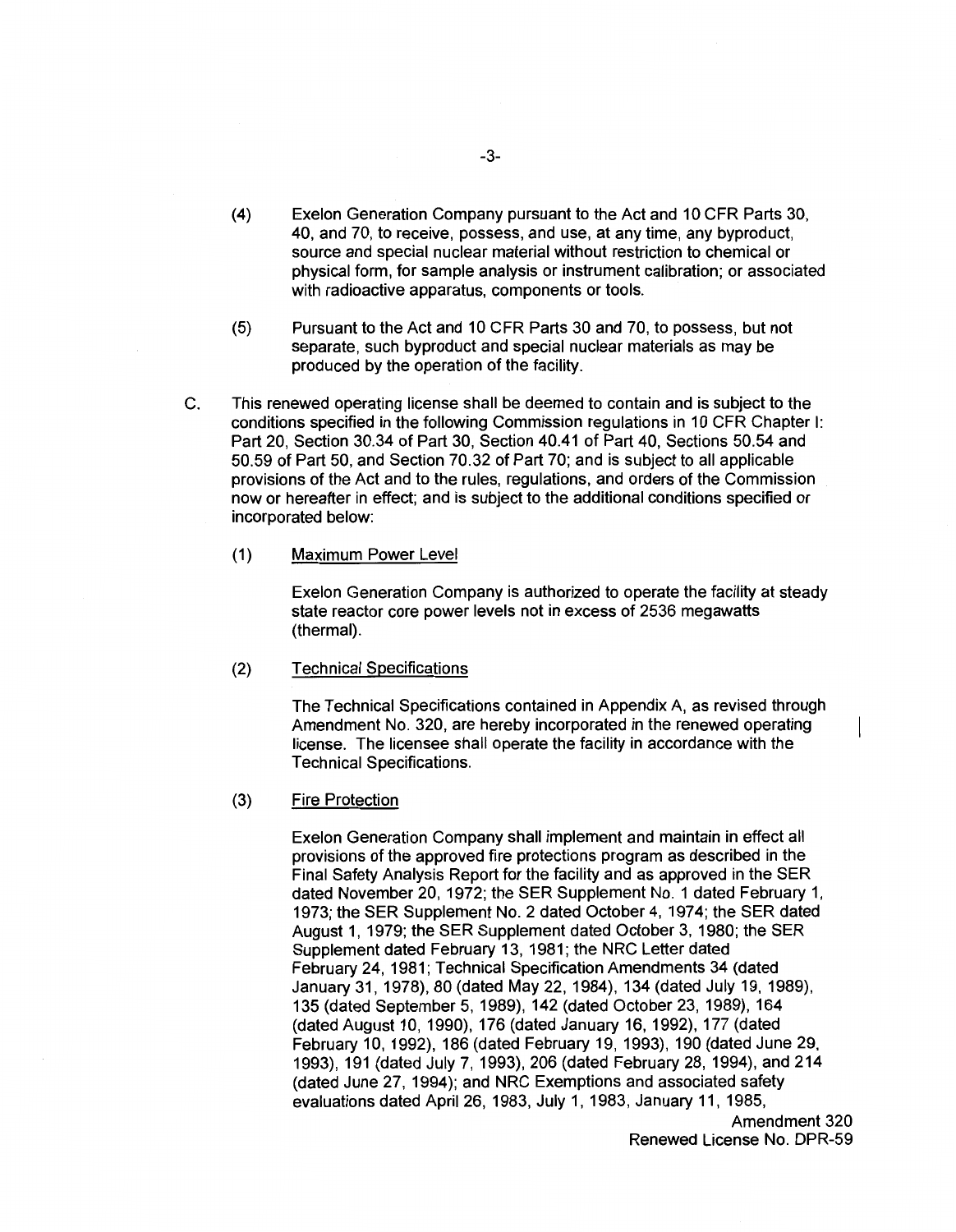## 5.2 Organization

## 5.2.2 Plant Staff (continued)

- b. Shift crew composition may be less than the minimum requirement of 1 O CFR 50.54(m)(2)(i) and 5.2.2.a and 5.2.2.f for a period of time not to exceed 2 hours in order to accommodate unexpected absence of onduty shift crew members provided immediate action is taken to restore the shift crew composition to within the minimum requirements.
- c. A radiation protection technician shall be on site when fuel is in the reactor. The position may be vacant for not more than 2 hours, in order to provide for unexpected absence, provided immediate action is taken to fill the required position.
- d. Deleted
- e. The operations manager or assistant operations manager shall hold an SRO license.
- f. When in MODES 1, 2, or 3 an individual shall provide advisory technical support to the unit operations shift crew in the areas of thermal hydraulics, reactor engineering, and plant analysis with regard to the safe operations of the unit. This individual shall meet the qualifications specified in the Exelon Quality Assurance Topical Report.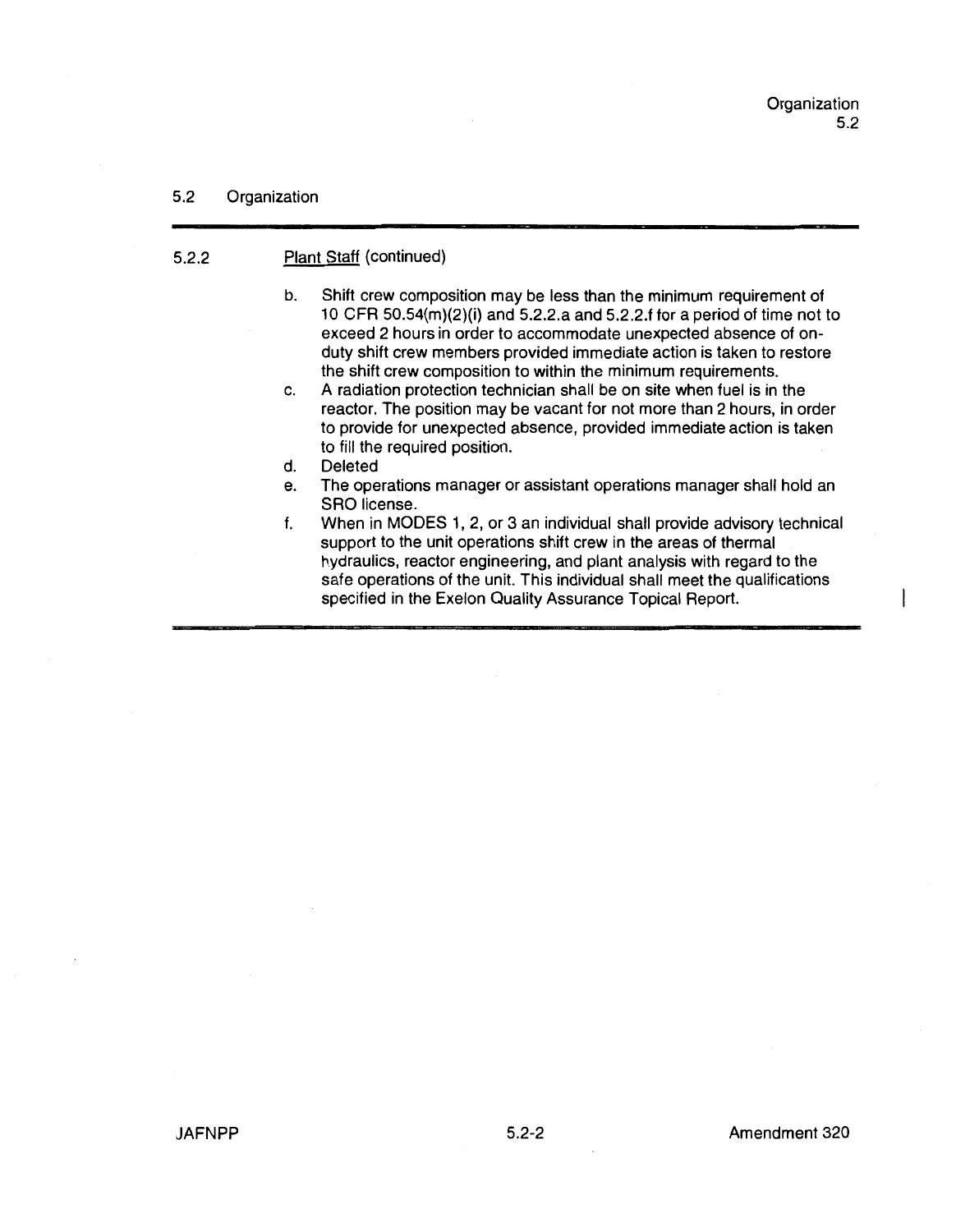# 5.0 ADMINISTRATIVE CONTROLS

- 5.3 Plant Staff Qualifications
- 5.3.1 Each member of the unit staff shall meet or exceed the minimum qualifications referenced for comparable positions as specified in the Exelon Quality Assurance Topical Report.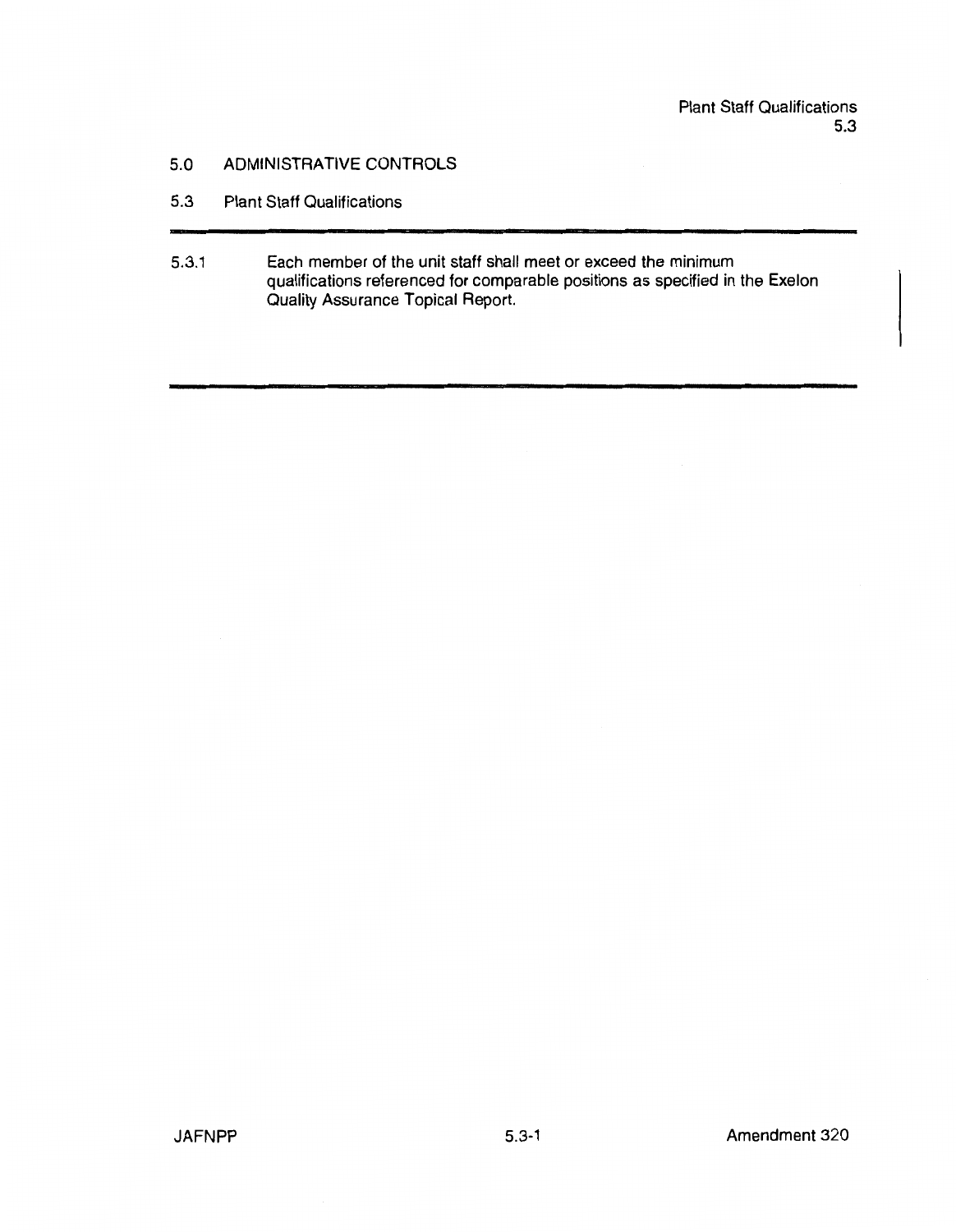

**UNITED STATES NUCLEAR REGULATORY COMMISSION WASHINGTON,** D.C. **20555-0001** 

# EXELON GENERATION COMPANY, LLC

# DOCKET NO. 50-373

# LASALLE COUNTY STATION, UNIT 1

## AMENDMENT TO RENEWED FACILITY OPERATING LICENSE

Amendment No. 229 Renewed License No. NPF-11

1. The U.S. Nuclear Regulatory Commission (the Commission) has found that:

- A. The application for amendment by Exelon Generation Company, LLC (Exelon, the licensee) dated March 1, 2018, complies with the standards and requirements of the Atomic Energy Act of 1954, as amended (the Act), and the Commission's rules and regulations set forth in 10 CFR Chapter I;
- B. The facility will operate in conformity with the application, the provisions of the Act, and the rules and regulations of the Commission;
- C. There is reasonable assurance (i) that the activities authorized by this amendment can be conducted without endangering the health and safety of the public, and (ii) that such activities will be conducted in compliance with the Commission's regulations;
- D. The issuance of this amendment will not be inimical to the common defense and security or to the health and safety of the public; and
- E. The issuance of this amendment is in accordance with 10 CFR Part 51 of the Commission's regulations and all applicable requirements have been satisfied.
- 2. Accordingly, the license is amended by changes to the Technical Specifications as indicated in the attachment to this license amendment, and paragraph 2.C.(2) of Renewed Facility Operating License No. NPF-11 is hereby amended to read as follows:
	- (2) Technical Specifications and Environmental Protection Plan

The Technical Specifications contained in Appendix A, as revised through Amendment No. 229, and the Environmental Protection Plan contained in Appendix B, are hereby incorporated in the renewed license. The licensee shall operate the facility in accordance with the Technical Specifications and the Environmental Protection Plan.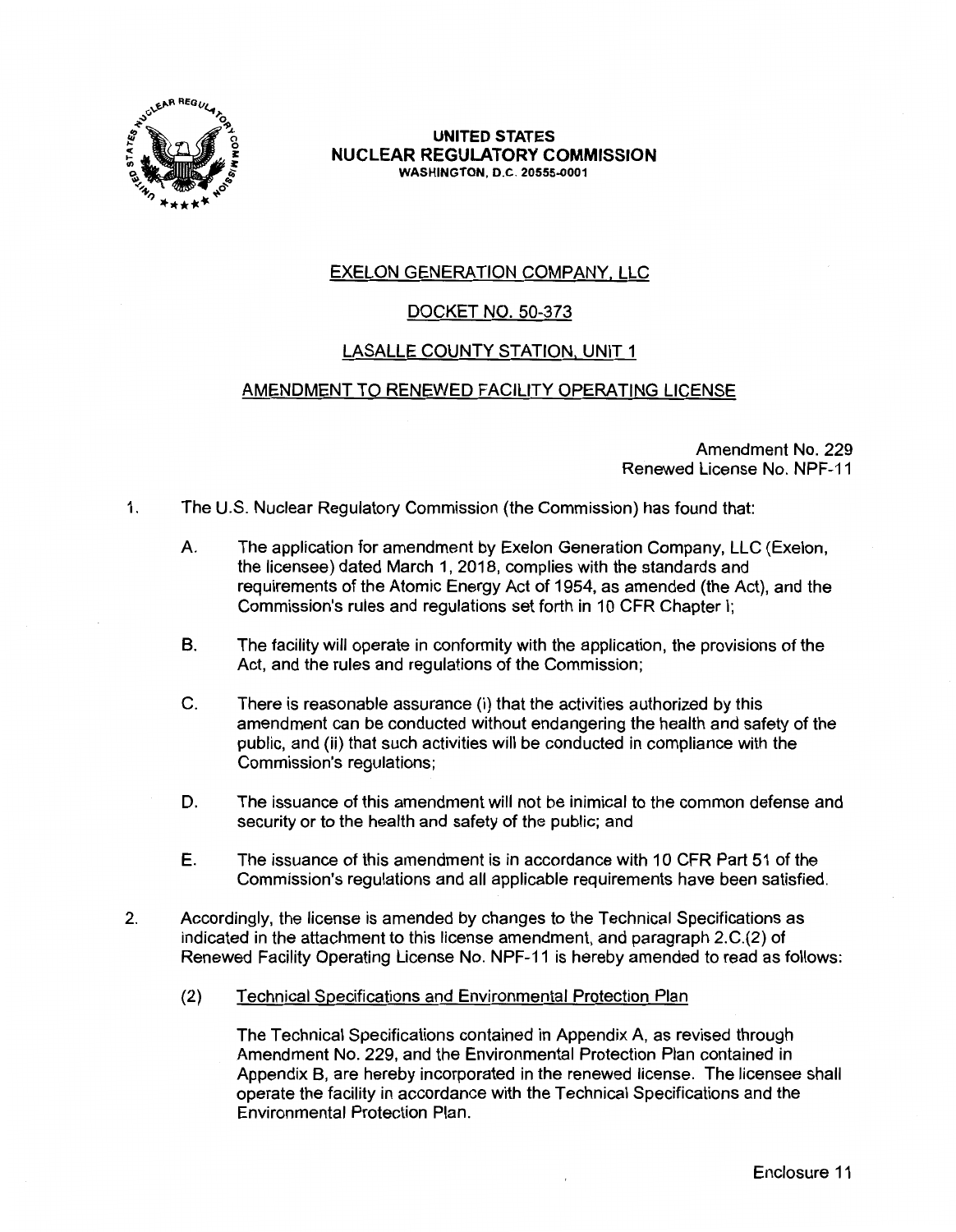3. This license amendment is effective as of the date of its issuance and shall be implemented within 60 days of the date of issuance. Implementation of this amendment shall include relocation of the requirements removed from technical specifications by this amendment to the Exelon Quality Assurance Topical Report.

FOR THE NUCLEAR REGULATORY COMMISSION

FOR THE NOCLEAR REGOLATORT COMMIS<br>COLL Q V

David J. Wrona, Branch Chief Plant Licensing Branch Ill Division of Operating Reactor Licensing Office of Nuclear Reactor Regulation

Attachment: Changes to the Technical Specifications and Renewed Facility Operating License

Date of Issuance: August 2, 2018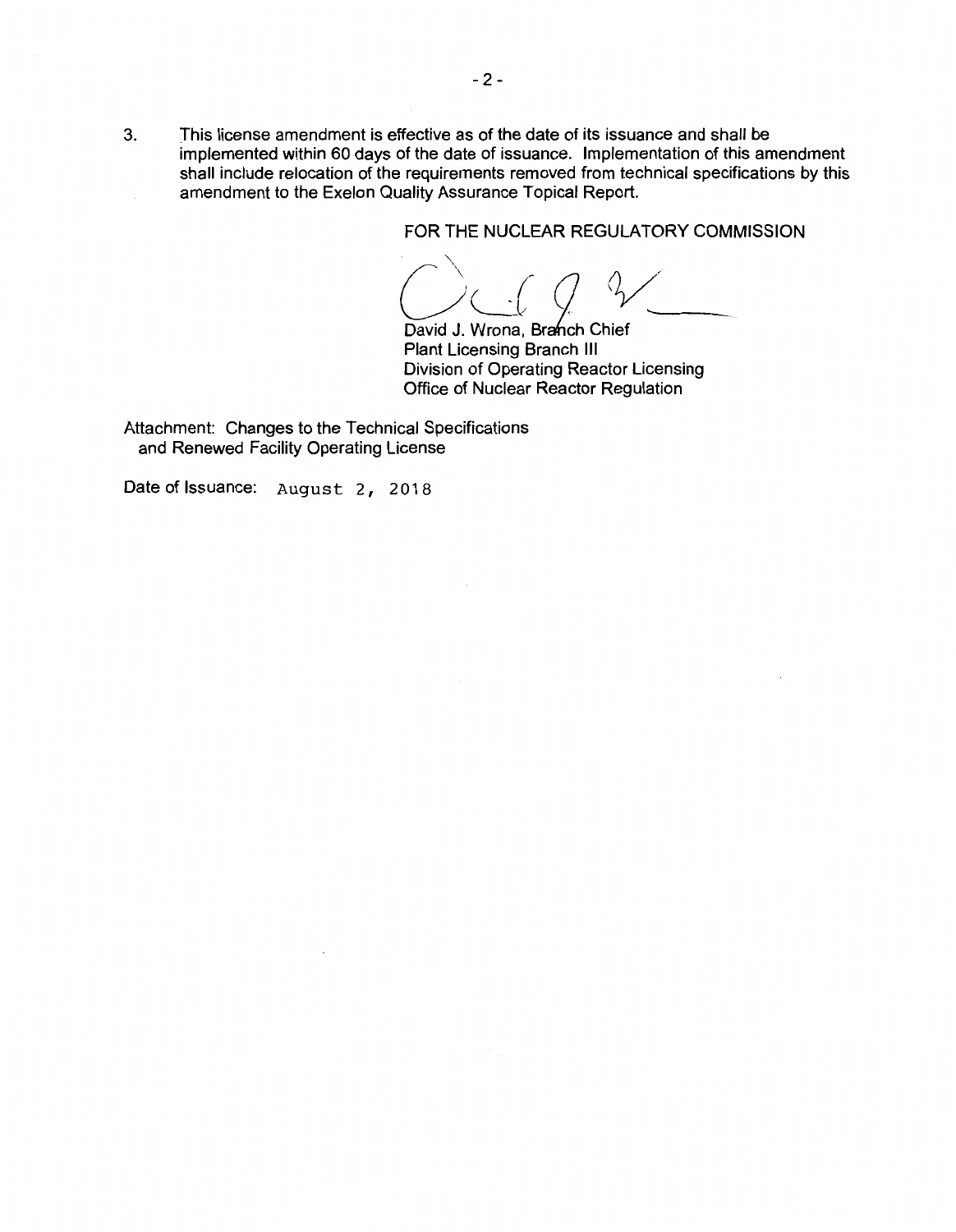

## **UNITED STATES NUCLEAR REGULATORY COMMISSION WASHINGTON,** D.C. **20555-0001**

# EXELON GENERATION COMPANY, LLC

# DOCKET NO. 50-374

# LASALLE COUNTY STATION, UNIT 2

# AMENDMENT TO RENEWED FACILITY OPERATING LICENSE

Amendment No. 215 Renewed License No. NPF-18

- 1. The U.S. Nuclear Regulatory Commission (the Commission) has found that:
	- A. The application for amendment by Exelon Generation Company, LLC (Exelon, the licensee) dated March 1, 2018, complies with the standards and requirements of the Atomic Energy Act of 1954, as amended (the Act), and the Commission's rules and regulations set forth in 10 CFR Chapter I;
	- B. The facility will operate in conformity with the application, the provisions of the Act, and the rules and regulations of the Commission;
	- C. There is reasonable assurance (i) that the activities authorized by this amendment can be conducted without endangering the health and safety of the public, and (ii) that such activities will be conducted in compliance with the Commission's regulations;
	- D. The issuance of this amendment will not be inimical to the common defense and security or to the health and safety of the public; and
	- E. The issuance of this amendment is in accordance with 10 CFR Part 51 of the Commission's regulations and all applicable requirements have been satisfied.
- 2. Accordingly, the license is amended by changes to the Technical Specifications as indicated in the enclosure to this license amendment, and paragraph 2.C.(2) of Renewed Facility Operating License No. NPF-18 is hereby amended to read as follows:
	- (2) Technical Specifications and Environmental Protection Plan

The Technical Specifications contained in Appendix A, as revised through Amendment No. 215, and the Environmental Protection Plan contained in Appendix B, are hereby incorporated in the renewed license. The licensee shall operate the facility in accordance with the Technical Specifications and the Environmental Protection Plan.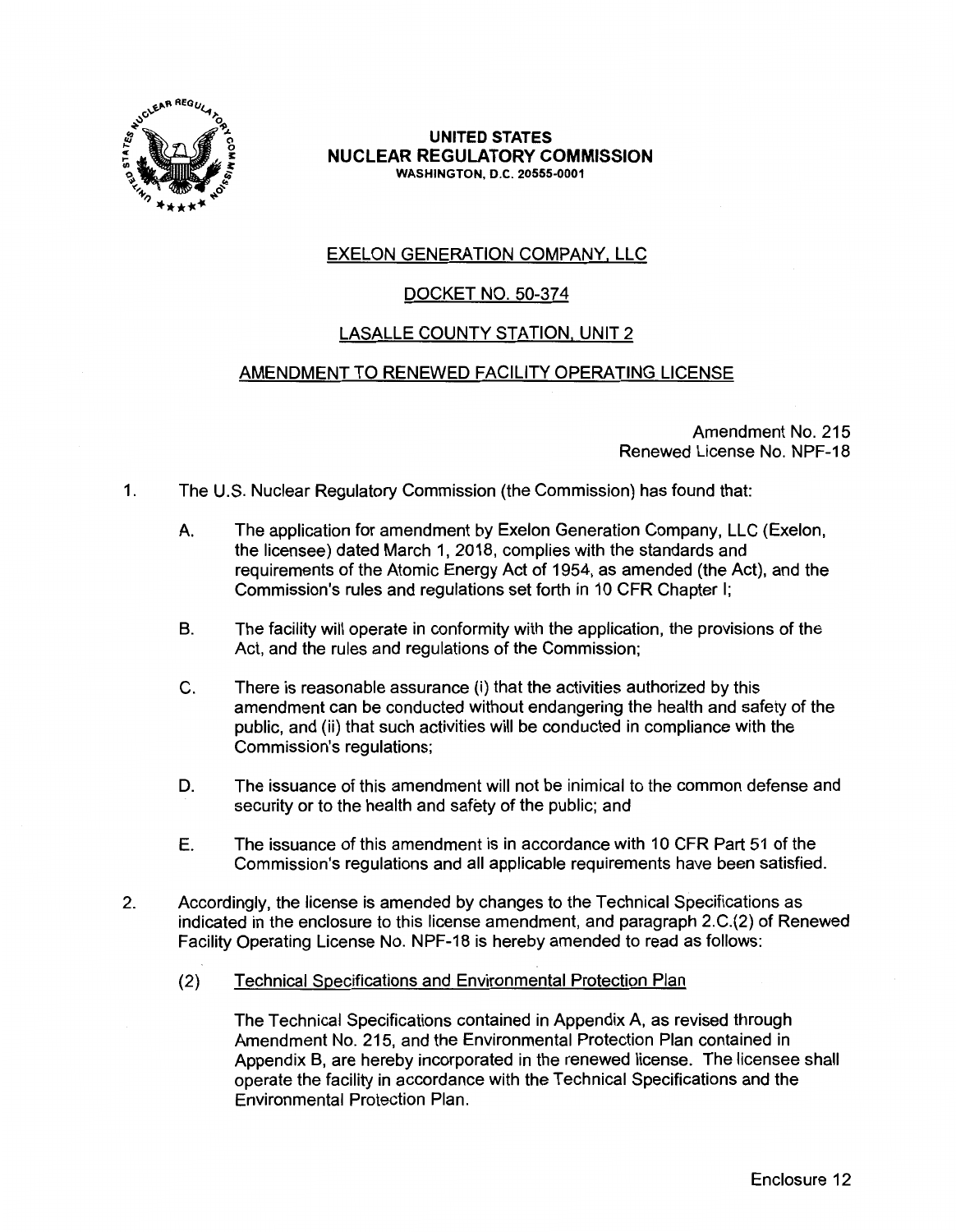3. This license amendment is effective as of the date of its issuance and shall be implemented within 60 days of the date of issuance. Implementation of this amendment shall include relocation of the requirements removed from technical specifications by this amendment to the Exelon Quality Assurance Topical Report.

FOR THE NUCLEAR REGULATORY COMMISSION

*(jJ 2* (1~

David J. Wrona, Branch Chief Plant Licensing Branch Ill Division of Operating Reactor Licensing Office of Nuclear Reactor Regulation

Attachment: Changes to the Technical Specifications and Renewed Facility Operating License

Date of Issuance: August 2, 2018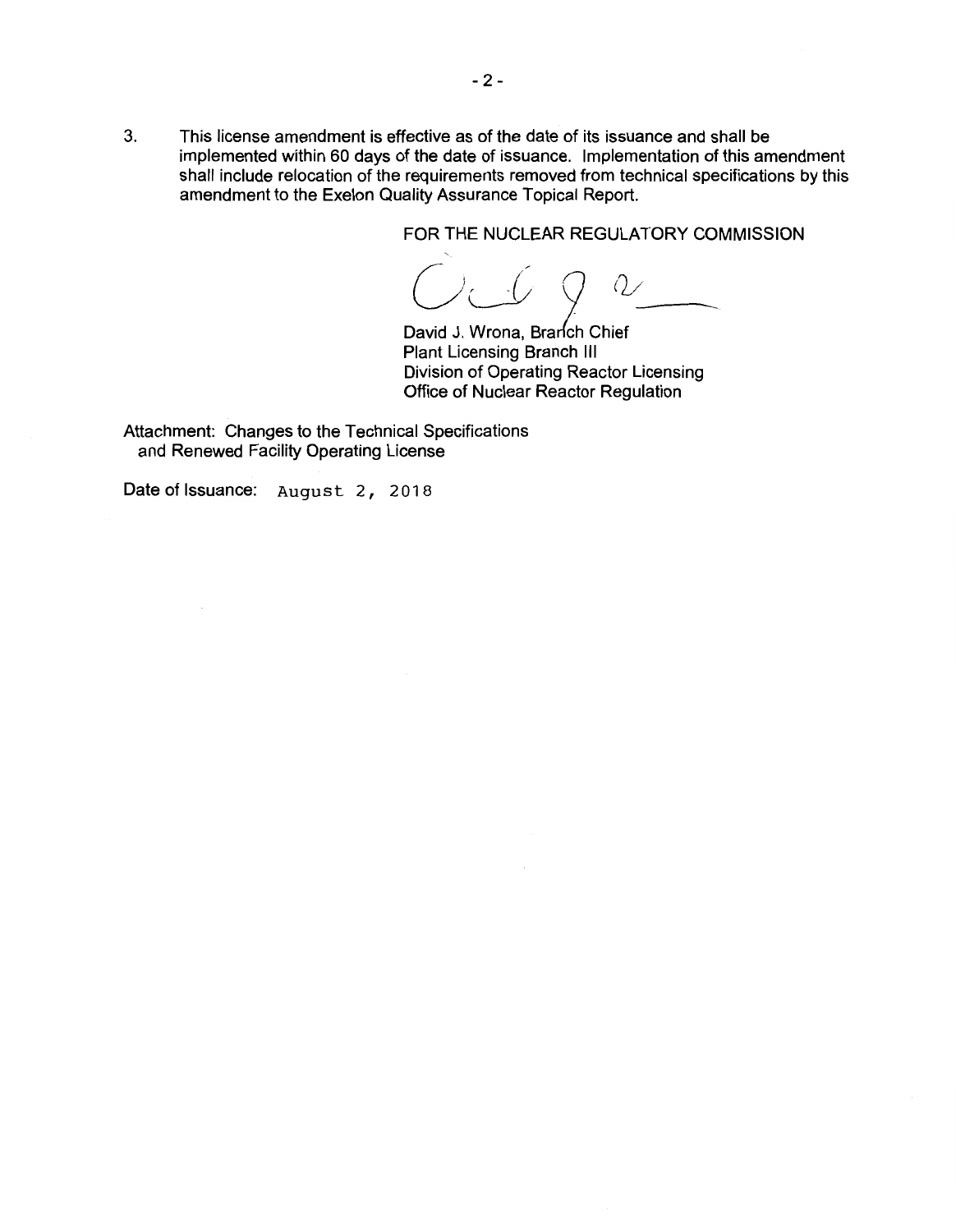#### ATTACHMENT TO LICENSE AMENDMENT NOS. 229 AND 215

## RENEWED FACILITY OPERATING LICENSE NOS. NPF-11 AND NPF-18

# LASALLE COUNTY STATION. UNITS 1 AND 2

## DOCKET NOS. 50-373 AND 50-374

Replace the following pages of the Renewed Facility Operating Licenses and Appendix A, Technical Specifications (TSs ), with the attached pages. The revised pages are identified by amendment number and contain marginal lines indicating the areas of change.

#### **Remove**

Insert

License NPF-11 Page 3

License NPF-11 Page 3

License NPF-18 Page 3

License NPF-18 Page 3

TSs 5.3-1 TSs  $\overline{5.3-1}$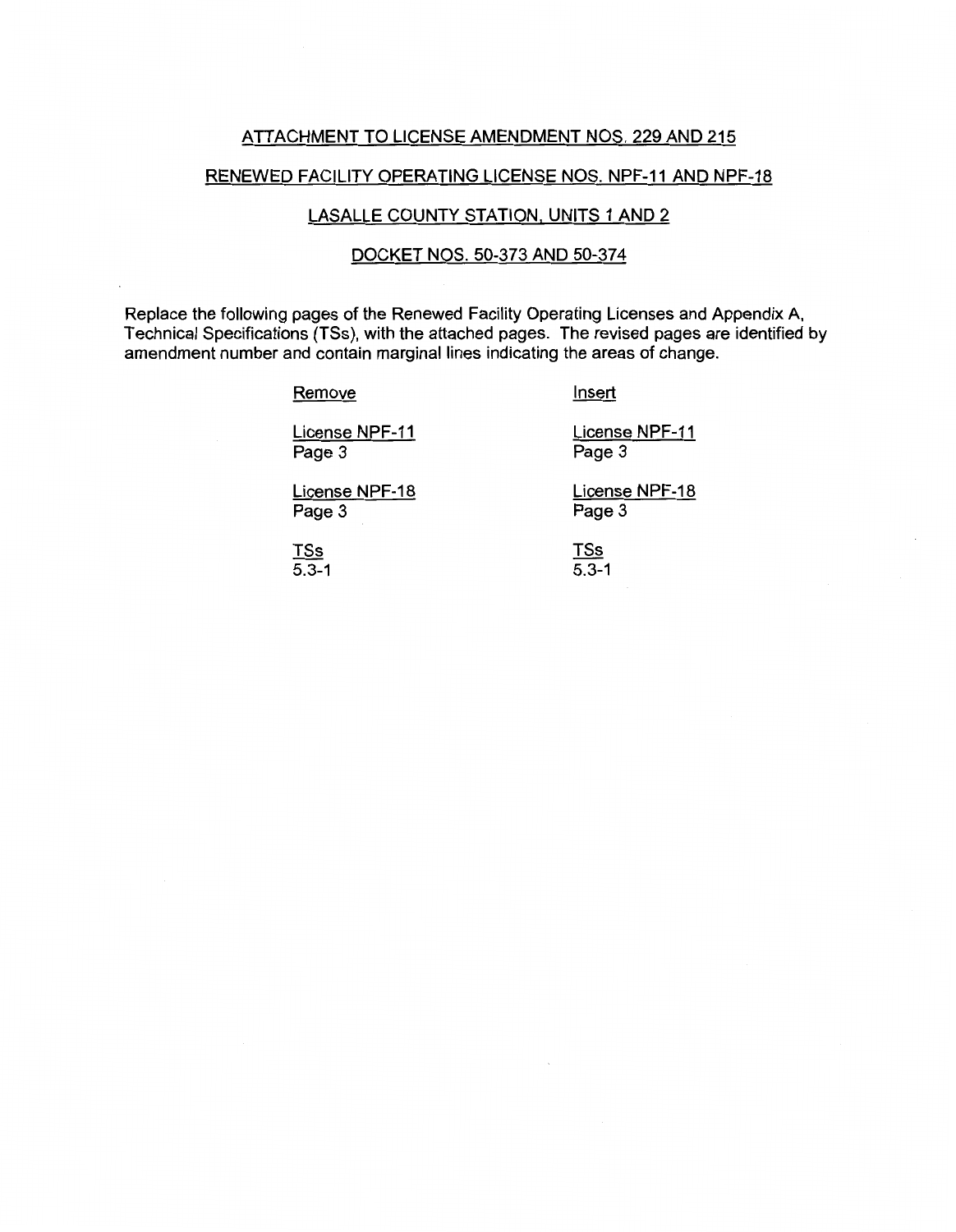|                     | (3)                                                                                                                                                                                                                                                                                                                                                                                              | Exelon Generation Company, LLC, pursuant to the Act and 10 CFR Parts<br>30, 40, and 70, to receive, possess, and use at any time any byproduct,<br>source and special nuclear material as sealed neutron sources for reactor<br>startup, sealed sources for reactor instrumentation and radiation<br>monitoring equipment calibration, and as fission detectors in amounts as<br>required;                                                                         |
|---------------------|--------------------------------------------------------------------------------------------------------------------------------------------------------------------------------------------------------------------------------------------------------------------------------------------------------------------------------------------------------------------------------------------------|--------------------------------------------------------------------------------------------------------------------------------------------------------------------------------------------------------------------------------------------------------------------------------------------------------------------------------------------------------------------------------------------------------------------------------------------------------------------|
| Am. 146<br>01/12/01 | (4)                                                                                                                                                                                                                                                                                                                                                                                              | Exelon Generation Company, LLC, pursuant to the Act and 10 CFR Parts<br>30, 40, and 70, to receive, possess, and use in amounts as required any<br>byproduct, source or special nuclear material without restriction to<br>chemical or physical form, for sample analysis or instrument calibration or<br>associated with radioactive apparatus or components; and                                                                                                 |
| Am. 202<br>07/21/11 | (5)                                                                                                                                                                                                                                                                                                                                                                                              | Exelon Generation Company, LLC, pursuant to the Act and 10 CFR Parts<br>30, 40, and 70, to possess, but not separate, such byproduct and special<br>nuclear materials as may be produced by the operation of LaSalle County<br>Station, Units 1 and 2, and such Class B and Class C low-level<br>radioactive waste as may be produced by the operation of Braidwood<br>Station, Units 1 and 2, Byron Station, Units 1 and 2, and Clinton Power<br>Station, Unit 1. |
| C.                  | This renewed license shall be deemed to contain and is subject to the conditions<br>specified in the Commission's regulations set forth in 10 CFR Chapter I and is<br>subject to all applicable provisions of the Act and to the rules, regulations, and<br>orders of the Commission now or hereafter in effect; and is subject to the<br>additional conditions specified or incorporated below: |                                                                                                                                                                                                                                                                                                                                                                                                                                                                    |
| Am. 198<br>09/16/10 | (1)                                                                                                                                                                                                                                                                                                                                                                                              | <b>Maximum Power Level</b>                                                                                                                                                                                                                                                                                                                                                                                                                                         |
|                     |                                                                                                                                                                                                                                                                                                                                                                                                  | The licensee is authorized to operate the facility at reactor core power<br>levels not in excess of full power (3546 megawatts thermal).                                                                                                                                                                                                                                                                                                                           |
| Am. 229<br>08/02/18 | (2)                                                                                                                                                                                                                                                                                                                                                                                              | <b>Technical Specifications and Environmental Protection Plan</b>                                                                                                                                                                                                                                                                                                                                                                                                  |
|                     |                                                                                                                                                                                                                                                                                                                                                                                                  | The Technical Specifications contained in Appendix A, as revised through<br>Amendment No. 229, and the Environmental Protection Plan contained in<br>Appendix B, are hereby incorporated in the renewed license. The<br>licensee shall operate the facility in accordance with the Technical<br>Specifications and the Environmental Protection Plan.                                                                                                              |
| Am. 194<br>08/28/09 | (3)                                                                                                                                                                                                                                                                                                                                                                                              | <b>DELETED</b>                                                                                                                                                                                                                                                                                                                                                                                                                                                     |
| Am. 194<br>08/28/09 | (4)                                                                                                                                                                                                                                                                                                                                                                                              | <b>DELETED</b>                                                                                                                                                                                                                                                                                                                                                                                                                                                     |
| Am. 194<br>08/28/09 | (5)                                                                                                                                                                                                                                                                                                                                                                                              | <b>DELETED</b>                                                                                                                                                                                                                                                                                                                                                                                                                                                     |

 $\overline{\phantom{a}}$ 

 $\mathbf{I}$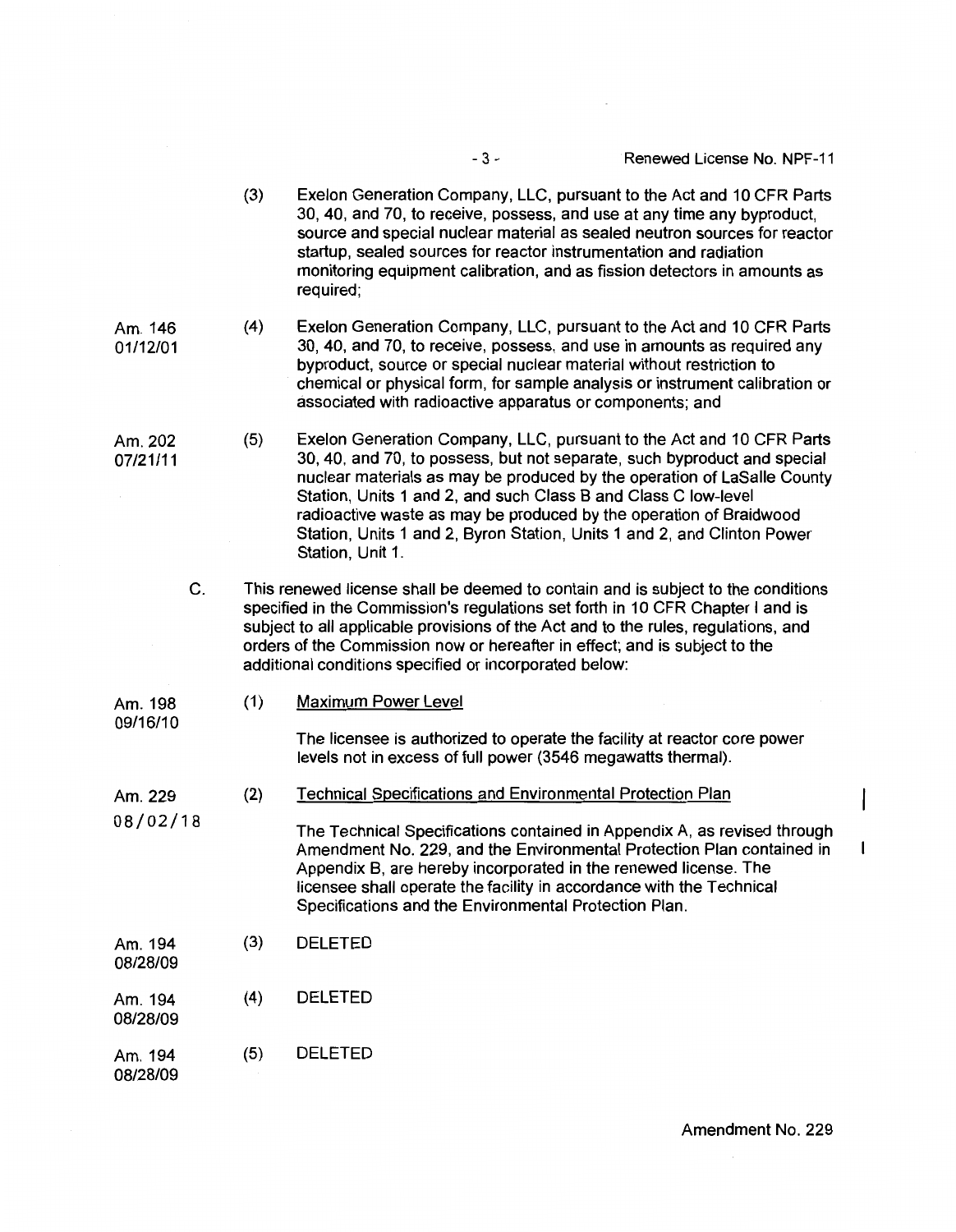- 3 - Renewed License No. NPF-18

- (2) Pursuant to the Act and 10 CFR Part 70, to receive, possess and use at any time special nuclear material as reactor fuel, in accordance with the limitations for storage and amounts required for reactor operation, as described in the Final Safety Analysis Report, as supplemented and amended;
- (3) Pursuant to the Act and 10 CFR Parts 30, 40, and 70, to receive, possess, and use at any time any byproduct, source and special nuclear material as sealed neutron sources for reactor startup, sealed sources for reactor instrumentation and radiation monitoring equipment calibration, and as fission detectors in amounts as required;
- (4) Pursuant to the Act and 10 CFR Parts 30, 40, and 70, to receive, possess, and use in amounts as required any byproduct, source or special nuclear material without restriction to chemical or physical form, for sample analysis or instrument calibration or associated with radioactive apparatus or components; and
- Am. 189 07/21/11 (5) Exelon Generation Company, LLC, pursuant to the Act and 10 CFR Parts 30, 40, and 70, to possess, but not separate, such byproduct and special nuclear materials as may be produced by the operation of LaSalle County Station, Units 1 and 2, and such Class B and Class C low-level radioactive waste as may be produced by the operation of Braidwood Station, Units 1 and 2, Byron Station, Units 1 and 2, and Clinton Power Station, Unit 1.
	- C. This renewed license shall be deemed to contain and is subject to the conditions specified in the Commission's regulations set forth in 10 CFR Chapter I and is subject to all applicable provisions of the Act and to the rules, regulations, and orders of the Commission now or hereafter in effect; and is subject to the additional conditions specified or incorporated below:

Am. 185 09/16/10 (1) Maximum Power Level

The licensee is authorized to operate the facility at reactor core power levels not in excess of full power (3546 megawatts thermal). Items in Attachment 1 shall be completed as specified. Attachment 1 is hereby incorporated into this license.

(2) Technical Specifications and Environmental Protection Plan

The Technical Specifications contained in Appendix A, as revised through Amendment No. 215, and the Environmental Protection Plan contained in Appendix B, are hereby incorporated in the renewed license. The licensee shall operate the facility in accordance with the Technical Specifications and the Environmental Protection Plan.

Am. 215 08/02/18

 $\mathbf{I}$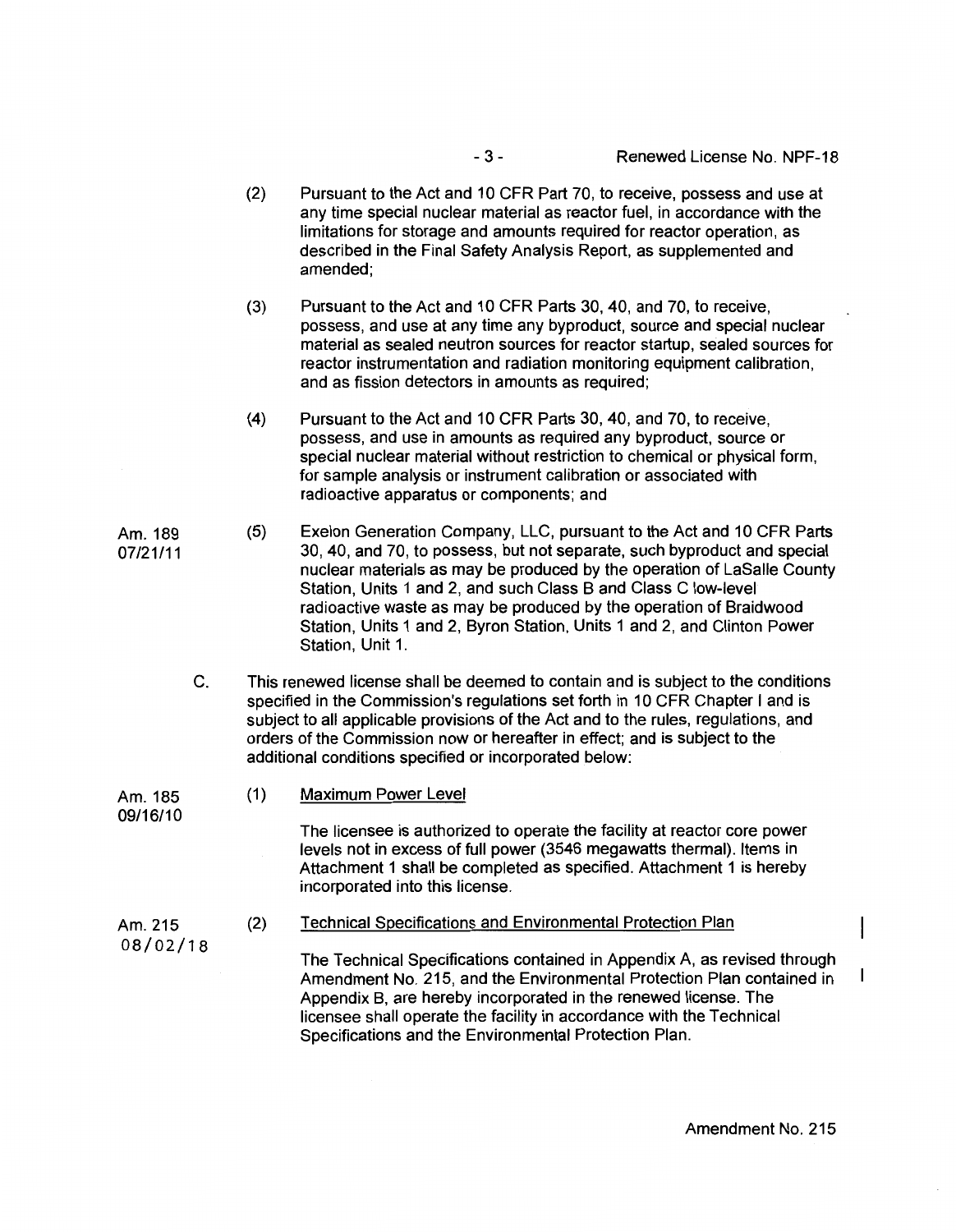Unit Staff Qualifications 5.3

#### 5.0 ADMINISTRATIVE CONTROLS

#### 5.3 Unit Staff Qualifications

5.3.1 Each member of the unit staff shall meet or exceed the minimum qualifications referenced for comparable positions as specified in the Exelon Quality Assurance Topical Report.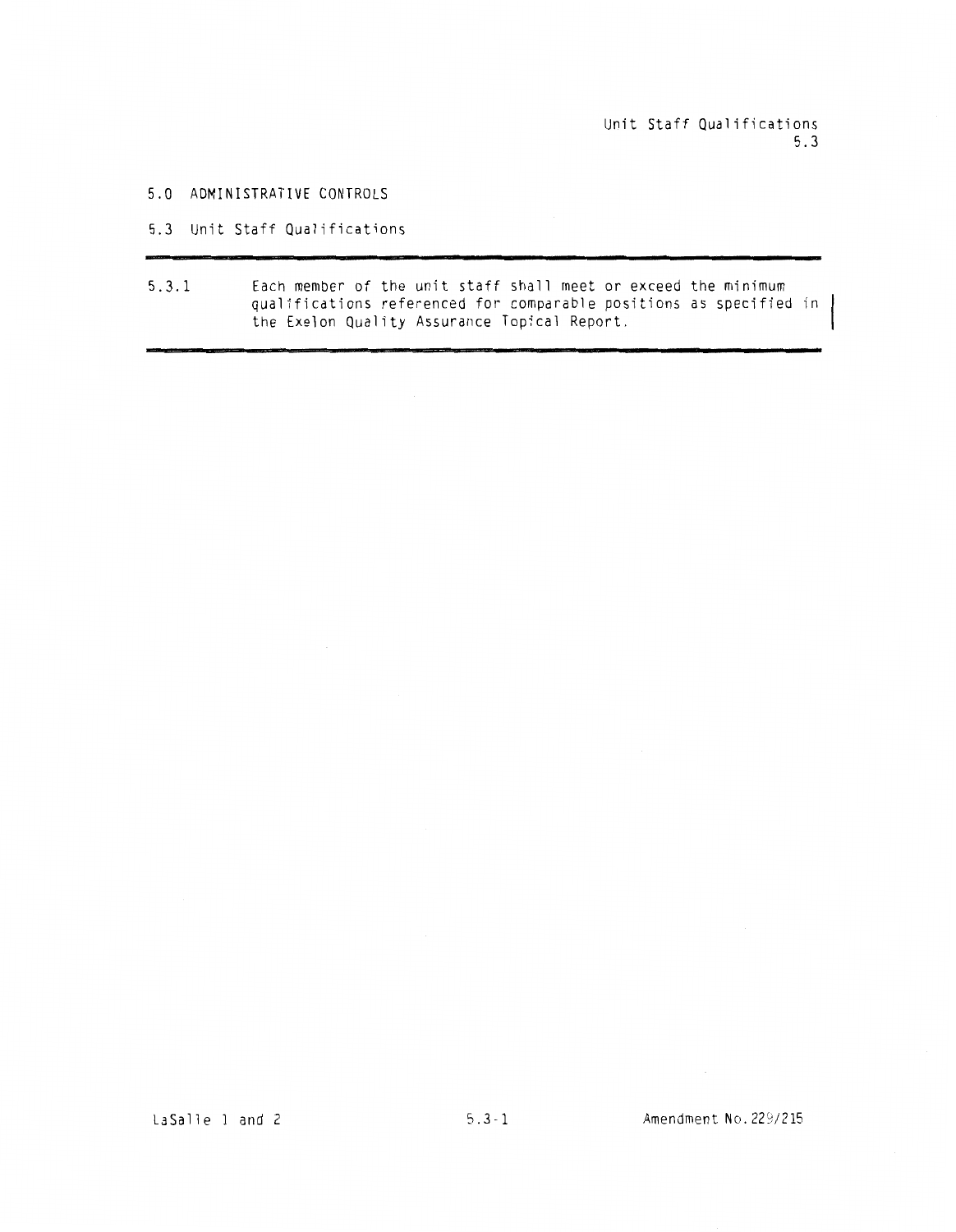

## **UNITED STATES NUCLEAR REGULATORY COMMISSION WASHINGTON,** D.C. **20555-0001**

# EXELON GENERATION COMPANY, LLC

# DOCKET NO. 50-352

# LIMERICK GENERATING STATION, UNIT 1

# AMENDMENT TO RENEWED FACILITY OPERATING LICENSE

Amendment No. 231 Renewed License No. NPF-39

- 1. The U.S. Nuclear Regulatory Commission (the Commission) has found that:
	- A. The application for amendment by Exelon Generation Company, LLC (Exelon, the licensee) dated March 1, 2018, complies with the standards and requirements of the Atomic Energy Act of 1954, as amended (the Act), and the Commission's rules and regulations set forth in 10 CFR Chapter I;
	- B. The facility will operate in conformity with the application, the provisions of the Act, and the rules and regulations of the Commission;
	- C. There is reasonable assurance (i) that the activities authorized by this amendment can be conducted without endangering the health and safety of the public, and (ii) that such activities will be conducted in compliance with the Commission's regulations;
	- D. The issuance of this amendment will not be inimical to the common defense and security or to the health and safety of the public; and
	- E. The issuance of this amendment is in accordance with 10 CFR Part 51 of the Commission's regulations and all applicable requirements have been satisfied.
- 2. Accordingly, the license is amended by changes to the Technical Specifications as indicated in the attachment to this license amendment, and paragraph 2.C.(2) of Renewed Facility Operating License No. NPF-39 is hereby amended to read as follows:
	- (2) Technical Specifications

The Technical Specifications contained in Appendix A and the Environmental Protection Plan contained in Appendix B, as revised through Amendment No. 231, are hereby incorporated into this renewed license. Exelon Generation Company shall operate the facility in accordance with the Technical Specifications and the Environmental Protection Plan.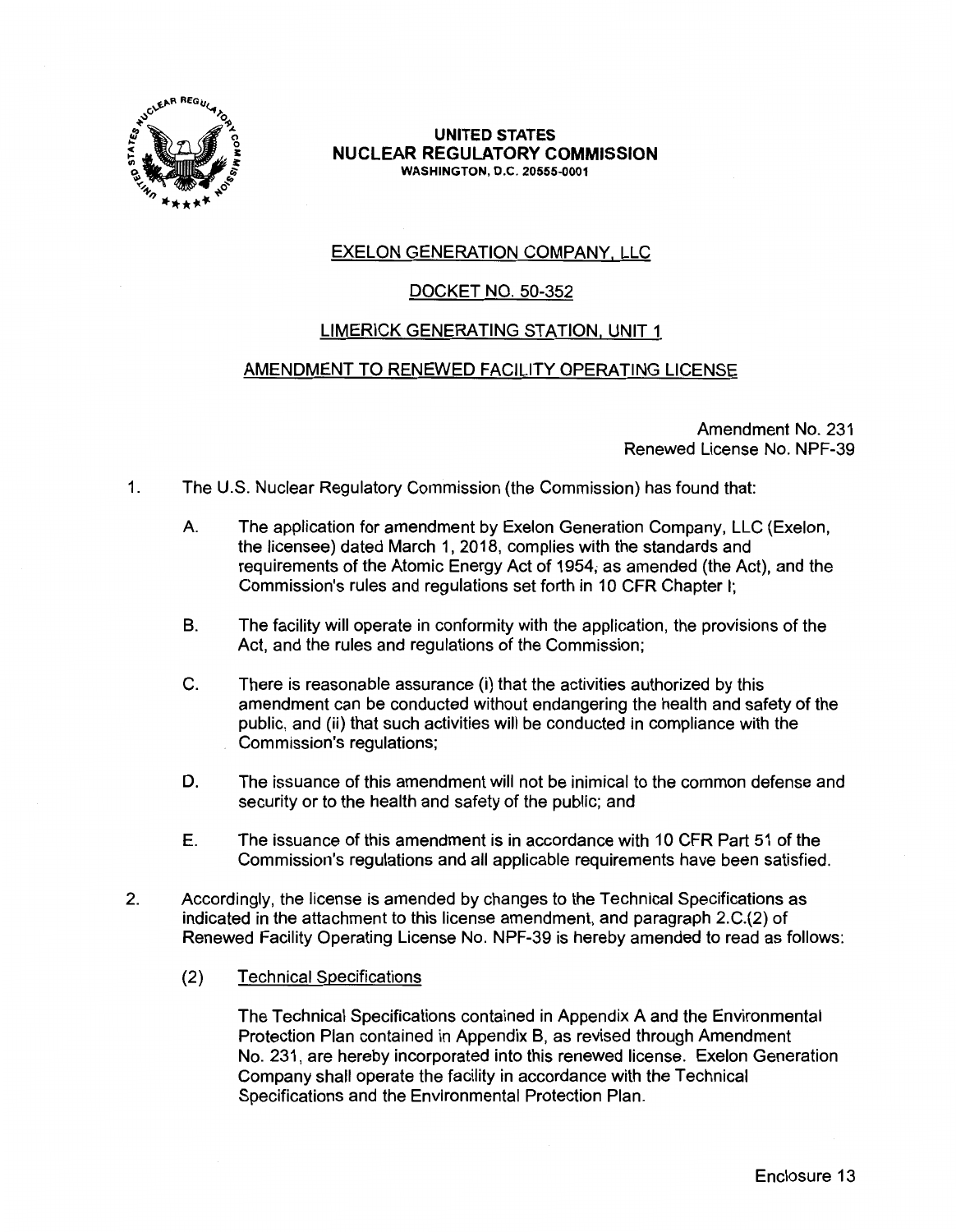3. This license amendment is effective as of the date of its issuance and shall be implemented within 60 days of the date of issuance. Implementation of this amendment shall include relocation of the requirements removed from technical specifications by this amendment to the Exelon Quality Assurance Topical Report.

**FOR THE NUCLEAR REGULATORY COMMISSION** 

David J. Wrona, Branch Chief Plant Licensing Branch Ill Division of Operating Reactor Licensing Office of Nuclear Reactor Regulation

Attachment: Changes to the Technical Specifications and Facility Operating License

Date of Issuance: August 2, 2018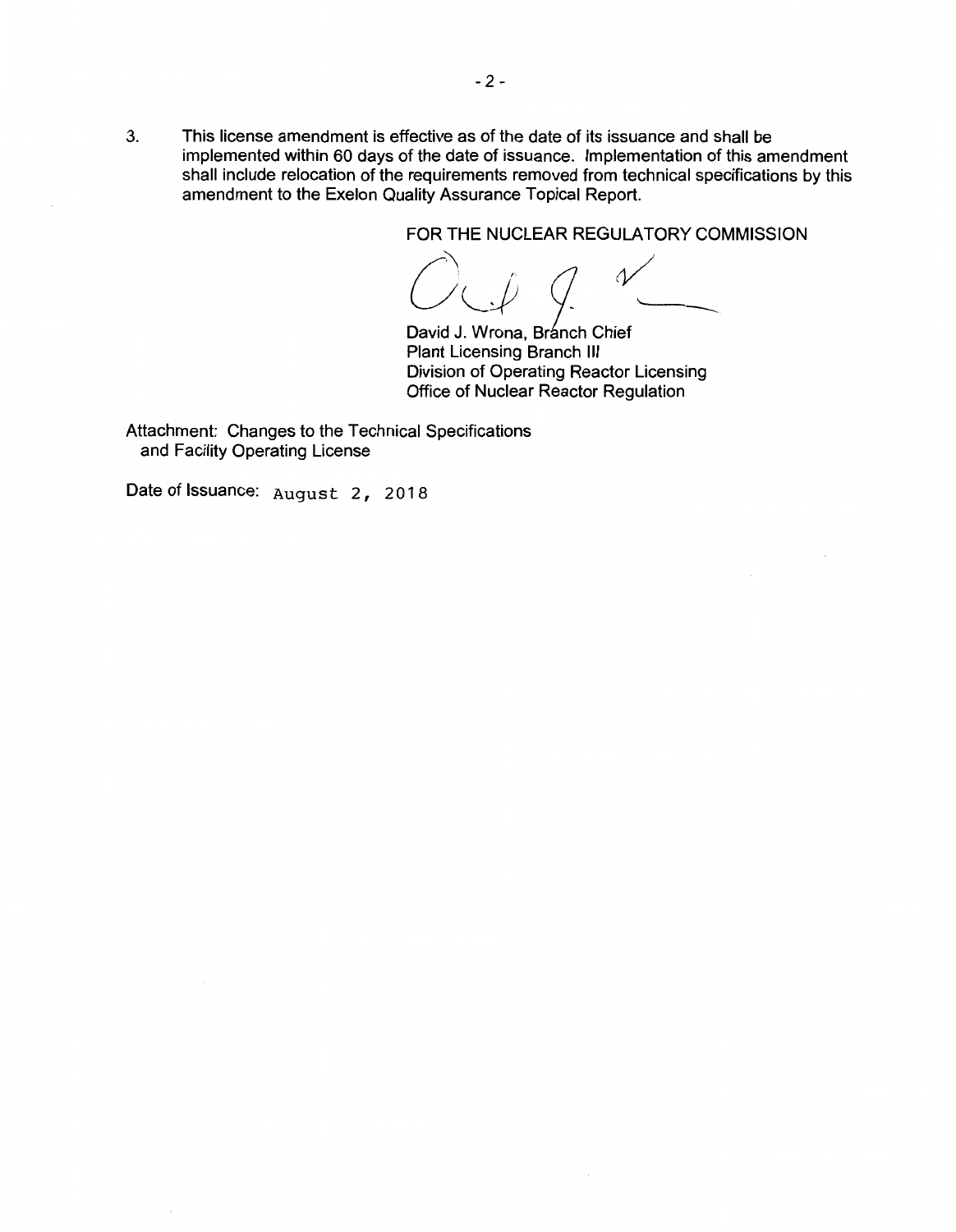## ATTACHMENT TO LICENSE AMENDMENT NO. 231

## RENEWED FACILITY OPERATING LICENSE NO. NPF-39

## LIMERICK GENERATING STATION, UNIT 1

## DOCKET NO. 50-352

Replace the following pages of the Renewed Facility Operating License and Appendix A, Technical Specifications (TSs), with the attached pages. The revised pages are identified by amendment number and contain marginal lines indicating the areas of change.

**Remove** 

Insert

License NPF-39 Page 3

License NPF-39 Page 3

TSs  $6 - 6$ 

TSs 6-6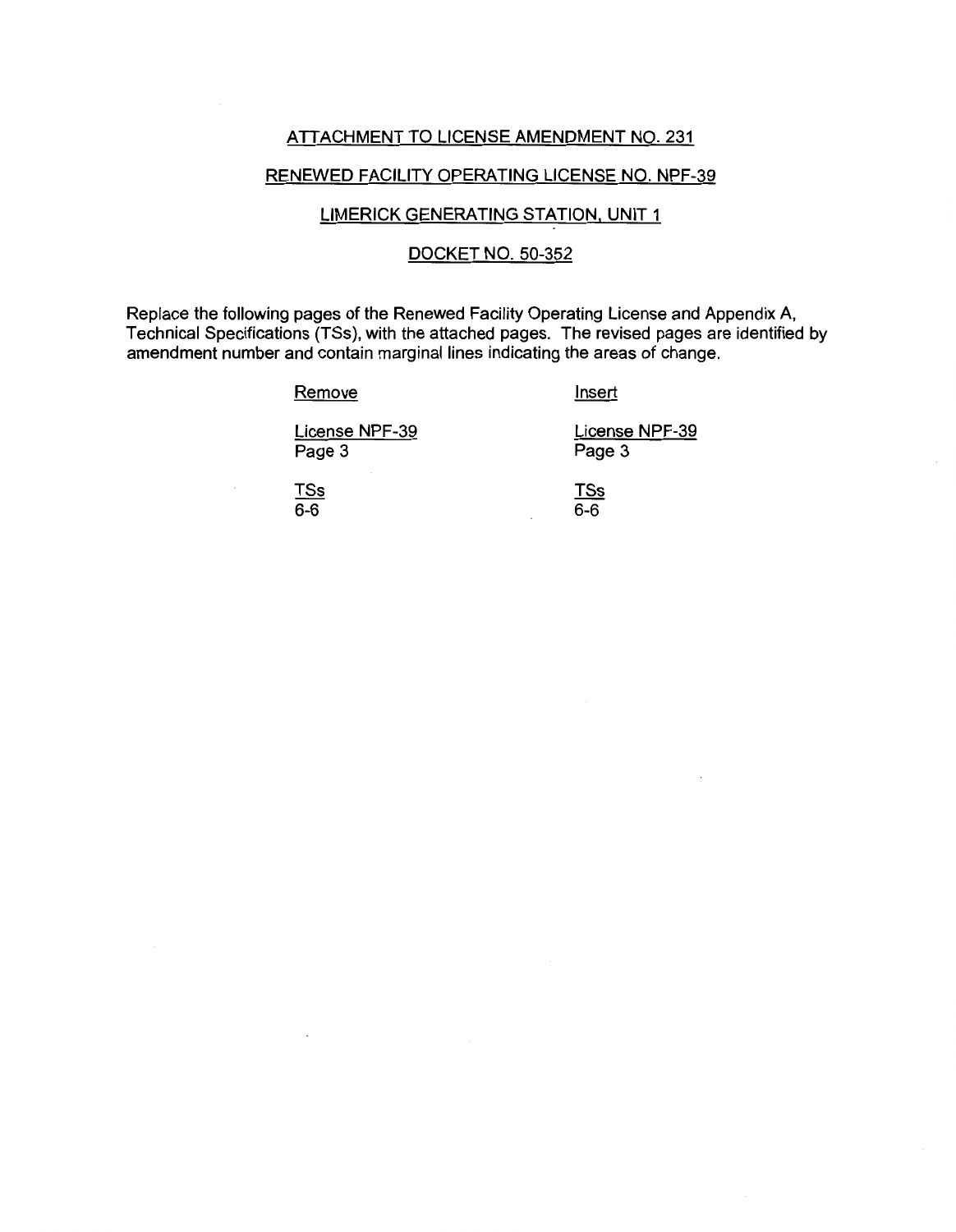- (2) Pursuant to the Act and 10 CFR Part 70, to receive, possess and to use at any time special nuclear material as reactor fuel, in accordance with the limitations for storage and amounts required for reactor operation, as described in the Final Safety Analysis Report, as supplemented and amended;
- (3) Pursuant to the Act and 10 CFR Parts 30, 40 and 70, to receive, possess and use at any time any byproduct, source and special nuclear material as sealed neutron sources for reactor startup, sealed sources for reactor instrumentation and radiation monitoring equipment calibration, and as fission detectors in amounts as required;
- (4) Pursuant to the Act and 10 CFR Parts 30, 40, 70, to receive, possess, and use in amounts as required any byproduct, source or special nuclear material without restriction to chemical or physical form, for sample analysis or instrument calibration or associated with radioactive apparatus or components; and
- (5) Pursuant to the Act and 10 CFR Parts 30, 40 and 70, to possess, but not separate, such byproduct and special nuclear materials as may be produced by the operation of the facility, and to receive and possess, but not separate, such source, byproduct, and special nuclear materials as contained in the fuel assemblies and fuel channels from the Shoreham Nuclear Power Station.
- C. This renewed license shall be deemed to contain and is subject to the conditions specified in the Commission's regulations set forth in 10 CFR Chapter I (except as exempted from compliance in Section 2. D. below) and is subject to all applicable provisions of the Act and to the rules, regulations, and orders of the Commission now or hereafter in effect; and is subject to the additional conditions specified or incorporated below:
	- ( 1) Maximum Power Level

Exelon Generation Company is authorized to operate the facility at reactor core power levels not in excess of 3515 megawatts thermal (100% rated power) in accordance with the conditions specified herein and in Attachment 1 to this license. The items identified in Attachment 1 to this renewed license shall be completed as specified. Attachment 1 is hereby incorporated into this renewed license.

#### (2) Technical Specifications

The Technical Specifications contained in Appendix A and the Environmental Protection Plan contained in Appendix B, as revised through Amendment No. 231, are hereby incorporated into this renewed license. Exelon Generation Company shall operate the facility in accordance with the Technical Specifications and the Environmental Protection Plan.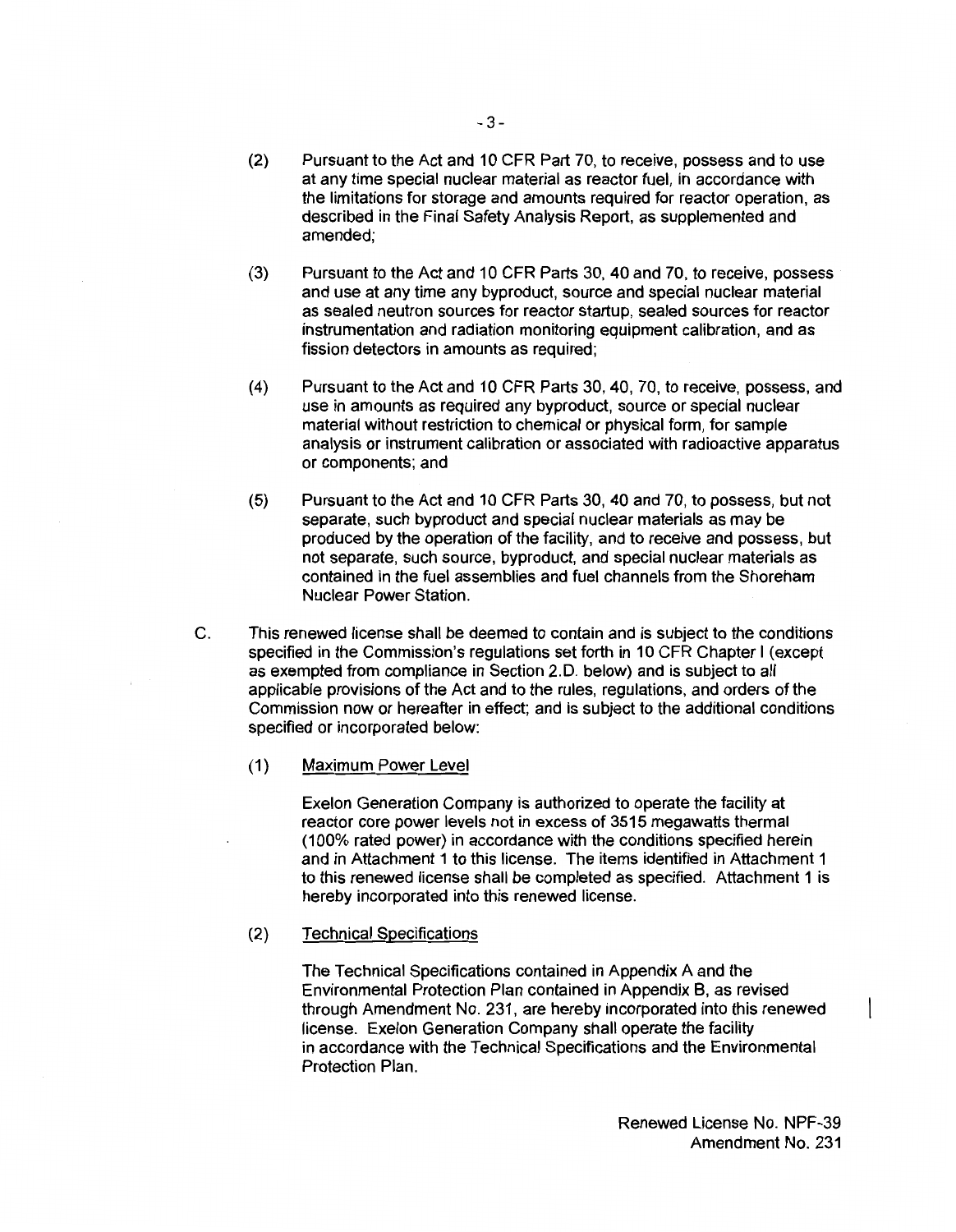#### ADMINISTRATIVE\_CONTROLS

6.2.3 DELETED. The information from this section is located in the UFSAR.

#### ~.2.4 SHIFT TECHNICAL ADVISOR

6.2.4.l The Shift Technical Advisor shall provide advisory technical support to Shift Supervision in the areas of thermal hydraulics, reactor engineering, and plant analysis with regard to safe operation of the unit. The Shift Technical Advisor shall meet the qualifications specified by the 1985 NRC Policy Statement on Engineering Expertise on Shift.

#### 6.3 UNIT STAFF QUALIFICATIONS

6.3.l Each member of the unit staff shall meet or exceed the m1n1mum qualifications referenced for comparable positions as specified in the Exelon Quality Assurance Topical Report.

LIMERICK - UNIT 1 **6-6** Amendment No. 10, 35, 55, 64, 96, 210, 231

Gorrected-by-Letter-dated October-17, 1995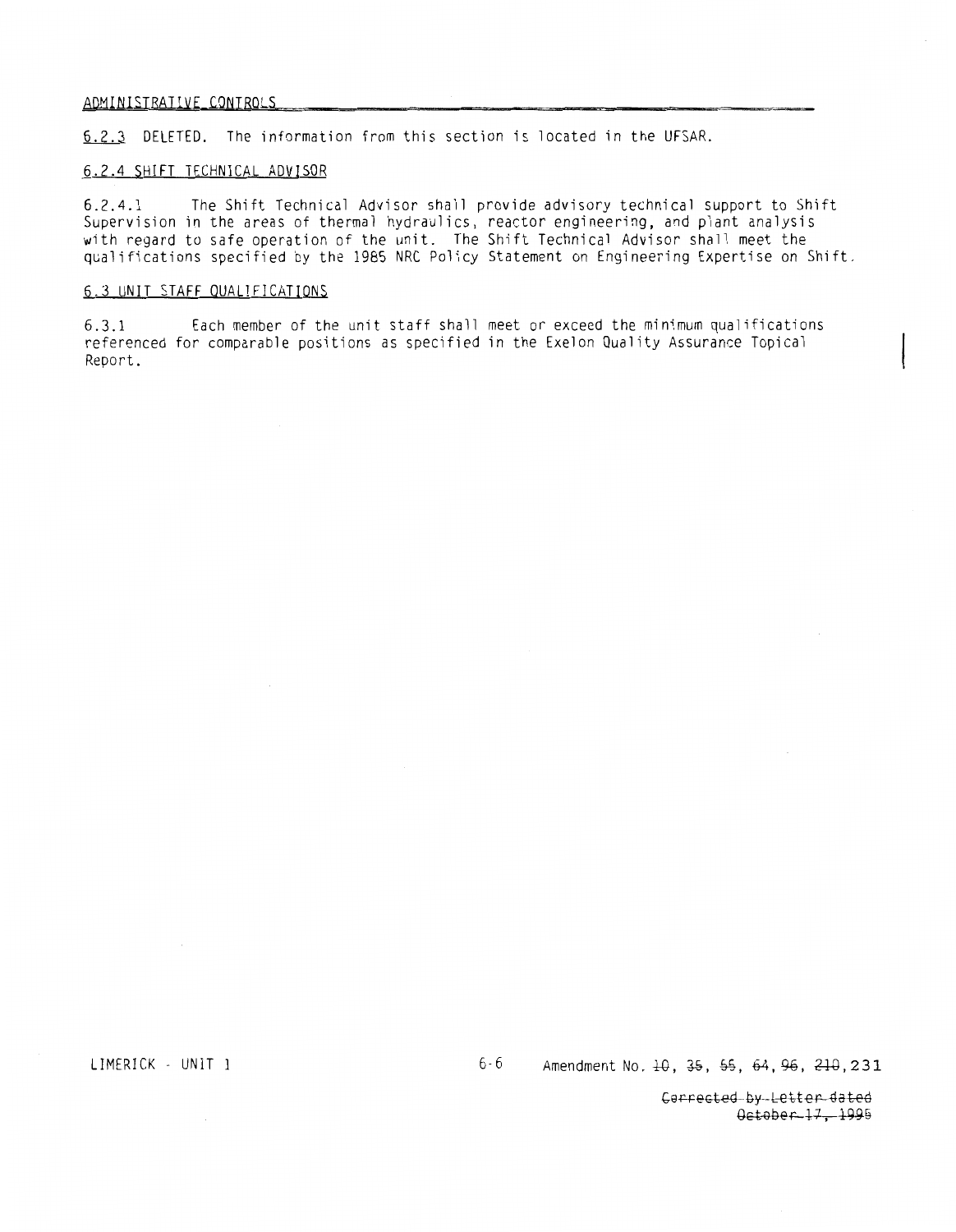

## **UNITED STATES NUCLEAR REGULATORY COMMISSION WASHINGTON, D.C. 20555-0001**

# EXELON GENERATION COMPANY, LLC

# DOCKET NO. 50-353

# LIMERICK GENERATING STATION, UNIT 2

# AMENDMENT TO RENEWED FACILITY OPERATING LICENSE

Amendment No. 194 Renewed License No. NPF-85

- 1. The U.S. Nuclear Regulatory Commission (the Commission) has found that:
	- A. The application for amendment by Exelon Generation Company, LLC (Exelon, the licensee) dated March 1, 2018, complies with the standards and requirements of the Atomic Energy Act of 1954, as amended (the Act), and the Commission's rules and regulations set forth in 10 CFR Chapter I;
	- B. The facility will operate in conformity with the application, the provisions of the Act, and the rules and regulations of the Commission;
	- C. There is reasonable assurance (i) that the activities authorized by this amendment can be conducted without endangering the health and safety of the public, and (ii) that such activities will be conducted in compliance with the Commission's regulations;
	- D. The issuance of this amendment will not be inimical to the common defense and security or to the health and safety of the public; and
	- E. The issuance of this amendment is in accordance with 10 CFR Part 51 of the Commission's regulations and all applicable requirements have been satisfied.
- 2. Accordingly, the license is amended by changes to the Technical Specifications as indicated in the attachment to this license amendment, and paragraph 2.C.(2) of Renewed Facility Operating License No. NPF-85 is hereby amended to read as follows:
	- (2) Technical Specifications

The Technical Specifications contained in Appendix A and the Environmental Protection Plan contained in Appendix B, as revised through Amendment No. 194, are hereby incorporated into this renewed license. Exelon Generation Company shall operate the facility in accordance with the Technical Specifications and the Environmental Protection Plan.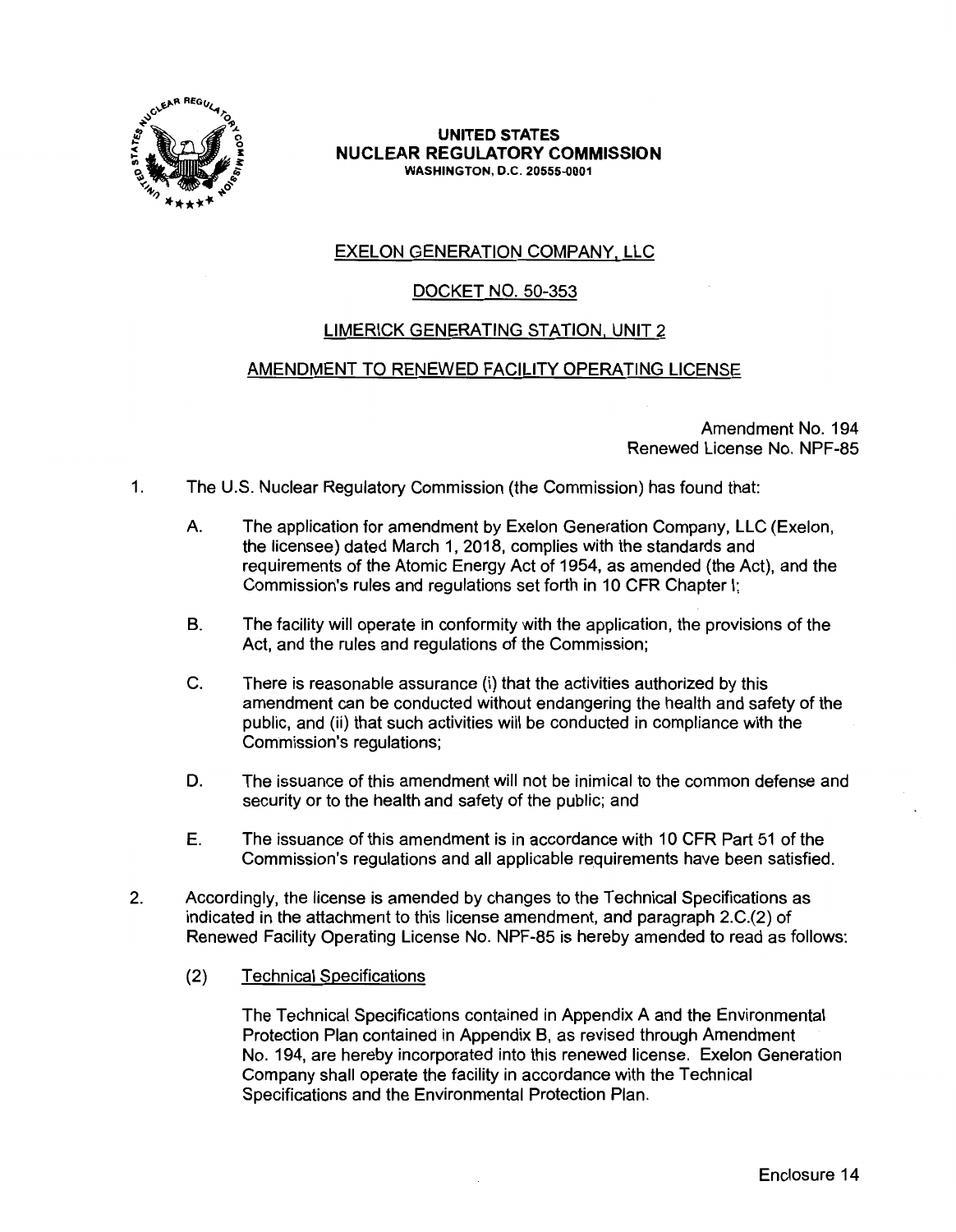3. This license amendment is effective as of the date of its issuance and shall be implemented within 60 days of the date of issuance. Implementation of this amendment shall include relocation of the requirements removed from technical specifications by this amendment to the Exelon Quality Assurance Topical Report.

FOR THE NUCLEAR REGULATORY COMMISSION<br> *()*<br>
David J. Wrona. Branch Chief

David J. Wrona, Branch Chief Plant Licensing Branch Ill Division of Operating Reactor Licensing Office of Nuclear Reactor Regulation

Attachment: Changes to the Technical Specifications and Facility Operating License

Date of Issuance: August 2, 2018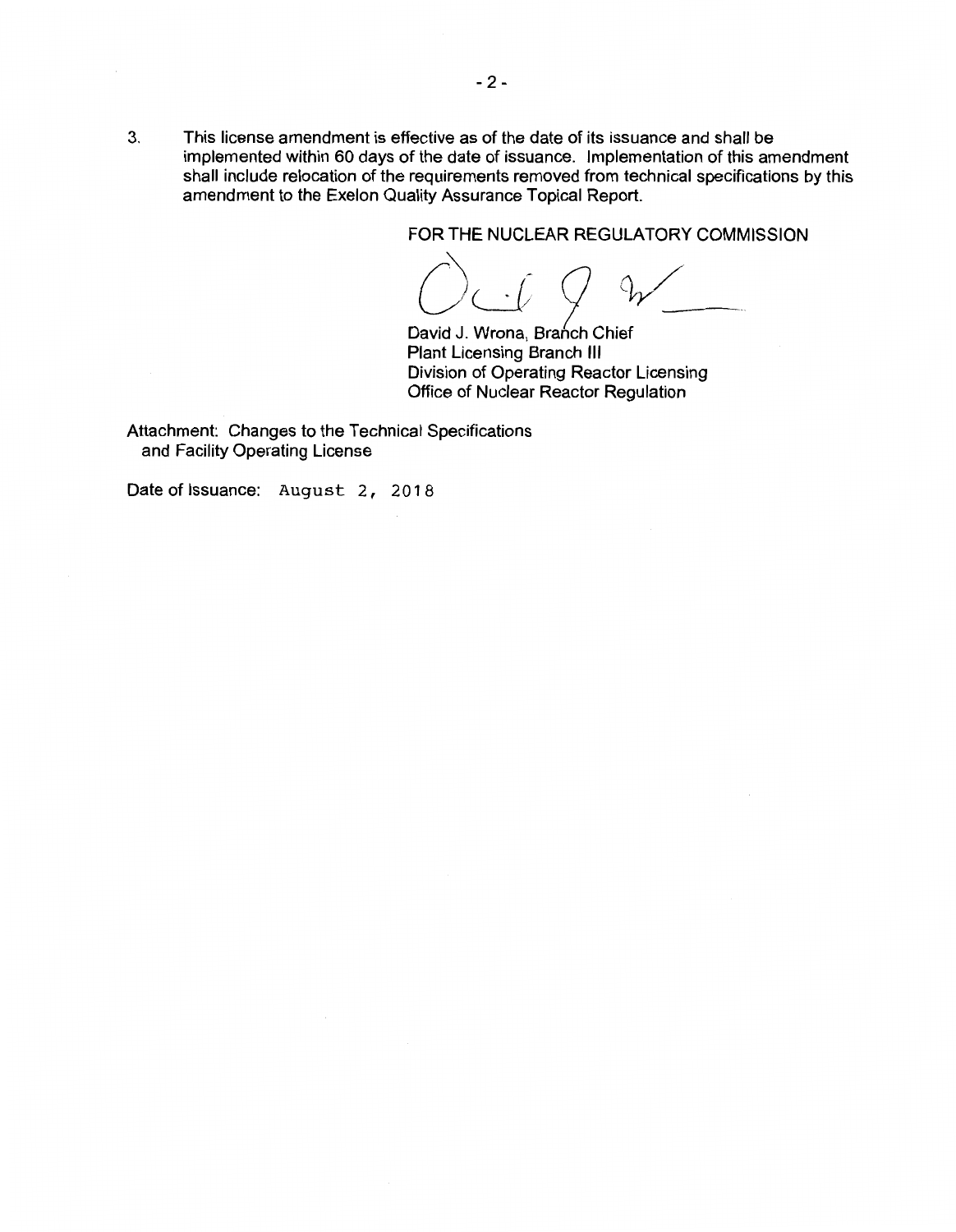## ATTACHMENT TO LICENSE AMENDMENT NO. 194

## RENEWED FACILITY OPERATING LICENSE NO. NPF-85

## LIMERICK GENERATING STATION, UNIT 2

## DOCKET NO. 50-353

Replace the following pages of the Renewed Facility Operating License and Appendix A, Technical Specifications (TSs), with the attached pages. The revised pages are identified by amendment number and contain marginal lines indicating the areas of change.

## **Remove**

Insert

License NPF-85 Page 3

License NPF-85 Page 3

TSs 6-6

TSs  $6 - 6$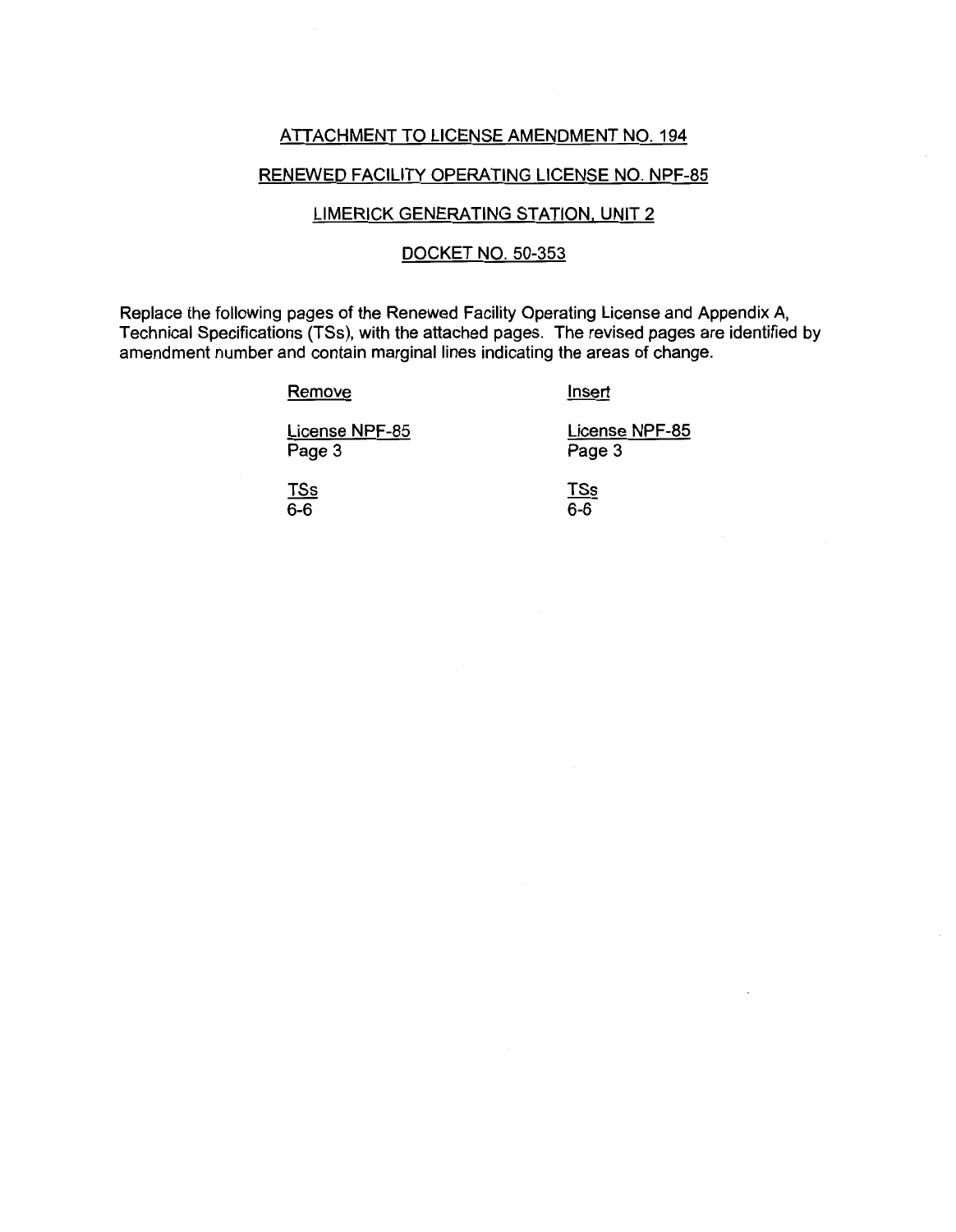- (2) Pursuant to the Act and 10 CFR Part 70, to receive, possess and to use at any time special nuclear material as reactor fuel, in accordance with the limitations for storage and amounts required for reactor operation, as described in the Final Safety Analysis Report, as supplemented and amended;
- (3) Pursuant to the Act and 10 CFR Parts 30, 40 and 70, to receive, possess and use at any time any byproduct, source and special nuclear material as sealed neutron sources for reactor startup, sealed sources for reactor instrumentation and radiation monitoring equipment calibration, and as fission detectors in amounts as required;
- (4) Pursuant to the Act and 1 O CFR Parts 30, 40, 70, to receive, possess, and use in amounts as required any byproduct, source or special nuclear material without restriction to chemical or physical form, for sample analysis or instrument calibration or associated with radioactive apparatus or components; and
- (5) Pursuant to the Act and 10 CFR Parts 30, 40 and 70, to possess, but not separate, such byproduct and special nuclear materials as may be produced by the operation of the facility, and to receive and possess, but not separate, such source, byproduct, and special nuclear materials as contained in the fuel assemblies and fuel channels from the Shoreham Nuclear Power Station.
- C. This renewed license shall be deemed to contain and is subject to the conditions specified in the Commission's regulations set forth in 10 CFR Chapter I (except as exempted from compliance in Section 2.D. below) and is subject to all applicable provisions of the Act and to the rules, regulations, and orders of the Commission now or hereafter in effect; and is subject to the additional conditions specified or incorporated below:
	- (1) Maximum Power Level

Exelon Generation Company is authorized to operate the facility at reactor core power levels of 3515 megawatts thermal (100 percent rated power) in accordance with the conditions specified herein.

(2) Technical Specifications

The Technical Specifications contained in Appendix A and the Environmental Protection Plan contained in Appendix B, as revised through Amendment No. 194, are hereby incorporated into this renewed license. Exelon Generation Company shall operate the facility in accordance with the Technical Specifications and the Environmental Protection Plan.

Renewed License No. NPF-85 Amendment No. 194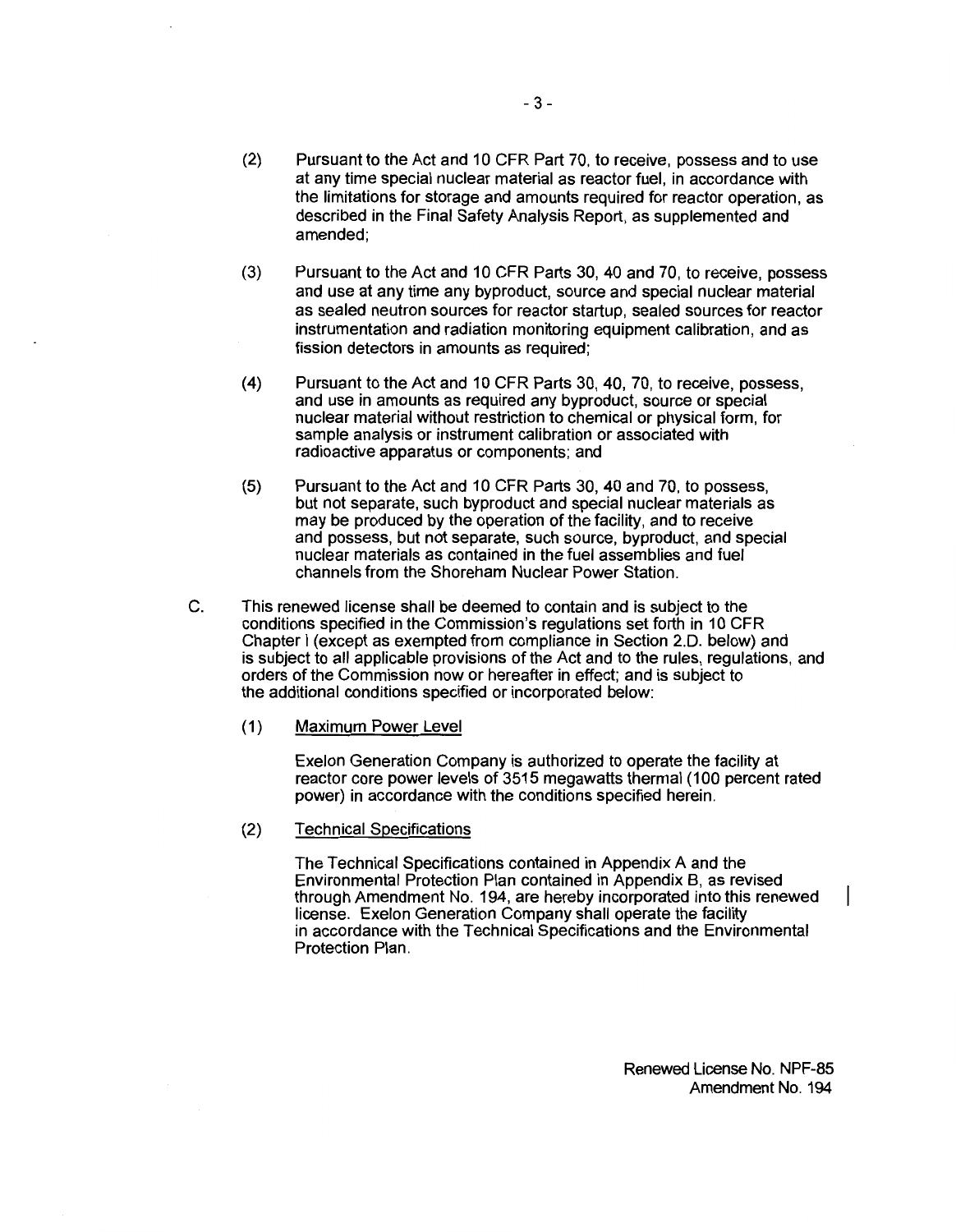# ADl1lfilS.IRAI l.\LE **,U)HIBJ)LS** \_\_ ~---~------------------

6. 2. 3 DELETED. The information from this section is located in the UFSAR.

#### 6.2.4 SHIFT TECHNICAL ADVISOR

6.2.4.1 The Shift Technical Advisor shall provide advisory technical support to Shift Supervision in the areas of thermal hydraulics, reactor engineering, and plant analysis with regard to safe operation of the unit. The Shift Technical Advisor shall meet the qualifications specified by the 1985 NRC Policy Statement on Engineering Expertise on Shift.

#### 6.3 UNIT STAFF QUALIFICATIONS

6.3.1 Each member of unit staff shall meet or exceed the m1n1mum qualifications referenced for comparable positions as specified in the Exelon Quality Assurance Topical Report.

LIMERICK - UNIT 2 6-6 Amendment No. 2, 20, 29, 60, <del>171</del>, 194 Gorrected by Letter dated Getober 47, 1995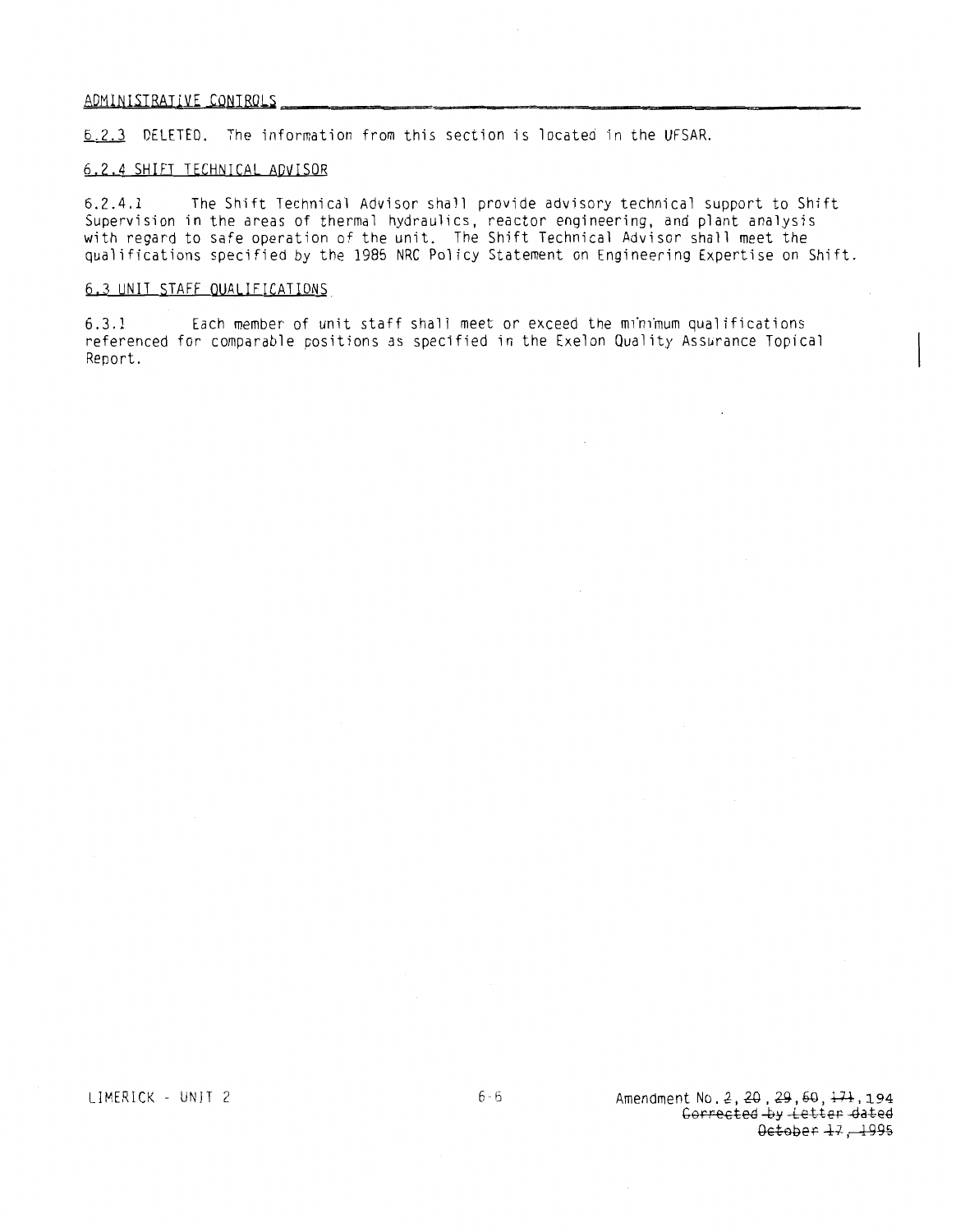

## **UNITED STATES NUCLEAR REGULATORY COMMISSION WASHINGTON,** D.C. **20555-0001**

# NINE MILE POINT NUCLEAR STATION, LLC

# EXELON GENERATION COMPANY, LLC

# DOCKET NO. 50-220

# NINE MILE POINT NUCLEAR STATION UNIT NO. 1

# AMENDMENT TO RENEWED FACILITY OPERATING LICENSE

Amendment No. 231 Renewed License No. DPR-63

- 1. The U.S. Nuclear Regulatory Commission (the Commission) has found that:
	- A. The application for amendment by Exelon Generation Company, LLC (Exelon, the licensee) dated March 1, 2018, complies with the standards and requirements of the Atomic Energy Act of 1954, as amended (the Act), and the Commission's rules and regulations set forth in 10 CFR Chapter I;
	- B. The facility will operate in conformity with the application, the provisions of the Act, and the rules and regulations of the Commission;
	- C. There is reasonable assurance (i) that the activities authorized by this amendment can be conducted without endangering the health and safety of the public, and (ii) that such activities will be conducted in compliance with the Commission's regulations;
	- D. The issuance of this amendment will not be inimical to the common defense and security or to the health and safety of the public; and
	- E. The issuance of this amendment is in accordance with 10 CFR Part 51 of the Commission's regulations and all applicable requirements have been satisfied.
- 2. Accordingly, the license is amended by changes to the Technical Specifications as indicated in the attachment to this license amendment, and paragraph 2.C.(2) of Renewed Facility Operating License No. DPR-63 is hereby amended to read as follows:
	- (2) Technical Specifications

The Technical Specifications contained in Appendix A, which is attached hereto, as revised through Amendment No. 231, is hereby incorporated into this license. Exelon Generation shall operate the facility in accordance with the Technical Specifications.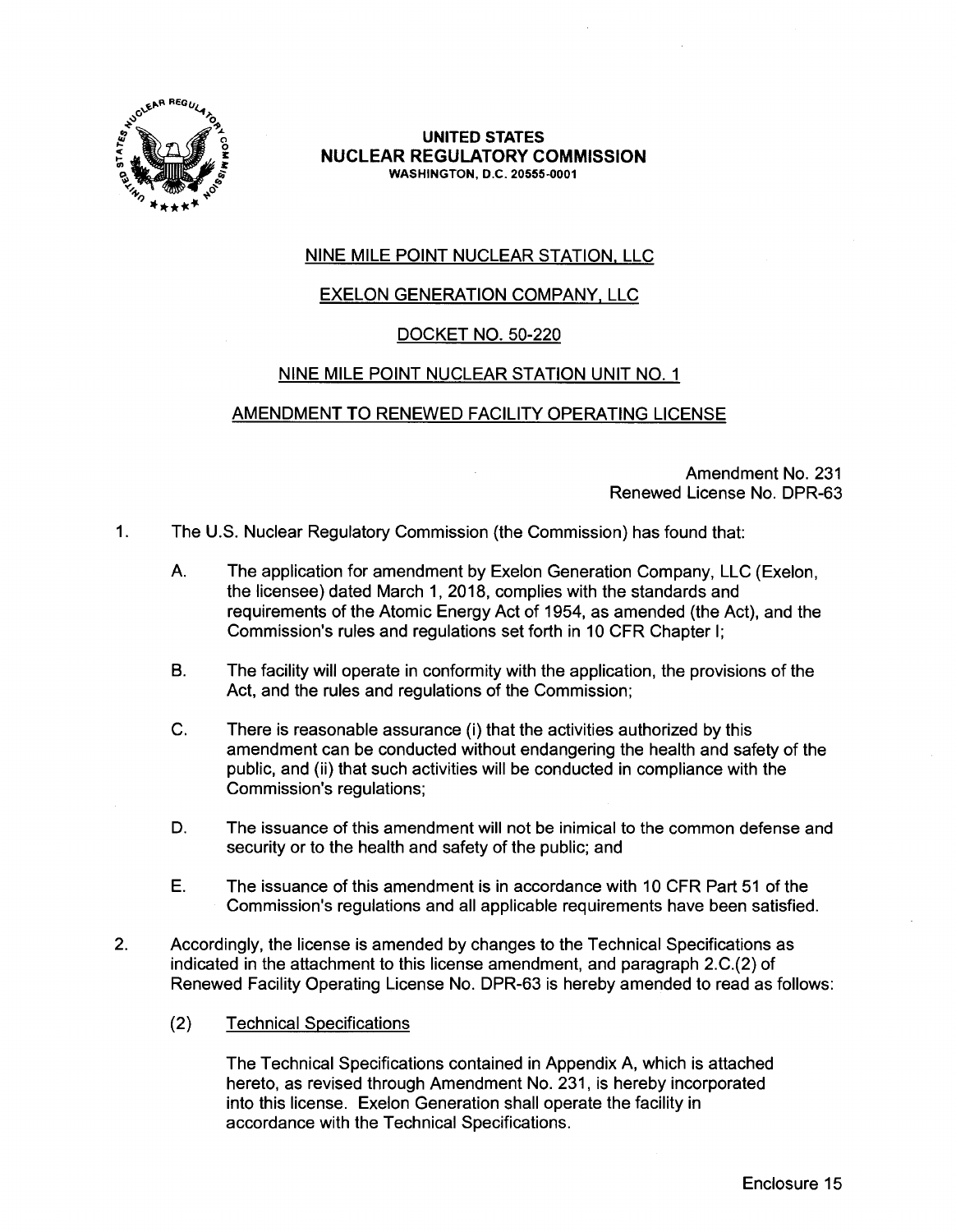3. This license amendment is effective as of the date of its issuance and shall be implemented within 60 days of the date of issuance. Implementation of this amendment shall include relocation of the requirements removed from technical specifications by this amendment to the Exelon Quality Assurance Topical Report.

FOR THE NUCLEAR REGULATORY COMMISSION

*C)LJ Q CJ/* 

David J. Wrona, Branch Chief Plant Licensing Branch Ill Division of Operating Reactor Licensing Office of Nuclear Reactor Regulation

Attachment: Changes to the Technical Specifications and Renewed Facility Operating License

Date of Issuance: August 2, 2018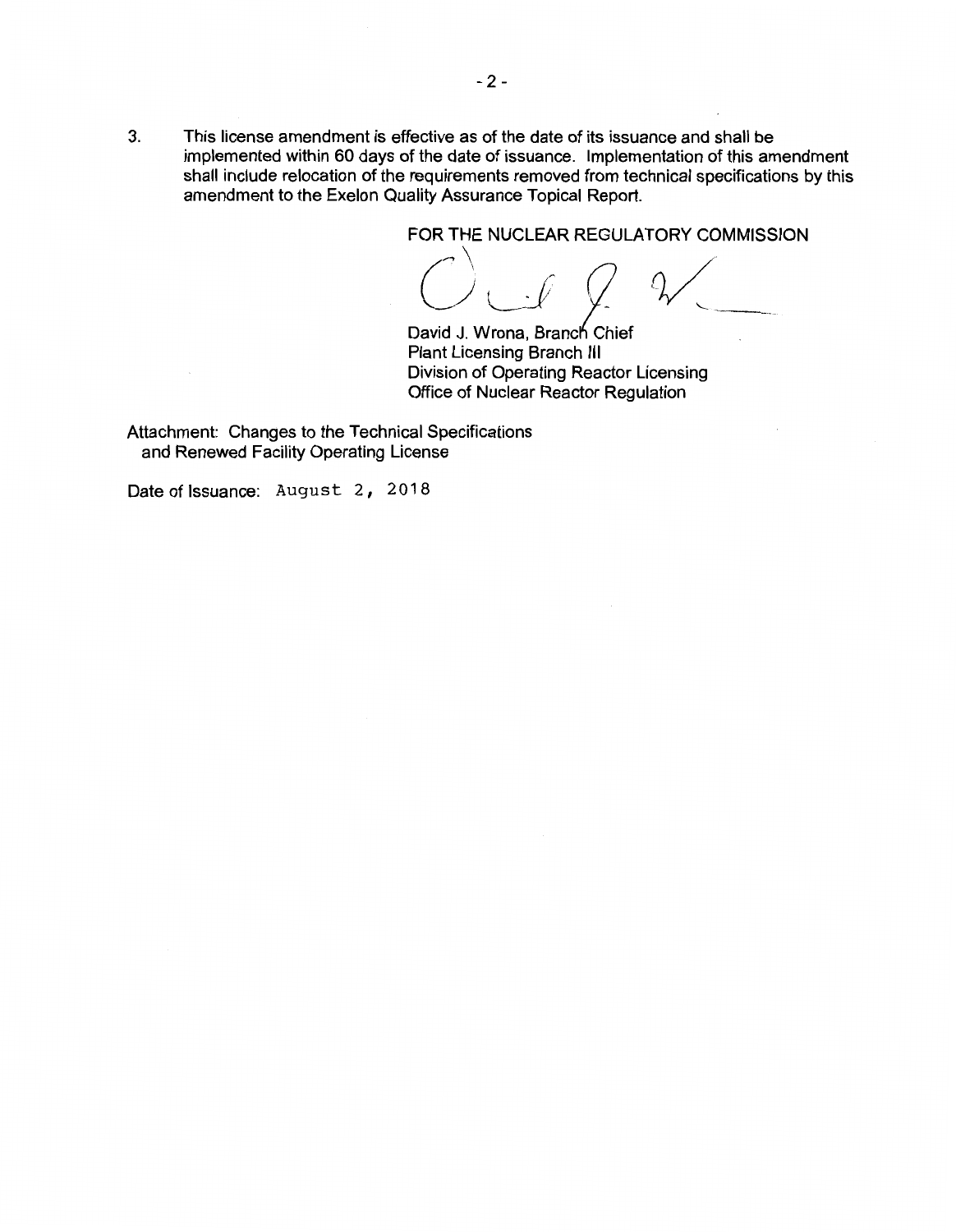## ATTACHMENT TO LICENSE AMENDMENT NO. 231

## RENEWED FACILITY OPERATING LICENSE NO. DPR-63

## NINE MILE POINT NUCLEAR STATION UNIT NO. 1

## DOCKET NO. 50-220

Replace the following pages of the Renewed Facility Operating License and Appendix A, Technical Specifications (TSs), with the attached pages. The revised pages are identified by amendment number and contain marginal lines indicating the areas of change.

#### Remove

Insert

License DPR-63 Page 3

License DPR-63 Page 3

TSs 349

TSs 349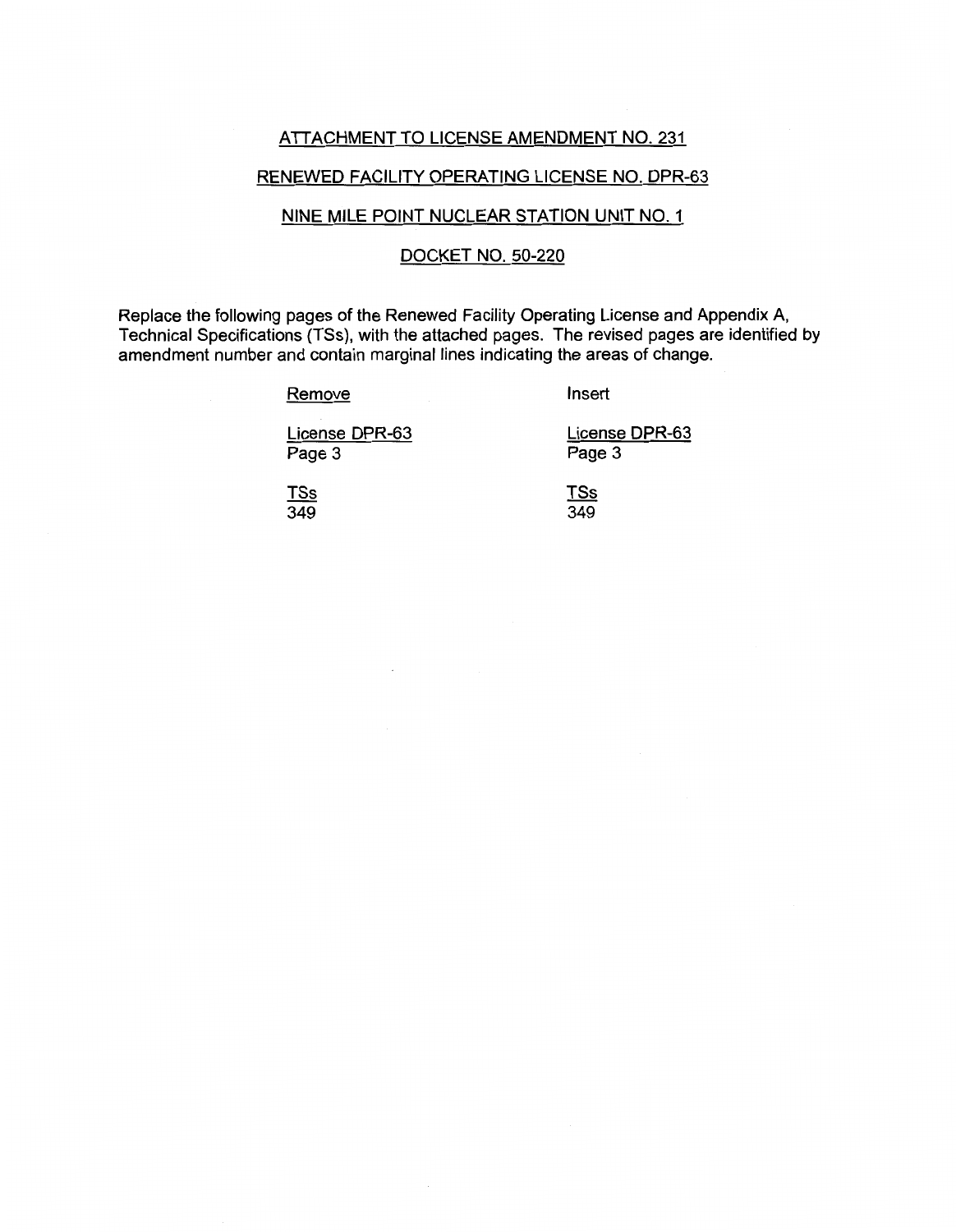- (2) Exelon Generation pursuant to the Act and 10 CFR Part 70, to receive, possess and use at any time special nuclear material as reactor fuel, in accordance with the limitations for storage and amounts required for reactor operation, as described in the Final Safety Analysis Report, as supplemented and amended;
- (3) Exelon Generation pursuant to the Act and 10 CFR Parts 30, 40, and 70 to receive, possess and use at any time any byproduct, source and special nuclear material as sealed neutron sources for reactor startup, sealed sources for reactor instrumentation and radiation monitoring equipment calibration, and as fission detectors in amounts as required;
- (4) Exelon Generation pursuant to the Act and 10 CFR Parts 30, 40 and 70, to receive, possess and use in amounts as required any byproduct, source or special nuclear material without restriction to chemical or physical form, for sample analysis or instrument and equipment calibration or associated with radioactive apparatus or components.
- (5) Exelon Generation pursuant to the Act and 10 CFR Parts 30 and 70, to possess, but not separate, such byproduct and special nuclear materials as may be produced by the operation of the facility.
- C. This renewed operating license shall be deemed to contain and is subject to the conditions specified in the following Commission regulations in 10 CFR Chapter I:

Part 20, Section 30.34 of Part 30; Section 40.41 of Part 40; Section 50.54 and 50.59 of Part 50; and Section 70.32 of Part 70. This renewed license is subject to all applicable provisions of the Act and to the rules, regulations, and orders of the Commission now or hereafter in effect and is also subject to the additional conditions specified or incorporated below:

(1) Maximum Power Level

The licensee is authorized to operate the facility at steady state reactor core power levels not in excess of 1850 megawatts (thermal).

(2) Technical Specifications

The Technical Specifications contained in Appendix A, which is attached hereto, as revised through Amendment No. 231, is hereby incorporated into this license. Exelon Generation shall operate the facility in accordance with the Technical Specifications.

(3) Deleted

Renewed License No. DPR-63 Amendment No. 491 through 210, 211, 213, 214, 215, 216, 217, 218, 222, 223, 224, 225, 227, 229, 231 Gorrection Letter Dated August 7, 2012 Gorrection Letter Dated March 17, 2015 Correction Letter dated July 29, 2016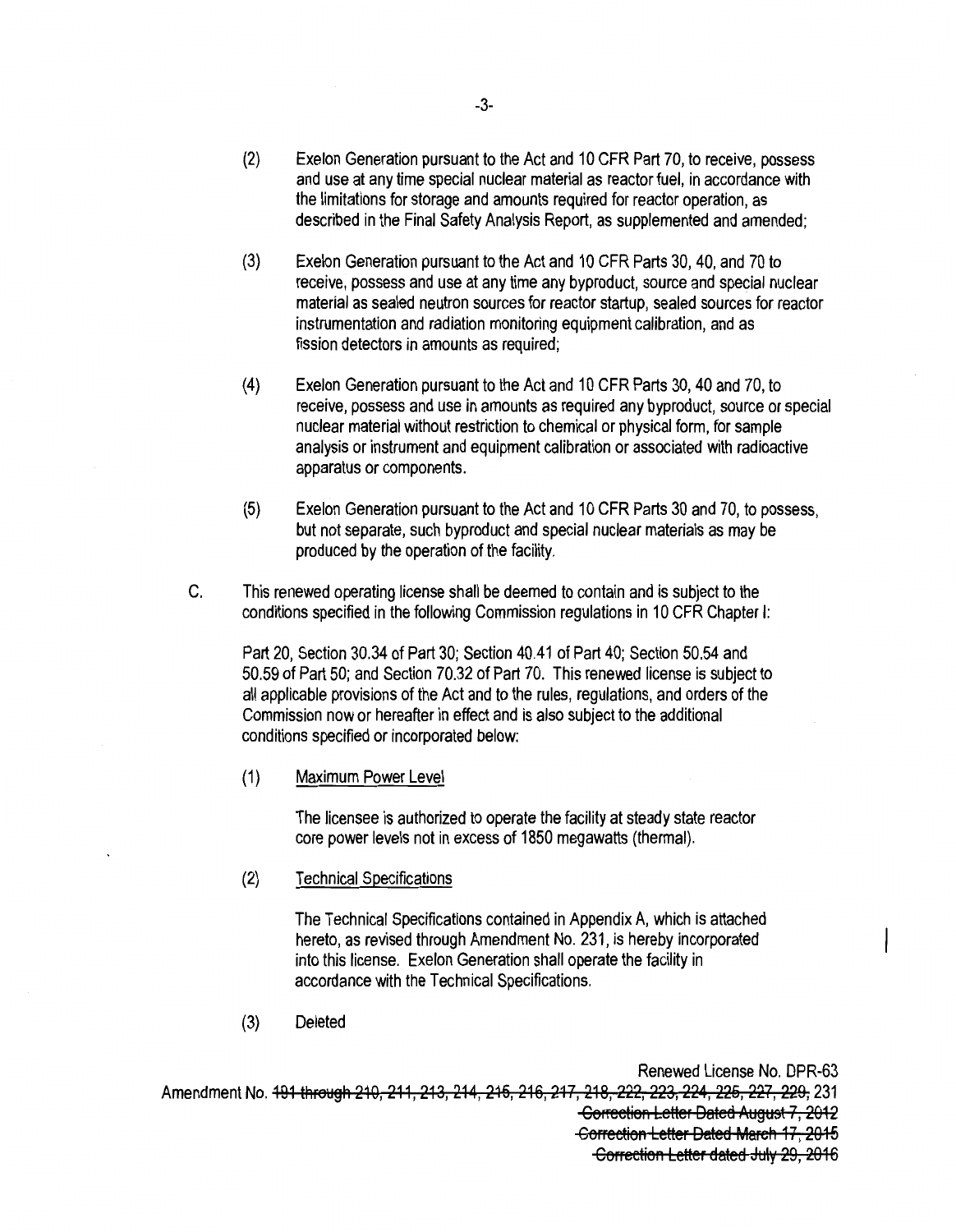- e. As a minimum, either the Manager Operations or the General Supervisor Operations shall hold an SRO license.
- f. The Shift Technical Advisor (STA) shall provide advisory technical support to the shift supervision in the areas of thermal hydraulics, reactor engineering, and plant analysis with regard to the safe operation of the unit. In addition, the STA shall meet the qualifications specified by the Commission Policy Statement on Engineering Expertise on Shift.

#### 6.3 Unit Staff Qualifications

6.3.1 Each member of the unit staff shall meet or exceed the minimum qualifications referenced for comparable positions as specified in the Exelon Quality Assurance Topical Report.

#### 6.4 Procedures

- 6.4.1 Written procedures and administrative policies shall be established, implemented and maintained that meet or exceed the requirements and recommendations of Sections 5.1 and 5.3 of ANSI N18.7-1972 and cover the following activities:
	- a. The applicable procedures recommended in Regulatory Guide 1.33, Appendix A, November 3, 1972;

#### AMENDMENT NO.-142-157-158-169-162-181-198-203-218, 231 349 349 349 349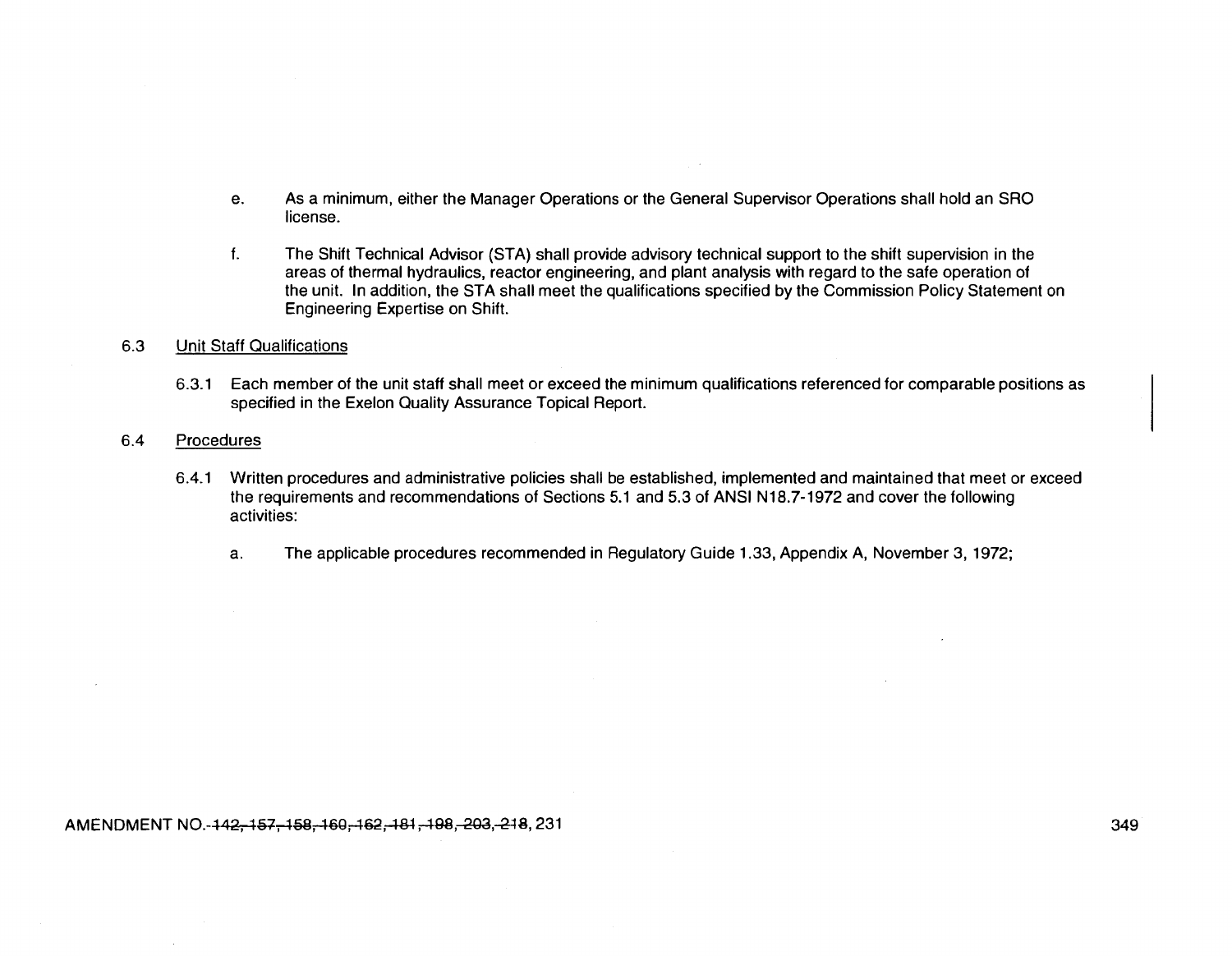

**UNITED STATES NUCLEAR REGULATORY COMMISSION WASHINGTON, O.C. 20555-0001** 

# NINE MILE POINT NUCLEAR STATION, LLC

# LONG ISLAND LIGHTING COMPANY

# EXELON GENERATION COMPANY, LLC

# DOCKET NO. 50-410

## NINE MILE POINT NUCLEAR STATION, UNIT 2

## AMENDMENT TO RENEWED FACILITY OPERATING LICENSE

Amendment No. 172 Renewed License No. NPF-69

- 1. The U.S. Nuclear Requiatory Commission (the Commission) has found that:
	- A. The application for amendment by Exelon Generation Company, LLC (Exelon, the licensee) dated March 1, 2018, complies with the standards and requirements of the Atomic Energy Act of 1954, as amended (the Act), and the Commission's rules and regulations set forth in 10 CFR Chapter I;
	- B. The facility will operate in conformity with the application, the provisions of the Act, and the rules and regulations of the Commission;
	- C. There is reasonable assurance (i) that the activities authorized by this amendment can be conducted without endangering the health and safety of the public, and (ii) that such activities will be conducted in compliance with the Commission's regulations;
	- D. The issuance of this amendment will not be inimical to the common defense and security or to the health and safety of the public; and
	- E. The issuance of this amendment is in accordance with 1 O CFR Part 51 of the Commission's regulations and all applicable requirements have been satisfied.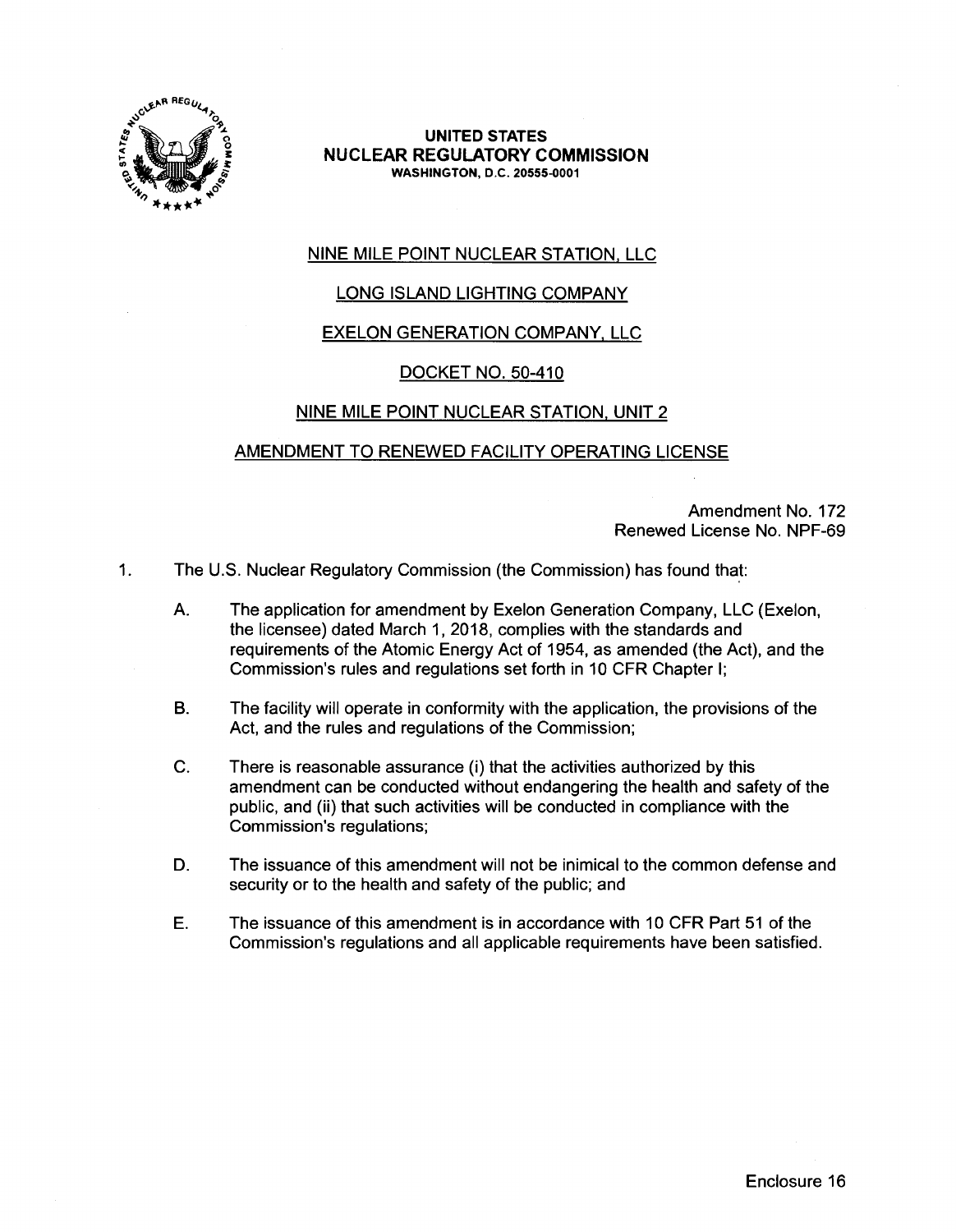- 2. Accordingly, the license is amended by changes to the Technical Specifications as indicated in the attachment to this license amendment, and paragraph 2.C.(2) of Renewed Facility Operating License No. NPF-69 is hereby amended to read as follows:
	- (2) Technical Specifications and Environmental Protection Plan

The Technical Specifications contained in Appendix A and the Environmental Protection Plan contained in Appendix B, both of which are attached hereto, as revised through Amendment No. 172, are hereby incorporated into this license. Exelon Generation shall operate the facility in accordance with the Technical Specifications and the Environmental Protection Plan.

3. This license amendment is effective as of the date of its issuance and shall be implemented within 60 days of the date of issuance. Implementation of this amendment shall include relocation of the requirements removed from technical specifications by this amendment to the Exelon Quality Assurance Topical Report.

FOR THE **NUCLEAR REGULATORY COMMISSION** 

\_\_ \_

David J. Wrona, Branch Chief Plant Licensing Branch Ill Division of Operating Reactor Licensing Office of Nuclear Reactor Regulation

Attachment: Changes to the Technical Specifications and Renewed Facility Operating License

Date of Issuance: August 2, 2018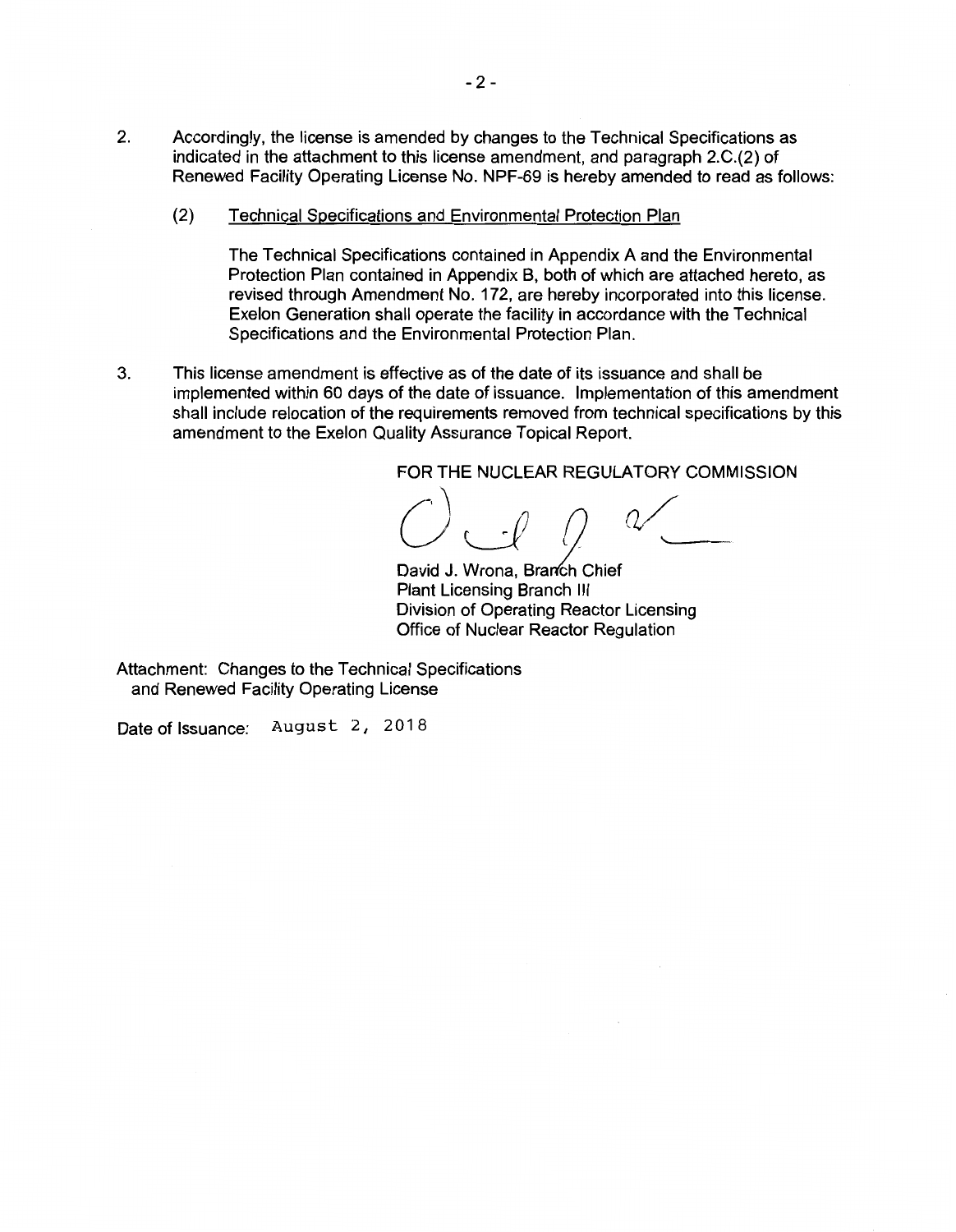# ATTACHMENT TO LICENSE AMENDMENT NO. 172

## RENEWED FACILITY OPERATING LICENSE NO. NPF-69

## NINE MILE POINT NUCLEAR STATION, UNIT 2

## DOCKET NO. 50-410

Replace the following pages of the Renewed Facility Operating License and Appendix A, Technical Specifications (TSs), with the attached pages. The revised pages are identified by amendment number and contain marginal lines indicating the areas of change.

#### **Remove**

Insert

License NPF-69 Page 4

License NPF-69 Page 4

TSs 5.3-1 TSs 5.3-1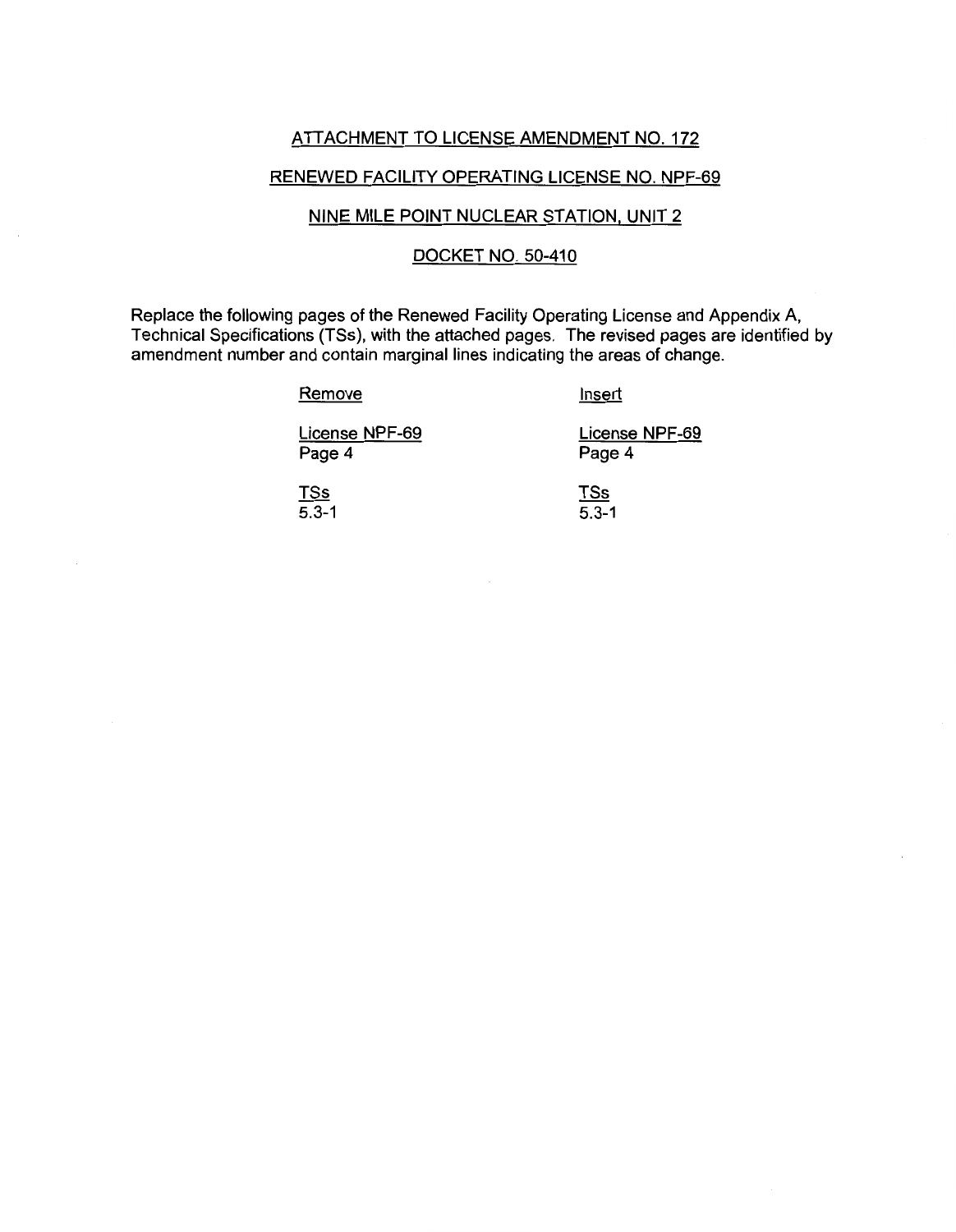(1) Maximum Power Level

> Exelon Generation is authorized to operate the facility at reactor core power levels not in excess of 3988 megawatts thermal (100 percent rated power) in accordance with the conditions specified herein.

#### (2) Technical Specifications and Environmental Protection Plan

The Technical Specifications contained in Appendix A and the Environmental Protection Plan contained in Appendix B, both of which are attached hereto, as revised through Amendment No. 172, are hereby incorporated into this license. Exelon Generation shall operate the facility in accordance with the Technical Specifications and the Environmental Protection Plan.

#### (3) Fuel Storage and Handling (Section 9.1, SSER 4)\*

- a. Fuel assemblies, when stored in their shipping containers, shall be stacked no more than three containers high.
- b. When not in the reactor vessel, no more than three fuel assemblies shall be allowed outside of their shipping containers or storage racks in the New Fuel Vault or Spent Fuel Storage Facility.
- c. The above three fuel assemblies shall maintain a minimum edgeto-edge spacing of twelve (12) inches from the shipping container array and approved storage rack locations.
- d. The New Fuel Storage Vault shall have no more than ten fresh fuel assemblies uncovered at any one time.
- (4) Turbine System Maintenance Program (Section 3.5.1.3.10, SER)

The operating licensee shall submit for NRC approval by October 31, 1989, a turbine system maintenance program based on the manufacturer's calculations of missile generation probabilities. (Submitted by NMPC letter dated October 30, 1989 from C.D. Terry and approved by NRC letter dated March 15, 1990 from Robert Martin to Mr. Lawrence Burkhardt, Ill).

<sup>\*</sup>  The parenthetical notation following the title of many license conditions denotes the section of the Safety Evaluation Report (SER) and/or its supplements wherein the license condition is discussed.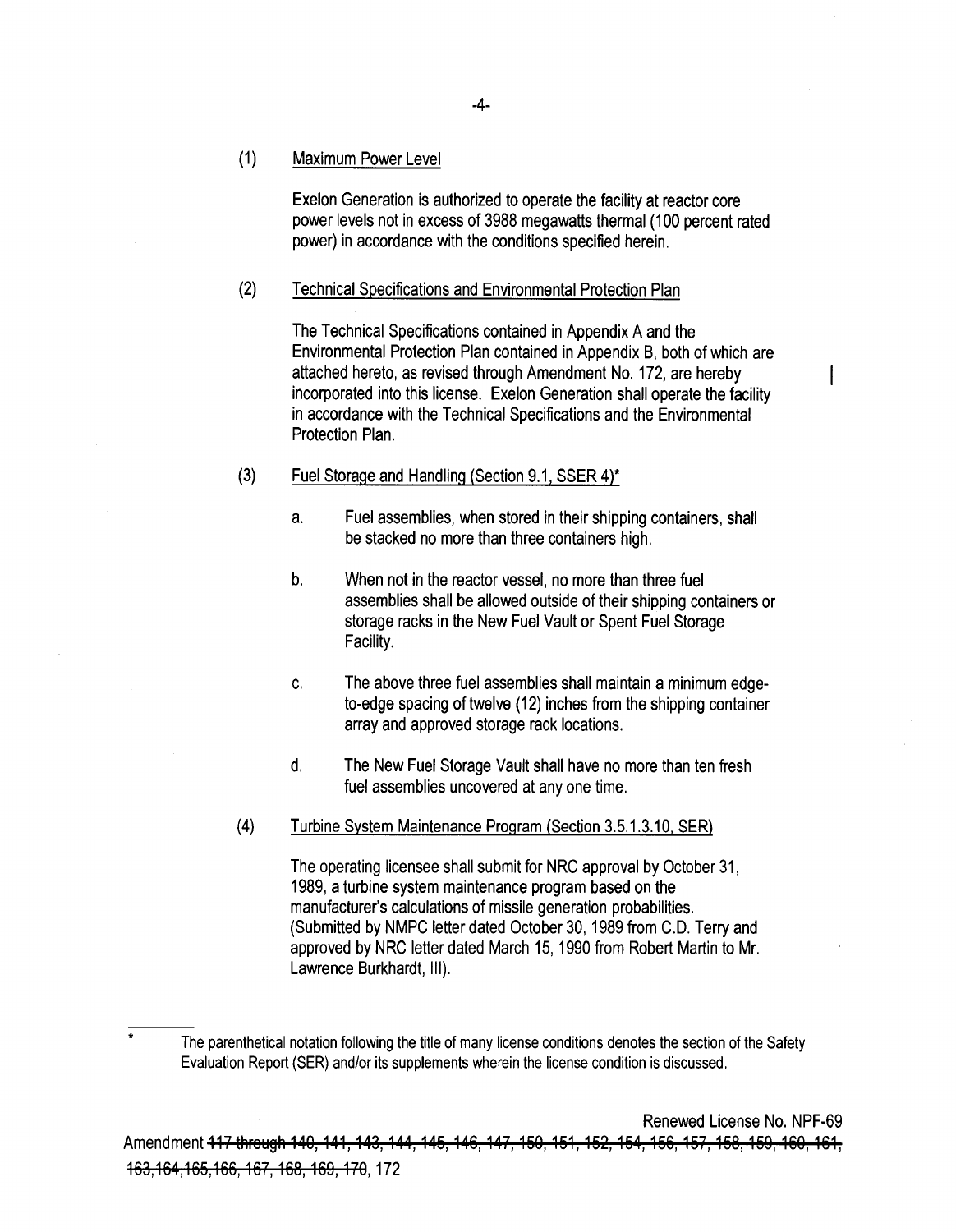Unit Staff Qualifications 5.3

# 5.0 ADMINISTRATIVE CONTROLS

5.3 Unit Staff Qualifications

 $\cdot$ 

5.3. 1 Each member of the unit staff shall meet or exceed the minimum qualifications referenced for comparable positions as specified in the Exelon Quality Assurance Topical Report.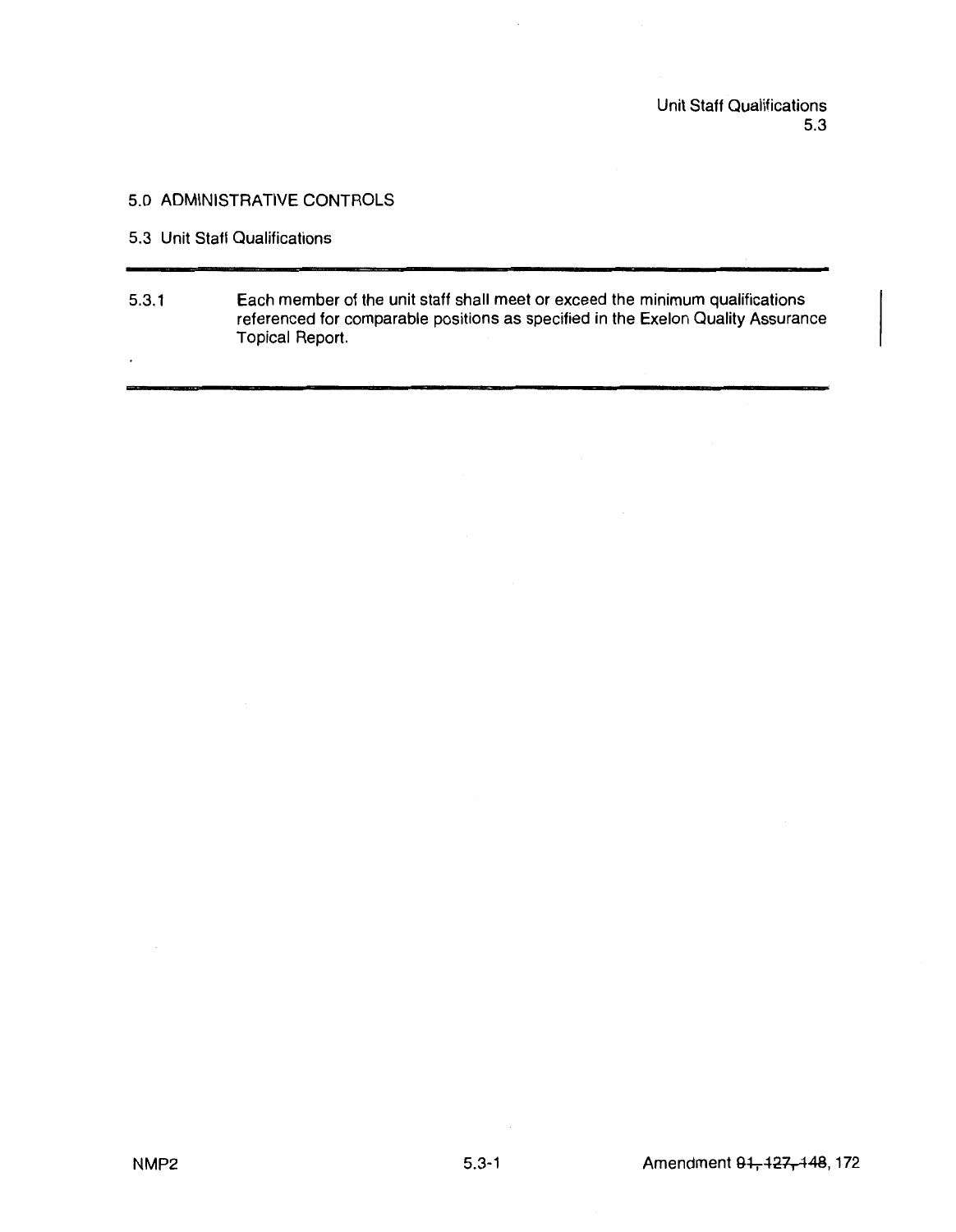

#### **UNITED STATES NUCLEAR REGULATORY COMMISSION WASHINGTON, D.C. 20555-0001**

# EXELON GENERATION COMPANY, LLC

# PSEG NUCLEAR LLC

# DOCKET NO. 50-277

# PEACH BOTTOM ATOMIC POWER STATION, UNIT 2

## AMENDMENT TO RENEWED FACILITY OPERATING LICENSE

Amendment No. 319 Renewed License No. DPR-44

- 1. The U.S. Nuclear Regulatory Commission (the Commission) has found that:
	- A. The application for amendment by Exelon Generation Company, LLC (Exelon, the licensee) dated March 1, 2018, complies with the standards and requirements of the Atomic Energy Act of 1954, as amended (the Act), and the Commission's rules and regulations set forth in 10 CFR Chapter I;
	- B. The facility will operate in conformity with the application, the provisions of the Act, and the rules and regulations of the Commission;
	- C. There is reasonable assurance (i) that the activities authorized by this amendment can be conducted without endangering the health and safety of the public, and (ii) that such activities will be conducted in compliance with the Commission's regulations;
	- D. The issuance of this amendment will not be inimical to the common defense and security or to the health and safety of the public; and
	- E. The issuance of this amendment is in accordance with 10 CFR Part 51 of the Commission's regulations and all applicable requirements have been satisfied.
- 2. Accordingly, the license is amended by changes to the Technical Specifications as indicated in the attachment to this license amendment, and paragraph 2.C(2) of Renewed Facility Operating License No. DPR-44 is hereby amended to read as follows:
	- (2) Technical Specifications

The Technical Specifications contained in Appendices A and B, as revised through Amendment No. 319, are hereby incorporated in the license. Exelon Generation Company shall operate the facility in accordance with the Technical Specifications.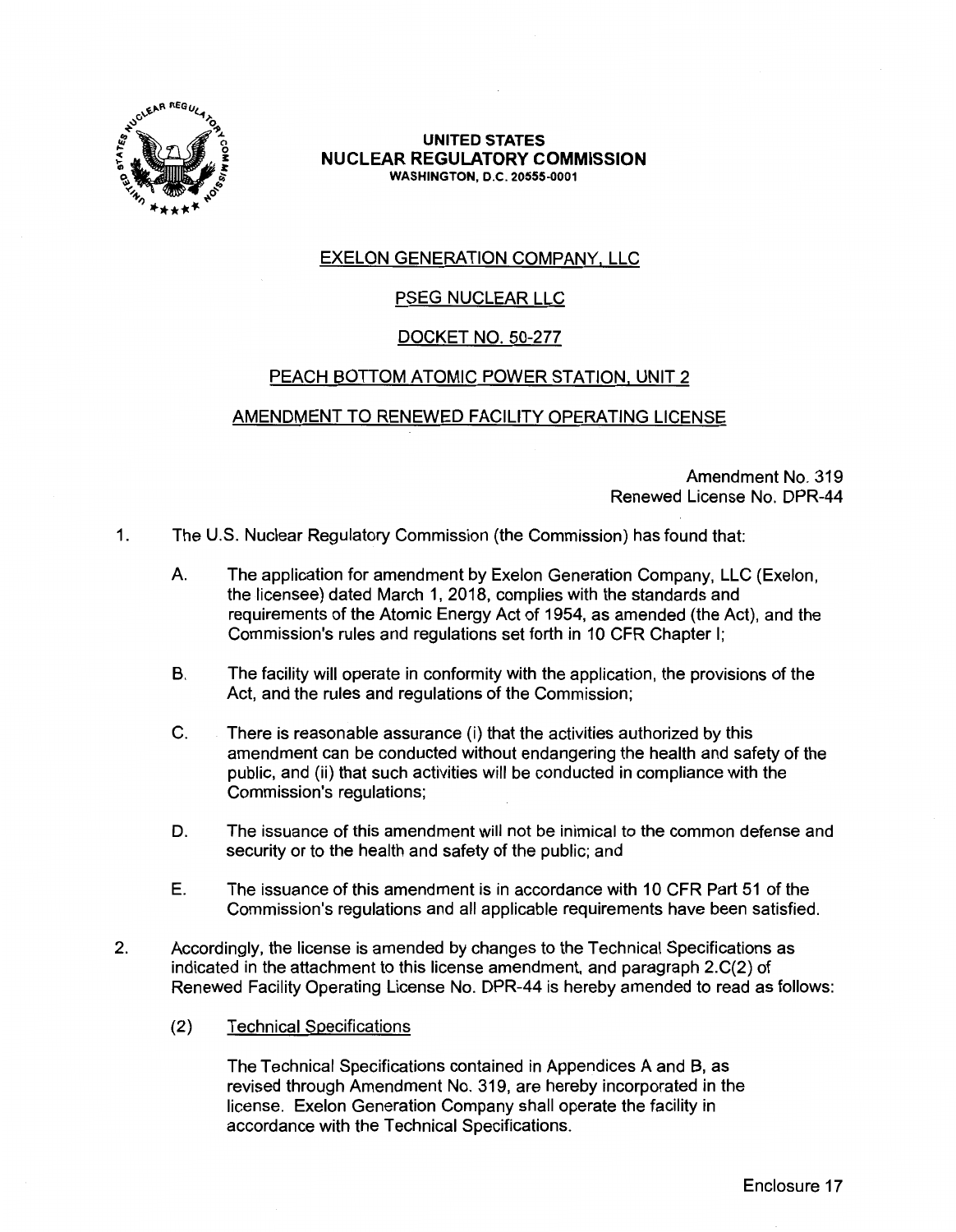3. This license amendment is effective as of the date of its issuance and shall be implemented within 60 days of the date of issuance. Implementation of this amendment shall include relocation of the requirements removed from technical specifications by this amendment to the Exelon Quality Assurance Topical Report.

FOR THE NUCLEAR REGULATORY COMMISSION

 $C\cup C\cup C$ 

David J. Wrona, Branch Chief Plant Licensing Branch Ill Division of Operating Reactor Licensing Office of Nuclear Reactor Regulation

Attachment: Changes to the Technical Specifications and Renewed Facility Operating License

Date of Issuance: August 2, 2018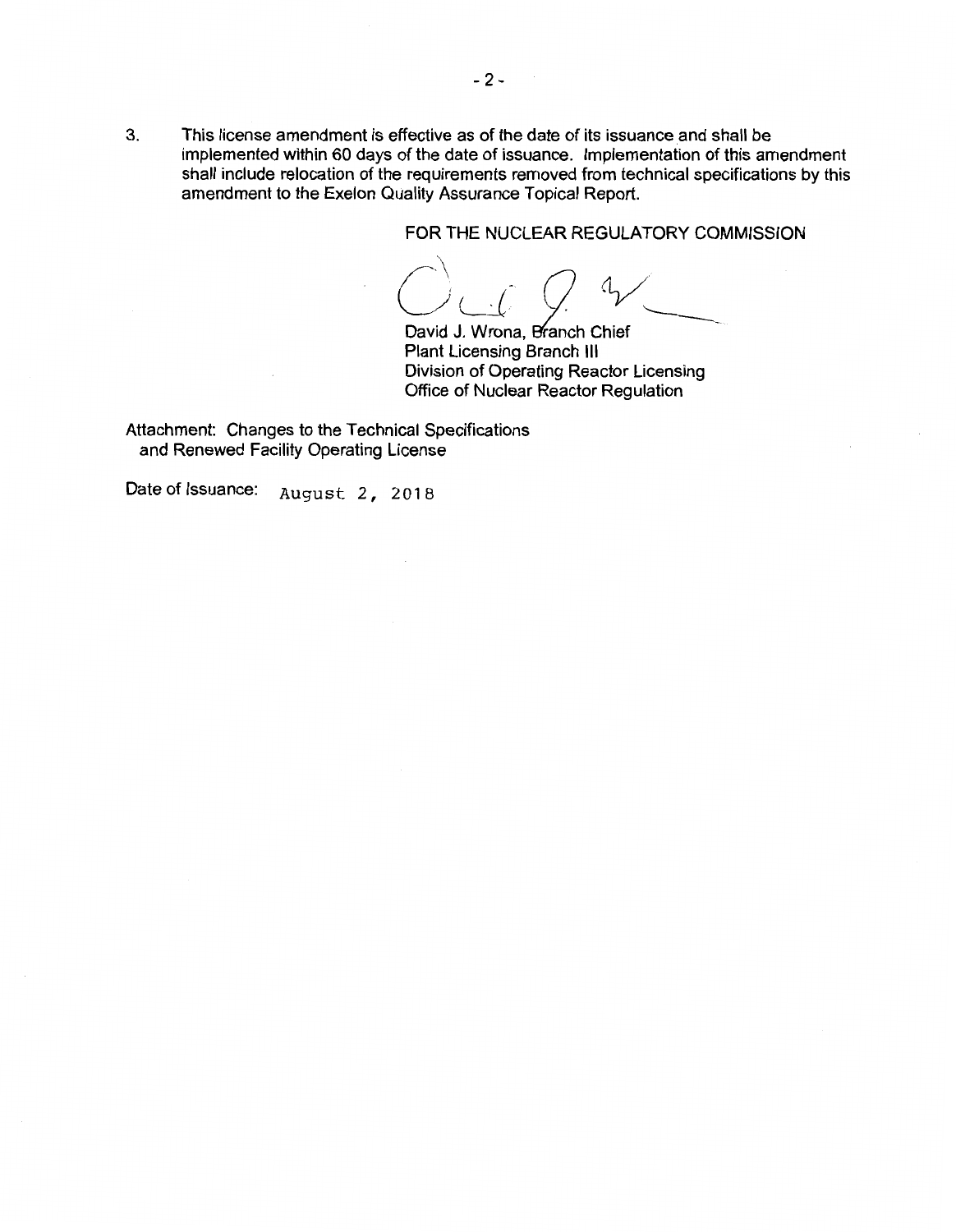### ATTACHMENT TO LICENSE AMENDMENT NO. 319

#### RENEWED FACILITY OPERATING LICENSE NO. DPR-44

#### PEACH BOTTOM ATOMIC POWER STATION, UNIT 2

# DOCKET NO. 50-277

Replace the following pages of the Renewed Facility Operating License and Appendix A, Technical Specifications {TSs), with the attached pages. The revised pages are identified by amendment number and contain marginal lines indicating the areas of change.

**Remove** 

Insert

License DPR-44 Page 3

License DPR-44 Page 3

TSs 5.0-5 TSs  $5.0 - 5$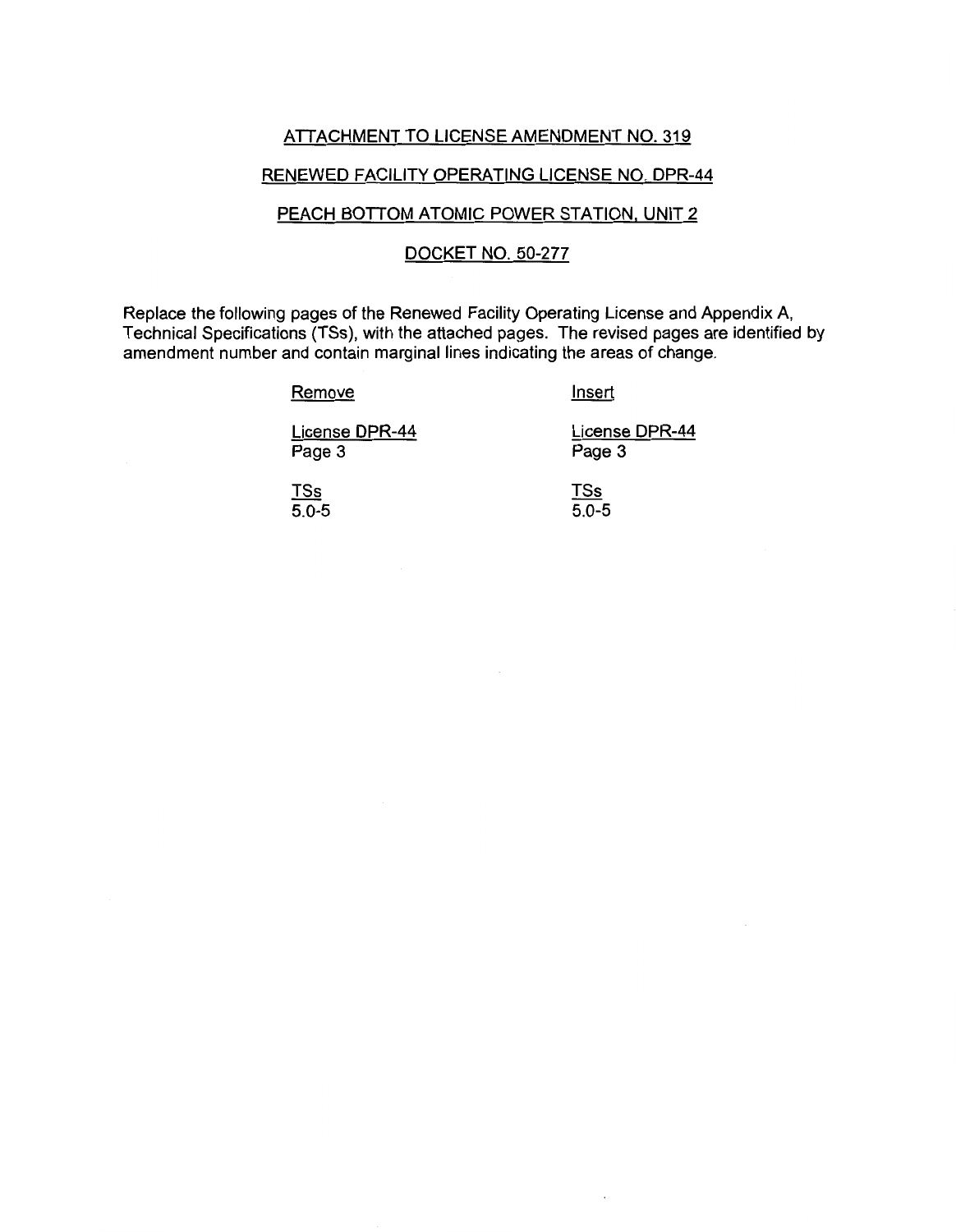- (5) Exelon Generation Company, pursuant to the Act and 10 CFR Parts 30 and 70, to possess, but not to separate, such byproduct and special nuclear material as may be produced by operation of the facility, and such Class B and Class C low-level radioactive waste as may be produced by the operation of Limerick Generating Station, Units 1 and 2.
- C. This renewed license shall be deemed to contain and is subject to the conditions specified in the following Commission regulations in 10 CFR Chapter I: Part 20, Section 30.34 of Part 30, Section 40.41 of Part 40, Section 50.54 of Part 50, and Section 70.32 of Part 70; all applicable provisions of the Act and the rules, regulations, and orders of the Commission now or hereafter in effect; and is subject to the additional conditions specified below:
	- (1) Maximum Power Level

Exelon Generation Company is authorized to operate the Peach Bottom Atomic Power Station, Unit 2, at steady state reactor core power levels not in excess of 4016 megawatts thermal.

(2) Technical Specifications

The Technical Specifications contained in Appendices A and B, as revised through Amendment No. 319, are hereby incorporated in the license. Exelon Generation Company shall operate the facility in accordance with the Technical Specifications.

#### (3) Physical Protection

Exelon Generation Company shall fully implement and maintain in effect all provisions of the Commission-approved physical security, training and qualification, and safeguards contingency plans including amendments made pursuant to provisions of the Miscellaneous Amendments and Search Requirements revisions to 10 CFR 73.55 (51 FR 27817 and 27822), and the authority of 10 CFR 50.90 and 10 CFR 50.54(p). The combined set of plans<sup>1</sup>, submitted by letter dated May 17, 2006, is entitled: "Peach Bottom Atomic Power Station Security Plan, Training and Qualification Plan, Safeguards Contingency Plan, and Independent Spent Fuel Storage Installation Security Program, Revision 3." The set contains Safeguards Information protected under 10 CFR 73.21.

Exelon Generation Company shall fully implement and maintain in effect all provisions of the Commission-approved cyber security plan (CSP), including changes made pursuant to the authority of 10 CFR 50.90 and 10 CFR 50.54(p). The Exelon Generation Company CSP was approved by License Amendment No. 281 and modified by Amendment No. 301.

(4) Fire Protection

> The Exelon Generation Company shall implement and maintain in effect all provisions of the approved fire protection program as described in the Updated Final Safety Analysis Report for the facility, and as approved in the NRC Safety Evaluation Report (SER) dated May 23, 1979, and Supplements dated August 14, September 15, October 10 and November 24, 1980, and in the NRC SERs dated September 16, 1993, and August 24, 1994, subject to the following provision:

<sup>&</sup>lt;sup>1</sup> The Training and Qualification Plan and Safeguards Contingency Plan are Appendices to the Security Plan.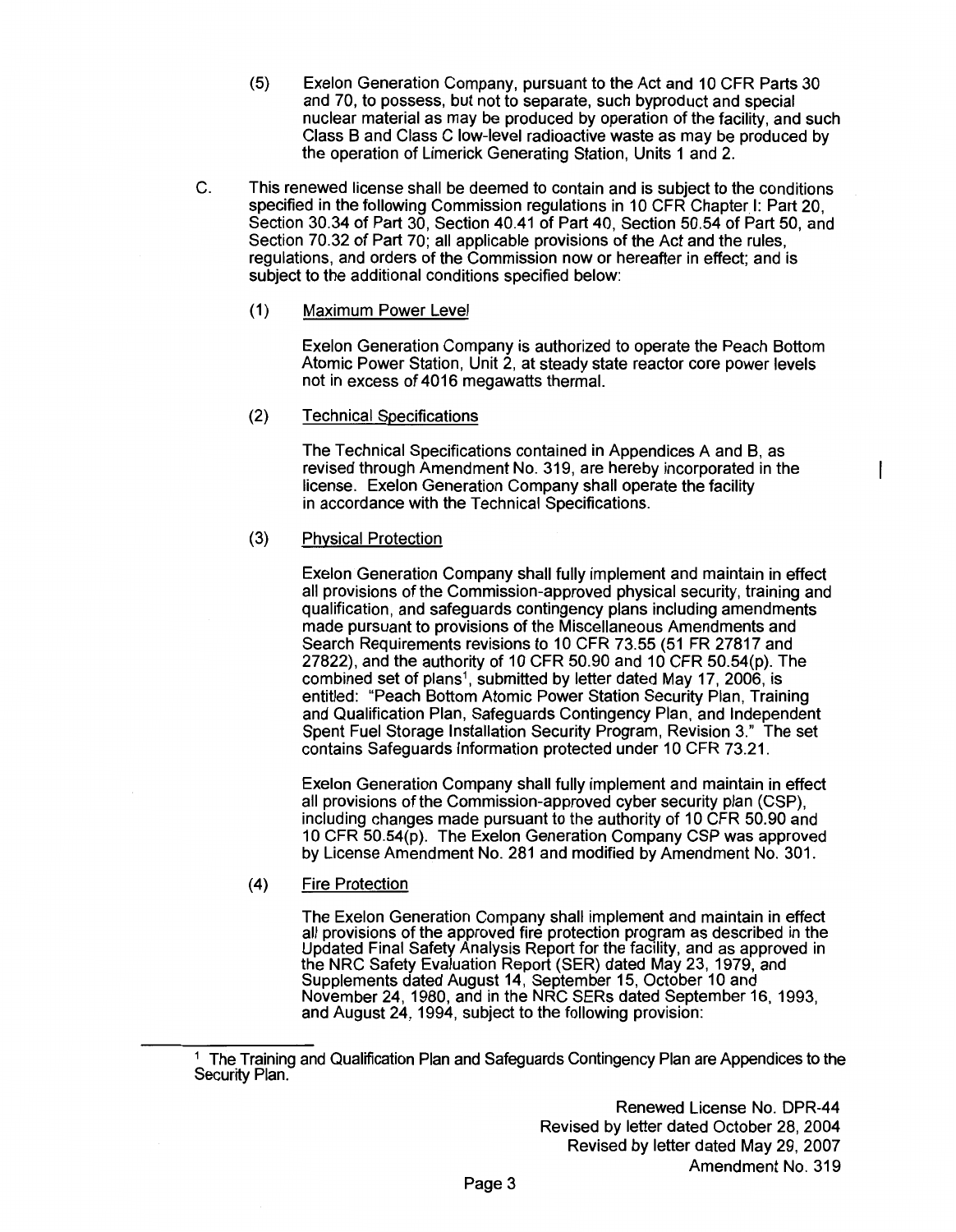Unit Staff Qualifications 5.3

5.0 ADMINISTRATIVE CONTROLS

5.3 Unit Staff Qualifications

5.3.1 Each member of the unit staff shall meet or exceed the minimum qualifications referenced for comparable positions as specified in the Exelon Quality Assurance Topical Report.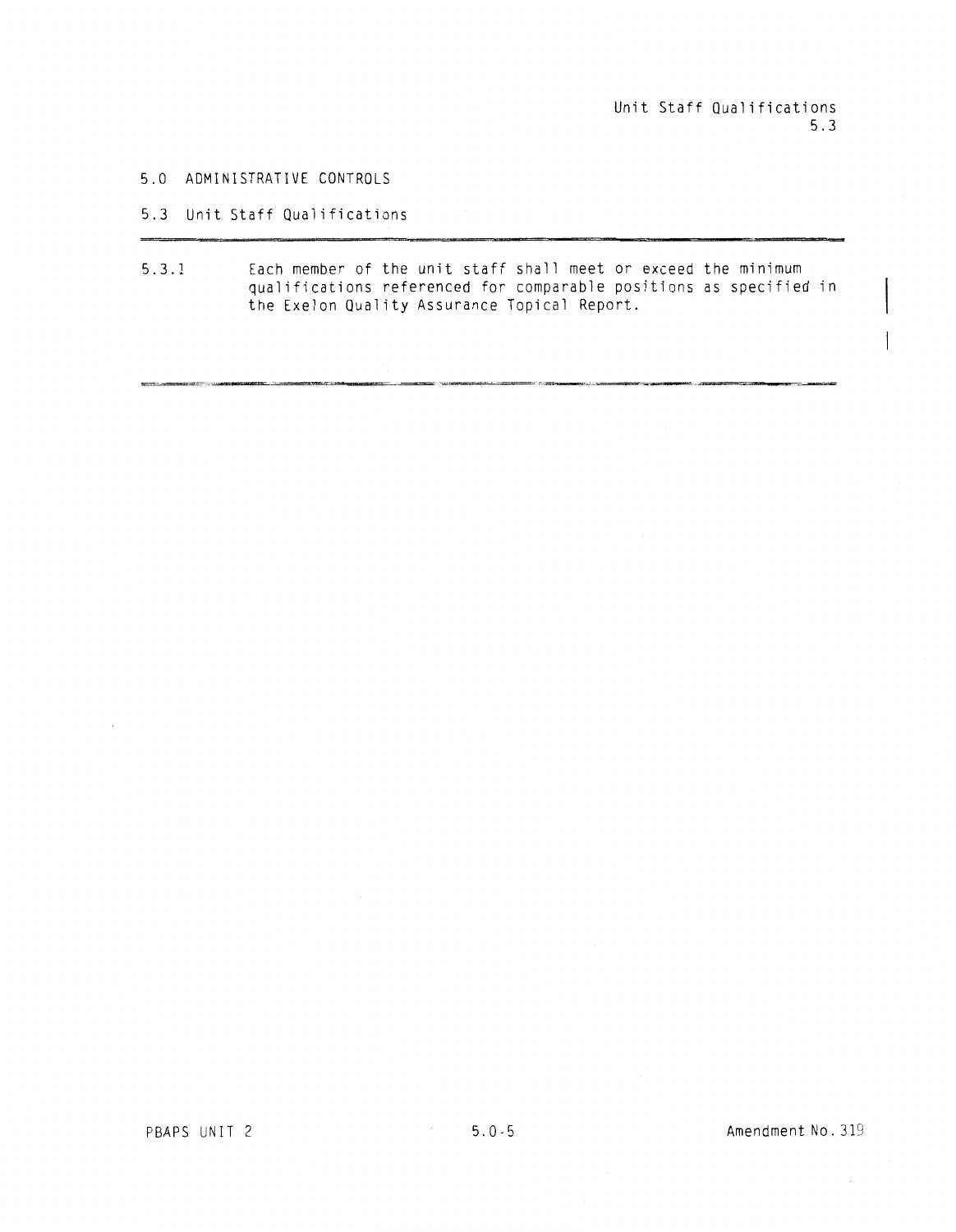

**UNITED STATES NUCLEAR REGULATORY COMMISSION WASHINGTON,** D.C. **20555-0001** 

# EXELON GENERATION COMPANY, LLC

# PSEG NUCLEAR LLC

# DOCKET NO. 50-278

# PEACH BOTTOM ATOMIC POWER STATION, UNIT 3

## AMENDMENT TO RENEWED FACILITY OPERATING LICENSE

Amendment No. 322 Renewed License No. DPR-56

- 1. The U.S. Nuclear Regulatory Commission (the Commission) has found that:
	- A. The application for amendment by Exelon Generation Company, LLC (Exelon, the licensee) dated March 1, 2018, complies with the standards and requirements of the Atomic Energy Act of 1954, as amended (the Act), and the Commission's rules and regulations set forth in 10 CFR Chapter I;
	- B. The facility will operate in conformity with the application, the provisions of the Act, and the rules and regulations of the Commission;
	- C. There is reasonable assurance (i) that the activities authorized by this amendment can be conducted without endangering the health and safety of the public, and (ii) that such activities will be conducted in compliance with the Commission's regulations;
	- D. The issuance of this amendment will not be inimical to the common defense and security or to the health and safety of the public; and
	- E. The issuance of this amendment is in accordance with 10 CFR Part 51 of the Commission's regulations and all applicable requirements have been satisfied.
- 2. Accordingly, the license is amended by changes to the Technical Specifications as indicated in the attachment to this license amendment, and paragraph 2.C(2) of Renewed Facility Operating License No. DPR-56 is hereby amended to read as follows:
	- (2) Technical Specifications

The Technical Specifications contained in Appendices A and B, as revised through Amendment No. 322, are hereby incorporated in the license. Exelon Generation Company shall operate the facility in accordance with the Technical Specifications.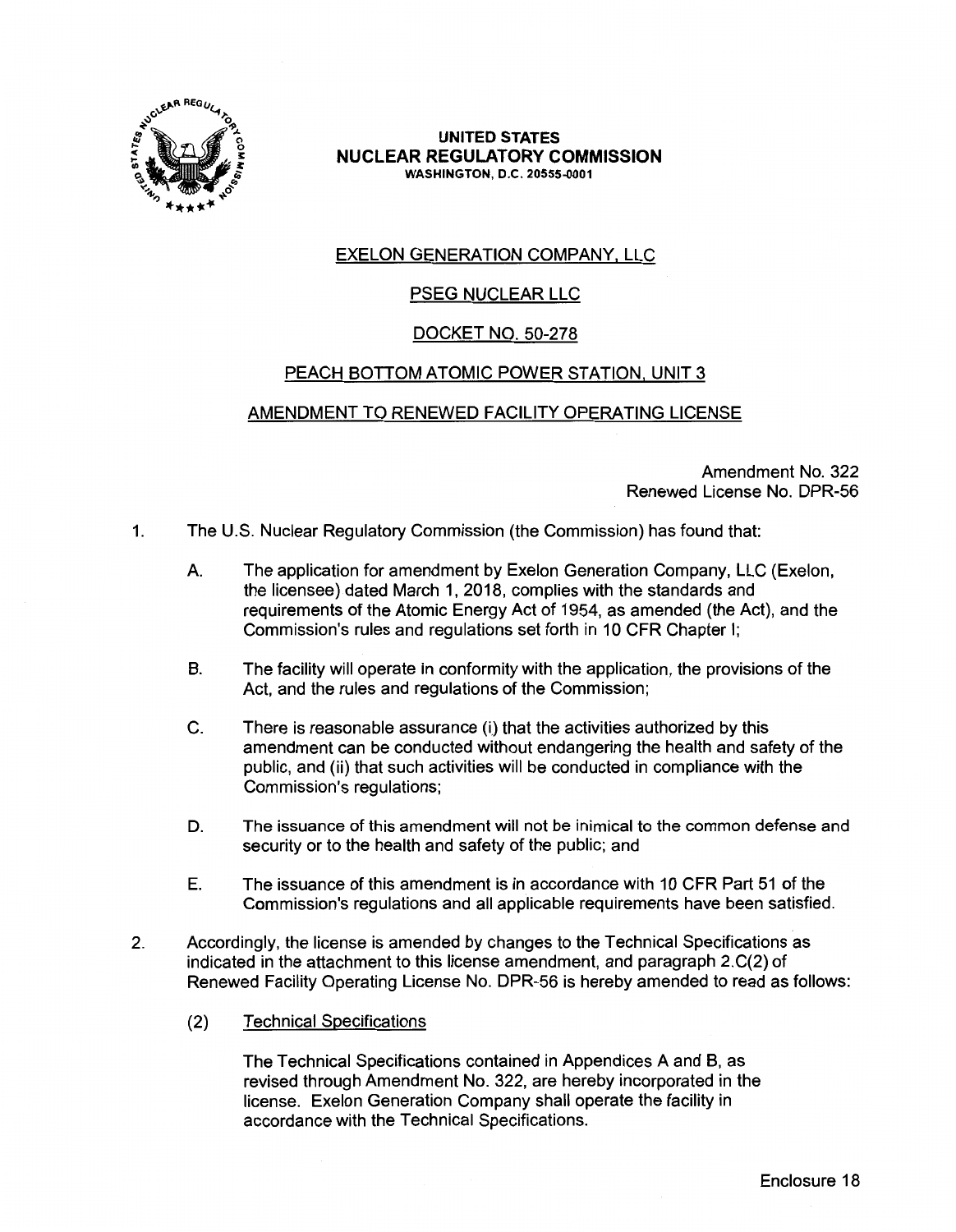3. This license amendment is effective as of the date of its issuance and shall be implemented within 60 days of the date of issuance. Implementation of this amendment shall include relocation of the requirements removed from technical specifications by this amendment to the Exelon Quality Assurance Topical Report.

FOR THE NUCLEAR REGULATORY COMMISSION

O J 9 m

David J. Wrona, Branch Chief Plant Licensing Branch Ill Division of Operating Reactor Licensing Office of Nuclear Reactor Regulation

Attachment: Changes to the Technical Specifications and Renewed Facility Operating License

Date of Issuance: August 2, 2018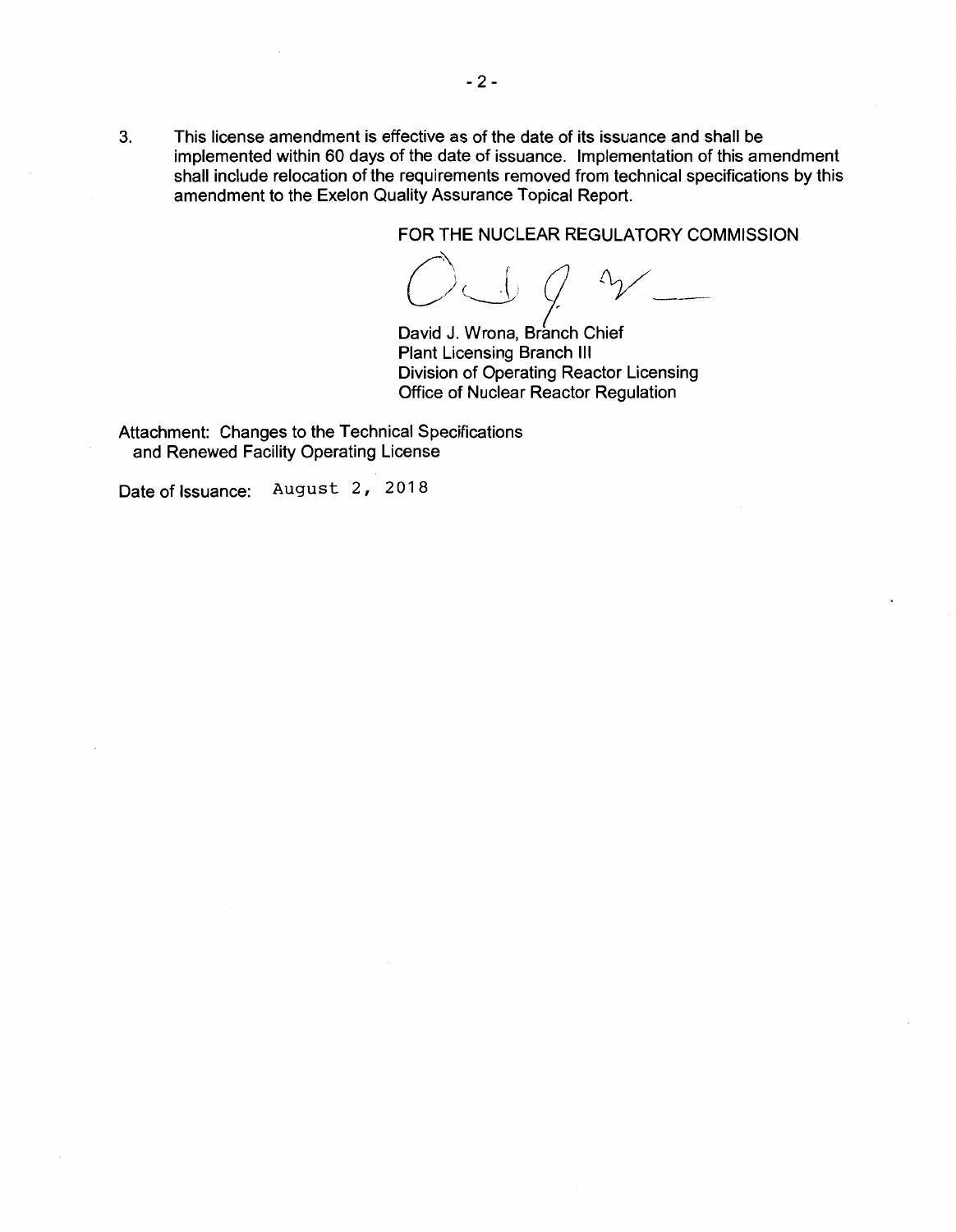## ATTACHMENT TO LICENSE AMENDMENT NO. 322

## RENEWED FACILITY OPERATING LICENSE NO. DPR-56

# PEACH BOTTOM ATOMIC POWER STATION, UNIT 3

#### DOCKET NO. 50-278

Replace the following pages of the Renewed Facility Operating License and Appendix A, Technical Specifications (TSs), with the attached pages. The revised pages are identified by amendment number and contain marginal lines indicating the areas of change.

 $\mathcal{L}_{\mathcal{A}}$ 

#### Remove

### Insert

License DPR-56 Page 3

License DPR-56 Page 3

TSs 5.0-5

TSs 5.0-5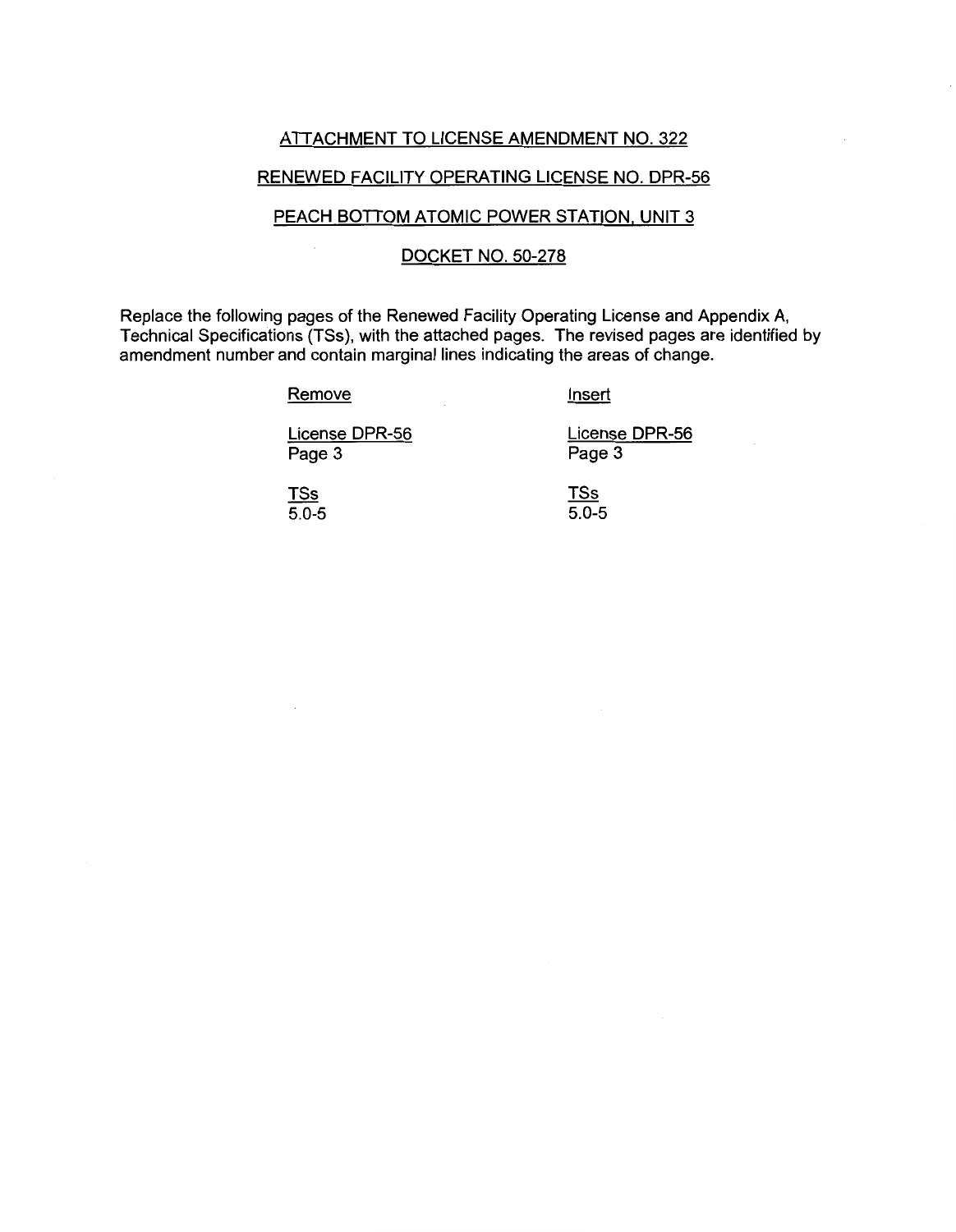- (5) Exelon Generation Company, pursuant to the Act and 10 CFR Parts 30 and 70, to possess, but not to separate, such byproduct and special nuclear material as may be produced by operation of the facility, and such Class B and Class C low-level radioactive waste as may be produced by the operation of Limerick Generating Station, Units 1 and 2.
- C. This renewed license shall be deemed to contain and is subject to the conditions specified in the following Commission regulations in 10 CFR Chapter I: Part 20, Section 30.34 of Part 30, Section 40.41 of Part 40, Section 50.54 of Part 50, and Section 70.32 of Part 70; all applicable provisions of the Act and the rules, regulations, and orders of the Commission now or hereafter in effect; and is subject to the additional conditions specified below:

#### (1) Maximum Power Level

Exelon Generation Company is authorized to operate the Peach Bottom Atomic Power Station, Unit No. 3, at steady state reactor core power levels not in excess of 4016 megawatts thermal.

#### (2) Technical Specifications

The Technical Specifications contained in Appendices A and B, as revised through Amendment No. 322, are hereby incorporated in the license. Exelon Generation Company shall operate the facility in accordance with the Technical Specifications.

#### (3) Physical Protection

Exelon Generation Company shall fully implement and maintain in effect all provisions of the Commission-approved physical security, training and qualification, and safeguards contingency plans including amendments made pursuant to provisions of the Miscellaneous Amendments and Search Requirements revisions to 10 CFR 73.55 (51 FR 27817 and 27822), and the authority of 10 CFR 50.90 and 10 CFR 50.54(p). The combined set of plans<sup>1</sup>, submitted by letter dated May 17, 2006, is entitled: "Peach Bottom Atomic Power Station Security Plan, Training and Qualification Plan, Safeguards Contingency Plan, and Independent Spent Fuel Storage Installation Security Program, Revision 3." The set contains Safeguards Information protected under 10 CFR 73.21.

Exelon Generation Company shall fully implement and maintain in effect all provisions of the Commission-approved cyber security plan (CSP), including changes made pursuant to the authority of 10 CFR 50.90 and 10 CFR 50.54(p). The Exelon Generation Company CSP was approved by License Amendment No. 283 and modified by Amendment No. 304.

Renewed License No. DPR-56 Revised by letter dated October 28, 2004 Revised by letter dated November 5, 2004 Revised by letter dated May 29, 2007 Amendment No. 322

<sup>1</sup>The Training and Qualification Plan and Safeguards Contingency Plan and Appendices to the Security Plan.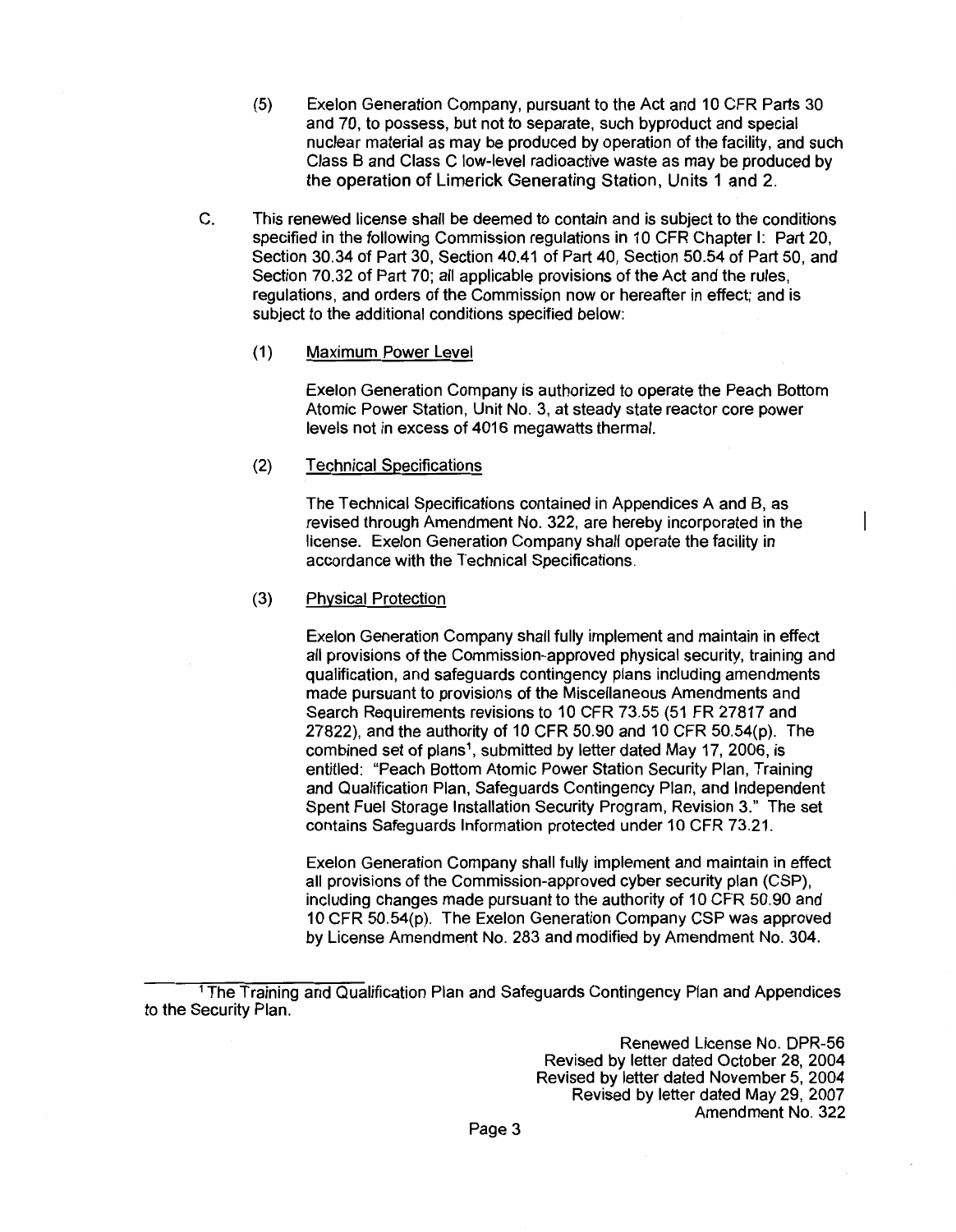$\overline{\phantom{a}}$ 

#### 5.0 ADMINISTRATIVE CONTROLS

## 5.3 Unit Staff Qualifications

5.3.1 Each member of the unit staff shall meet or exceed the minimum qualifications referenced for comparable positions as specified in the Exelon Quality Assurance Topical Report.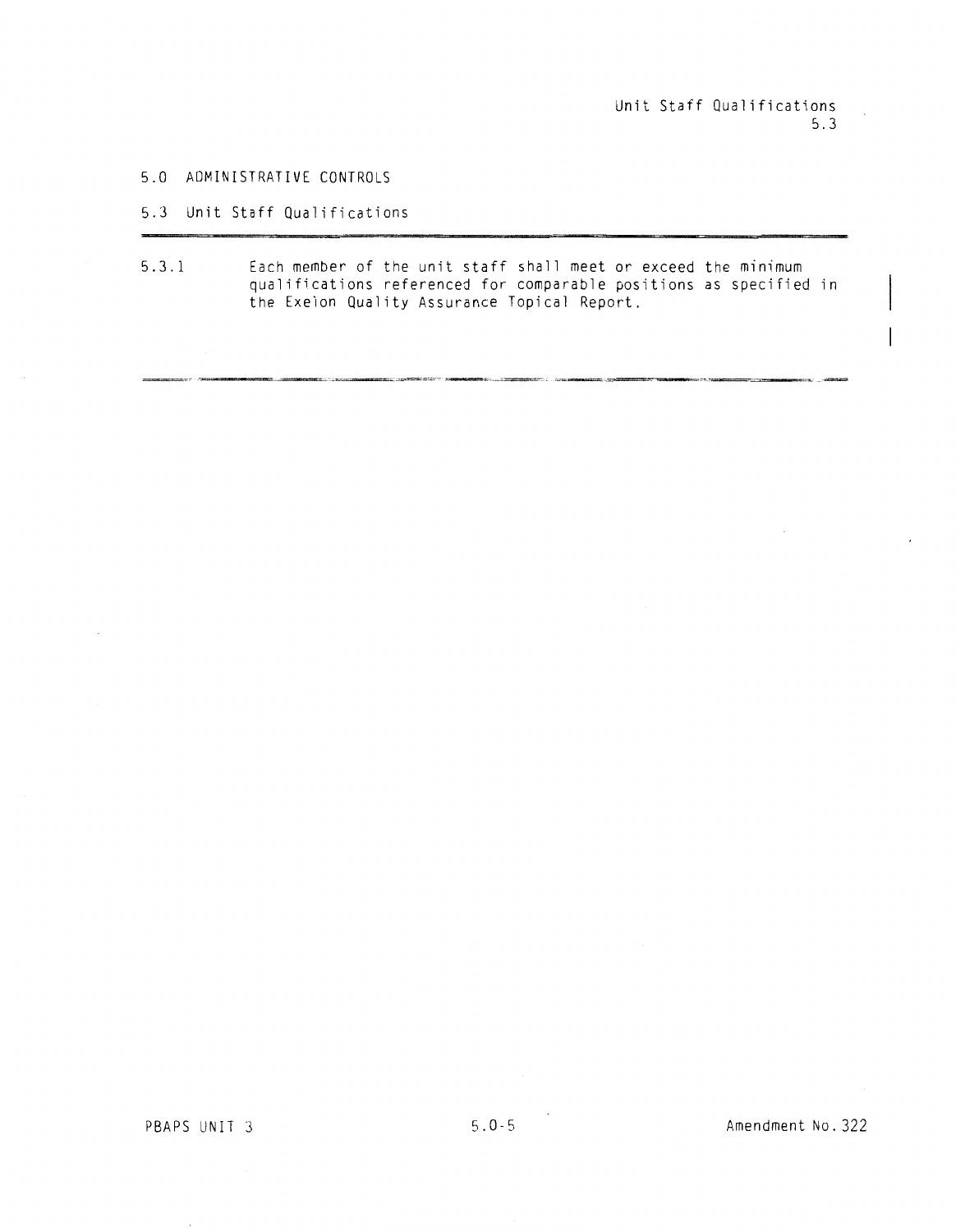

#### **UNITED STATES NUCLEAR REGULATORY COMMISSION WASHINGTON,** D.C. **20555-0001**

# EXELON GENERATION COMPANY, LLC

## AND

## MIDAMERICAN ENERGY COMPANY

## DOCKET NO. 50-254

## QUAD CITIES NUCLEAR POWER STATION, UNIT 1

## AMENDMENT TO RENEWED FACILITY OPERATING LICENSE

Amendment No. 270 Renewed License No. DPR-29

- 1. The U.S. Nuclear Regulatory Commission (the Commission) has found that:
	- A. The application for amendment by Exelon Generation Company, LLC (Exelon, the licensee) dated March 1, 2018, complies with the standards and requirements of the Atomic Energy Act of 1954, as amended (the Act), and the Commission's rules and regulations set forth in 10 CFR Chapter I;
	- B. The facility will operate in conformity with the application, the provisions of the Act, and the rules and regulations of the Commission;
	- C. There is reasonable assurance (i) that the activities authorized by this amendment can be conducted without endangering the health and safety of the public, and (ii) that such activities will be conducted in compliance with the Commission's regulations;
	- D. The issuance of this amendment will not be inimical to the common defense and security or to the health and safety of the public; and
	- E. The issuance of this amendment is in accordance with 10 CFR Part 51 of the Commission's regulations and all applicable requirements have been satisfied.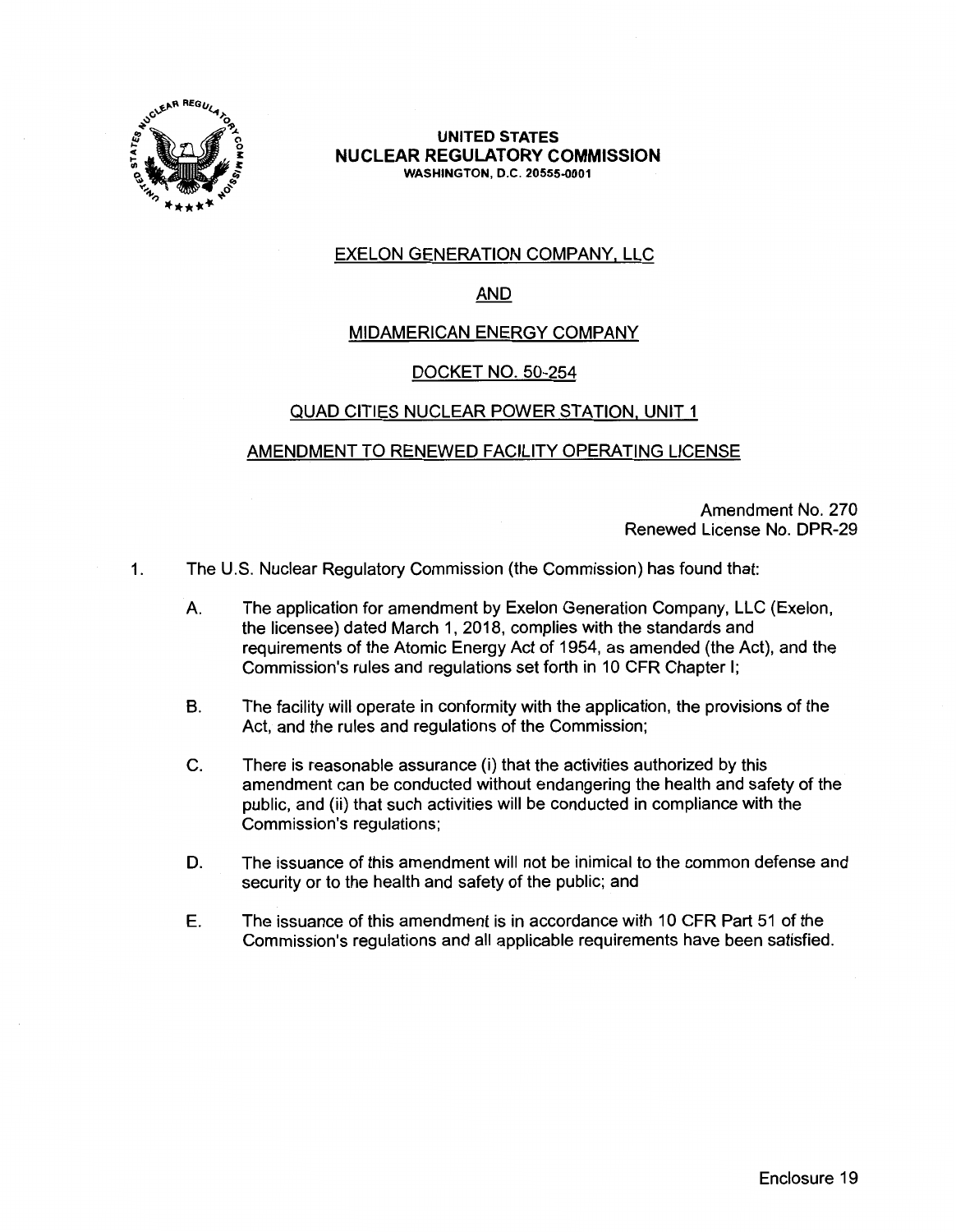- 2. Accordingly, the license is amended by changes to the Technical Specifications as indicated in the attachment to this license amendment, and paragraph 3.B. of Renewed Facility Operating License No. DPR-29 is hereby amended to read as follows:
	- B. Technical Specifications

The Technical Specifications contained in Appendix A, as revised through Amendment No. 270, are hereby incorporated into this renewed operating license. The licensee shall operate the facility in accordance with the Technical Specifications.

3. This license amendment is effective as of the date of its issuance and shall be implemented within 60 days of the date of issuance. Implementation of this amendment shall include relocation of the requirements removed from technical specifications by this amendment to the Exelon Quality Assurance Topical Report.

FOR THE NUCLEAR REGULATORY COMMISSION

/'\ - /" L)J 9 *rv~* 

David J. Wrona, Branch Chief Plant Licensing Branch Ill Division of Operating Reactor Licensing Office of Nuclear Reactor Regulation

Attachment: Changes to the Technical Specifications and Renewed Facility Operating License

Date of Issuance: August 2, 2018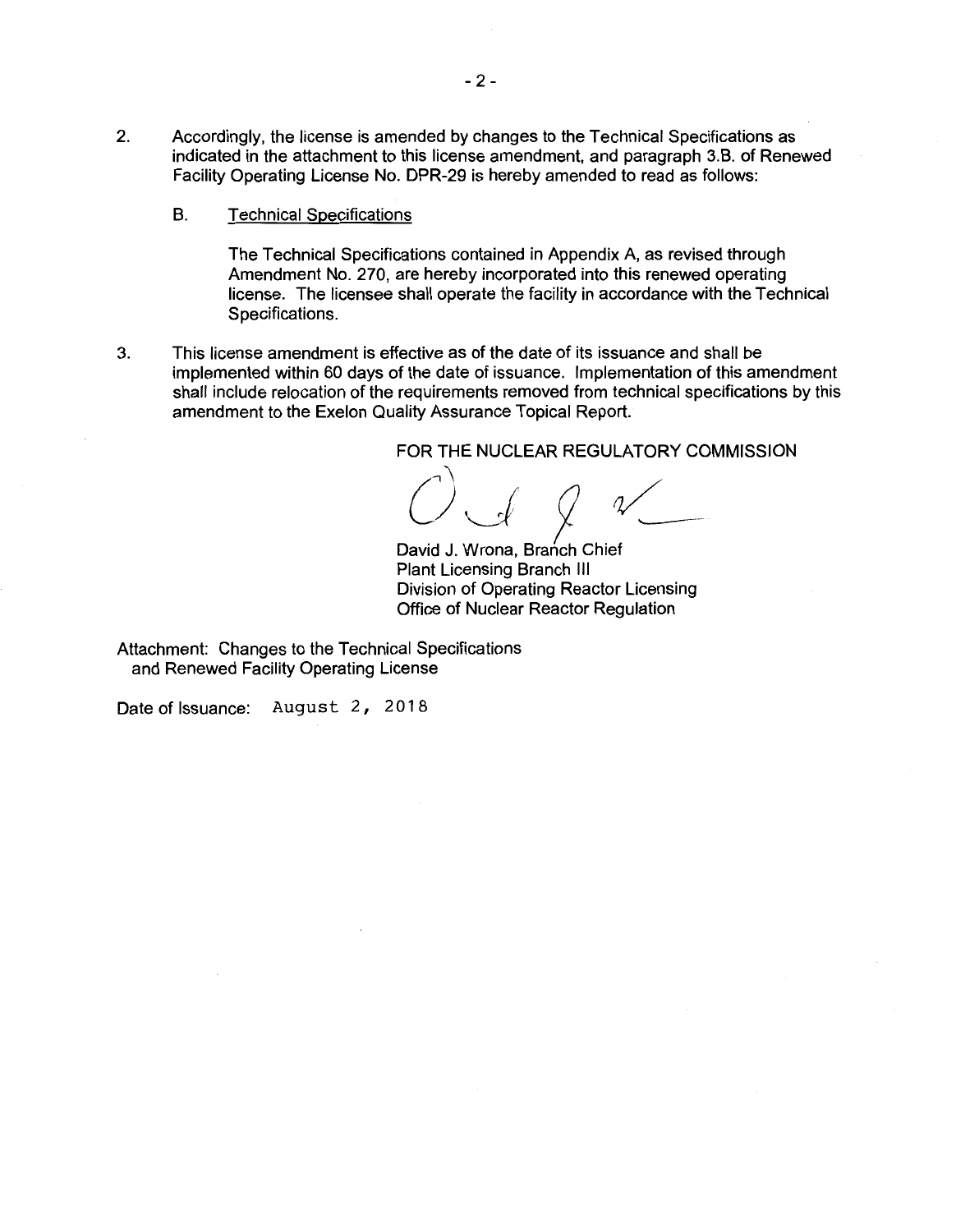

#### **UNITED STATES NUCLEAR REGULATORY COMMISSION WASHINGTON,** 0.C. **20555-0001**

# EXELON GENERATION COMPANY, LLC

# AND

## MIDAMERICAN ENERGY COMPANY

## DOCKET NO. 50-265

## QUAD CITIES NUCLEAR POWER STATION, UNIT 2

# AMENDMENT TO RENEWED FACILITY OPERATING LICENSE

Amendment No. 265 Renewed License No. DPR-30

- 1. The U.S. Nuclear Regulatory Commission (the Commission) has found that:
	- A. The application for amendment by Exelon Generation Company, LLC (Exelon, the licensee) dated March 1, 2018, complies with the standards and requirements of the Atomic Energy Act of 1954, as amended (the Act), and the Commission's rules and regulations set forth in 10 CFR Chapter I;
	- B. The facility will operate in conformity with the application, the provisions of the Act, and the rules and regulations of the Commission;
	- C. There is reasonable assurance (i) that the activities authorized by this amendment can be conducted without endangering the health and safety of the public, and (ii) that such activities will be conducted in compliance with the Commission's regulations;
	- D. The issuance of this amendment will not be inimical to the common defense and security or to the health and safety of the public; and
	- E. The issuance of this amendment is in accordance with 10 CFR Part 51 of the Commission's regulations and all applicable requirements have been satisfied.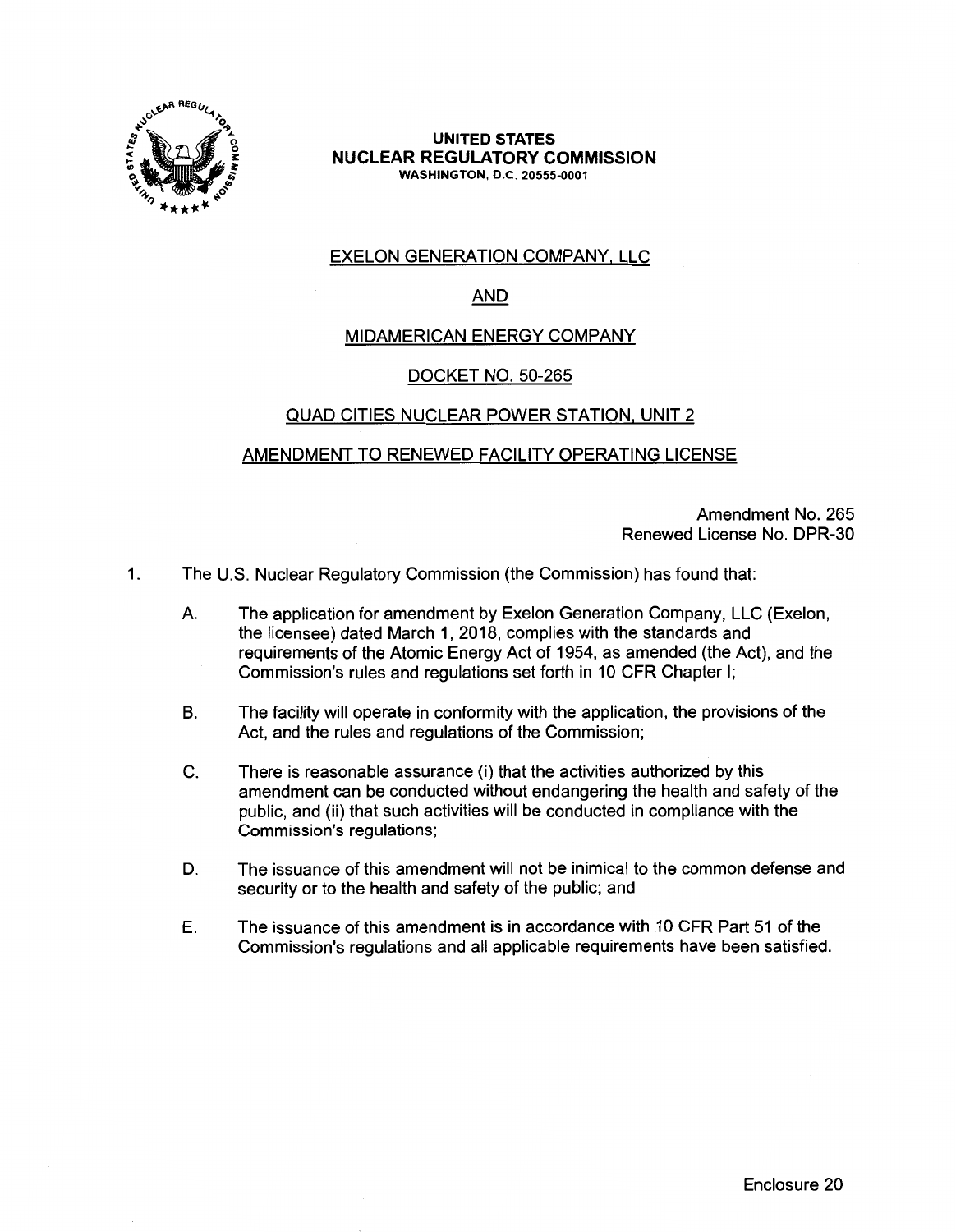- 2. Accordingly, the license is amended by changes to the Technical Specifications as indicated in the attachment to this license amendment, and paragraph 3.8. of Renewed Facility Operating License No. DPR-30 is hereby amended to read as follows:
	- 8. Technical Specifications

The Technical Specifications contained in Appendix A, as revised through Amendment No. 265, are hereby incorporated into this renewed operating license. The licensee shall operate the facility in accordance with the Technical Specifications.

3. This license amendment is effective as of the date of its issuance and shall be implemented within 60 days of the date of issuance. Implementation of this amendment shall include relocation of the requirements removed from technical specifications by this amendment to the Exelon Quality Assurance Topical Report.

FOR THE NUCLEAR REGULATORY COMMISSION  $(\bigcap_{n=1}^{\infty} \bigcap_{n=1}^{\infty} \bigcap_{n=1}^{\infty} \bigcap_{n=1}^{\infty} \bigcap_{n=1}^{\infty} \bigcap_{n=1}^{\infty} \bigcap_{n=1}^{\infty} \bigcap_{n=1}^{\infty} \bigcap_{n=1}^{\infty} \bigcap_{n=1}^{\infty} \bigcap_{n=1}^{\infty} \bigcap_{n=1}^{\infty} \bigcap_{n=1}^{\infty} \bigcap_{n=1}^{\infty}$ C)<br>David J. Wrona, Branch Chief

Plant Licensing Branch Ill Division of Operating Reactor Licensing Office of Nuclear Reactor Regulation

Attachment: Changes to the Technical Specifications and Renewed Facility Operating License

Date of Issuance: August 2, 2018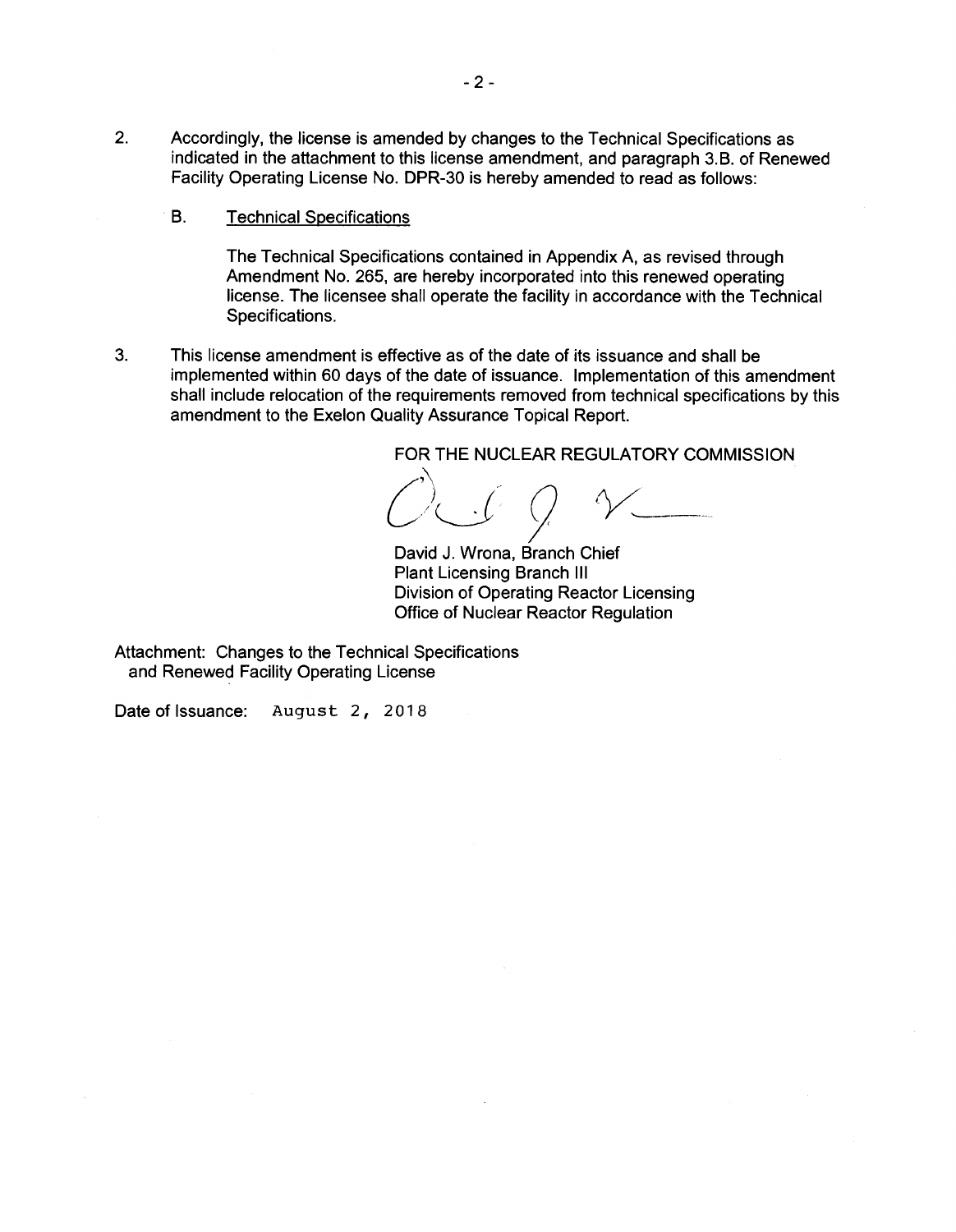### ATTACHMENT TO LICENSE AMENDMENT NOS. 270 AND 265

#### RENEWED FACILITY OPERATING LICENSES NOS. DPR-29 AND DPR-30

### QUAD CITIES NUCLEAR POWER STATION, UNITS 1 AND 2

### DOCKET NOS. 50-254 AND 50-265

Replace the following pages of the Renewed Facility Operating Licenses and Appendix A, Technical Specifications {TSs), with the attached pages. The revised pages are identified by amendment number and contain marginal lines indicating the areas of change.

Remove

Insert

License DPR-29 Page 4

License DPR-30 Page 4

TSs  $5.3 - 1$  License DPR-29 Page 4

License DPR-30 Page 4

TSs 5.3-1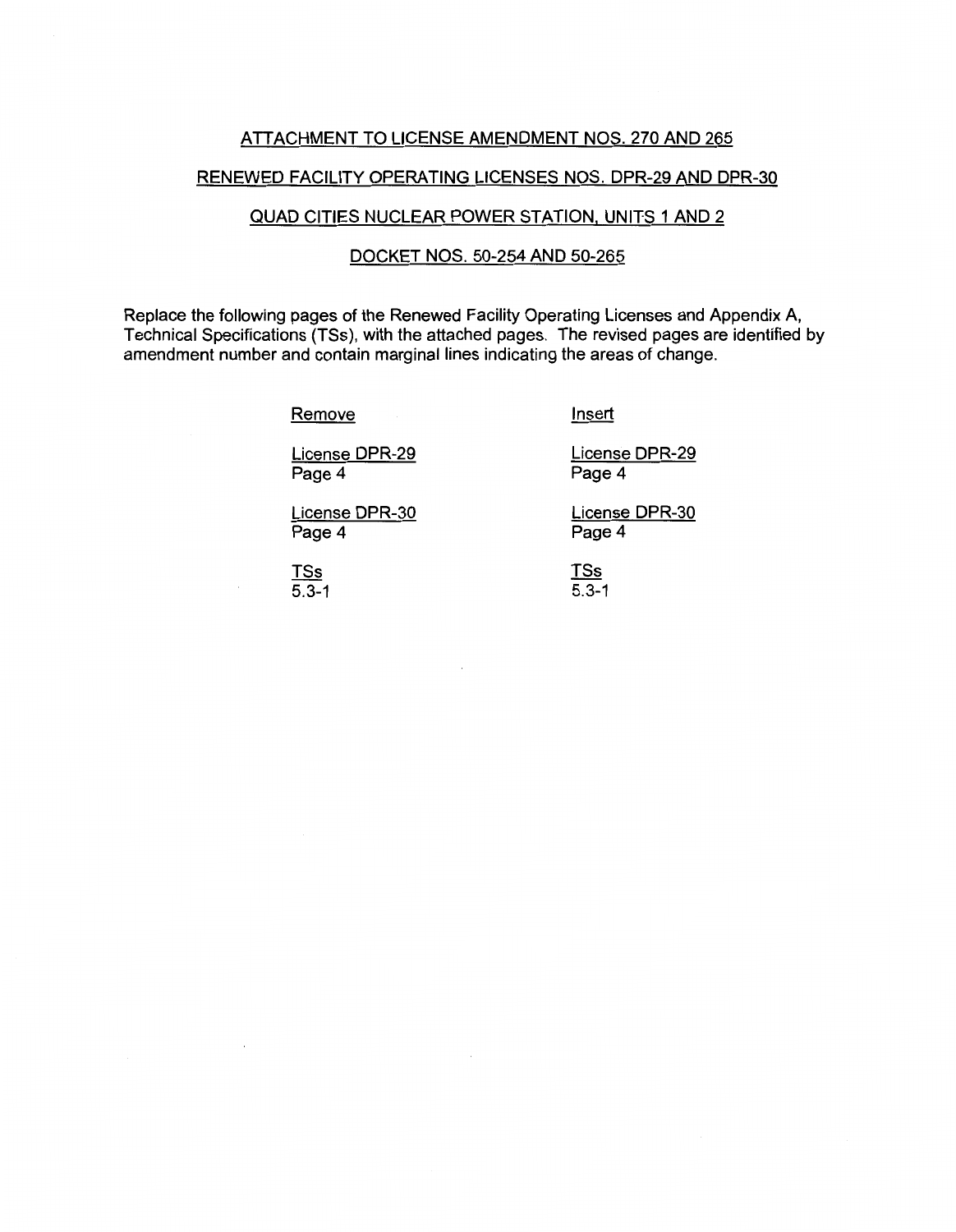## B. Technical Specifications

The Technical Specifications contained in Appendix A, as revised through Amendment No. 270, are hereby incorporated into this renewed operating license. The licensee shall operate the facility in accordance with the Technical Specifications.

C. The licensee shall maintain the commitments made in response to the March 14, 1983, NUREG-0737 Order, subject to the following provision:

> The licensee may make changes to commitments made in response to the March 14, 1983, NUREG-0737 Order without prior approval of the Commission as long as the change would be permitted without NRG approval, pursuant to the requirements of 10 CFR 50.59. Consistent with this regulation, if the change results in an Unreviewed Safety Question, a license amendment shall be submitted to the NRG staff for review and approval prior to implementation of the change.

#### D. Equalizer Valve Restriction

Three of the four valves in the equalizer piping between the recirculation loops shall be closed at all times during reactor operation with one bypass valve open to allow for thermal expansion of water.

E. The licensee shall fully implement and maintain in effect all provisions of the Commission-approved physical security, training and qualification, and safeguards contingency plans including amendments made pursuant to provisions of the Miscellaneous Amendments and Search Requirements revisions to 10 CFR 73.55 (51 FR 27817 and 27822), and the authority of 10 CFR 50.90 and 10 CFR 50.54(p). The combined sets of plans<sup>1</sup> , which contain Safeguards Information protected under 10 CFR 73.21, is entitled: "Quad Cities Nuclear Power Station Security Plan, Training and Qualification Plan, and Safeguards Contingency Plan, Revision 2," submitted by letter dated May 17, 2006.

Exelon Generation Company shall fully implement and maintain in effect all provisions of the Commission-approved cyber security plan (CSP), including changes made pursuant to the authority of 10 CFR 50.90 and 10 CFR 50.54(p). The Exelon Generation Company CSP was approved by License Amendment No. 249 as modified by License Amendment No. 259.

F. The licensee shall implement and maintain in effect all provisions of the approved fire protection program as described in the Updated Final Safety Analysis Report for the facility and as approved in the Safety Evaluation Reports dated July 27, 1979 with supplements dated November 5, 1980, and

<sup>1</sup>The Training and Qualification Plan and Safeguards Contingency Plan are Appendices to the Security Plan.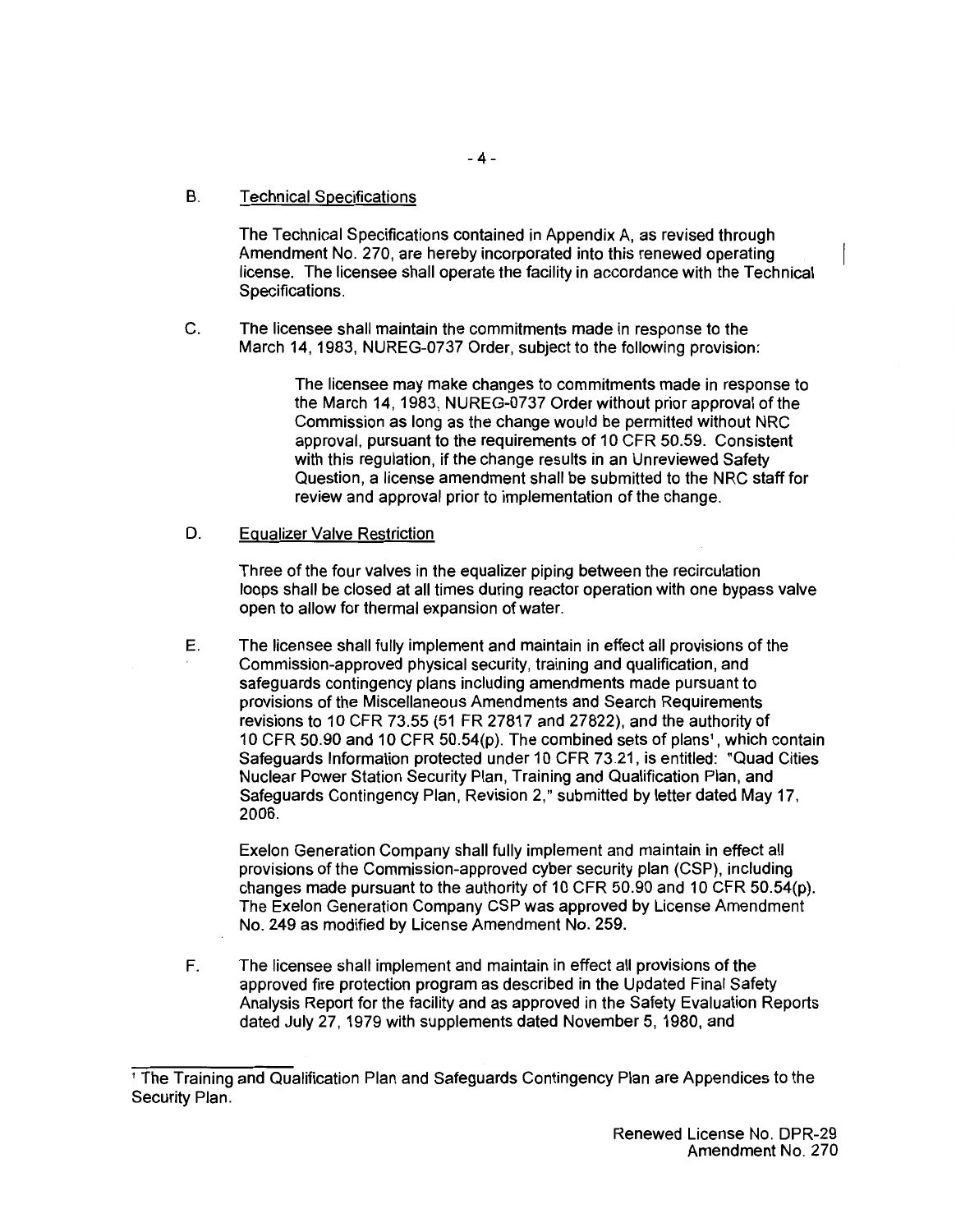#### B. Technical Specifications

The Technical Specifications contained in Appendix A, as revised through Amendment No. 265, are hereby incorporated into this renewed operating license. The licensee shall operate the facility in accordance with the Technical Specifications.

C. The license shall maintain the commitments made in response to the March 14, 1983, NUREG-0737 Order, subject to the following provision:

> The licensee may make changes to commitments made in response to the March 14, 1983, NUREG-0737 Order without prior approval of the Commission as long as the change would be permitted without NRC approval, pursuant to the requirements of 10 CFR 50.59. Consistent with this regulation, if the change results in an Unreviewed Safety Question, a license amendment shall be submitted to the NRC staff for review and approval prior to implementation of the change.

#### D. Equalizer Valve Restriction

Three of the four valves in the equalizer piping between the recirculation loops shall be closed at all times during reactor operation with one bypass valve open to allow for thermal expansion of water.

E. The licensee shall fully implement and maintain in effect all provisions of the Commission-approved physical security, training and qualification, and safeguards contingency plans including amendments made pursuant to provisions of the Miscellaneous Amendments and Search Requirements revisions to 10 CFR 73.55 (51 FR 27817 and 27822), and the authority of 10 CFR 50.90 and 10 CFR 50.54(p). The combined set of plans<sup>1</sup>, which contain Safeguards Information protected under 10 CFR 73.21, is entitled: "Quad Cities Nuclear Power Station Security Plan, Training and Qualification Plan, and Safeguards Contingency Plan, Revision 2," submitted by letter dated May 17, 2006.

Exelon Generation Company shall fully implement and maintain in effect all provisions of the Commission-approved cyber security plan (CSP), including changes made pursuant to the authority of 10 CFR 50.90 and 10 CFR 50.54(p). The Exelon Generation Company CSP was approved by License Amendment No. 244 and modified by License Amendment No. 254.

F. The licensee shall implement and maintain in effect all provisions of the approved fire protection program as described in the Updated Final Safety Analysis Report for the facility and as approved in the Safety Evaluation Reports dated July 27, 1979 with supplements dated

<sup>1</sup>The Training and Qualification Plan and Safeguards Contingency Plan are Appendices to the Security Plan.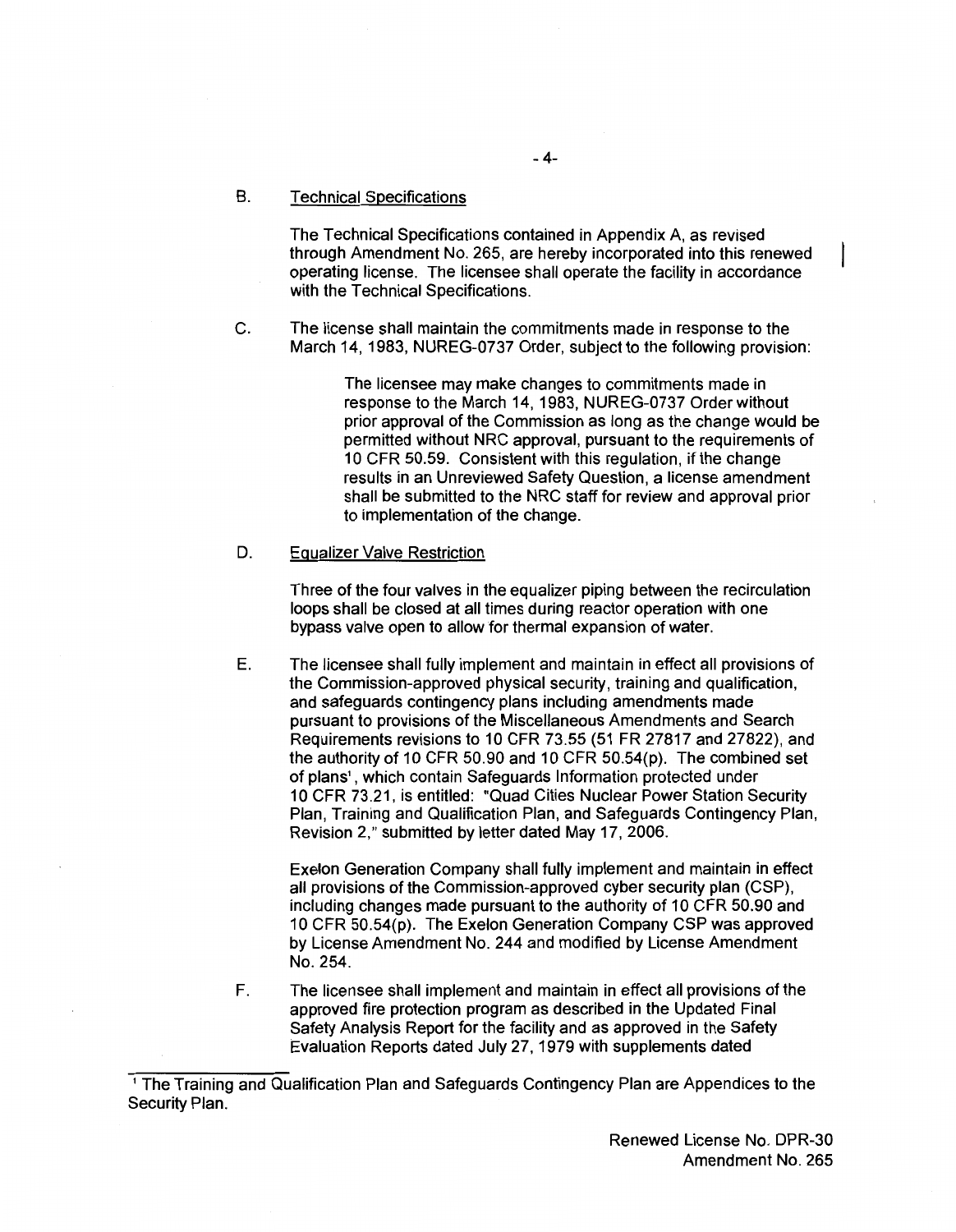Unit Staff Qualifications 5.3

- 5.0 ADMINISTRATIVE CONTROLS
- 5.3 Unit Staff Qualifications
- 5.3.1 Each member of the unit staff shall meet or exceed the minimum qualifications referenced for comparable positions as specified in the Exelon Quality Assurance Topical Report.

 $\sim$   $\sim$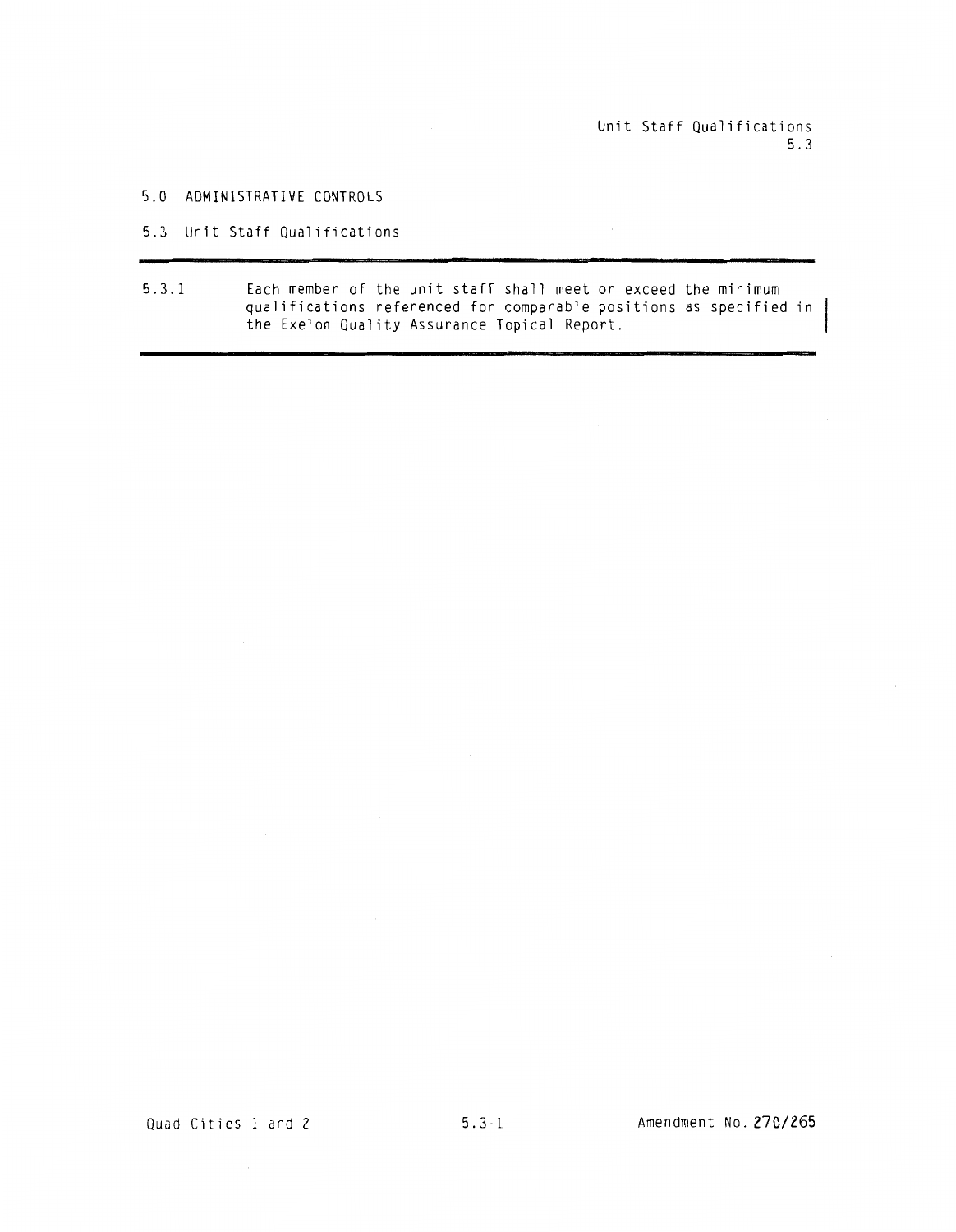

#### **UNITED STATES NUCLEAR REGULATORY COMMISSION WASHINGTON,** D.C. **20555-0001**

# R.E. GINNA NUCLEAR POWER PLANT, LLC

# EXELON GENERATION COMPANY, LLC

# DOCKET NO. 50-244

# R.E. GINNA NUCLEAR POWER PLANT

# AMENDMENT TO RENEWED FACILITY OPERATING LICENSE

Amendment No. 129 Renewed License No. DPR-18

- 1. The U.S. Nuclear Regulatory Commission (the Commission) has found that:
	- A. The application for amendment by Exelon Generation Company, LLC (Exelon, the licensee) dated March 1, 2018, complies with the standards and requirements of the Atomic Energy Act of 1954, as amended (the Act), and the Commission's rules and regulations set forth in 10 CFR Chapter I;
	- B. The facility will operate in conformity with the application, the provisions of the Act, and the rules and regulations of the Commission;
	- C. There is reasonable assurance (i) that the activities authorized by this amendment can be conducted without endangering the health and safety of the public, and (ii) that such activities will be conducted in compliance with the Commission's regulations;
	- D. The issuance of this amendment will not be inimical to the common defense and security or to the health and safety of the public; and
	- E. The issuance of this amendment is in accordance with 10 CFR Part 51 of the Commission's regulations and all applicable requirements have been satisfied.
- 2. Accordingly, the license is amended by changes to the Technical Specifications as indicated in the attachment to this license amendment, and paragraph 2.C.(2) of Renewed Facility Operating License No. DPR-18 is hereby amended to read as follows:
	- (2) Technical Specifications

The Technical Specifications contained in Appendix A, as revised through Amendment No. 129, are hereby incorporated in the renewed license. Exelon Generation shall operate the facility in accordance with the Technical Specifications.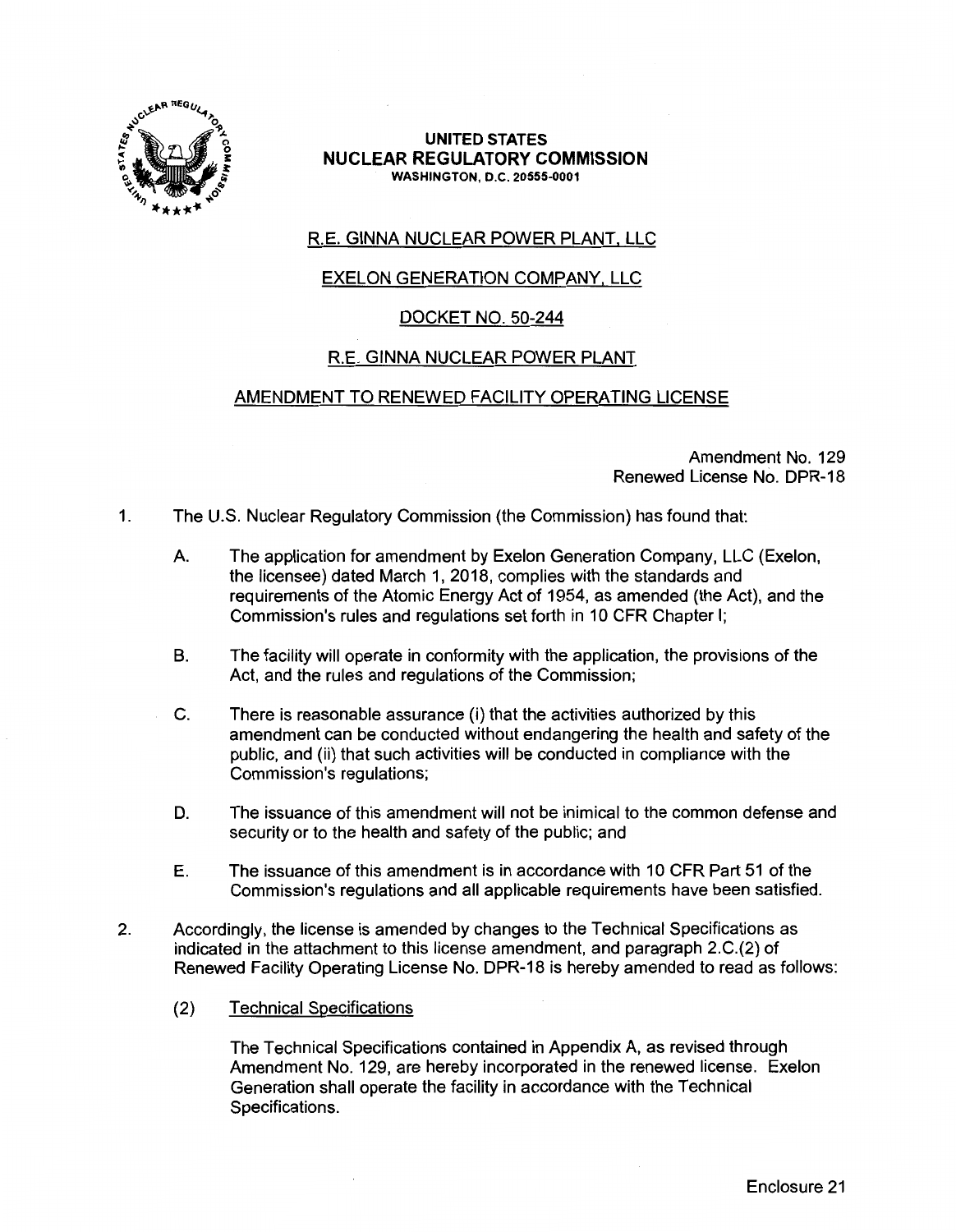3. This license amendment is effective as of the date of its issuance and shall be implemented within 60 days of the date of issuance. Implementation of this amendment shall include relocation of the requirements removed from technical specifications by this amendment to the Exelon Quality Assurance Topical Report.

FOR THE NUCLEAR REGULATORY COMMISSION

 $\bigcirc$ THE )~J 9 David J. Wrona, Branch Chief

Plant Licensing Branch Ill Division of Operating Reactor Licensing Office of Nuclear Reactor Regulation

Attachment: Changes to the Technical Specifications and Renewed Facility Operating License

Date of Issuance: August 2, 2018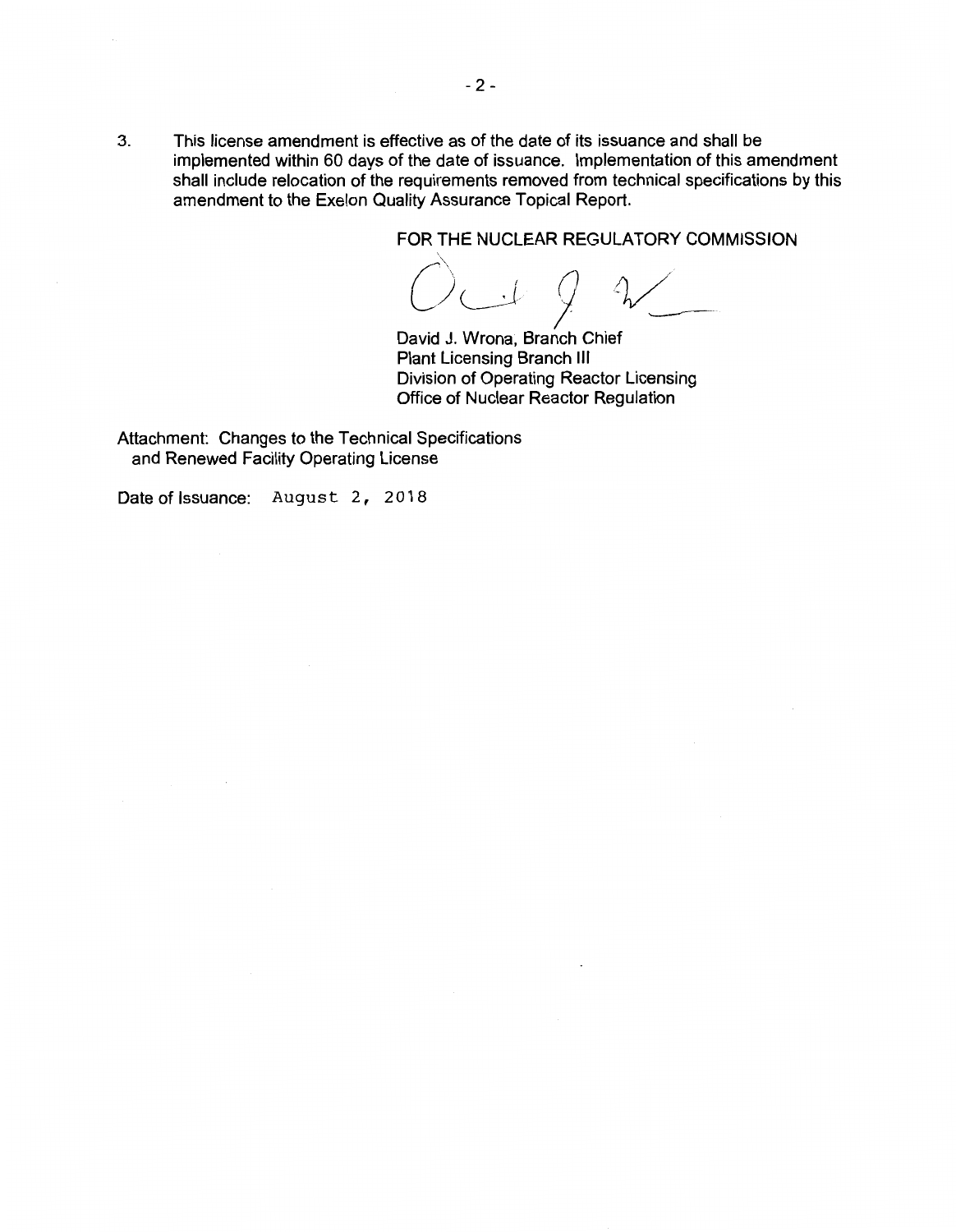#### ATTACHMENT TO LICENSE AMENDMENTS NO. 129

#### RENEWED FACILITY OPERATING LICENSE NO. DPR-18

#### R.E. GINNA NUCLEAR POWER PLANT

### DOCKET NO. 50-244

Replace the following pages of the Renewed Facility Operating License and Appendix A, Technical Specifications (TSs), with the attached pages. The revised pages are identified by amendment number and contain marginal lines indicating the areas of change.

#### Remove

Insert

License DPR-18 Page 3

License DPR-18 Page 3

TSs  $5.3 - 1$ 

TSs  $\overline{5.3-1}$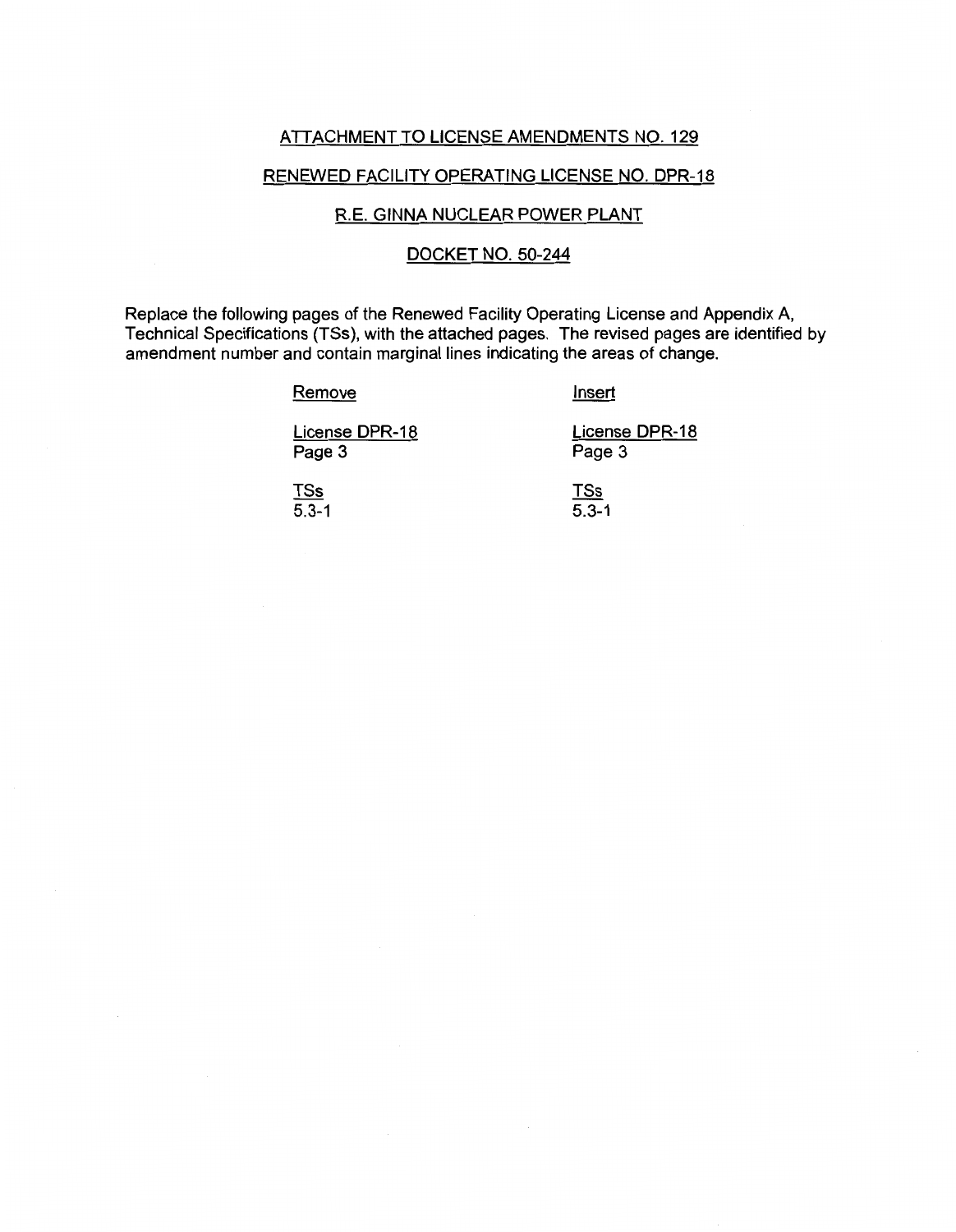- (b) Exelon Generation pursuant to the Act and 10 CFR Part 70, to possess and use four (4) mixed oxide fuel assemblies in accordance with the RG&E's application dated December 14, 1979 (transmitted by letter dated December 20, 1979), as supplemented February 20, 1980, and March 5, 1980;
- (3) Exelon Generation pursuant to the Act and 10 CFR Parts 30, 40, and 70 to receive, possess, and use at any time any byproduct, source, and special nuclear material as sealed neutron sources for reactor startup, sealed sources for reactor instrumentation and radiation monitoring equipment calibration, and as fission detectors in amounts as required;
- (4) Exelon Generation pursuant to the Act and 10 CFR Parts 30, 40, and 70 to receive, possess, and use in amounts as required any byproduct, source, or special nuclear material without restriction to chemical or physical form, for sample analysis or instrument calibration or associated with radioactive apparatus or components; and
- (5) Exelon Generation pursuant to the Act and 10 CFR Parts 30 and 70, to possess, but not separate, such byproduct and special nuclear materials as may be produced by the operation of the facility.
- C. This renewed license shall be deemed to contain and is subject to the conditions specified in the following Commission regulations in 10 CFR Part 20, Section 30.34 of Part 30, Section 40.41 of Part 40, Sections 50.54 and 50.59 of Part 50, and Section 70.32 of Part 70; and is subject to all applicable provisions of the Act and rules, regulations and orders of the Commission now or hereafter in effect; and is subject to the additional conditions specified below:
	- (1) Maximum Power Level

Exelon Generation is authorized to operate the facility at steady-state power levels up to a maximum of 1775 megawatts (thermal).

(2) Technical Specifications

The Technical Specifications contained in Appendix A, as revised through Amendment No. 129, are hereby incorporated in the renewed license. Exelon Generation shall operate the facility in accordance with the Technical Specifications.

(3) Fire Protection

> Exelon Generation shall implement and maintain in effect all provisions of the approved fire protection program that comply with 10 CFR 50.48(a) and 10 CFR 50.48(c), as specified in the licensee's amendment request dated March 28, 2013, supplemented by letters dated December 17, 2013; January 29, 2014; February 28, 2014; September 5, 2014; September 24, 2014; December 4, 2014; March 18, 2015; June 11, 2015; August 7, 2015; June 30, 2017; October 25, 2017; and June 5, 2018, and as approved in the safety evaluation reports dated November 23, 2015, and June 25, 2018. Except where NRC approval for changes or deviations is required

 $\mathsf{I}$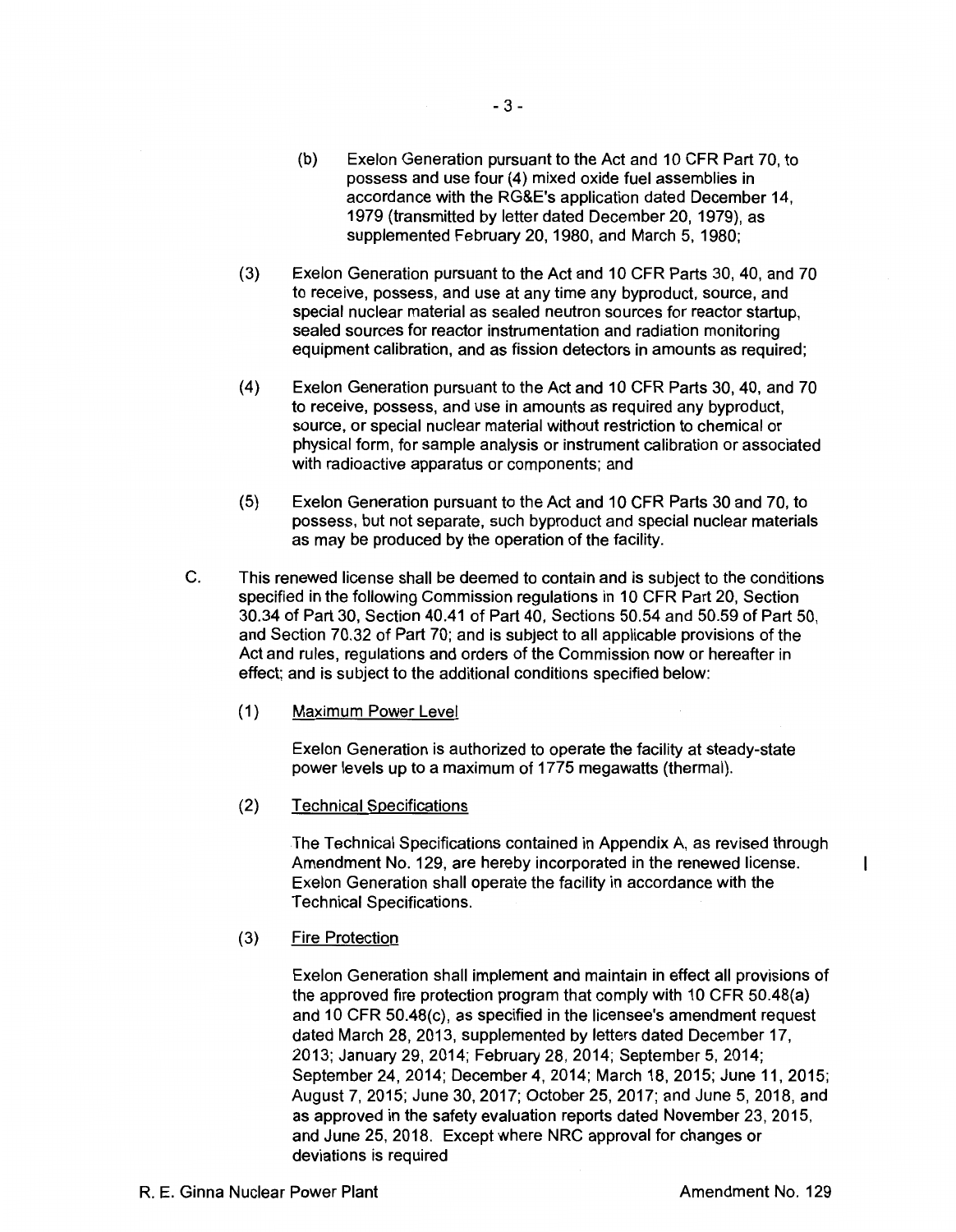## Plant Staff Qualifications 5.3

## 5.0 ADMINISTRATIVE CONTROLS

5.3 Plant Staff Qualifications

I

# 5.3.1 Each member of the plant staff shall meet or exceed the minimum qualifications referenced for comparable positions as specified in the Exelon Quality Assurance Topical Report.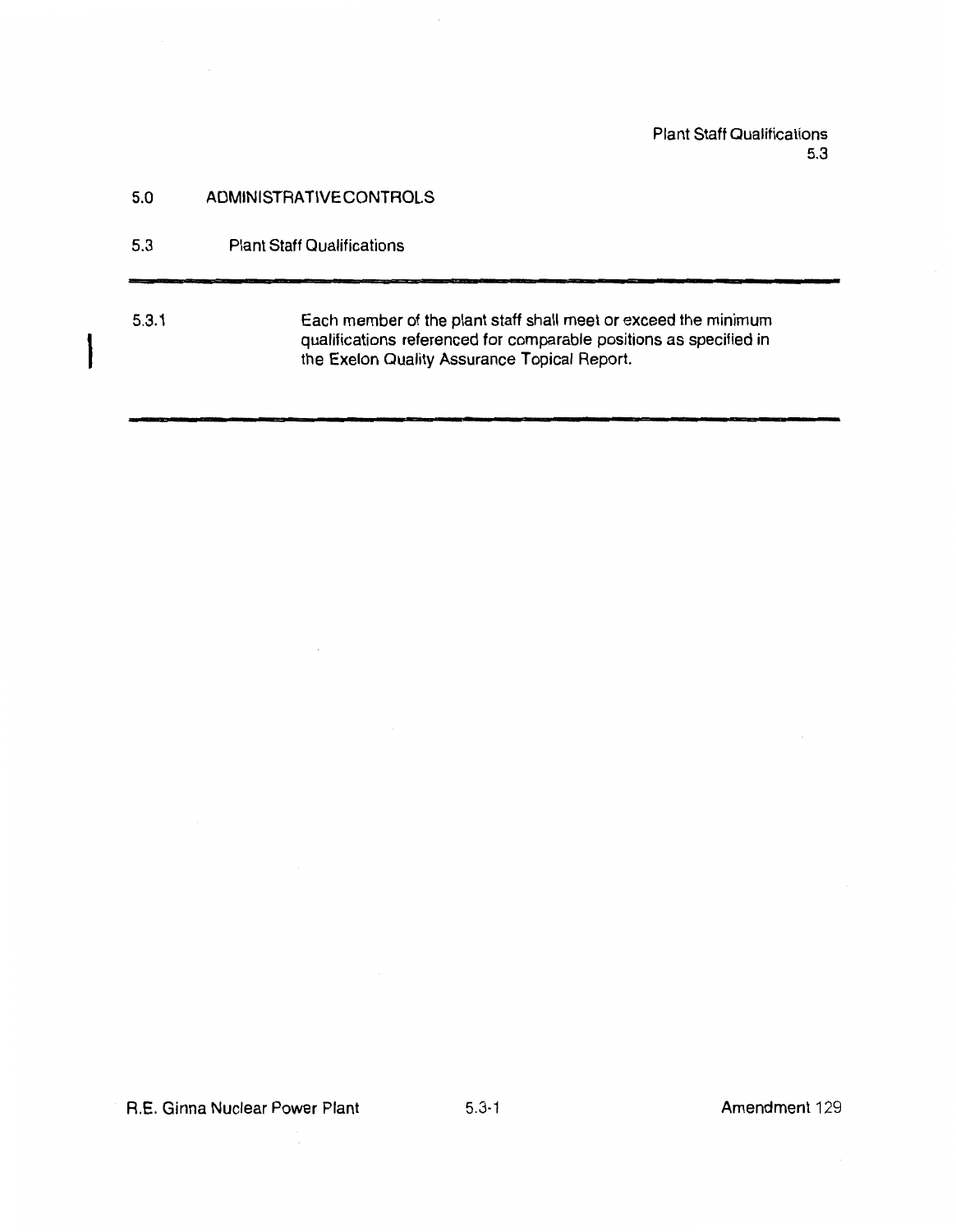

#### **UNITED STATES NUCLEAR REGULATORY COMMISSION WASHINGTON,** D.C. **20555-0001**

# EXELON GENERATION COMPANY, LLC

# DOCKET NO. 50-289

## THREE MILE ISLAND NUCLEAR STATION, UNIT NO. 1

## AMENDMENT TO RENEWED FACILITY OPERATING LICENSE

Amendment No. 294 Renewed License No. DPR-50

- 1. The U.S. Nuclear Regulatory Commission (the Commission) has found that:
	- A. The application for amendment by Exelon Generation Company, LLC (Exelon, the licensee) dated March 1, 2018, complies with the standards and requirements of the Atomic Energy Act of 1954, as amended (the Act), and the Commission's rules and regulations set forth in 10 CFR Chapter I;
	- B. The facility will operate in conformity with the application, the provisions of the Act, and the rules and regulations of the Commission;
	- C. There is reasonable assurance (i) that the activities authorized by this amendment can be conducted without endangering the health and safety of the public, and (ii) that such activities will be conducted in compliance with the Commission's regulations;
	- D. The issuance of this amendment will not be inimical to the common defense and security or to the health and safety of the public; and
	- E. The issuance of this amendment is in accordance with 10 CFR Part 51 of the Commission's regulations and all applicable requirements have been satisfied.
- 2. Accordingly, the license is amended by changes to the Technical Specifications as indicated in the attachment to this license amendment, and paragraph 2.c.(2) of Renewed Facility Operating License No. DPR-50 is hereby amended to read as follows:
	- (2) Technical Specifications

The Technical Specifications contained in Appendix A, as revised through Amendment No. 294, are hereby incorporated in the license. The Exelon Generation Company shall operate the facility in accordance with the Technical Specifications.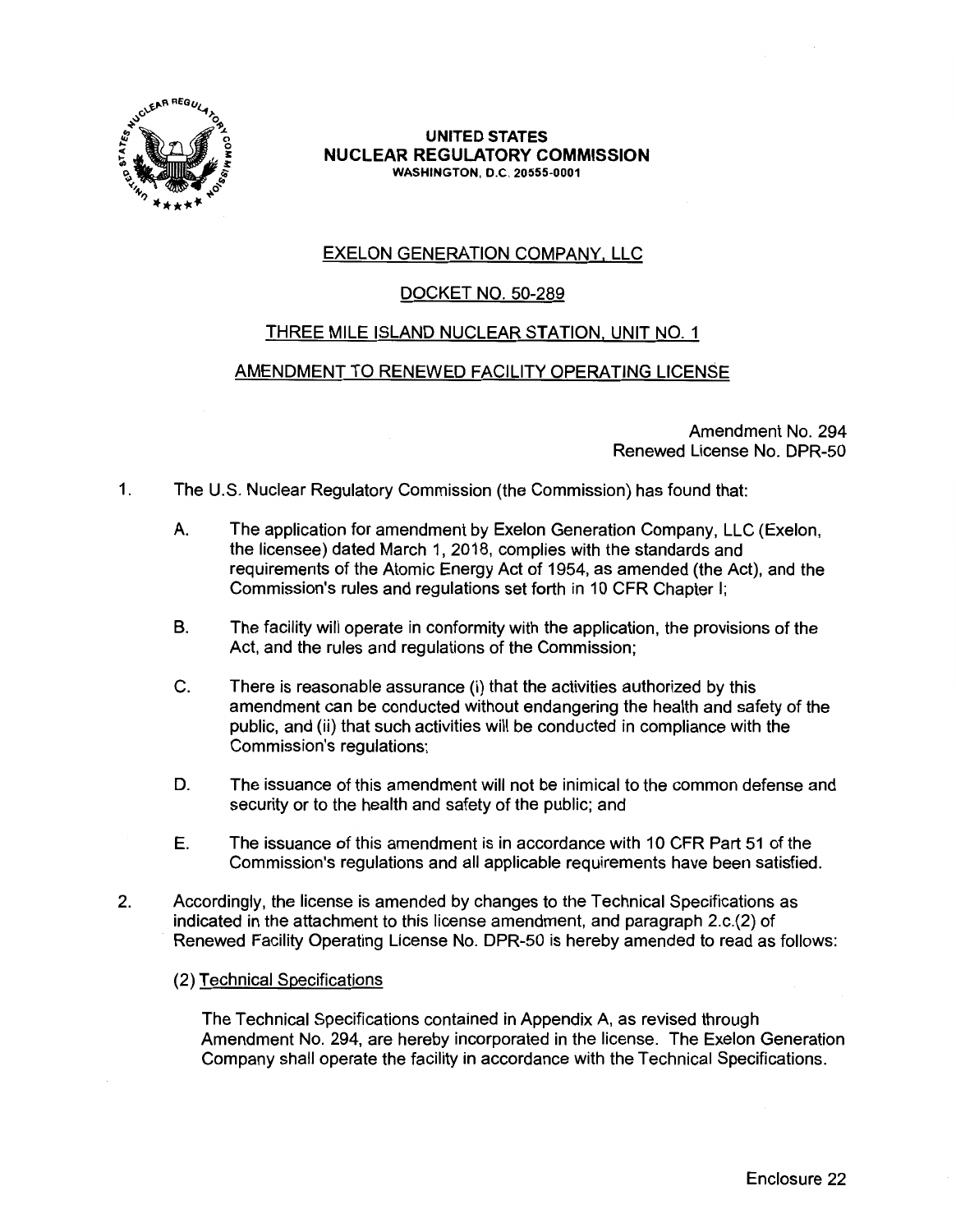3. This license amendment is effective as of the date of its issuance and shall be implemented within 60 days of the date of issuance. Implementation of this amendment shall include relocation of the requirements removed from technical specifications by this amendment to the Exelon Quality Assurance Topical Report.

FOR THE NUCLEAR REGULATORY COMMISSION

 $\rightarrow$   $\rightarrow$   $\rightarrow$ / ) *-(* <sup>~</sup>i L/~-- ,.

David J. Wrona, Branch Chief Plant Licensing Branch Ill Division of Operating Reactor Licensing Office of Nuclear Reactor Regulation

Attachment: Changes to the Technical Specifications and Renewed Facility Operating License

Date of Issuance: August 2, 2018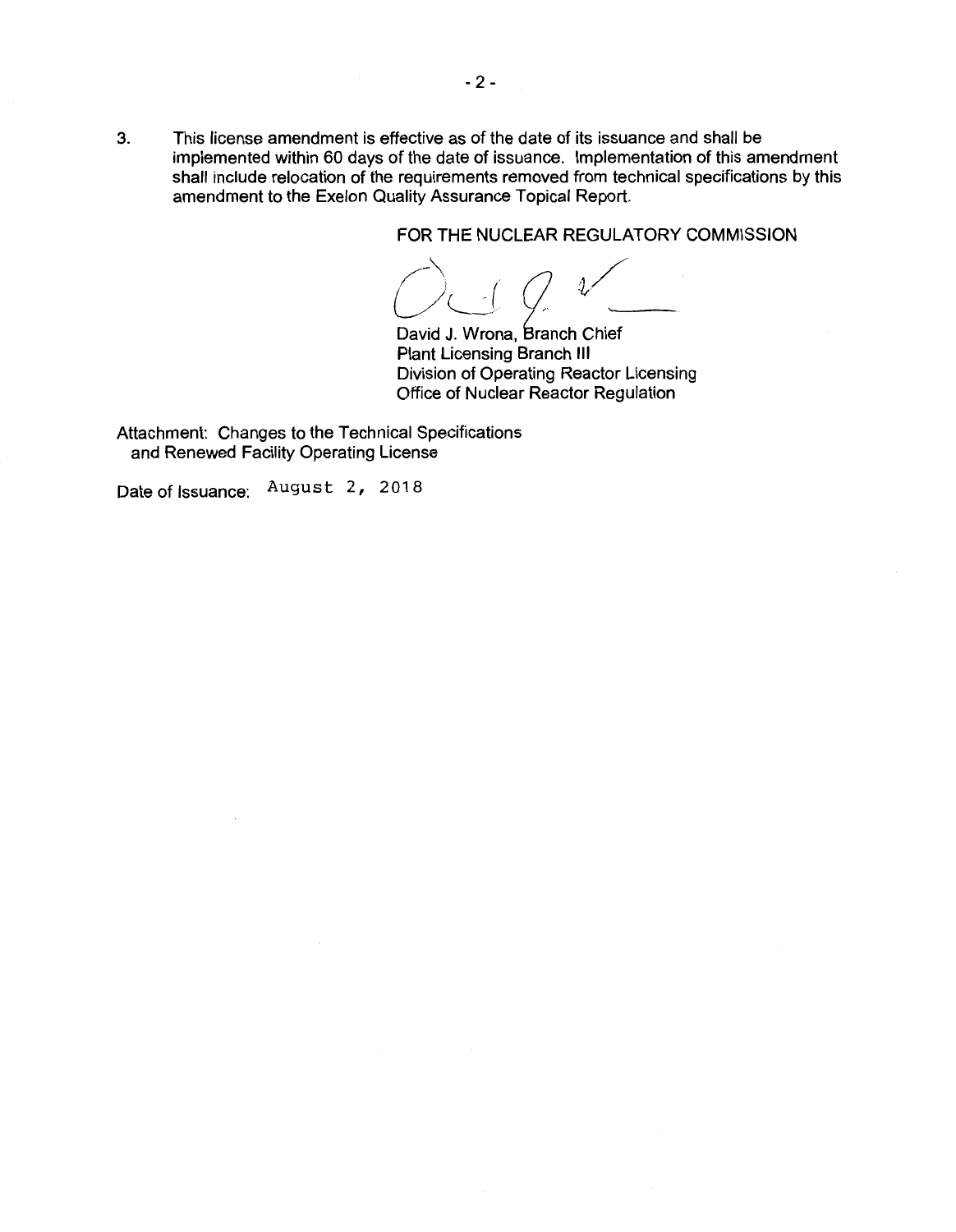#### ATTACHMENT TO LICENSE AMENDMENT NO. 294

## RENEWED FACILITY OPERATING LICENSE NO. DPR-50

### THREE MILE ISLAND NUCLEAR STATION, UNIT NO. 1

#### DOCKET NO. 50-289

Replace the following pages of the Renewed Facility Operating License and Appendix A, Technical Specifications (TSs), with the attached pages. The revised pages are identified by amendment number and contain marginal lines indicating the areas of change.

**Remove** 

Insert

License DPR-50 Page 4

License DPR-50 Page 4

<u>TSs</u> 6-3

TSs 6-3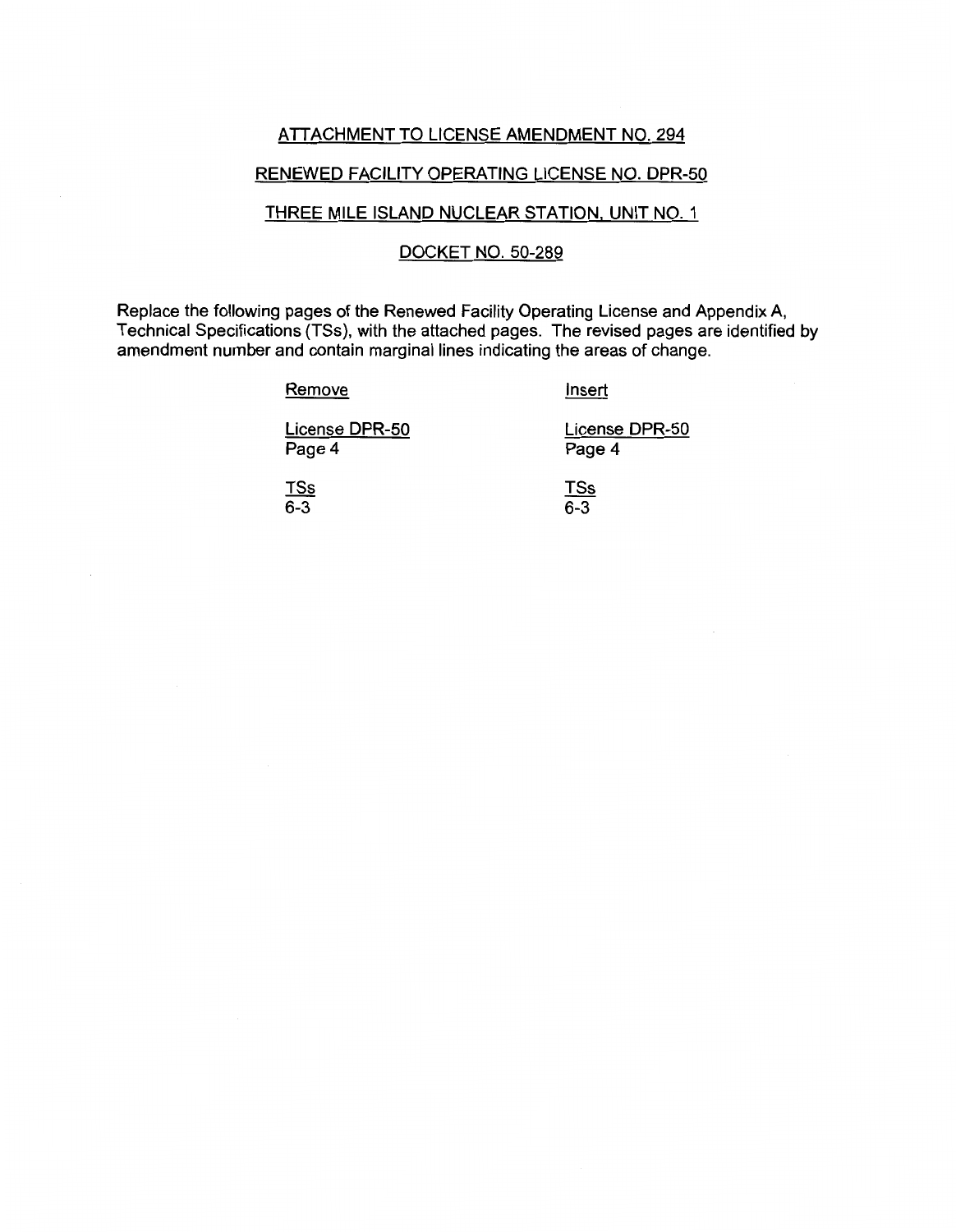#### (2) Technical Specifications

The Technical Specifications contained in Appendix A, as revised through Amendment No. 294, are hereby incorporated in the license. The Exelon Generation Company shall operate the facility in accordance with the Technical Specifications.

#### (3) Physical Protection

Exelon Generation Company shall fully implement and maintain in effect all provisions of the Commission-approved physical security, training and qualification, and safeguards contingency plans including amendments made pursuant to provisions of the Miscellaneous Amendments and Search Requirements revisions to 10 CFR 73.55 (51 FR 27817 and 27822), and the authority of 10 CFR 50.90 and 10 CFR 50.54(p). The combined set of plans 1, submitted by letter dated May 17, 2006, is entitled: "Three Mile Island Nuclear Station Security Plan, Training and Qualification Plan, and Safeguards Contingency Plan, Revision 3." The set contains Safeguards Information protected under 10 CFR 73.21.

Exelon Generation Company shall fully implement and maintain in effect all provisions of the Commission-approved cyber security plan (CSP}, including changes made pursuant to the authority of 10 CFR 50.90 and 10 CFR 50.54(p). The Exelon Generation Company CSP was approved by License Amendment No. 275 and modified by License Amendment No. 288.

#### (4) Fire Protection

Exelon Generation Company shall implement and maintain in effect all provisions of the Fire Protection Program as described in the Updated FSAR for TMl-1.

Changes may be made to the Fire Protection Program without prior approval by the Commission only if those changes would not adversely affect the ability to achieve and maintain safe shutdown in the event of a fire. Temporary changes to specific fire protection features which may be necessary to accomplish maintenance or modifications are acceptable provided that interim compensate measures are implemented.

- (5) The licensee shall implement a secondary water chemistry monitoring program to inhibit steam generator tube degradation. This program shall include:
	- a. Identification of a sampling schedule for the critical parameters and control points for these parameters;
	- b. Identification of the procedures used to measure the values of the critical parameters;
	- c. Identification of process sampling points;
	- d. Procedure for the recording and management of data;

<sup>1</sup>The Training and Qualification Plan and Safeguards Contingency Plan are Appendices to the Security Plan.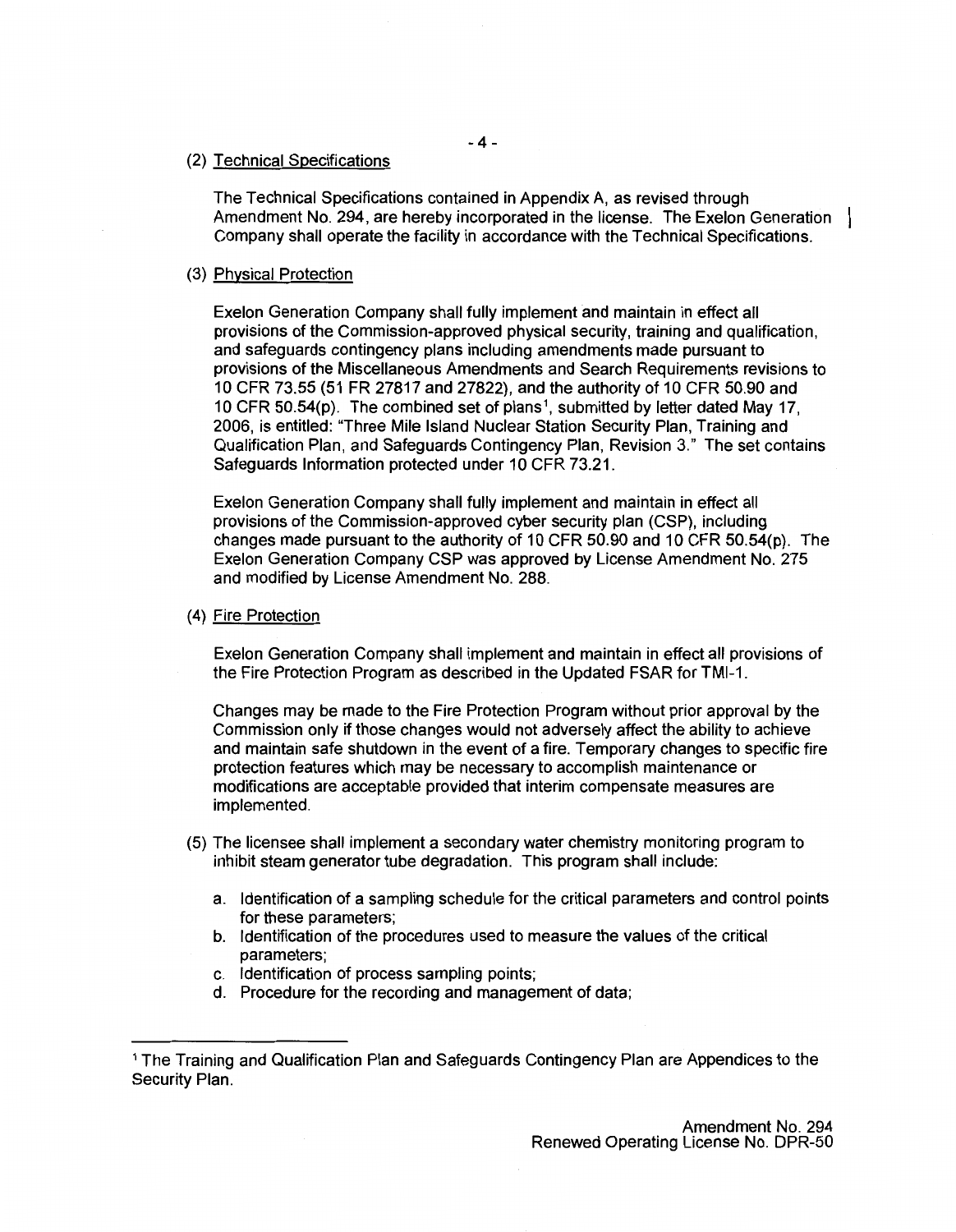#### 6.3 UNIT STAFF QUALIFICATIONS

6.3.1 Each member of the unit staff shall meet or exceed the minimum qualifications referenced for comparable positions as specified in the Exelon Quality Assurance Topical Report.

ł

#### 6.4 TRAINING

6.4.1 A training program for the Fire Brigade shall be maintained and shall meet or exceed the requirements of Section 600 of the NFPA Code.

#### 6.5 DELETED

6-3 (Pages 6-4 through 6-8 deleted)

Amendment Nos. 44;22;32;55;77;84;92;99;128;129;131;132;139;141;149;159;171,179;195,198;-207,212,218,239,241,252, 265, 269, 280, 294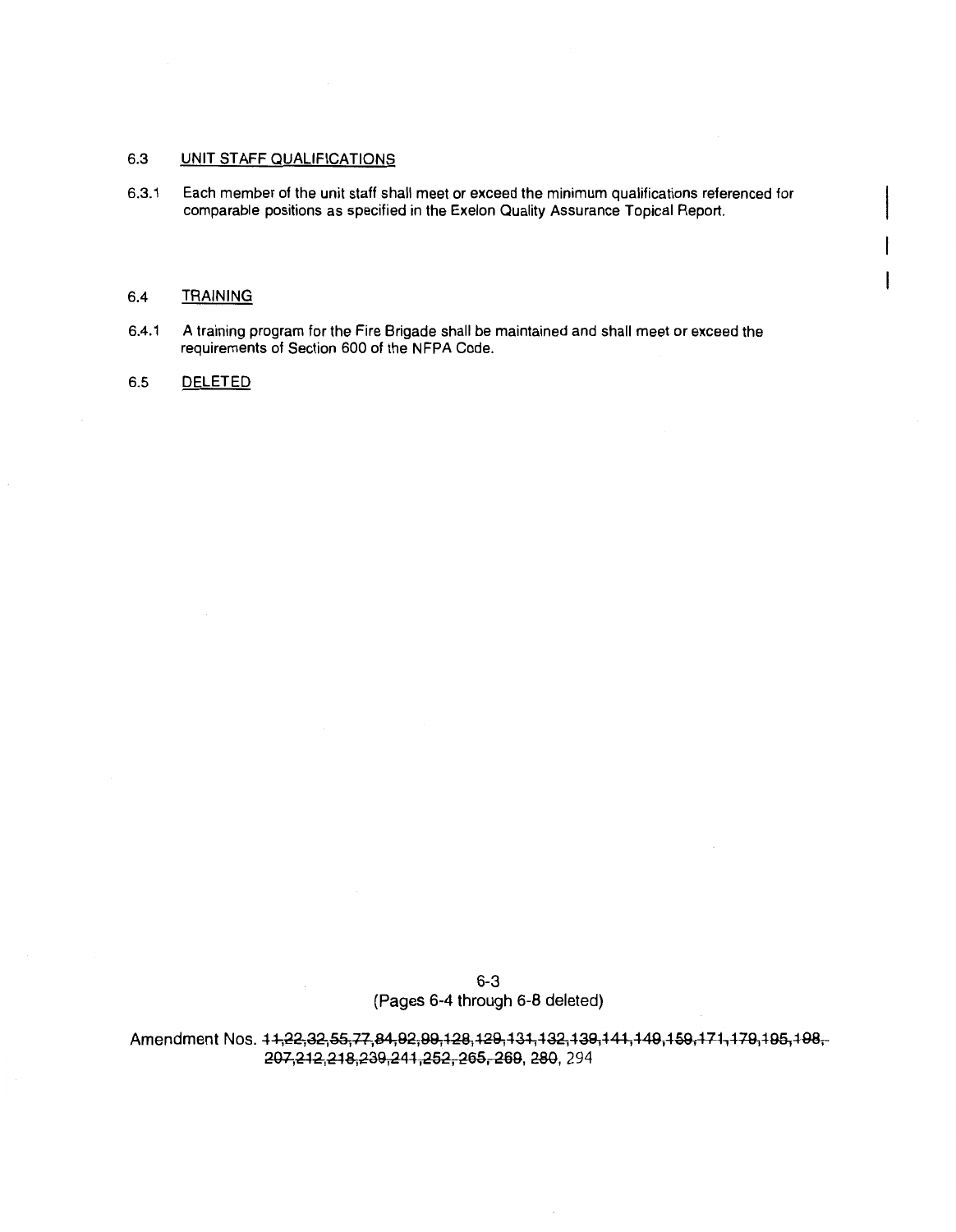

#### **UNITED STATES NUCLEAR REGULATORY COMMISSION WASHINGTON,** D.C. **20555-0001**

# SAFETY EVALUATION BY THE OFFICE OF NUCLEAR REACTOR REGULATION

# RELATED TO

AMENDMENT NO. 197 TO RENEWED FACILITY OPERATING LICENSE NO. NPF-72, AMENDMENT NO. 197 TO RENEWED FACILITY OPERATING LICENSE NO. NPF-77, AMENDMENT NO. 203 TO RENEWED FACILITY OPERATING LICENSE NO. NPF-37, AMENDMENT NO. 203 TO RENEWED FACILITY OPERATING LICENSE NO. NPF-66. AMENDMENT NO. 325 TO RENEWED FACILITY OPERATING LICENSE NO. DPR-53, AMENDMENT NO. 303 TO RENEWED FACILITY OPERATING LICENSE NO. DPR-69,

AMENDMENT NO. 219 TO FACILITY OPERATING LICENSE NO. NPF-62, AMENDMENT NO. 258 TO RENEWED FACILITY OPERATING LICENSE NO. DPR-19, AMENDMENT NO. 251 TO RENEWED FACILITY OPERATING LICENSE NO. DPR-25, AMENDMENT NO. 320 TO RENEWED FACILITY OPERATING LICENSE NO. DPR-59, AMENDMENT NO. 229 TO RENEWED FACILITY OPERATING LICENSE NO. NPF-11, AMENDMENT NO. 215 TO RENEWED FACILITY OPERATING LICENSE NO. NPF-18, AMENDMENT NO. 231 TO RENEWED FACILITY OPERATING LICENSE NO. NPF-39, AMENDMENT NO. 194 TO RENEWED FACILITY OPERATING LICENSE NO. NPF-85, AMENDMENT NO. 231 TO RENEWED FACILITY OPERATING LICENSE NO. DPR-63, AMENDMENT NO. 172 TO RENEWED FACILITY OPERATING LICENSE NO. NPF-69, AMENDMENT NO. 319 TO RENEWED FACILITY OPERATING LICENSE NO. DPR-44, AMENDMENT NO. 322 TO RENEWED FACILITY OPERATING LICENSE NO. DPR-56, AMENDMENT NO. 270 TO RENEWED FACILITY OPERATING LICENSE NO. DPR-29, AMENDMENT NO. 265 TO RENEWED FACILITY OPERATING LICENSE NO. DPR-30, AMENDMENT NO. 129 TO RENEWED FACILITY OPERATING LICENSE NO. DPR-18,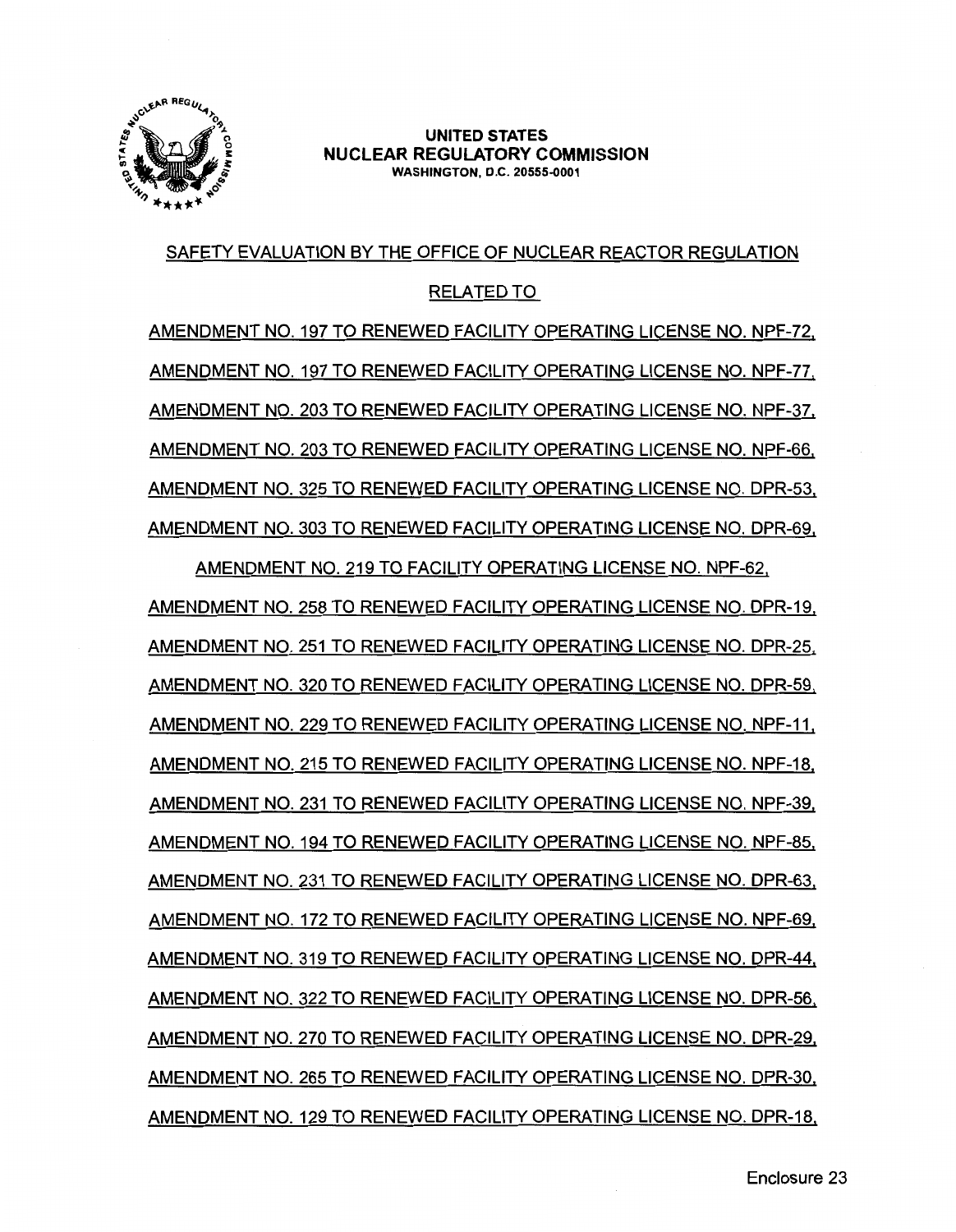AND AMENDMENT NO. 294 TO RENEWED FACILITY OPERATING LICENSE NO. DPR-50.

# EXELON GENERATION COMPANY, LLC

# BRAIDWOOD STATION, UNITS 1 AND 2

# BYRON STATION, UNIT NOS. 1 AND 2

# CALVERT CLIFFS NUCLEAR POWER PLANT, UNITS 1 AND 2

# CLINTON POWER STATION, UNIT NO. 1

DRESDEN NUCLEAR POWER STATION, UNITS 2 AND 3

JAMES A. FITZPATRICK NUCLEAR POWER PLANT

# LASALLE COUNTY STATION, UNITS 1 AND 2

# LIMERICK GENERATING STATION, UNITS 1 AND 2

# NINE MILE POINT NUCLEAR STATION, UNITS 1 AND 2

# PEACH BOTTOM ATOMIC POWER STATION, UNITS 2 AND 3

# QUAD CITIES NUCLEAR POWER STATION, UNITS 1 AND 2

# R. E. GINNA NUCLEAR POWER PLANT

# THREE MILE ISLAND NUCLEAR STATION, UNIT 1

# DOCKET NOS. STN 50-456, STN 50-457, STN 50-454, STN 50-455,

# 50-317, 50-318, 50-461, 50-237, 50-249, 50-333, 50-373, 50-374, 50-352,

# 50-353, 50-220, 50-410, 50-277, 50-278, 50-254, 50-265, 50-244, AND 50-289

# 1.0 INTRODUCTION

By application dated March 1, 2018 (Agencywide Documents Access and Management System (ADAMS) Accession No. ML 18060A266), Exelon Generation Company, LLC (Exelon, the licensee) submitted a license amendment request for Braidwood Station, Units 1 and 2 (Braidwood); Byron Station, Unit Nos. 1 and 2 (Byron); Calvert Cliffs Nuclear Power Plant, Units 1 and 2 (Calvert Cliffs); Clinton Power Station, Unit No. 1 (Clinton); Dresden Nuclear Power Station, Units 2 and 3 (Dresden); James A. FitzPatrick Nuclear Power Plant (FitzPatrick); LaSalle County Station, Units 1 and 2 (LaSalle); Limerick Generating Station, Units 1 and 2 (Limerick); Nine Mile Point Nuclear Station, Units 1 and 2 (NMP-1 and NMP-2, respectively); Peach Bottom Atomic Power Station, Units 2 and 3 (Peach Bottom); Quad Cities Nuclear Power Station, Units 1 and 2 (Quad Cities); R. E. Ginna Nuclear Power Plant (Ginna); and Three Mile Island Nuclear Station, Unit 1 (TMI) (the facilities). The amendments would revise the technical specifications (TSs) for each facility to relocate the licensee's staff qualification requirements to the Exelon Quality Assurance Topical Report (QATR).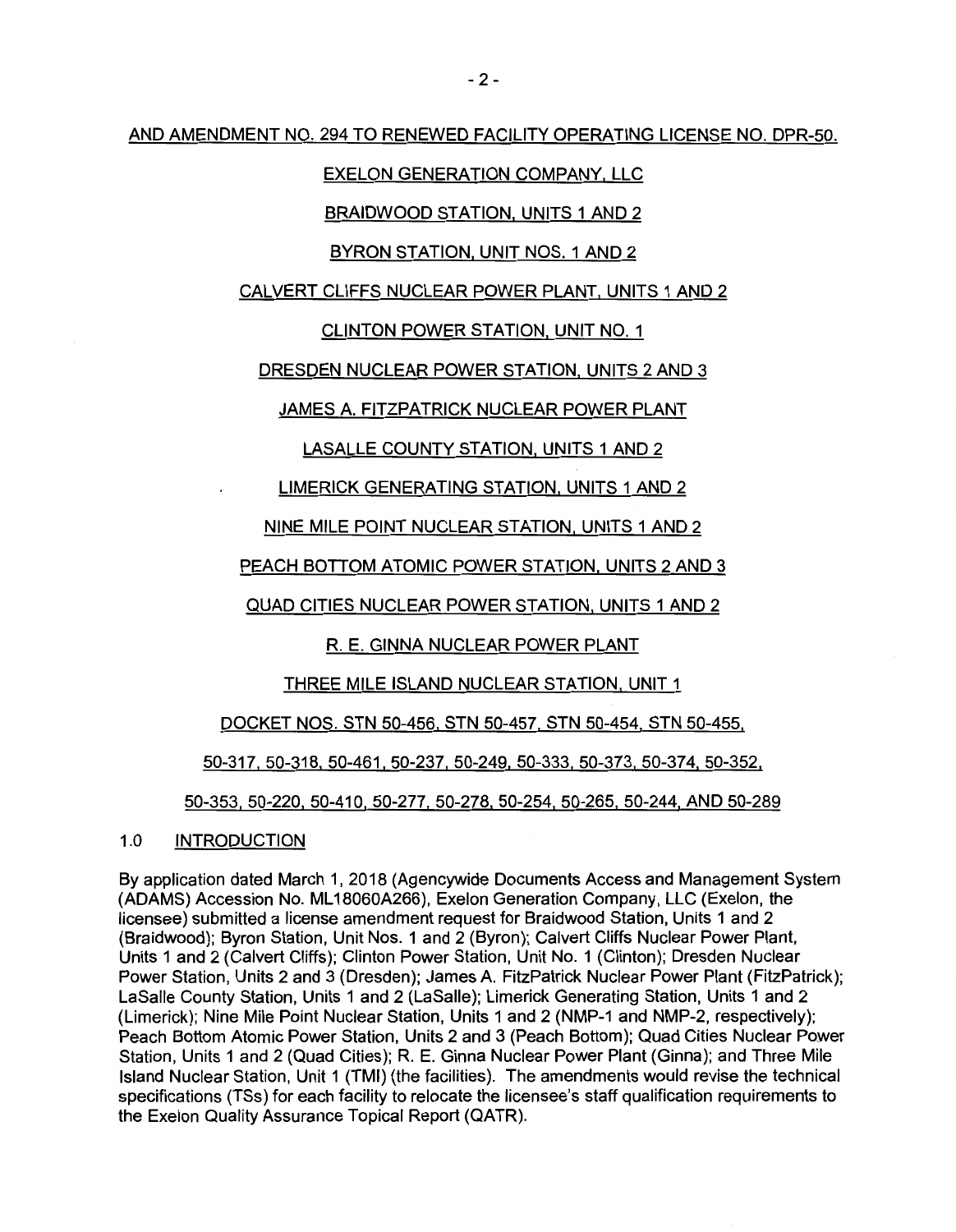Currently, the TSs for the facilities require, with specified exceptions, that the licensee's staff meet or exceed the minimum qualification requirements of either the American National Standards Institute (ANSI) N18.1-1971, "American National Standard Selection and Training of Nuclear Power Plant Personnel," or the ANSI/American Nuclear Society (ANS)-3.1-1978, "American National Standard for Selection and Training of Nuclear Power Plant Personnel." The proposed changes would relocate these requirements, including any exceptions, to the Exelon QATR to support standardizing the qualifications for Exelon personnel.

#### 2.0 REGULATORY EVALUATION

#### 2.1 Description of Proposed Changes

The licensee proposed to relocate the staff qualification requirements currently specified in the following TSs to the Exelon QATR:

- 1. TS 5.3.1 for Braidwood, Byron, Calvert Cliffs, Clinton, Dresden, LaSalle, NMP-2, Quad Cities, and Ginna;
- 2. TS 5.3.1 and TS 5.3.2 for Peach Bottom;
- 3. TS 5.2.2.f, TS 5.3.1, and TS 5.3.2 for FitzPatrick;
- 4. TS 6.3.1 for Limerick;
- 5. TS 6.3.1 and TS 6.3.2 for NMP-1; and
- 6. TS 6.3.1, TS 6.3.2, and TS 6.3.3 for TMI.

Except for FitzPatrick TS 5.3.1, the current staff qualification requirements listed in these TSs will be relocated verbatim to the Exelon QATR. Currently, FitzPatrick TS 5.3.1 states: "Each member of the unit staff shall meet or exceed the minimum qualifications of ANSI/ANS 3.1-1978 for comparable positions with exceptions specified in the Entergy Quality Assurance Program Manual (QAPM)." The application states that the information in FitzPatrick TS 5.3.1 was already incorporated into the Exelon QATR. In addition, the FitzPatrick facility operating license was transferred from Entergy to Exelon in 2017, so the reference to the Entergy QAPM is not applicable.

TS 5.3.1 for Braidwood and Byron will be revised to state:

Each member of the facility staff shall meet or exceed the minimum qualifications referenced for comparable positions as specified in the Exelon Quality Assurance Topical Report.

TS 5.3.1 for Calvert Cliffs, Clinton, Dresden, FitzPatrick, LaSalle, NMP-2, Peach Bottom, and Quad Cities, and TS 6.3.1 for Limerick Unit 1, NMP-1, and TMI will be revised to state:

Each member of the unit staff shall meet or exceed the minimum qualifications referenced for comparable positions as specified in the Exelon Quality Assurance Topical Report.

TS 6.3.1 for Limerick Unit 2 will be revised to state:

Each member of unit staff shall meet or exceed the minimum qualifications referenced for comparable positions as specified in the Exelon Quality Assurance Topical Report.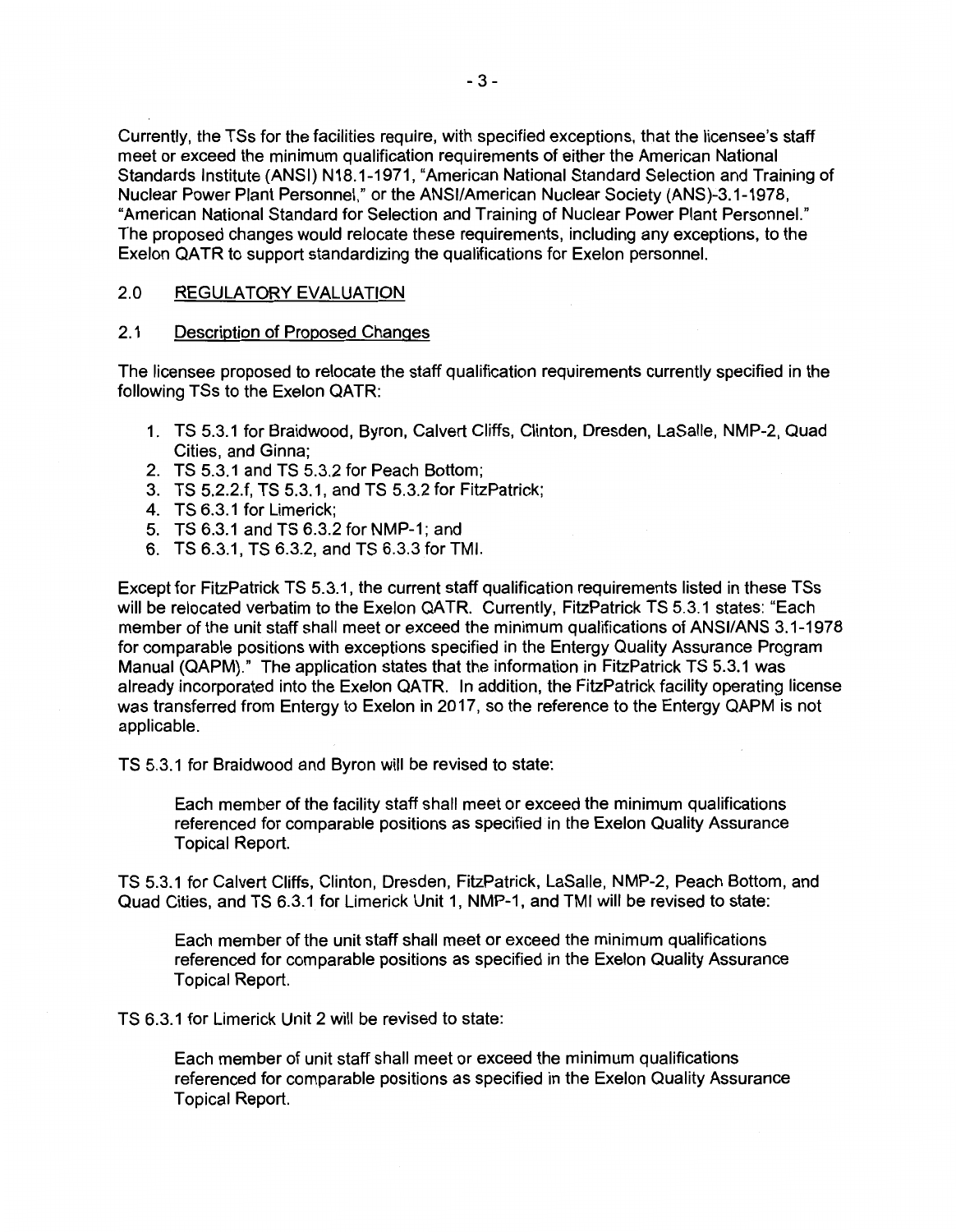TS 5.3.1 for Ginna will be revised to state:

Each member of the plant staff shall meet or exceed the minimum qualifications referenced for comparable positions as specified in the Exelon Quality Assurance Topical Report.

The licensee has proposed to delete Peach Bottom TS 5.3.2, FitzPatrick TS 5.3.2, NMP-1 TS 6.3.2, TMI TS 6.3.2, and TMI TS 6.3.3.

The licensee has proposed to revise FitzPatrick TS 5.2.2.f to state (emphasis added to indicate revised text):

When in MODES 1, 2, or 3 an individual shall provide advisory technical support to the unit operations shift crew in the areas of thermal hydraulics, reactor engineering, and plant analysis with regard to the safe operations of the unit. This individual shall meet the qualifications specified **in the Exelon Quality Assurance Topical Report.** 

Attachment 3 of the application provided mark-up of the proposed changes to the Exelon QATR. The proposed changes to the Exelon QATR also included changes associated with Oyster Creek Nuclear Generating Station and other editorial changes. The U.S. Nuclear Regulatory Commission (NRC or Commission) staff did not review the Exelon QATR changes associated with Oyster Creek Nuclear Generating Station, and did not review other changes to the QATR not directly related to the requested amendments. Changes to the quality assurance program must be made in accordance with Title 10 of the Code of Federal Regulations (10 CFR) Section 50.54(a).

#### **2.2** Regulatory Requirements and Guidance

The NRC staff considered the following regulatory requirements and guidance in its review of the application.

The regulations in paragraph (c)(5) of 10 CFR 50.36, "Technical specifications," provides requirements for the content of the TS in the category of administrative controls.

The regulations in 10 CFR 50.120, "Training and qualification of nuclear power plant personnel," require training and qualification for personnel to operate and maintain the facility in a safe manner in all modes of operation.

Appendix B, "Quality Assurance Criteria for Nuclear Power Plants and Fuel Reprocessing Plants," to 10 CFR 50 provides requirements for quality assurance programs. The regulations in 10 CFR 50.54(a) provides requirements for making changes to quality assurance programs. Paragraph 50.54(a)(3) of 10 CFR states, in part, that:

Each licensee described in [10 CFR 50.54(a)(1)] may make a change to a previously accepted quality assurance program description included or referenced in the Safety Analysis Report without prior NRC approval, provided the change does not reduce the commitments in the program description as accepted by the NRC. Changes to the quality assurance program description that do not reduce the commitments must be submitted to the NRC in accordance with the requirements of [10 CFR] 50.71(e).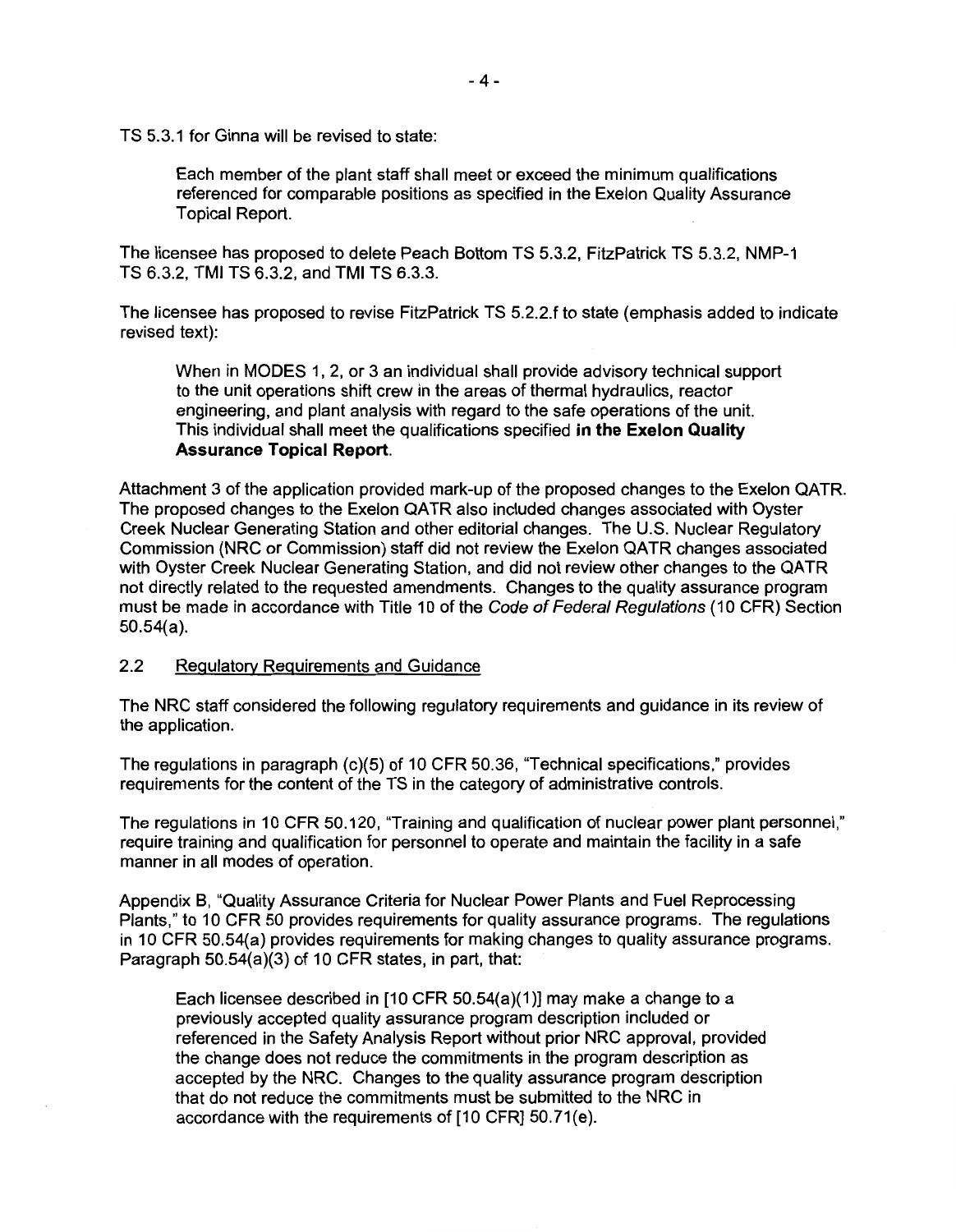Paragraph 50.54(a)(4) of 10 CFR requires changes to the quality assurance program that do reduce commitments to be submitted to the NRC and receive NRC approval prior to implementation.

Section 13.2.2, "Non-Licensed Plant Staff Training" (ADAMS Accession No. ML15006A129), of NUREG-0800, "Standard Review Plan for the Review of Safety Analysis Reports for Nuclear Power Plants: [Light-Water Reactor] LWR Edition," provides guidance for the review of training programs for non-licensed plant staff.

NRC Administrative Letter (AL) 95-06, "Relocation of Technical Specification Administrative Controls Related to Quality Assurance," dated December 12, 1995 (ADAMS Accession No. ML031110271 ), provides guidance for relocating requirements from the administrative controls section of TSs in cases where adequate controls are provided by other methods. AL 95-06 notes that the quality assurance program is a logical candidate for such relocations due to the controls imposed on the quality assurance program by regulations (e.g., 10 CFR 50, Appendix B, and 10 CFR 50.54(a)), and the existence of NRG-approved quality assurance plans and commitments to industry quality assurance standards.

NRC Regulatory Guide (RG) 1.8, Revision 3, "Qualification and Training of Personnel for Nuclear Power Plants," dated May 2000 (ADAMS Accession No. ML003706932), provides guidance that is acceptable to the NRC staff regarding training and qualifications of nuclear power plant personnel. Revision 1 of RG 1.8 endorsed ANSI N18.1-1971 with one exception.<sup>1</sup> Revision 2 (April 1987) of RG 1.8 endorsed ANSI/ANS-3.1-1981 for certain positions and ANSI N18.1-1971 for other positions, with exceptions, clarifications, and additions. Revision 3 of RG 1.8 endorsed ANSI/ANS-3.1-1993, with exceptions, clarifications, and additions.

## 3.0 TECHNICAL EVALUATION

The proposed amendments would relocate the licensee's staff qualification requirements currently in the TSs for each facility to the Exelon QATR. Except for FitzPatrick TS 5.3.1, the current staff qualification requirements will be relocated verbatim to the Exelon QATR. The application stated that the information in FitzPatrick TS 5.3.1 was already incorporated into the Exelon QATR. In addition, the FitzPatrick facility operating license was transferred from Entergy to Exelon in 2017, so the reference to the Entergy QAPM is not applicable. Exelon's proposed changes are similar to changes that the NRC approved for the Tennessee Valley Authority (ADAMS Accession No. ML 17034A360).

The NRC staff considered the regulations and guidance in Section 2.2 of this safety evaluation in its review of the licensee's application. The application stated that the licensee's staff qualification requirements for each facility will be relocated to the Exelon QATR verbatim, with the exceptions noted for FitzPatrick. In addition, the application does not propose any reduction in commitments in the quality assurance programs. Therefore, the licensee's staff qualification requirements will not be changed by this amendment, and these requirements remain consistent with RG 1.8. In addition, the relocation of the licensee's staff qualification requirements to the Exelon QATR is consistent with the guidance in AL 95-06 and with past precedent.

<sup>&</sup>lt;sup>1</sup> Revision 1 of RG 1.8 was originally published in September 1975 and was republished in May 1977 as Revision 1-R.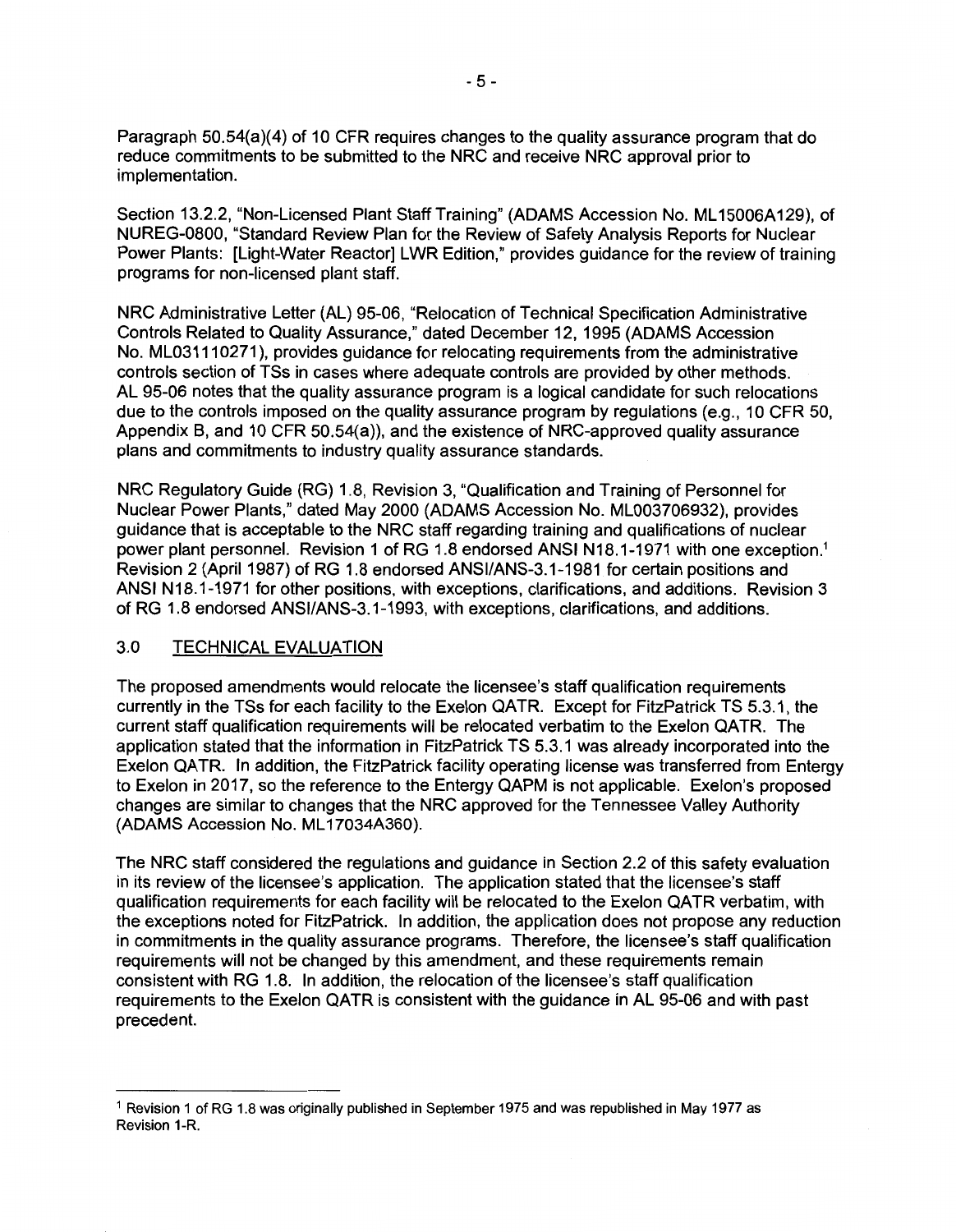The NRC staff concludes that the requirements of 10 CFR 50.36 and 50.120 will continue to be met because the licensee's staff qualification requirements will not be changed by these amendments. In addition, future changes to the licensee's staff qualification requirements that are relocated to the Exelon QATR must be made in accordance with 10 CFR 50.54(a). Future reduction in commitments associated with the licensee's staff qualification requirements that are relocated to the Exelon QATR will require NRC approval, per 10 CFR 50.54(a)(4), prior to implementation. Therefore, the proposed TS changes and relocation of the licensee's staff qualification requirements to the Exelon QATR are acceptable.

# 4.0 STATE CONSULTATION

In accordance with the Commission's regulations, the Illinois, Maryland, Pennsylvania, and New York State officials were notified of the proposed issuance of the amendments on July 23, 2018. The State officials had no comments.

## 5.0 ENVIRONMENTAL CONSIDERATION

The amendments relate to changes in recordkeeping, reporting, or administrative procedures or requirements. Accordingly, the amendments meet the eligibility criteria for categorical exclusion set forth in 10 CFR 51.22(c)(10). Pursuant to 10 CFR 51.22(b), no environmental impact statement or environmental assessment need be prepared in connection with the issuance of the amendments.

## 6.0 CONCLUSION

The Commission has concluded, based on the considerations discussed above, that: (1) there is reasonable assurance that the health and safety of the public will not be endangered by operation in the proposed manner, (2) there is reasonable assurance that such activities will be conducted in compliance with the Commission's regulations, and (3) the issuance of the amendments will not be inimical to the common defense and security or to the health and safety of the public.

Principal Contributors: J. Hughey, NRR P. Natividad, NRO

Date of issuance: August 2, 2018